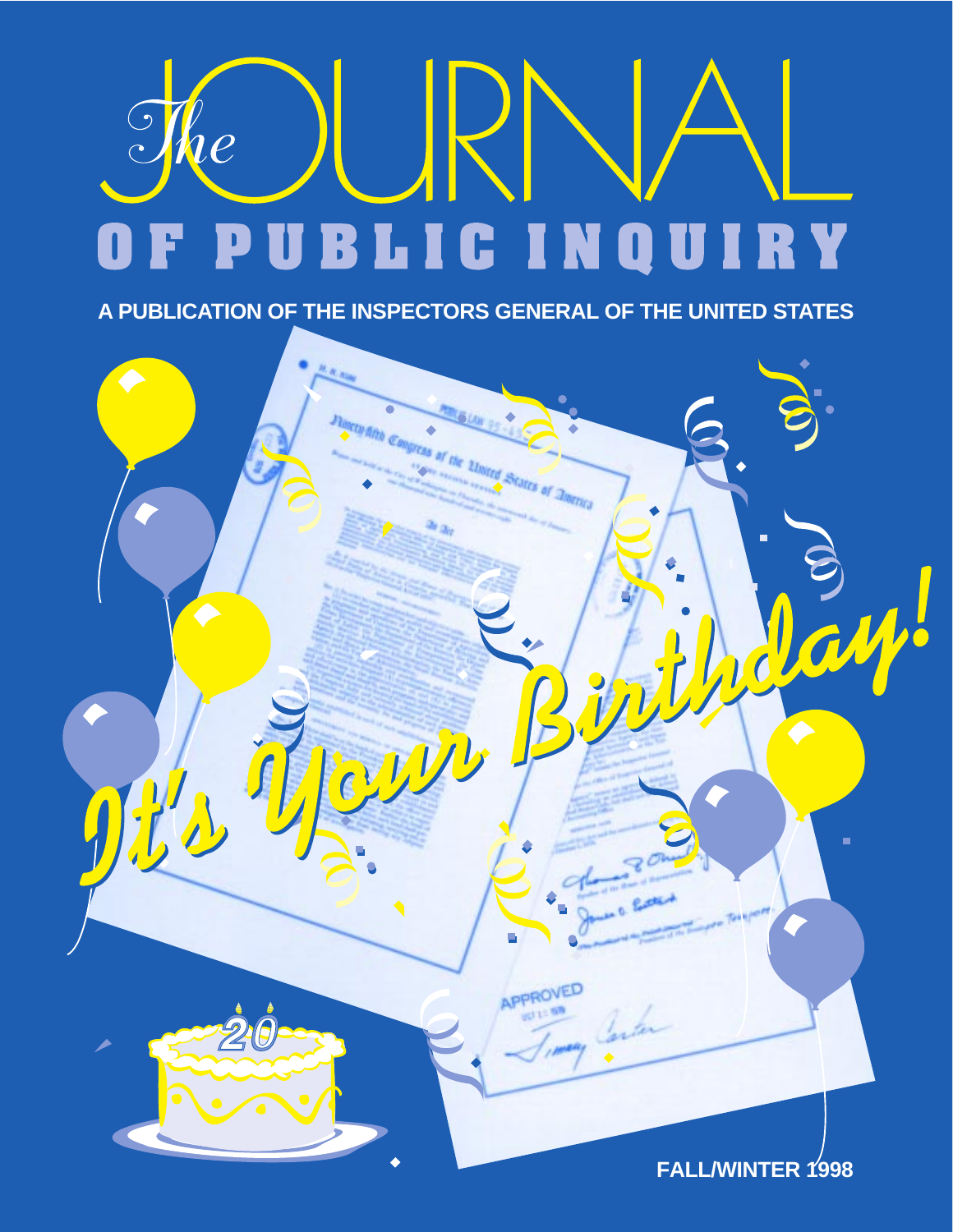

## **Editorial Board**

Aletha L. Brown, Equal Employment Opportunity Commission, Office of the Inspector General (OIG) Raymond J. DeCarli, Department of Transportation OIG Stuart C. Gilman, Office of Government Ethics Maryann Grodin, Nuclear Regulatory Commission OIG Donald Mancuso, Department of Defense OIG Thomas D. Roslewicz, Department of Health and Human Services OIG Kelly A. Sisario, National Archives and Records Administration OIG Robert S. Terjesen, Department of State OIG David C. Williams, Social Security Administration OIG Sue Murrin, Office of Management and Budget

## **Staff**

### **Editor**

David C. Williams, Social Security Administration OIG

## **Editorial Services**

Agapi Doulaveris, Social Security Administration OIG

## **Printing**

Department of Defense OIG

## **Public Affairs**

Robert S. Terjesen, Department of State OIG

## **Design & Layout**

Automated Graphic Services, Nuclear Regulatory Commission OIG

## **Invitation to Contribute Articles**

*The Journal of Public Inquiry* is a publication of the Inspectors General of the United States. We are soliciting articles from participating professionals and scholars on topics important to the President's Council on Integrity and Efficiency and the Executive Council on Integrity and Efficiency. Articles should be approximately 3–5 pages, single-spaced, and should be submitted to Agapi Doulaveris, Office of the Inspector General, Social Security Administration, Altmeyer Building, Suite 300, 6401 Security Blvd., Baltimore, MD 21235.

Please note that the journal reserves the right to edit submissions. The journal is a publication of the United States Government. As such, *The Journal of Public Inquiry* is not copyrighted and may be reprinted without permission.

## **Notice**

**The opinions expressed in** *The Journal of Public Inquiry* **are the author's alone. They do not represent the opinions or policies of the United States or any Department or Agency of the United States Government.**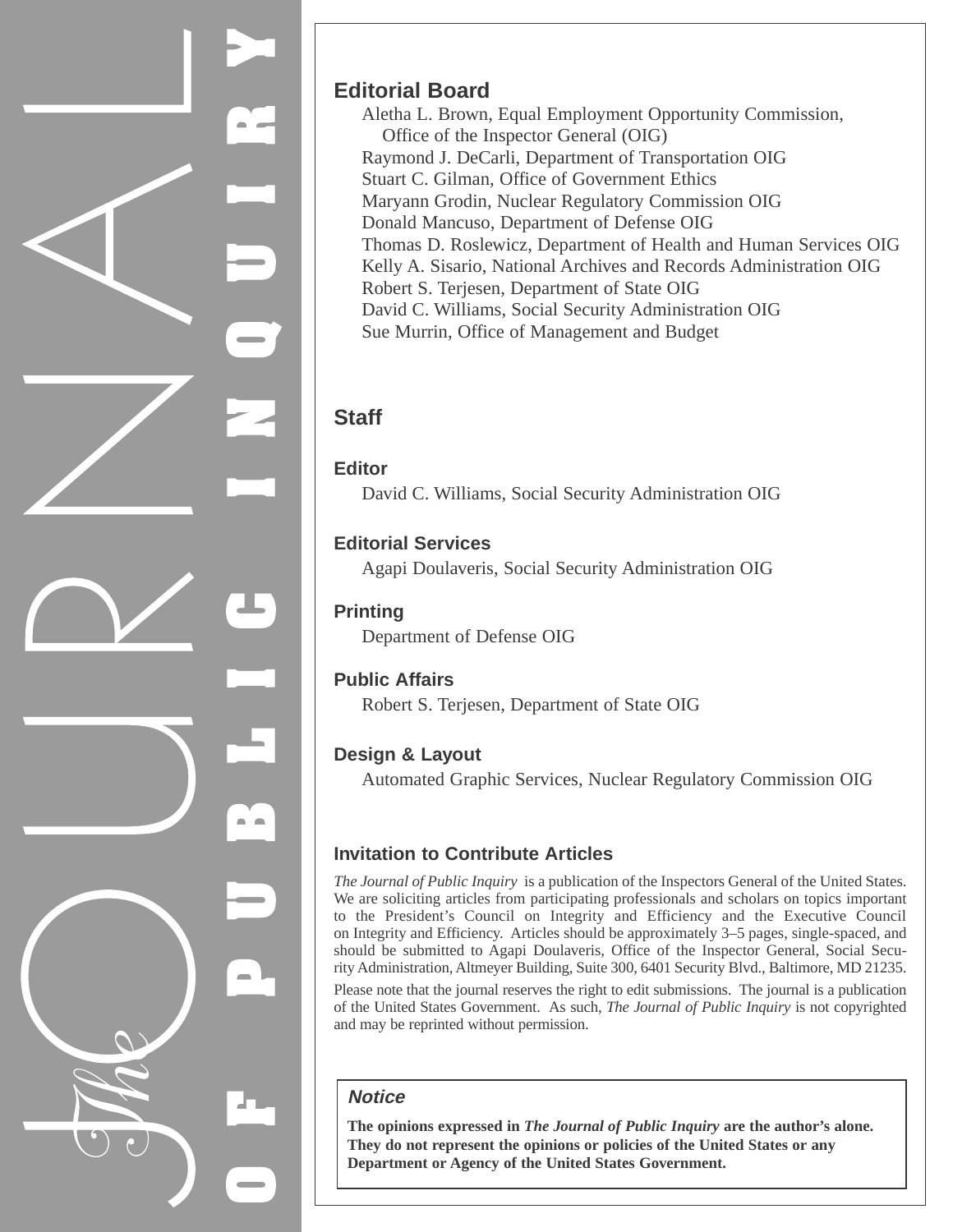

#### **A PUBLICATION OF THE INSPECTORS GENERAL OF THE UNITED STATES**

## **Table of Contents**

| President's Message to the Inspector General Community                                                                                                                                                                                               |
|------------------------------------------------------------------------------------------------------------------------------------------------------------------------------------------------------------------------------------------------------|
| A Message from the PCIE Vice Chair<br>Author: Eleanor Hill, $\ldots$ , $\ldots$ , $\ldots$ , $\ldots$ , $\ldots$ , $\ldots$ , $\ldots$ , $\ldots$ , $\ldots$ , $\ldots$ , $\ldots$ , $\ldots$ , $\ldots$ , $\ldots$ , $\ldots$ , $\ldots$ , $\ldots$ |
| <b>Present at Creation: Introduction</b>                                                                                                                                                                                                             |
| Managing Decisions for a New IG: Lessons Learned                                                                                                                                                                                                     |
|                                                                                                                                                                                                                                                      |
| <b>Managing the Budget Process</b>                                                                                                                                                                                                                   |
|                                                                                                                                                                                                                                                      |
| <b>Managing Positive Change</b>                                                                                                                                                                                                                      |
|                                                                                                                                                                                                                                                      |
| <b>Managing Renewal</b>                                                                                                                                                                                                                              |
| <b>Managing People</b>                                                                                                                                                                                                                               |
|                                                                                                                                                                                                                                                      |
| Managing the Inspector General and Agency Head                                                                                                                                                                                                       |
| <b>Managing the Vision</b>                                                                                                                                                                                                                           |
| Inspectors General and the Year 2000 Problem                                                                                                                                                                                                         |
|                                                                                                                                                                                                                                                      |
| If I Were King of the Forest: Allocating Staff in a Multi-Front War                                                                                                                                                                                  |
|                                                                                                                                                                                                                                                      |
| "Upon Being Eaten Alive" - What Agents Can Learn from a Defense Perspective                                                                                                                                                                          |
| "Tool Time"                                                                                                                                                                                                                                          |
|                                                                                                                                                                                                                                                      |
| A Self-Defense Guide for Auditors                                                                                                                                                                                                                    |
|                                                                                                                                                                                                                                                      |
| (continued on page ii)                                                                                                                                                                                                                               |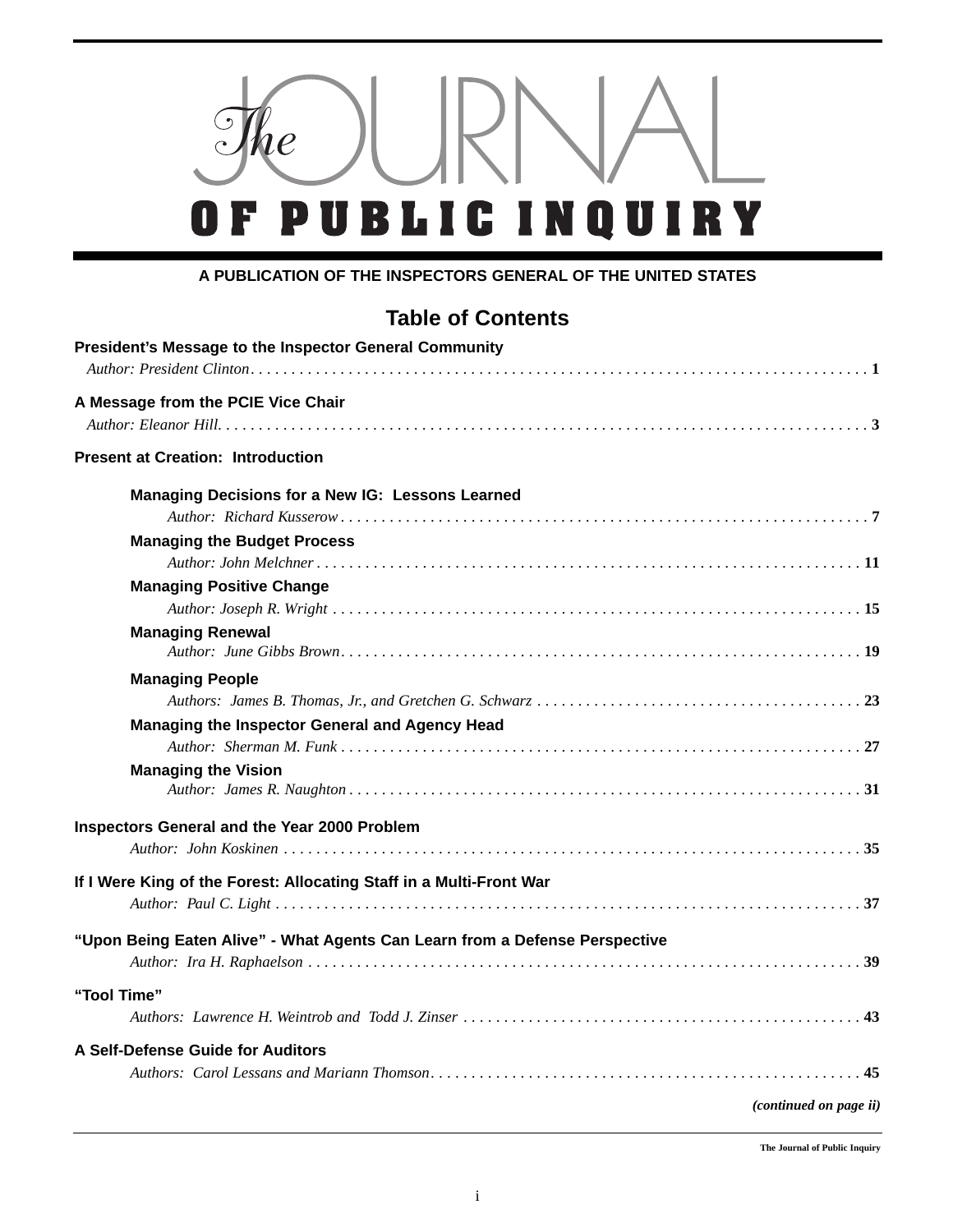#### *Contents (continued)*

| <b>Contracting: Outsourcing Law Enforcement Services</b>                                                                                  |  |
|-------------------------------------------------------------------------------------------------------------------------------------------|--|
| Firing up the Audit Engine at the General Services Administration Office of the Inspector General                                         |  |
| VA's Office of Healthcare Inspections-A Summary Story<br>Authors: George Wesley, M.D., Alanson Schweitzer, M.S.H.A, John H. Mather, MD 57 |  |
| School Days: Inspectors General Auditor Training Institute and The Inspector General's<br><b>Criminal Investigator Academy</b>            |  |
|                                                                                                                                           |  |
| The Presiedent's Council on Integrity and Efficiency and the Executive Council                                                            |  |
| Index of Previous Journal of Public Inquiry Articles Mathematic Mathematic Care and Previous Journal of Public                            |  |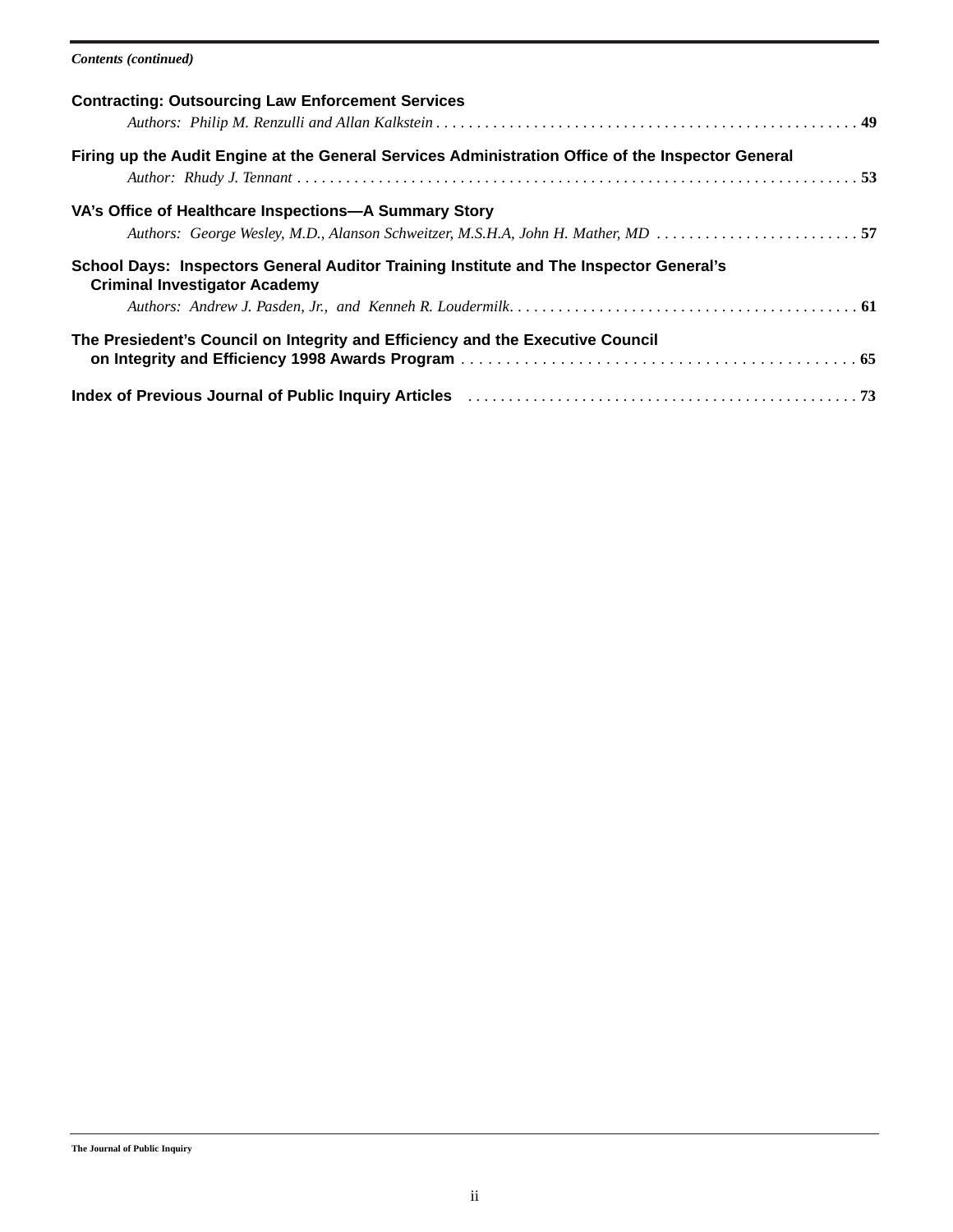## **President's Message to the Inspector General Community**

*by President Bill Clinton*

THE WHITE HOUSE **WASHINGTON** 

October 5, 1998

I am pleased to congratulate the Offices of Inspector General as our nation marks the 20th anniversary of the passage of the Inspector General Act.

When President Carter signed the Inspector General Act into law on October 12, 1978, not even the bill's sponsors fully realized how important the Inspectors General would<br>become to the functioning of the federal government. Toda Today, there are Offices of Inspector General in each of the major federal agencies. Your work has returned billions of dollars to the national treasury and has enabled federal managers to make important improvements to agency operations and public services.

In many instances, your work has prevented attempts by companies and individuals to defraud the government. You have also worked with program managers to find ways to make federal programs less vulnerable to fraud. Through audits, inspections, investigations, and technical advice to management, you have made important and lasting contributions to the integrity and security of our government.

On behalf of the American people, I thank you and your staffs for your professionalism and commitment to excellence. As you mark this milestone, I extend best wishes for a wonderful anniversary celebration and every future success.

Pair Cluton \_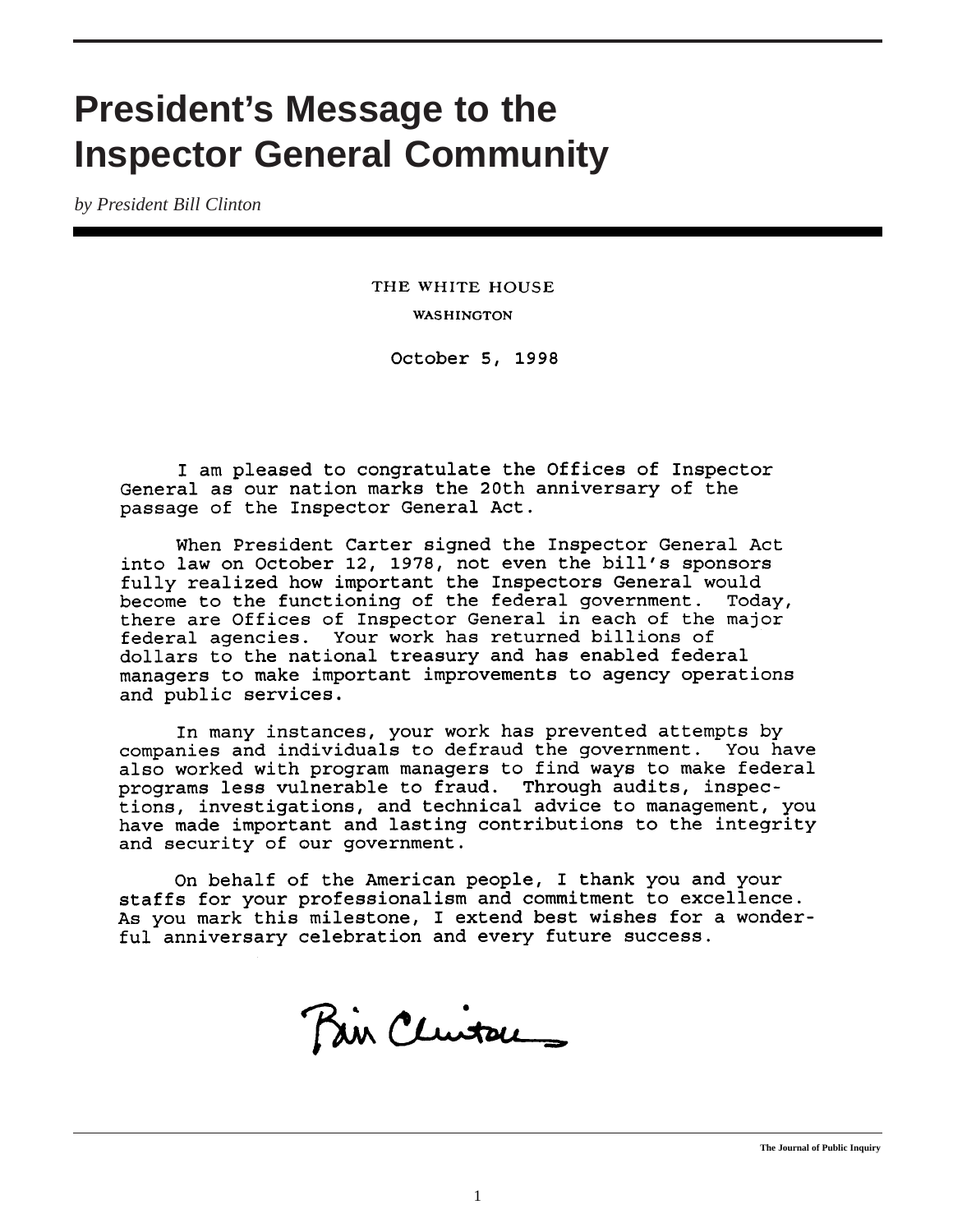# **A Message from the PCIE Vice-Chair**

*by Eleanor Hill*



PRESIDENT'S COUNCIL on INTEGRITY & EFFICIENCY

Dear Colleagues,

Looking back over the first 20 years since passage of the IG Act, there have been many significant accomplishments that attest to the wisdom and the value of this legislation. Monetary savings identified by audits and investigations alone are significant and have far outweighed the operational costs of conduct-In A Progress Report to the President, Fiscal Year ing them. 1996, the numbers are impressive, the PCIE reported over \$15 billion in funds put to better use as a result of IG recommendations. During that same year, IGs working independently, or with other Federal and non-Federal investigative agencies, obtained 3,372 successful prosecutions of criminal activities. FY 1996 also witnessed a total of 4,609 debarments, exclusions, and suspensions imposed upon individuals and entities doing business with the Federal Government as a result of IG investigations.

Perhaps a more important but less quantifiable indicator of accomplishment may be the degree to which the Inspectors General have been increasingly entrusted to bring needed independent and credible oversight to a wide variety of critical issues throughout Government. The effectiveness of IGs is dependent on establishing a good working relationship with the agency and the The unique dual reporting requirement creates a clear Congress. incentive for objectivity, independence and professionalism in both audits and investigations.

Increasingly over the years, both the Congress and Executive Branch management have turned to the IGs for objective reviews of sensitive issues of all types. At Defense, we have been asked in the last few years to review many controversial and highly visible issues. These reviews were done at the request of Congress or the Department, and in some cases both. This type of reliance on the IG is not unique to the Department of Defense. Just recently, the Commissioner of the Internal Revenue Service sought assistance from the PCIE in conducting a thorough and

*(continued on page 4)*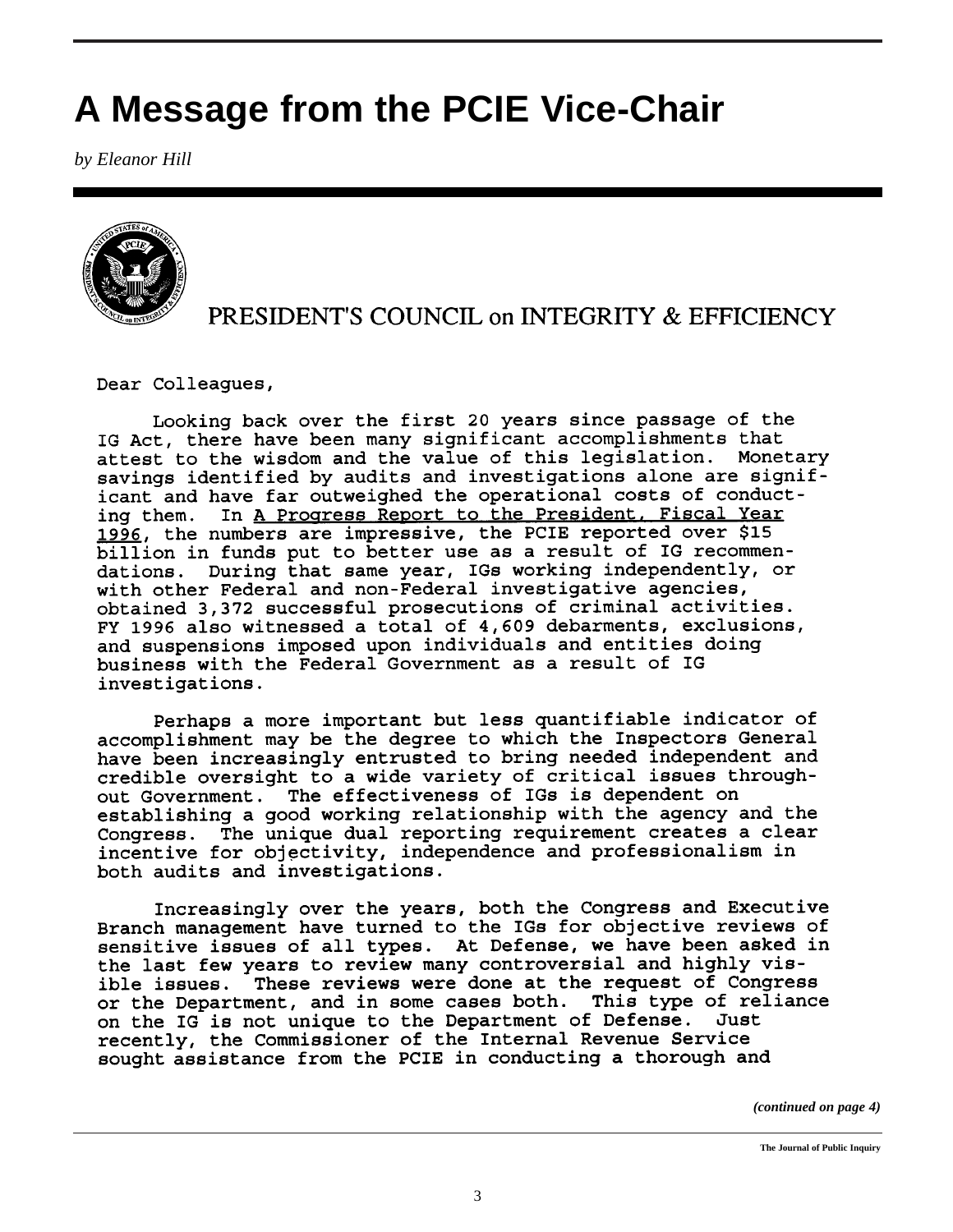#### *Message from the PCI Vice-Chair (continued)*

independent review of the IRS Inspection Service, a matter of some concern to the Congress. In short, while clearly the IGs are not perfect, our customers - principally the Congress and the Departments in which we work - increasingly rely on us for objective and professional assessments of critically important issues.

In the 20 years since the passage of the IG Act, the core mission of the IGs has not changed; but, the environment in which we operate is changing dramatically. We are all facing significant new challenges in an era of shrinking Government. As Government downsizes, difficult, and often painful, decisions must must be made on where losses will be taken and what core processes need to be preserved. As a result, there has been an intensified effort to combat waste and to streamline and reengineer processes. The Inspector General community has been an integral part of that process on numerous fronts.

At DoD, acquisition reform, financial management, infrastructure reduction, and information technology have all had a major impact on the focus of our audit and investigative efforts. We have worked hard to promote acquisition reform while reporting deficiencies in weapons systems planning and supporting efforts to insert new lower cost and commercial dual use technologies into existing weapons systems. We have recommended the consolidation, automation, and integration of the Department's many financial and accounting systems, hoping to vastly improve the accuracy and reliability of the financial data in those systems.

On another front, while advances in information technology promise improved access to information, it also presents new and substantial additional challenges for Government and for the Inspectors General. As both the benefits and the challenges posed by the information technology revolution continue, the Inspectors General must expand their focus and their capabilities accordingly. The Inspector General community must find ways to ensure appropriate oversight of the many key issues in this very complex and changing area. Those include addressing the serious challenges posed by the Year 2000 conversion program; improving the perilous computer security posture; moving away from decades of disjointed information systems management to fully integrated systems; and effectively implementing the disciplined investment decision making process mandated by the Clinger/Cohen Act.

As the problem of computer intrusion grows, we have seen the emergence of "cyber fraud" which presents totally new and uncharted challenges for law enforcement, including the Inspectors General. At DoD, the Defense Criminal Investigative Service, the investigative arm of my organization, is attempting to answer these challenges through a new computer intrusion and computer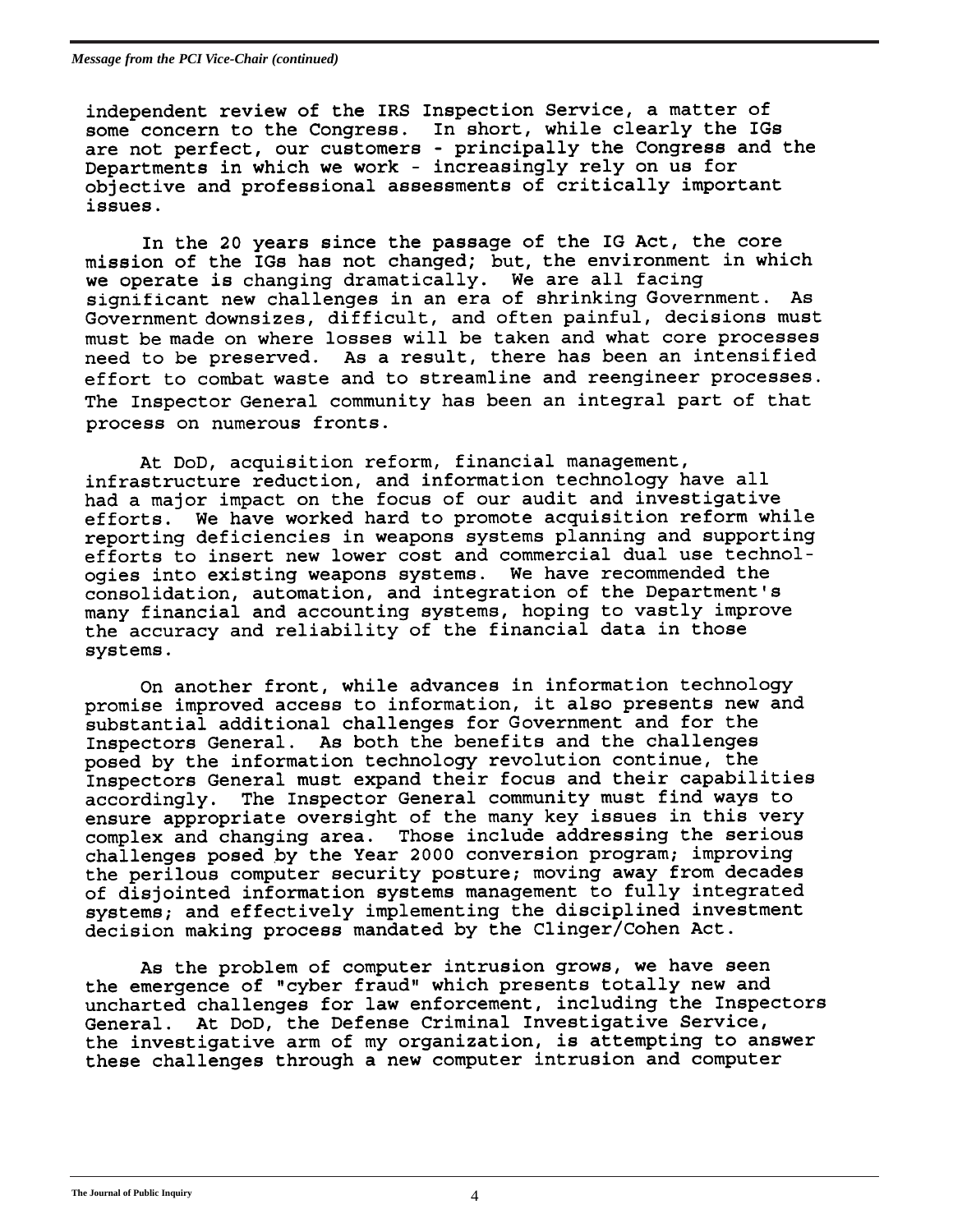crimes investigations unit as well as close coordination with the FBI and the recently created National Infrastructure Protection Center. The PCIE has lent its support to two governmentwide conferences on cyber fraud, in an effort to raise agency awareness in this difficult but critical area.

Finally, as part of the increased emphasis on a more effective, more efficient, and better managed Government, many Inspectors General have in recent years moved to work more constructively with management, while still maintaining their independence. Our goal should be to become part of the solution process, rather than simply identifying the problems. Over the past 5 years, the DoD IG, has participated in over 100 management process action teams, integrated process teams and working groups that have been the Department's principal means of generating new ideas for reforms and process improvement across the spectrum of DoD business activities. At present we are involved in 57 such groups. The growing level of IG participation on those teams illustrates the good professional working relationships between the IG and the rest of the Department, as well as general acceptance of the need for our advice to be considered during the reengineering of processes, not just after new processes are already put into place.

All of these changes demonstrate that the role of the Inspector General is a dynamic and evolving one. In the last 20 years, Inspectors General have built a solid foundation of success in helping to ensure efficiency, effectiveness, and integrity throughout Government. It would be easy to rest on<br>the accomplishments of the first 20 years but that would be unproductive as well as unwise. I am confident that the professionalism, the independence, and the dedication of the IG community will enable it to surpass past successes and rise to the many challenges - and changes - that the future will most certainly hold.

Eleanor Hill Vice Chair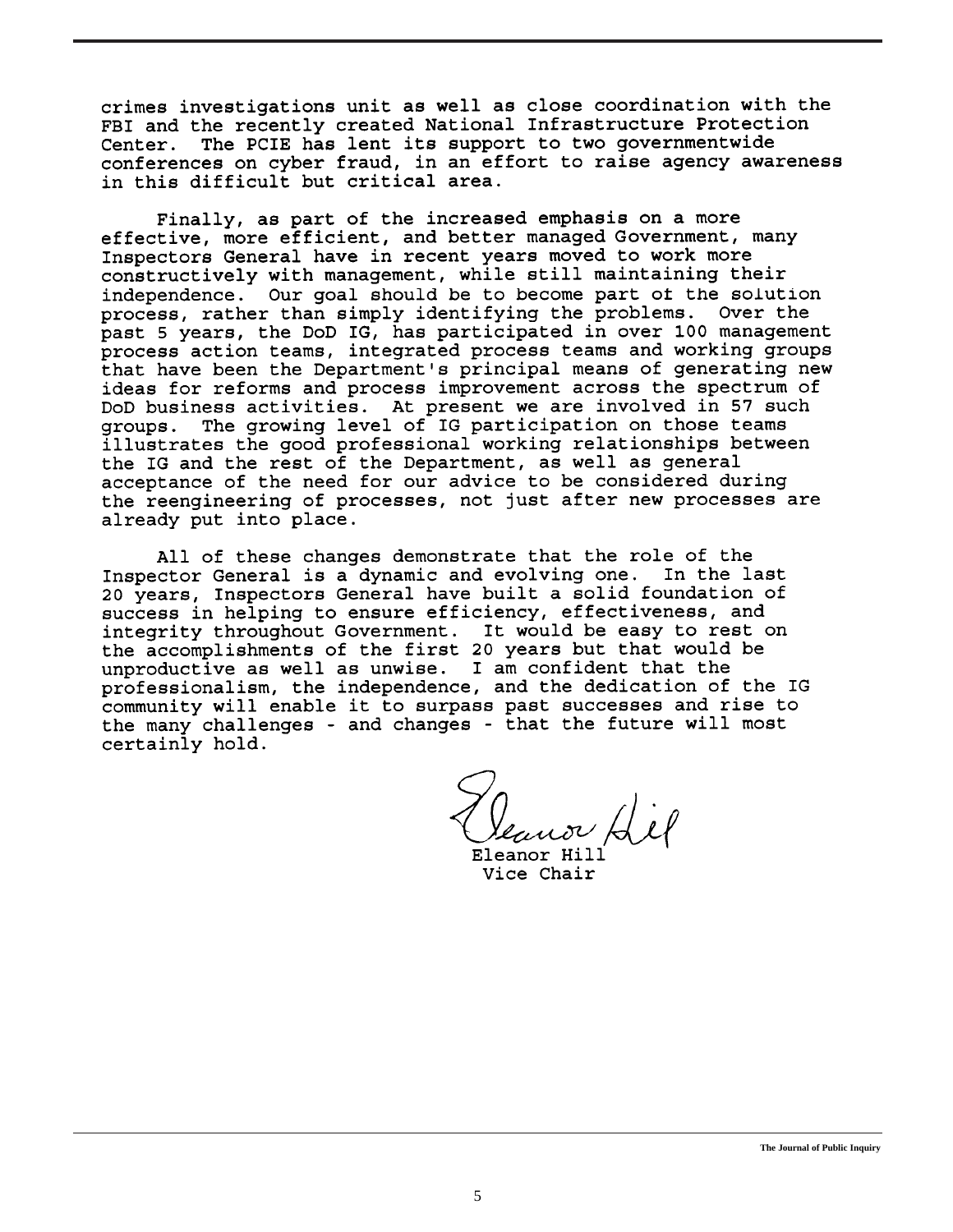## **Present At Creation**

## **Introduction:**

*The Inspector General Act of 1978 is the legal foundation of the Inspector General (IG) community establishing the responsibilities and duties of an IG. It has created more than 60 IGs in Federal agencies. The IG Act gives wide authority to conduct audits, investigations and inspections in their agencies. The Act was amended in the 1980's adding reporting requirements and extended such offices to additional set of Government organizations. The purpose of the IGs is to promote economy, efficiency, and effectiveness and to prevent and detect fraud, waste, abuse and mismanagement. This year marks the 20th anniversary of the Act. In commemoration of the 20th anniversary of the IG Act, the following articles have been authored by individuals who were "Present at Creation." Each article reflects their personal experiences and views regarding the Office of the Inspector General.*

# **Managing Decisions for a New IG: Lessons Learned**

*by Richard Kusserow*



*Richard Kusserow, Former Inspector General, Department of Health and Human Services*

am an old "has-been" asked to<br>provide my two cents worth about am an old "has-been" asked to what a new Inspector General (IG)

should do upon being appointed to office. I spent 11 years as an IG and have had 6 years to reflect on my experience. One principal that any new IG should keep in mind is that organizations are inherently conservative and resistant to new ideas or new ways of conducting business. Most people prefer the status quo and generally fear change. For this reason it is often difficult to affect change within an organization. A new IG is charged with the responsibility of affecting positive change in an organization. The IG job description should read 'change agent.' There are, however, a few things that must occur before the changes begin. The sum and substance of my brief comments come down to this: do your homework in advance of launching change. It is important to take careful stock and plan innovations carefully. More importantly, be receptive to ideas and suggestions from others. During my years in office I did some

things right, fell short on others, and some things I failed to do at all. The following recounts some of the lessons I learned.

## **Appointed, Not Anointed**

Know that you are appointed, not anointed to the office. You did not rise to the office by climbing through the ranks in the organization in which you are assuming direction. Chances are someone who knows little of the office selected you. As a result, your staff will not automatically bestow their support on you. It is up to you to prove your merit and earn the support and loyalty of your staff. This situation is analogous to a newly commissioned military officer. The enlisted personnel salute, not out of respect for the individual, but out of respect for the bars on the officer's shoulder. Respect for the individual comes only from proven leadership.

It is also important to use your instincts and perceptive abilities. Do not assume that everyone who fawns before you is sincere. Many will attempt to curry your favor or 'blow smoke' in your eyes. Getting suckered in by people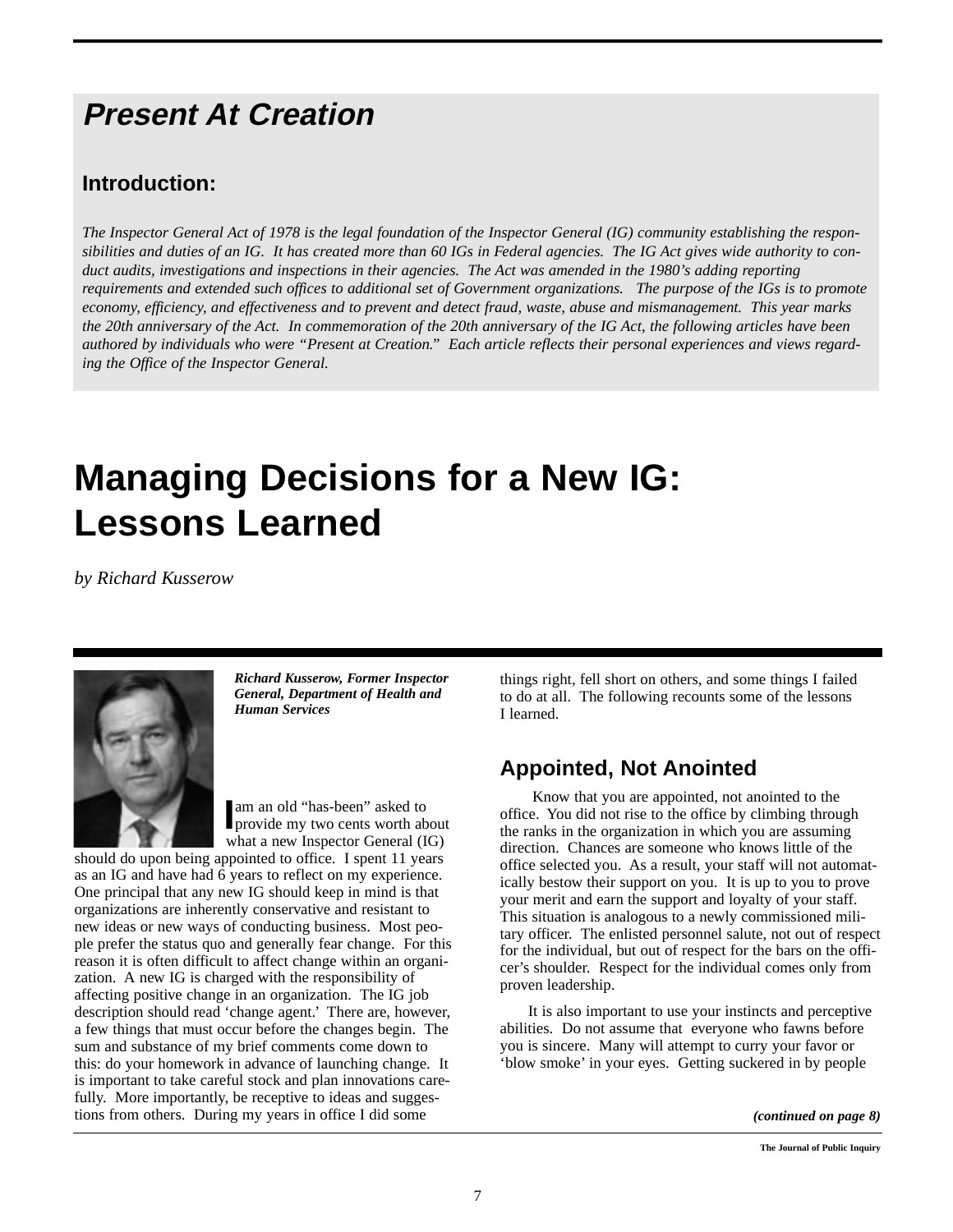playing to your ego will severely hamper any attempts at progress.

## **Study the Terrain**

In many cases IG's are brought to the office from the outside. They neither know the people or organization nor fully appreciate the mission of their agency. The first order of priority should then be to develop an understanding of the terrain. Doing this will provide perspective. You cannot make proper decisions for carrying the organization forward until you understand where it is today. Such information can be gained by talking to as many knowledgeable people outside the organization as possible (including old 'has-beens'). I spent 5 hours debriefing my predecessor and considered it to be an extremely worthwhile effort. It is also important to read everything available about the IG Act and the history of the concept. It is important to possess full knowledge of the guiding principles for the function. Read all the Semiannual reports for at least the past 5 years, and find out what the office did. Requests for appropriations for the past several years should also be read. One may discover many promises and representations that need to be honored.

## **Understand the Expectations of the Office**

The Office of the Inspector General (OIG) has many different constituencies, and numerous people interact with the OIG workforce. All of these people have expectations or rely on the IG and the OIG. Understanding these expectations is essential because success or failure depends on how individuals and entities react to your leadership. You must ask yourself two basic questions: (1) Who must I satisfy to be successful? and (2) What do they expect from the OIG? Your constituencies are of two types, internal and external. Internal constituencies are people you interact with inside the OIG. At the top of the list are the operating divisions of your department or agency. External constituencies include everyone outside the OIG with whom you interface. Another great resource is the peer organizations, the other OIG's. I made it a point to have lunch with as many other IG's as I could in my early days in office. They are the only ones who have truly analogous responsibilities. Their experience in addressing problems is invaluable. The President's Council on Integrity and Efficiency (PCIE) is a great forum to get to know these other individuals. External constituencies also include the Department of Justice (and FBI), Office of Management and Budget, Congress, General Accounting Office, and the media. It is important to understand how each of these outside organizations impact on your office and on the mission of your department. Meetings and substantive discussions with each of the identified external

constituencies are an important part of getting off to the right start.

## **Get to Know Your People**

And, let them get to know you. Sell yourself. That means taking the time to speak with as many people as you can throughout your organization, at all levels and in many locations. These individuals make up your internal constituencies and they have expectations from their IG. Do not confine this process to the main headquarters, as the field perspective may prove even more illuminating. You will be working with managers and executives in close quarters on a continuing basis. This will not be true of the others. Interview them 'one-on-one' and listen intently. Do this for everyone, no matter the number and, if possible, continue this into the field offices. Individuals in the field offices have information for your benefit. I did this with approximately 125 individuals in my own organization and received tremendous benefit in the form of information, suggestions and advice. I was greatly indebted to all whom I met with for years to come. However, make certain the ground rules are clear for these discussions. You are there to learn from them. You are not meeting with them to solve their personal problems, or that of the organization. That will come later. Take notes. Take heed. Take time. This may be the most valuable investment of effort in your career. No one interview will be critical, but the mosaic picture derived from this exercise will prove inestimable. It will lead to better decision-making later and fewer errors.

## **Know Your Agency**

The same process followed above in learning about your organization extends to the host agency. Learn as much as you can about their mission, history, appropriations, problems, perspective, etc. Talk to anyone who can assist you in better understanding your "client." I made courtesy calls on all the agency heads at the Department of Health and Human Services, including the Administrator of the Health Care Financing Administration, Commissioner of Social Security Administration, Assistant Secretary of Health, Surgeon General, Director of NIH, Assistant Secretary of Human Development Service, etc. In addition, I had extensive meetings with the Chief of Staff and the staff assistant secretaries, such as Planning and Evaluation, Management and Budget, Public Affairs, Human Development Services, Intergovernmental Affairs, and of course General Counsel. Most of them were new and they appreciated the meetings as much as I did. It began a number of friendships and established a collegiality that served me well. I continued this practice with every new agency head that appeared over the next 11 years. I suggest doing this very early on and preferably before confirmation. Ask them questions about the OIG. Ask them where they believe the OIG may be best employed to assist them in carrying out their responsibilities. Make it a point to hear the positive and negative on how they view matters. Develop specific targets, milestones and time frames on matters. Take special note of any complaints they may have about the OIG. If they do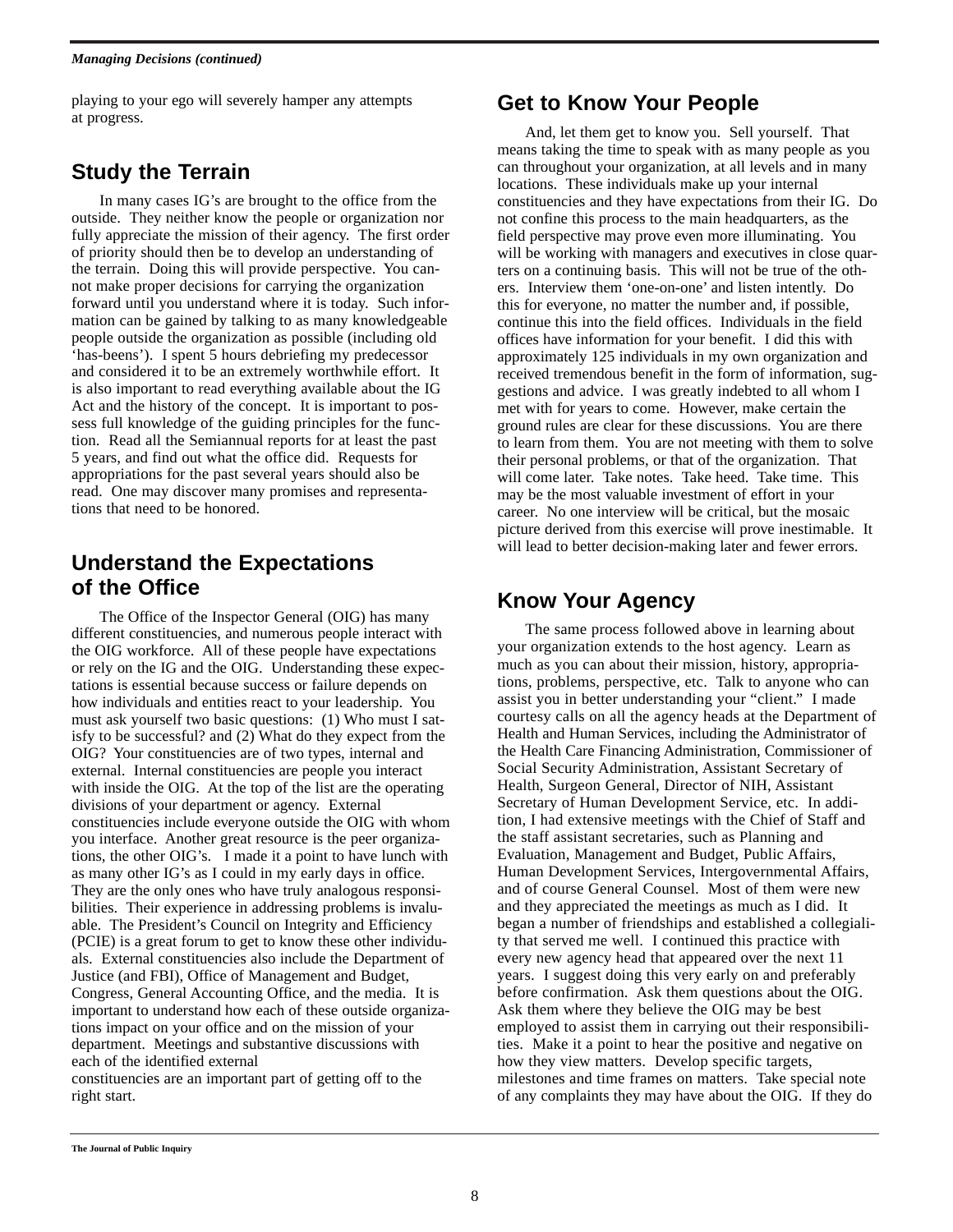not like the way reports are prepared or delivered, ask them how they can be improved. However, make few promises. Let them know that you appreciate their advice, counsel, suggestions, and that you will look into matters. I believe you will find many of their ideas to be meritorious. Remember it is always better to hear complaints or concerns before a contentious issue is on the table.

### **Be Proactive**

Once the basic homework is completed, the burden falls on you, the new IG, to chart a course for the organization. In short, what do you want to accomplish in office, other than occupying space and drawing salary. This comes down to creating a vision for the future. This is necessary to set the direction and objectives. Failing to do this will prevent you from operating on your own agenda. Instead, you will end up reacting to the agenda of others and events as they arise. This is dangerous and unproductive. And the leadership, rank and file, deserves to know where the IG's vision is so they can assist in the effort. Your course should initially be described in broad objectives. The whole detailed implementation strategy and operating plans come later.

## **Sell Your Vision to the OIG**

In order to achieve organizational objectives and affect change, your own organization must buy into any new ideas you may have. It is not good enough to just dictate direction. Make sure your vision and ideas are based upon careful investigation and reflection. Half-baked ideas do not sell well and employees at all levels must be sold on the merits of a new administration and new viewpoint. In short, it is necessary to have their support. It is necessary because the IG must meet with and discuss ideas, answer questions, and convince people that the vision has merit. If you do proper homework, including talking to your constituencies, then this will be an easier job to accomplish.

### **Sell Your Vision to the Agency**

It is not enough that you secure support with your internal constituencies. Every effort should be made to educate your external constituencies on your vision. Selling the host agency, OMB, Congress, and others on the direction you wish to take is as important as your internal constituencies.

Having had extensive contact with them, you will know what their expressed needs are and how you can help them with your program.

## **Harness Resources in Furtherance of the Strategic Plan**

The greatest resource to achieving objectives is people. No one has all the answers. Let the staff assist in developing ideas that further the strategic plan. Use them to assist in devising specific targets, milestones and time frames in furtherance of objectives.

## **Benchmark Progress**

It is important to determine methods by which the progress of an organization can be measured. It is important for everyone to know whether they are making headway. It is critical that these milestone objectives be realistic. It is not wise to set objectives that cannot be met.

## **Honor, Integrity and Principle**

The last lesson I will offer from my experience is not to forget the underlying mission of the OIG which is to promote economy, efficiency and honesty in the host agency programs. Part and parcel to these ends is assisting in the reduction of waste, abuse and fraud. Underlying all this is honor, integrity and principle. You must not just talk about it. You must live it. In all your contacts with your own people, host agencies, other OIG's, the Department of Justice, OMB, Congress, media, and others, you must stand by your principles and never lie or misrepresent anything. Any short-term gain that might arise from 'fudging' is worthless compared to the loss credibility once it becomes known that you have abandoned your honor. You can be beaten up on any given day and live to fight again, standing tall. But it is near impossible to recover from lying or cheating, and it cannot be hidden when you do so.

The foregoing is not an exhaustive list of lessons. There are scores of lessons that every IG must learn. However, in the beginning it is important to start off on the right foot with your people and the people you serve. This can only be accomplished by doing proper homework, maintaining an open mind, demonstrating good personal work habits, and living by high principles.❏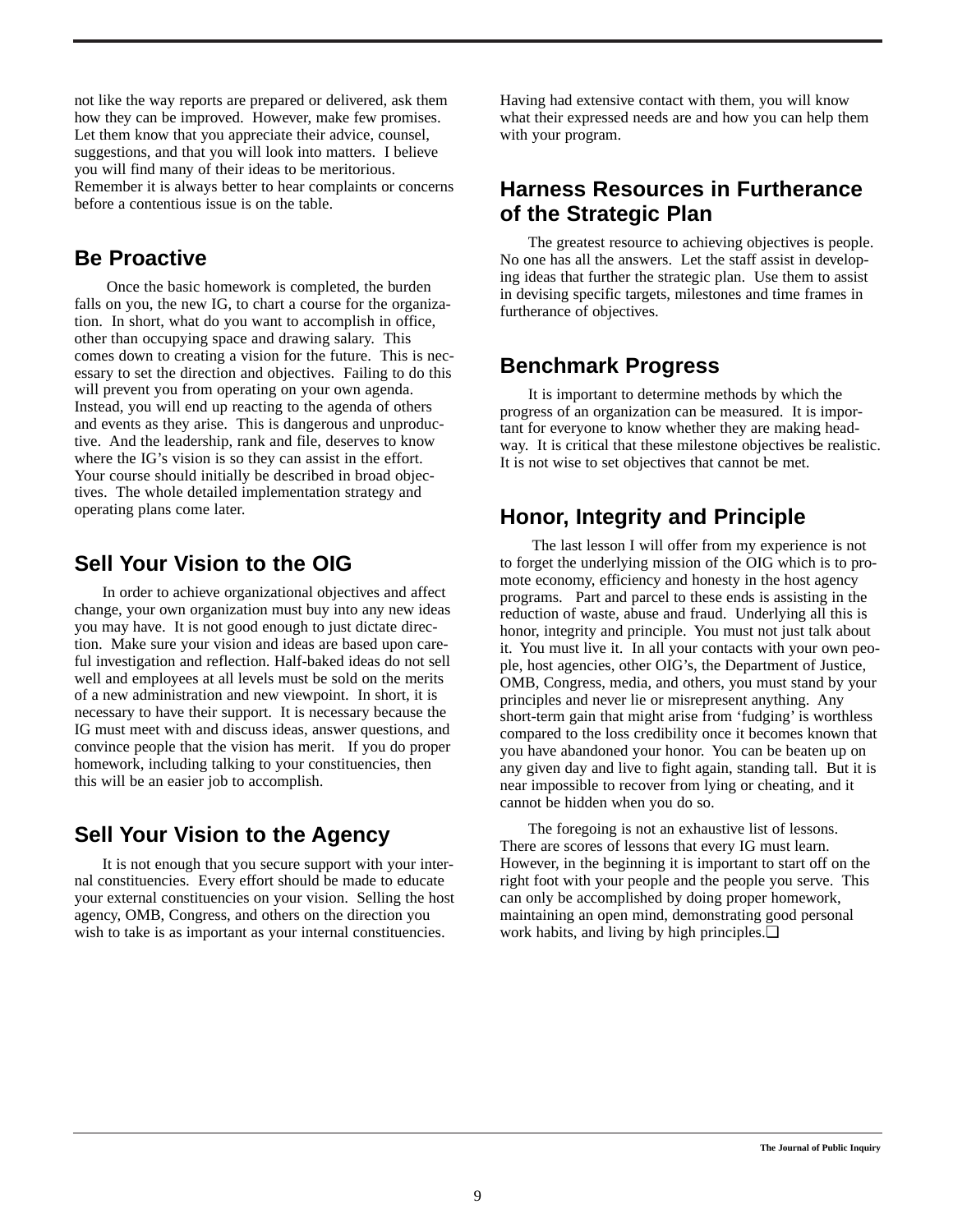## **Present At Creation**

## **Managing the Budget Process**

*by John Melchner*



*John Melchner, Former Inspector General, United States Department of Transportation*

**Inspectors General have always**<br> **had to worry about their budgets.** nspectors General have always It was clear from the inception of the IG concept in 1978 that we would have to justify our budgetary

requests not only to the head of the agency, but to OMB and Congress as well. Given the potentially differing positions between the agency head, OMB and Congress and the IGs regarding the level of resources necessary, no one thought the budget process would be simple. In fact, some cynics early on thought it would be impossible. The issue can be particularly troublesome in a smaller IG office that does not have a full-time professional budget officer to handle budget matters. This article is written with those smaller offices in mind.

Although my "reputation" as an IG is found in the audit community, very few people know that I am a reformed auditor. For almost eight years I worked as a Budget Officer in the Office of the Secretary of Defense. Ironically, the reason I got back into auditing was because of my experience as a Budget Officer. But, that's another story. The point is that I have a unique perspective about the budget process and how it impacts on the Office of Inspector Generals.

When I was the Director of the Defense Audit Service, I had my own budget account. Subsequent to that when I was the AIG Auditing in the DOD Inspector General organization, I was part of an OIG budget which was part of an even larger budget of the Office of the Secretary of Defense. As IG at the U.S. Department of Transportation, I again had my own budget, so I have seen it from both perspectives.

One of the most important things to do in the budget process for an Inspector General is to maintain your

independence. Whether you have your own budget account or are part of another budget line item, you have to state what your resource requirements are in order to effectively carry out the work of the Inspector General. If you need personnel, training, travel, or other resources, you should be prepared to request them and fully support them. This is especially critical if you need a key resource to accomplish your fundamental mission. Having said that, it is highly likely that you will be operating in a constrained budget environment. In other words you will be told, in some form of budget guidance, what you can request, or how much of a reduction you will have to take. That is fine, except remember that the Inspector General is independent and can (and should) do what the Inspector General believes is necessary. Regardless of the fiscal realities, you should still make the request within your agency for what you genuinely believe you need (and which you can support) in term of budget resources. If you make your needs known on the record, and there is subsequently some question about whether you adequately addressed the issues facing your agency, it will be well in your favor to be able to show you requested the resources you needed but fiscal constraints prevented them from being provided.

If you are going to make a request in excess of the budget guidance, you must have very strong justification and support for the amounts requested. Included in that should be a description of the steps you have taken to try and live within the guidance. Be innovative in your thinking in this regard. Propose new ways of getting the job done within existing resources. Remember, as the Inspector General you are the head of an office or organization. While it may have been your audit, investigative, or other skills that brought you to the position of Inspector General, it is your skills as a manager which have to be brought to bear on all of the problems of the OIG, including managing resources. I will give an example of this approach further on.

Give your arguments the best shot you can within the agency and learn and improve upon your presentation of

#### *(continued on page 12)*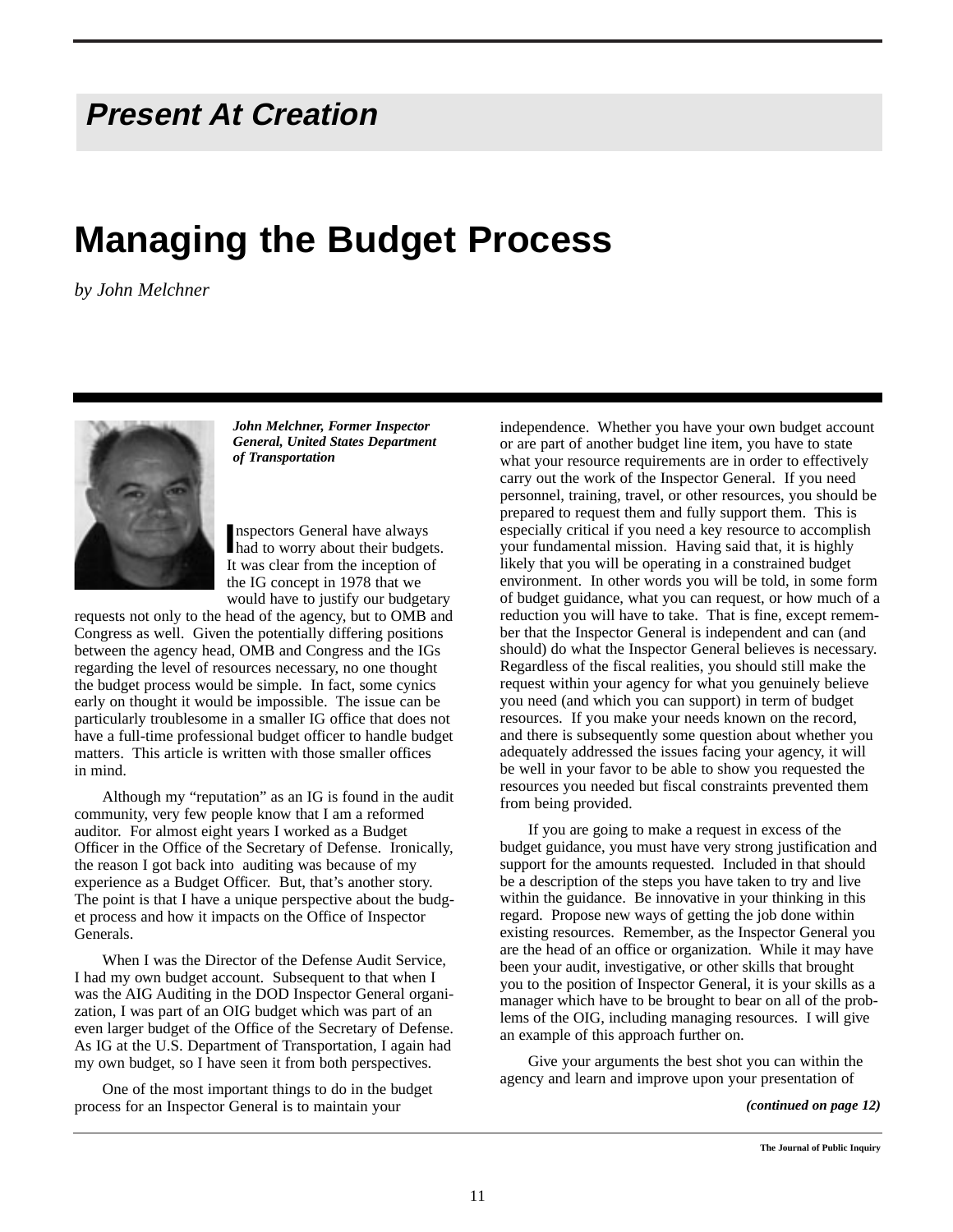#### *Budget Process (continued)*

them as you defend your request. Once the agency budget moves to OMB, with whatever resources you are allocated, make a judgement about whether you want to raise the issues again, in whole or part, so that OMB knows you consider those resources necessary to accomplish your work. Once OMB has decided on the resources you will be allocated in the President's budget, you have fought the good fight and you have gotten what you are going to get from the Executive Branch. DO NOT, repeat DO NOT, in any form carry these arguments to Capitol Hill and your Appropriations or other Oversight Committees. At that point your job is to support the President's budget. If asked whether you need additional resources, you should craft an answer that says, in effect, No. If asked what you would do

if you had additional resources, you can parade out the arguments that did not carry the day with your Agency and OMB. It is for that reason that you consistently want to make your case throughout the entire budget process. The worst situation you can find yourself in is not having made a request and justification for resources you need to your agency and OMB, but then pulled them out of the hat at a congressional hearing. It's wrong, its unprofessional, don't do it.

When the Congress acts on the budget, watch your back, particularly if you are part of a larger budget account such as the entire agency or the Office of the Secretary. Many times across-theboard reductions are made and you want to be sure that you are not absorbing a disproportionate share of some across-the-board reductions. You will have to fight that fight within the agency. Don't carry the argument back to Capitol Hill. It will undermine your status in the agency.

Be innovative. Think about what you are trying to get done and see if there are ways to do it within existing resources, or at a lesser cost than if you simply expanded business as usual. Here is an example from my own experience. I will confine my remarks to the audit side of the house since I am more familiar with that career field.

In the 1980's, the Federal Inspector General Community was a growth industry. Every IG organization wanted trained auditors. Demand exceeded supply. The need was immediate and no one wanted to train the auditors. The situation put significant pressure on the overall grade structure within the audit profession, which at the time had the journeyman auditor at GS-12. I was particularly concerned both for my government auditing profession and for our staffing needs at DOT.

We were no longer recruiting for internal auditors at the entry level on college campuses. Our government salary structure was such that we could not compete for the top graduates when compared to industry. We wanted more auditors and we believed we had an agency audit mission that would provide a good training ground for them. Here

is what we did. We calculated the cost of making our journeyman auditors GS-13's. That would mean, given the personnel rules at the time, that we could promote non competitively through that grade. That meant we could offer a promotion plan and a salary package to college graduates that, while not in the short run, but in the longer run would allow an auditor joining us to see that they could achieve a salary level close to that being offered by industry within a 3 to 5 year period of time. And, of course, our strong selling point was that they would only be competing against themselves for advancement. With that idea in mind, we compared our current costs of keeping GS-12 journeymen auditors in grade until a GS-13 opening occurred with the cost of advancing someone who qualified quickly through the grades to GS-13. The sen-

iority pay (the step increases that the journeyman GS-12's were getting) was significant enough at the time that if we promoted every college graduate that we hired off campus to GS-13 in the minimum number of years, our overall personnel costs through the GS-13 level would be less than they currently were. It was our intent to promote only those who were qualified and find other work for those who were not.

> We carefully reviewed this strategy to make sure that it was something that we wanted to do. It was a funda-

mental change in the way we would manage a major segment of the audit staff and we would be committed to an intern program, some increased travel and training costs, and in some ways, a less skilled staff. On balance we thought it was the right thing to do. I still do.

Armed with our analysis, I sought the approval of the Director of the Office of Personnel Management, who was intrigued enough with the idea that she met with me personally about it. The intriguing point for them was that we would have a Government agency back on campus recruiting auditors at the entry level. We gained OPM's approval and with that were able to present a budget request with an increase in end strength at no additional cost. We got what we wanted, more auditors and a chance to train them in the needs of our agency, and it sailed through the budget process.

That was a long story but I think it illustrates the kinds of things that the Inspector General needs to do in order to be, and be viewed as being, a responsible resource manager.

Another way to increase your chances of success in the budget area is to see yourself as part of the agency as a whole and also try to understand how the agency sees you. Budgets are the financial life blood of the organization. Without additional resources not much new or different happens. Unless things have changed significantly, there is a total budget number allocated to the agency which means there are winners and there are losers if the percentage distribution of resources within the total changes. While we all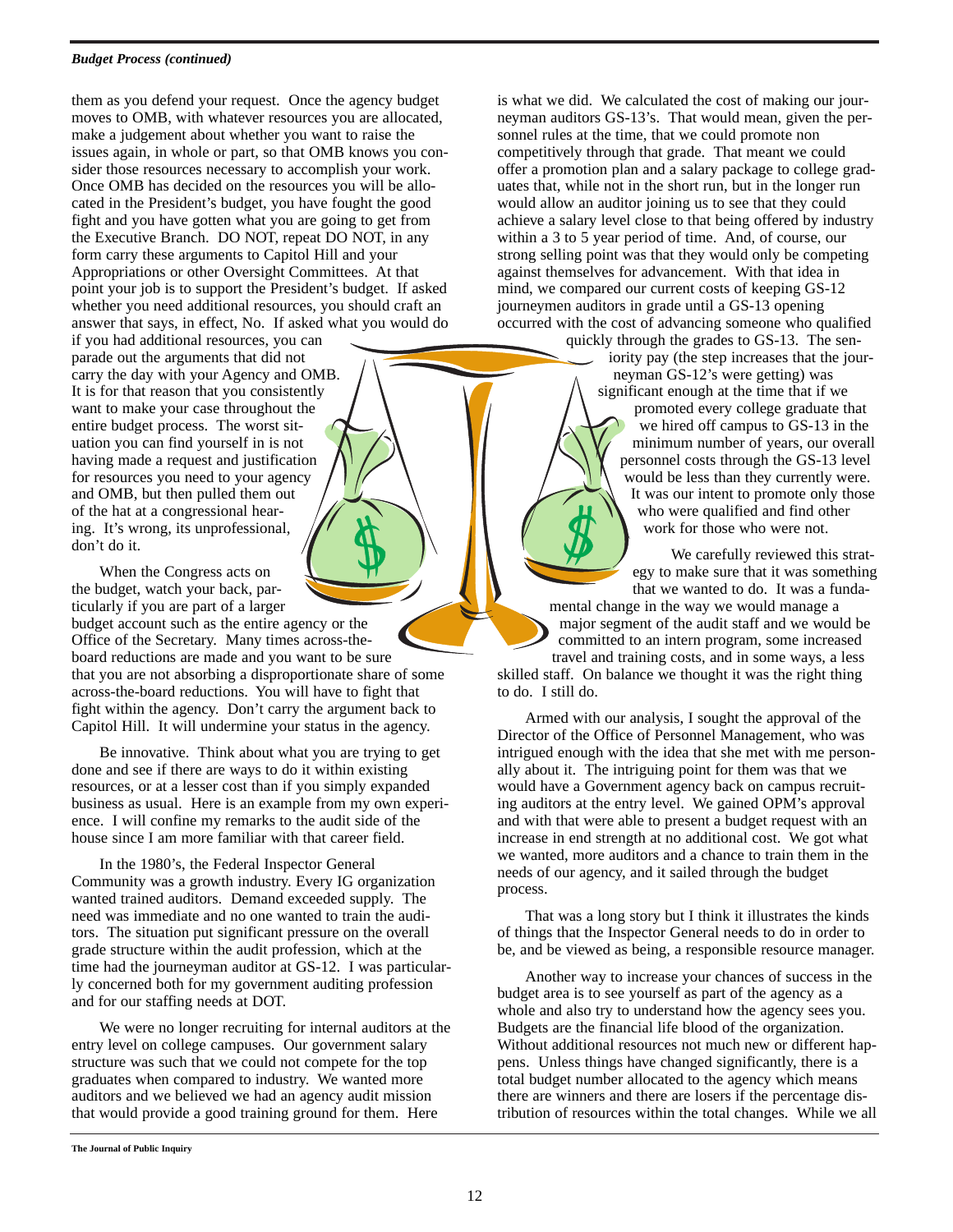want to be winners, we don't want to do it in such a way that the price we have paid to win is out of proportion to the benefit received.

Let me relate a story from budget folklore. It was the late 1950s and General Curtis LeMay was the Chief of Staff of the Air Force. The Air Force and the Navy at that time were vying for who would have the primary mission of the strategic defense of the country. The Air Force was advocating its land based strategic bombers and intercontinental ballistic missiles. The Navy was advocating its ballistic missile submarines and putting nuclear capable aircraft aboard aircraft carriers. The debate was heated and there was not enough money to do both. The future missions of both services were at stake. An Air Force Colonel was briefing General LeMay on the Soviet threat versus the strategic requirements funded in the budget. The Colonel told General LeMay that the Russians, our enemy, were capable of . . . and at that point General LeMay stopped him. LeMay was quoted as saying, "The Russians are our adversary. The Navy is our enemy."

How do you as the Inspector General not be the "enemy?" First, visit your peers in the organization without having an audit or investigative issue on the table. Take the time to explain to them what your organization does, why it does it, how it does it, and the benefit you see to the Department or Agency overall. Sometimes you will not make much headway. Other times you will. When I ran the Defense Audit Service, among other things I had primary audit responsibility for all of the Defense Agencies, which ranged from the Defense Supply Agency to the National Security Agency. I scheduled meetings with the Directors of those Agencies and concisely explained my audit mission which, in accordance with the Yellow Book of that time, was to do financial and compliance audits, economy and efficiency audits and program results audits. As I described financial and compliance audits, I got a lot of positive feedback. Agency directors did want somebody auditing to see that, for example, overtime controls were in place and were being complied with. They were always interested in being assured by the auditors that financial information they were using was accurate. They wanted to be paying the lowest price for goods and services and wanted the procurement rules complied with. This was a real ice breaker. When I went on to describe that I also did economy and efficiency

audits whose objectives were to review their operations to determine if their activities were being carried out in the most economic and efficient manner, the support for my help chilled considerably. When I went on to describe program results audits such as the need for the head of the Defense Communications Agency to assure that tactical radios procured for use in combat during joint forces operations could in fact all communicate on the same radio frequency, I was one step short of being unceremoniously thrown out.

What's the point? It's this. People have an expectation about what the IG does and how it affects them. Most times it is not the same as the IG's expectation of how management can best use the IG's resources. Clearly we don't want to lose our independence by only doing those things that management's expectations would be having us doing. There is merit in recognizing however that we do have a job to do that is not, in our professional view, the "glory end of the business" where we save big dollars or uncover programs not achieving their purpose.

Think about it this way. If you have never audited overtime controls and a major scandal erupts over false overtime claims, isn't it logical for somebody to say "Where were the auditors?". If cash or supplies or equipment are missing, the normal reaction is - "How did the auditors miss that?". On the other end of the spectrum, if we learn during a joint military exercise that the Army, Navy and Air Force cannot talk to one another on their tactical radios, I doubt you will hear anyone say - "Where were the auditors?". I think you see my point. We need to do it all. We need to cover what managers think we should be covering without having them dictate the portion of our resources devoted to that work. We need to look at the economy and efficiency of operations and program results in balance with what management believes the auditors are there to do. Unless we provide a balanced audit program, and "sell" it as such, the IG can really become the enemy in the budget wars.

In summary, remember your independence and request what you need. Be innovative. Support the President's budget once it is submitted to Congress. Be a salesman for your organization and do everything you can to convince your Department or Agency that what you are "selling" is what they need.❏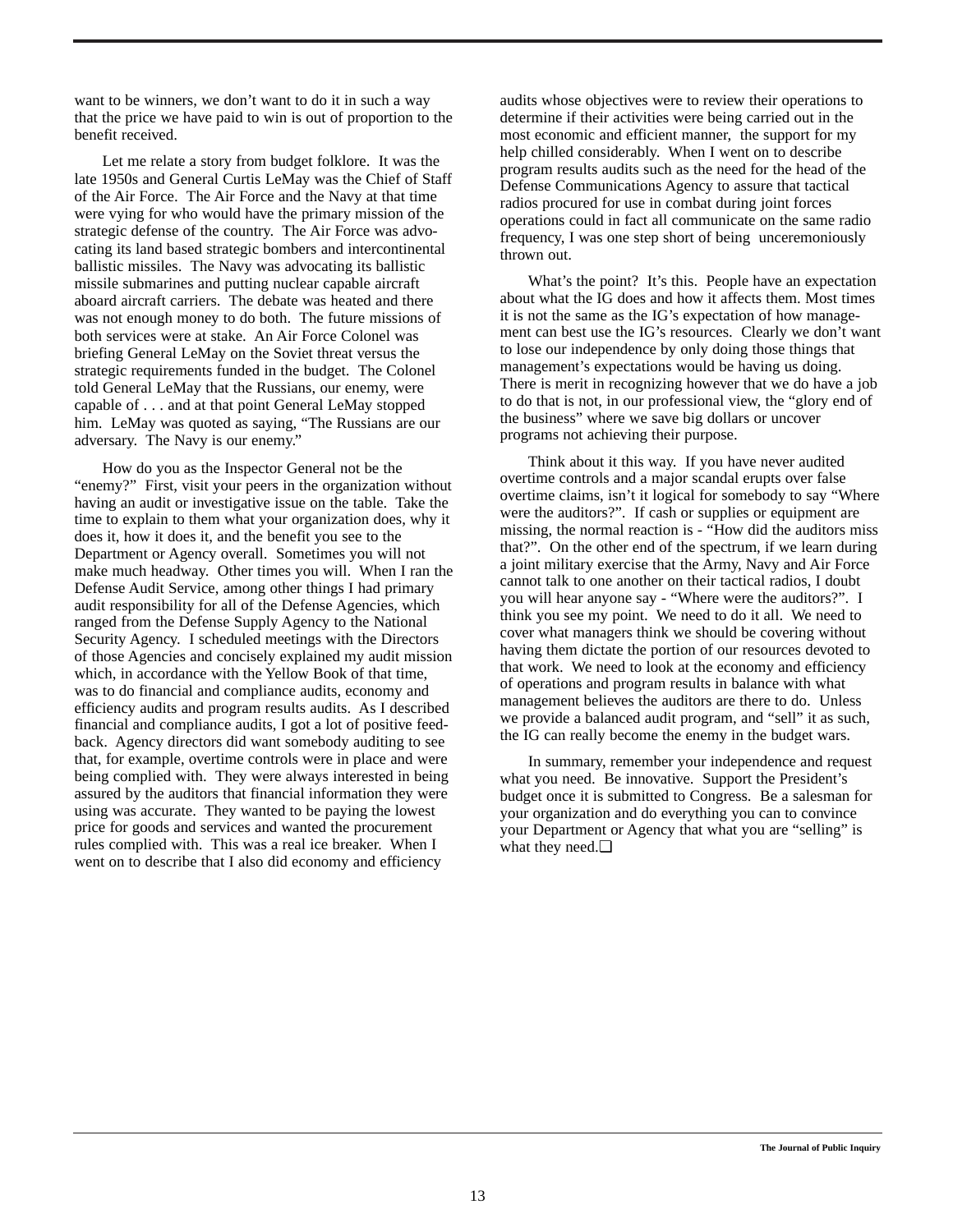## **Present At Creation**

## **Managing Positive Change**

*by Joseph R. Wright*

*Joseph R. Wright, former Chair of the President's Council on Integrity and Efficiency*

## **Background**

In 1978, the Inspector General Act was passed creating independent Inspectors General (IGs) at 12 Federal departments and agencies by combining the existing investigative and audit units. Each IG was headed by a Presidential appointee. While the IGs maintain the responsibility for investigations and audits in their departments or agencies, they were also given general directions to assist agency heads with improving the efficiency of their operation and identifying waste, fraud and abuse. Since that time, the IGs have been expanded to additional departments and agencies and have also been asked to play an ever-increasing role in improving the management of the Federal Government.

In 1981, the President's Council on Integrity and Efficiency (PCIE) was established which was made up of all the statutory IGs, and was headed by the Deputy Director of the Office of Management and Budget (OMB). The intent was to provide a forum where IGs could exchange information which would assist them in their difficult job. But the PCIE was also formed to increase the coordination of the IG community in this ongoing, and difficult, effort to improve the overall management of the Federal Government. In this article, I describe the continued series of Presidential efforts to improve management in the Federal Government and the role the IGs have played and can play in the future.

## **Past Presidents' Efforts to Improve Management in the Federal Government**

Presidents, through the senior officials they have appointed to OMB, have initiated numerous efforts to improve the management of the Federal Government over the years. Few of these efforts have survived the particular Administration during which the initiative was announced.

For example:

- President Johnson introduced a "war on waste" and the PPBS program [planning, programming, budgeting system] throughout the executive branch, which was not continued under President Nixon.
- President Nixon introduced FAR (Federal Assistance Review) which established departmental geographic regions, regional councils and simplification of procurements and grants. The President also issued Circular A-44 which initiated a government-wide management improvement program. Under this program, OMB "swat teams" held meetings with departments and agencies to set up goals for management improvement and to monitor the progress in achieving these goals. Finally, in 1974, the President established a government-wide MBO (management by objectives) system and announced it in his budget message. Most of these ambitious efforts established by President Nixon did not survive his Administration.
- President Ford, in 1976, initiated the PMI (Presidential Management Initiatives) to identify management improvement efforts, integrate these efforts into the budget process, and monitor the results. The PMI program was discontinued when President Carter was elected.
- President Carter issued Circular A-117 (management improvement and the use of evaluation in the Executive Branch) where departments and agencies were asked to make management improvements following the best practices of both government and business and this effort was combined with "zero-based budgeting." This effort was discontinued when President Reagan was elected.

*(continued on page 16)*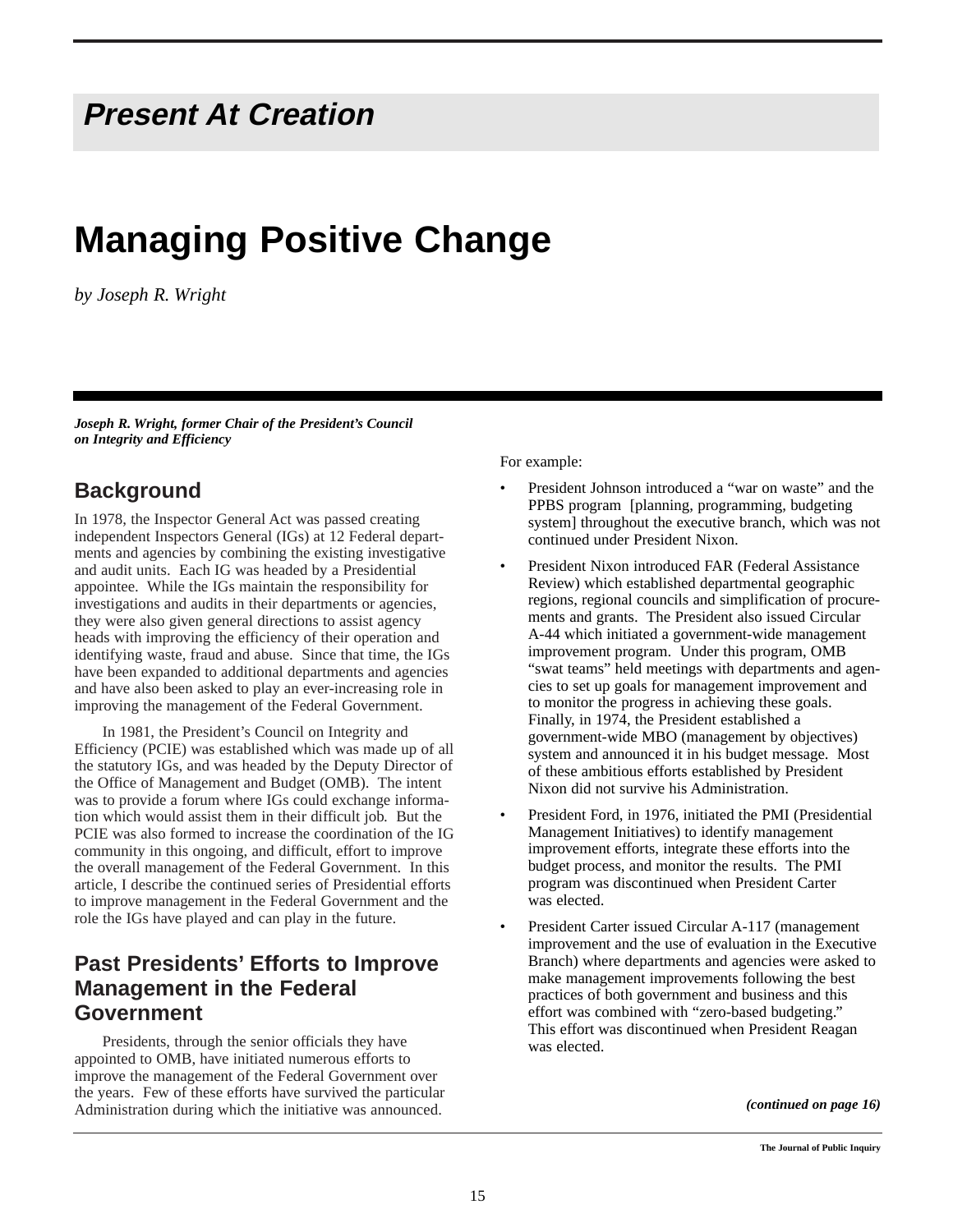#### *Manageing Positive Change (continued)*

• And, early in 1989, President Bush established a Presidential MBO (management by objectives) program where each major agency identified key policy priorities which were to be monitored by OMB and those priorities were listed in his FY 91 budget. This initiative was discontinued 2 years later.

All of these efforts were a worthwhile attempt by the Presidents and their staff (mainly OMB) to improve the management of a group of diverse Federal departments and agencies that were driven, on an annual basis, by politics (both from the White House and the Congress) and did not have the incentives or tools available to establish, measure, and effect "real" management improvement. There was no "stability" or "longevity" in terms of these Presidential initiatives, nor oversight or organization from one Administration to another to continue these efforts in the interest of the public — so most of them died.

## **President Reagan, the PCIE, and Management Improvement in the 1980's**

In 1981, President Reagan asked OMB to begin reducing the cost, intrusion, and role of the Federal Government and announced initiatives to get "quick results" such as reducing regulations, Federal employees, and administrative expenses within the first 2 years. In addition, the President asked OMB to: 1) evaluate why past management improvement efforts in the Federal Government had failed, and 2) present a plan of management improvement that would withstand resistance from bureaucracy, political interference, and change in Administrations.

Thus, a program called "Reform 88" was initiated with a much more "direct emphasis" on making improvements that could actually be implemented and would result in short- and long-term savings. "Reform 88" was intended to use the bureaucracy rather than overrun it — it was intended to focus below the Congressional political screen — and organizations were set up to support these efforts that were considered to have a chance of surviving a change of Administrations.

As a result, the PCIE was formed by Executive Order in March 1981, as mentioned earlier, to improve coordination between the statutory IGs and also to involve the IGs in "Reform 88" and other mangement improvements to improve the effectiveness and reduce the costs of Federal agencies. In addition, the President's Council on Management Improvement (PCMI) was established several years later to involve the Assistant Secretaries for Administration in the same effort. This was intended to give the IGs a "partner" in this important initiative(s) at the White House as well as at individual agency levels. In the early 1980's, "Reform 88" emphasized six areas: financial management (including the development of compatible financial accounting systems), debt/credit management, productivity improvement, information technology, procurement process, and privatization.

Then Congress got into the act. In 1982, Congress passed, at the request of the White House: 1) the Prompt Payment Act requiring Federal agencies to pay bills on time, 2) the Debt Collection Act providing OMB with new authority to improve Federal debt/credit management, and 3) the Federal Managers Financial Integrity Act which gave OMB responsibility to oversee annual reviews of agency accounting administrative control systems.

But Congress went further, again at the request of the White House. The Deficit Reduction Act of 1984 required the President to submit an annual report as part of the budget which described the status of management improvement and cost reduction initiatives in the Federal Government. The first report entitled "Management of the United States Government" was sent up with the FY 1986 budget.

While all of this was underway, the PCIE and PCMI were being expanded and meeting monthly with teams set up to achieve specific initiatives and objectives. This was not a "high level" political exercise, as those in former and later Administrations. This was an effort to make fundamental changes at the department and agency level. Hence, the PCIE and the IGs played invaluable roles since they were the best source of information as to what was actually going on in the departments and agencies, where the problems existed, and what improvements were required. The IGs were also the best source of recommendations on how to improve administrative and management information systems. Finally, the IGs were, and still are, considered to be "above" the political process, whose only task is to pursue better Government.

And an interesting evolution of these efforts has occurred recently in the Congress.

## **GPRA and Its Impact on the PCIE**

The Congress passed the Government Performance and Results Act of 1993 (GPRA) requiring Federal departments and agencies to identify, track, and report on strategic plans to improve programs, along with implementation actions and costs or savings. This legislation goes further in requiring that OMB and the departments and agencies identify specific "measures" that show how each organization will identify and measure their goals and the implementation of those goals. It links strategic plans to annual budgets and requires a formal reporting system.

HR 2883 as passed by the House requires IGs to consult with Agency Management and the Congress on GPRA issues and issue plans detailing what GPRA issues the OIG will review.

And more legislation along these lines, in my opinion, will be passed in the next few years.

These bills can be some of the most exciting management improvement legislation passed in many years, if the Congress follows through with their good intentions by monitoring the implementation of the GPRA and any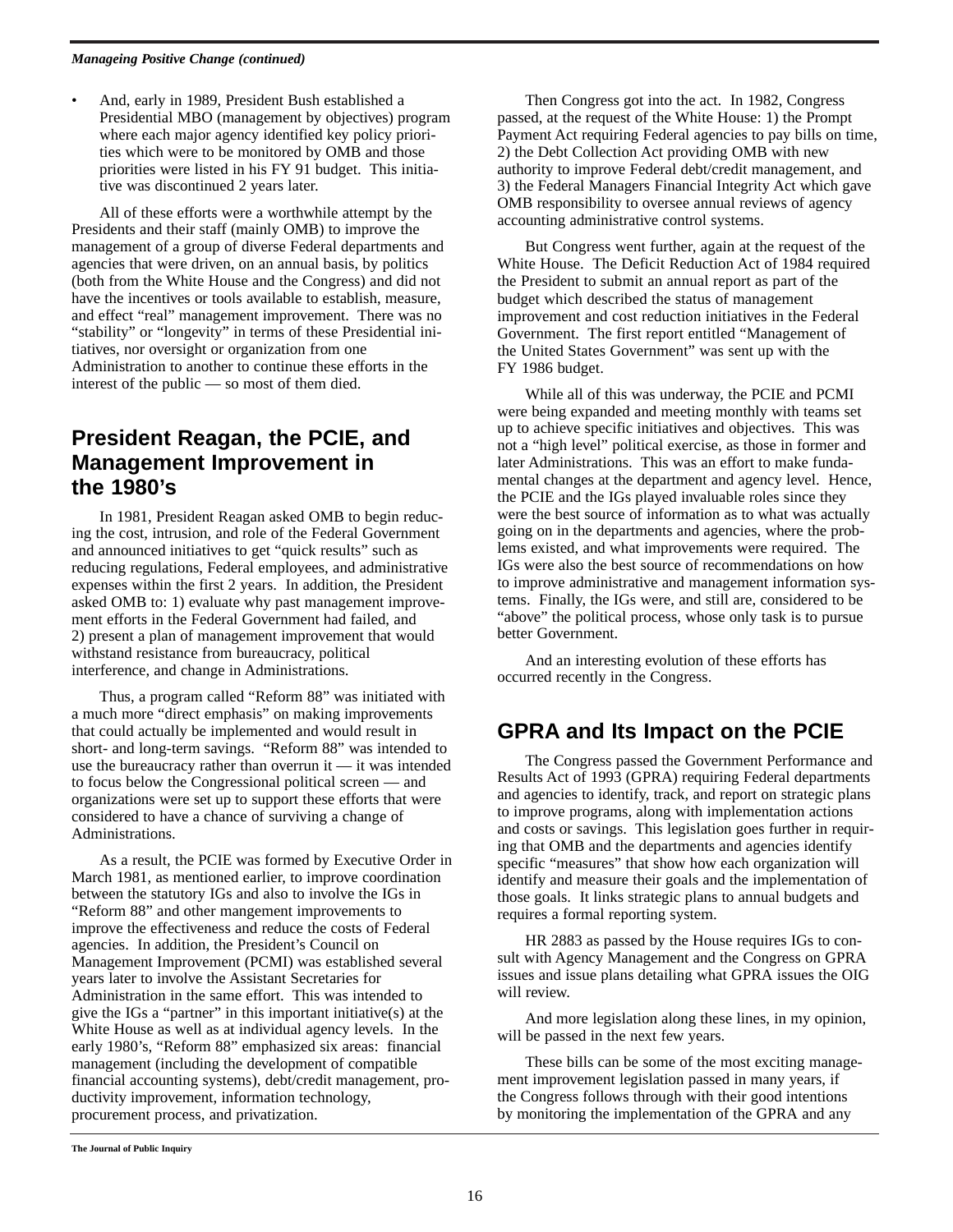following legislation. But remember, they didn't seem to object when their required "management reports" were discontinued in 1989.

I hope the Congress does maintain a priority on management improvement because the "structure" for that improvement has slowly been coming together with OMB, the PCIE (and the Executive Council on Integrity and Efficiency), the PCMI, the CFOs, and increasingly respectable financial/management accounting systems. Hopefully, there may finally be some pressure to provide annual budgets that match some form of "strategic plan." At least that's what the GPRA legislation calls for. And the PCIE should be asked to provide integral input for the development and reporting of the implementation of these

plans in their biannual reports to the President and the Congress. Otherwise, how else can the White House and the Congress obtain an independent assessment on the effectiveness of every department and agency program and the changes that are recommended to make improvements? I know, from experience, that if the "normal political appointee" reporting process is used through the Cabinet, these will be primarily public relations exercises. If the IGs are involved, these efforts will be real.

I hope the Congress is serious this time. If so, it should be an exciting time for the PCIE and every IG, and I ask, through this article, my successors at OMB and the agencies appreciate the value they have in the PCIE and use it well.❏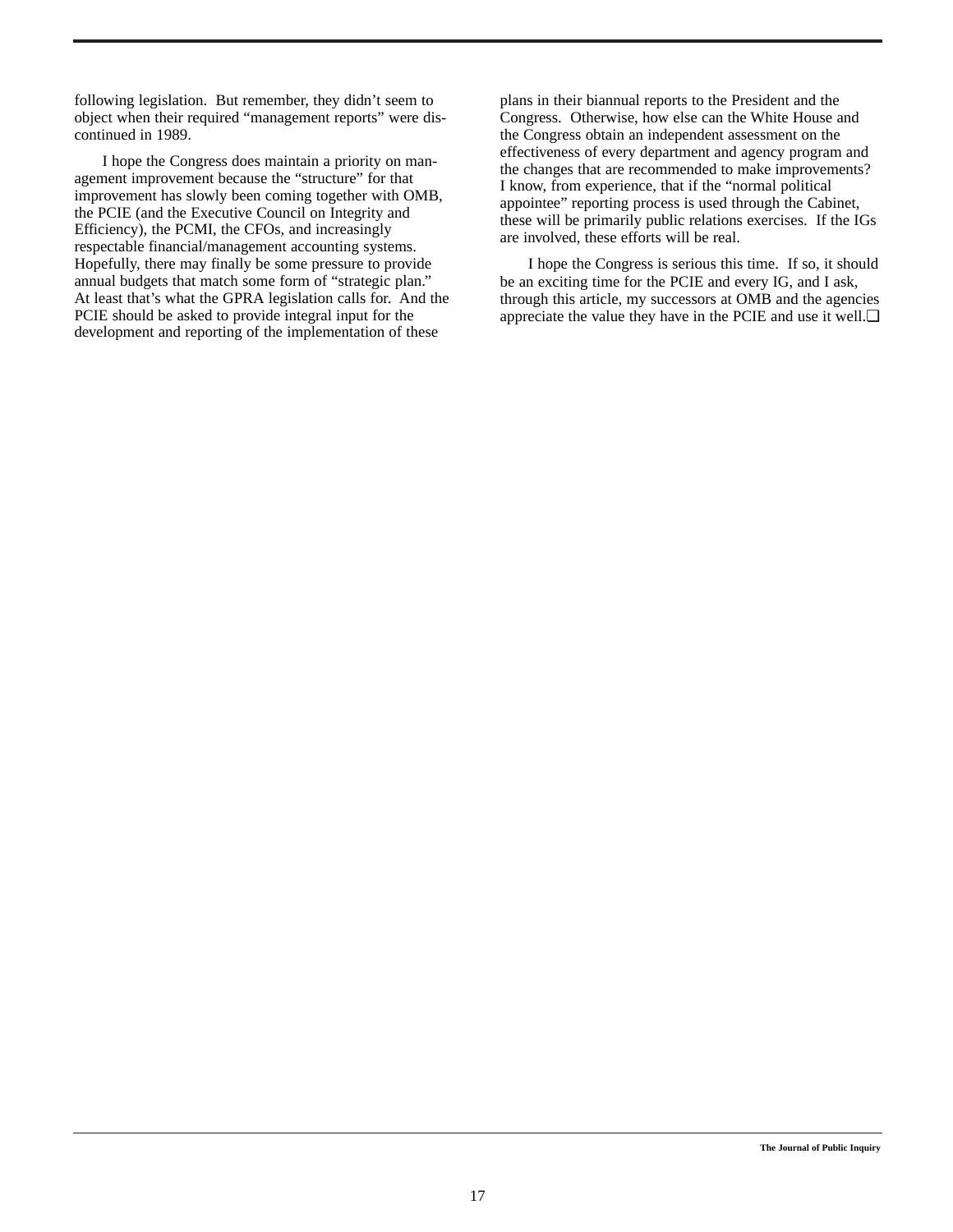## **Present At Creation**

## **Managing Renewal**

#### *by June Gibbs Brown*

*Contributions by: John M. Hapchuck, Director, Programs and Operations Audits, Health Care Financing Audits, Office of Inspector General, Department of Health and Human Services* 



*June Gibbs Brown, Inspector General, Department of Health and Human Services*

**T** wenty years ago I came to Washington. As a result of the Inspector General Act of 1978, I was a newly appointed Inspector

General assigned to the Department of the Interior. Shortly after settling into my new office, I received a telephone call from an Assistant Secretary of the Department of the Interior. Cecil Andrus, the Secretary, was at that very moment testifying before a congressional committee on the Union Station Project. Today, Union Station is a beautiful marble structure filled with restaurants, a variety of stores to please the most ardent shopper, and

**Audigator**

a fully functional railroad station. But in 1979 it was a marble facade behind which a great black hole sucked up appropriated funds with no apparent results. The Secretary had been called before our appropriating commit-

tee to explain why he was asking for more money for the project and when he expected it to be completed. The Committee, disgusted with what seemed an endless waste of taxpayers money, was determined to cut the losses. The Secretary was anxious to keep the project going. Since the Congress had established the Inspectors General, the members wanted IG assurance that the project was sound. The IG Act was so new the Secretary was not certain the law, with its independence provisions, permitted him to ask the IG to perform a review. Hence the phone call. I, of course, agreed to do the job. Secretary Andrus told the Committee that he would ask the IG to review the

project and, based on that review, the committee could make a decision regarding the future of Union Station.

I immediately called the heads of Audit and Investigation to my office to discuss their assignment (the Assistant Inspectors General for Audit and Investigations had not yet been selected). We decided to build upon the results of numerous work products already completed. I checked on the progress weekly and then daily as time wore on. Finally the Audit Chief, with considerable fanfare, presented the completed report to me. I delivered a copy to the Secretary, concerned staff, and personally delivered copies to all Committee members. I had a great sense of relief that this first highly visible project had been completed in a timely manner.

The next day I was sitting in my office when the head of Investigations came to see me. He put a report on my

desk and stated he had finished the investigation report on the Union Station Project. How could I possibly have two reports? I had personally delivered what I thought was an OIG report to the Secretary and promi-

nent Congressmen. How could I explain that I had a second report? I asked how this could happen? Both men were incredulous. How could I ever have expected one report? The chief auditor insinuated that he could not

include the work of investigations in his audit report because investigators do not follow the Yellow Book Standards, and report hearsay and innuendo. The chief investigator indicated he would never consider reporting audit recommendations since they are too general and not supported with compelling evidence of wrongdoing (even

*(continued on page 20)*

**CERTIFICATE** CERTIFICATOR" **J.B.G.**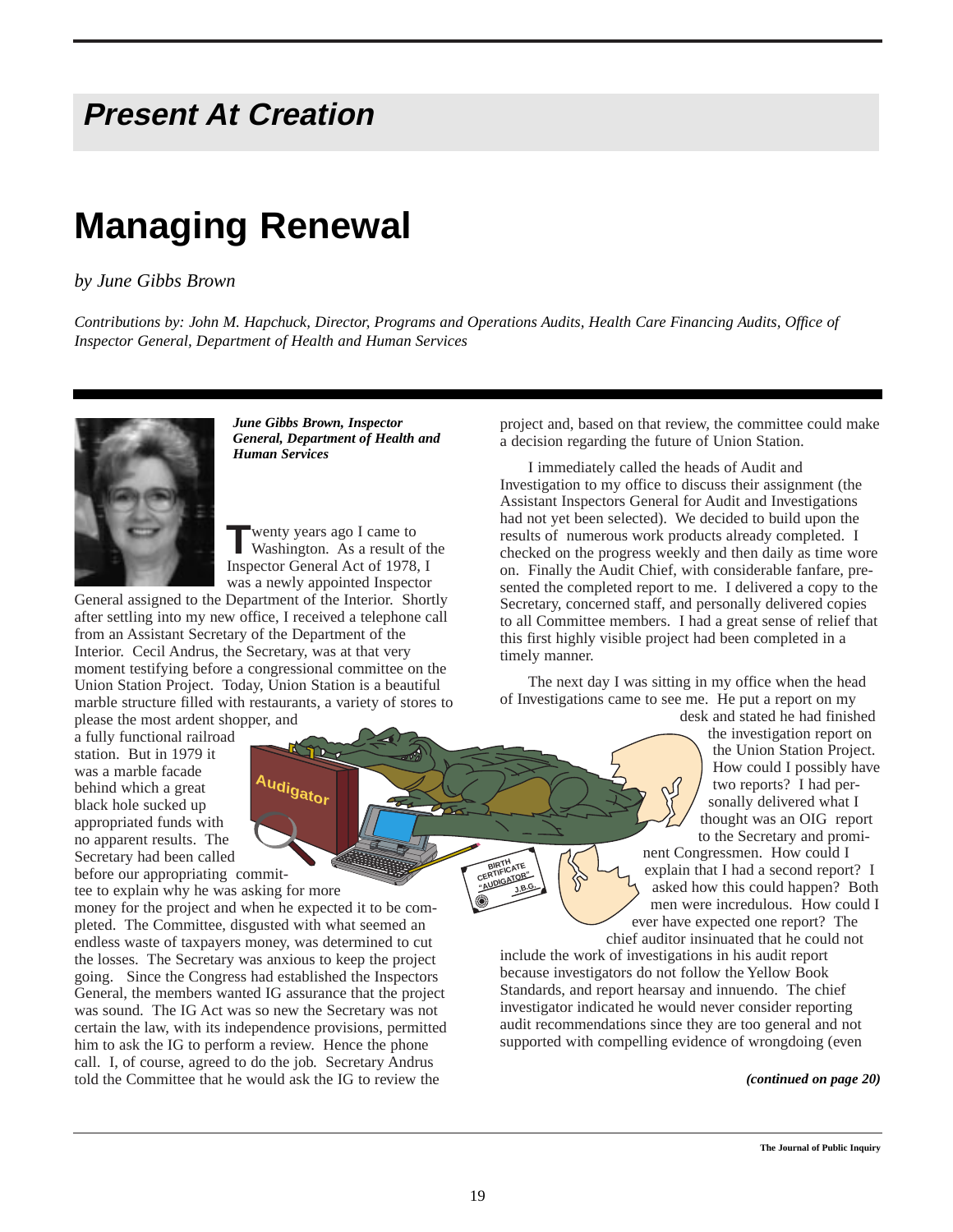#### *Managing Renewal (continued)*

when an auditor knew it existed, the auditor would take a statistical sample...etc.).

That was a defining moment in my fledgling IG career. It was clear to me that auditors and investigators needed to communicate. Because they had not in the past, Billie Sol Estes had been better able to conceal his fraudulent activities, and wasn't that part of the history of why Inspectors General were established? I recognized that a new type of work product - an "investigative audit" - needed to be created for special situations. Obviously, this new type of activity required a person with expanded skills and perspective an "audigator."

## **What is an Audigator?**

An audigator is a complex concept which is difficult to explain in a few words. As it has evolved over time, it has come to represent an expansion of the traditional role of auditors and investigators. For example, an audigator is an auditor who recognizes (and proves) that some "innocent" errors are made on purpose or "with intent." An audigator is an auditor who realizes that his/her work identifying overpayments may be used in the determination of criminal or civil fines, penalties and possible incarceration. By the same token, an audigator is an investigator who recognizes that problems detected in a specific case may exist elsewhere and that the appropriate follow-up work could (and should) lead to a system, policy, or legislative change. Everyone agrees that an audigator is a team player.

## **Comparison of Characteristics**

Increasingly, my staff has been using investigative audits in criminal and civil actions. An alternate way to explain the audigator concept is to compare and contrast traditional audits with investigative audits in the Department of Health and Human Services.

| <b>Traditional Audits Performed</b><br>By Auditors                                                                 | <b>Investigative Audits Performed</b><br>By Audigators                                                                                                       |
|--------------------------------------------------------------------------------------------------------------------|--------------------------------------------------------------------------------------------------------------------------------------------------------------|
| An entrance conference is held with the auditee and a draft<br>report is issued to solicit the auditee's comments. | Often, there is minimal contact with the suspect.                                                                                                            |
| A final report is issued to the auditee and<br>program managers.                                                   | An internal report is generated and shared with<br>appropriate law enforcement officials.                                                                    |
| The final report is available to the public.                                                                       | Public information is available only after a conviction<br>or settlement.                                                                                    |
| Final determination is made by program managers.                                                                   | Final determination usually is made by the judicial system.                                                                                                  |
| There is an administrative recovery of overpayments.                                                               | The judicial decision can involve the recovery of<br>overpayments, fines, penalties, and incarceration.                                                      |
| A report may contain recommendations to strengthen<br>entity internal controls.                                    | A compliance plan may be mandated for the offending<br>entity with penalties if not implemented.                                                             |
| Auditors help managers to resolve findings.                                                                        | Any member of the team may be called as expert witness<br>at a trial.                                                                                        |
| The existence and degree of intent is usually<br>not determined.                                                   | The intent to defraud must be established.                                                                                                                   |
| The amount of overpayment is determined<br>within a specified precision.                                           | Often, the amount to be recovered is a negotiable item.                                                                                                      |
| A follow-up review is within the discretion of the<br>auditor and program officials.                               | The implementation of any compliance plan is<br>monitored.                                                                                                   |
| It has a lower potential "sentinel" effect.                                                                        | It has a higher potential "sentinel" effect.                                                                                                                 |
| It is usually performed by a group of auditors.                                                                    | Often is performed by a multi-disciplinary team<br>(e.g. auditors, medical review specialists, investigators)<br>from various agencies (e.g. HHS, FBI, DOJ). |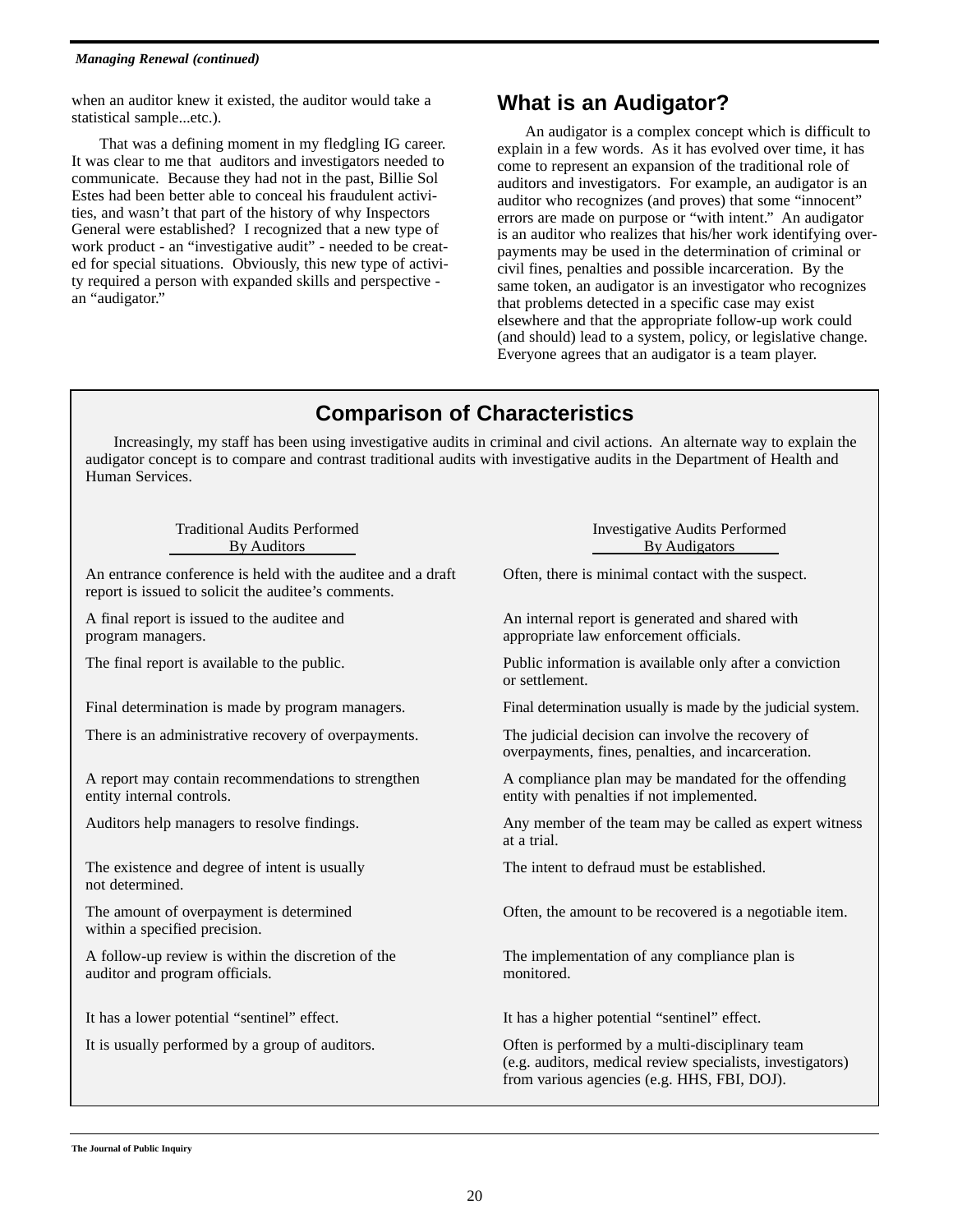## **Audigator Benefits**

Since I became the Inspector General at the Department of Health and Human Services in November 1993, I have stressed to the staff the benefits of using the audigator concept. As with any new concept, it took time to be fully embraced and used with regularity. Its use, in my opinion, accounts for much of the dramatic increase in our investigative monetary accomplishments. In FY 1994, our traditional investigative actions showed that approximately \$300 million needed to be repaid to the Federal Government. As shown in the following table, investigative fines, restitutions, and other settlements resulting from our criminal convictions and civil settlements amounted to approximately \$1.24 billion in FY 1997. Furthermore, with respect to this \$1.24 billion, audigator teams were responsible for identifying approximately \$6 out of every \$10.

## **Fines, restitutions and other settlements during Fiscal Year 1997**

| <b>How Performed</b>              | <b>Amount</b>     | Percentage |
|-----------------------------------|-------------------|------------|
| <b>Traditional Investigations</b> | $$479.3$ million  | 39%        |
| <b>Audigator Teams</b>            | \$759.8 million   | 61%        |
| Total                             | \$1,239.1 million | 100\%      |

### **Summary**

In the "old" days, there was a clear demarcation line between audits and investigations and the staff that performed these functions. Although the majority of the work is still segregated by discipline, times and conditions have radically changed and the Inspectors General community needs to more fully integrate these functions as the work dictates. My experience has been that the results of investigative audits are very impressive and that the audigator concept needs to be adopted by others. It is my fervent hope that future potential violators embrace the belief expressed by Jack Mills (the former head of ABC Home Health Agency currently serving a 7-year prison sentence for Medicare fraud) when he stated after sentencing, "I would rather face a punk with a gun than an auditor [audigator] with a sharp pencil."❏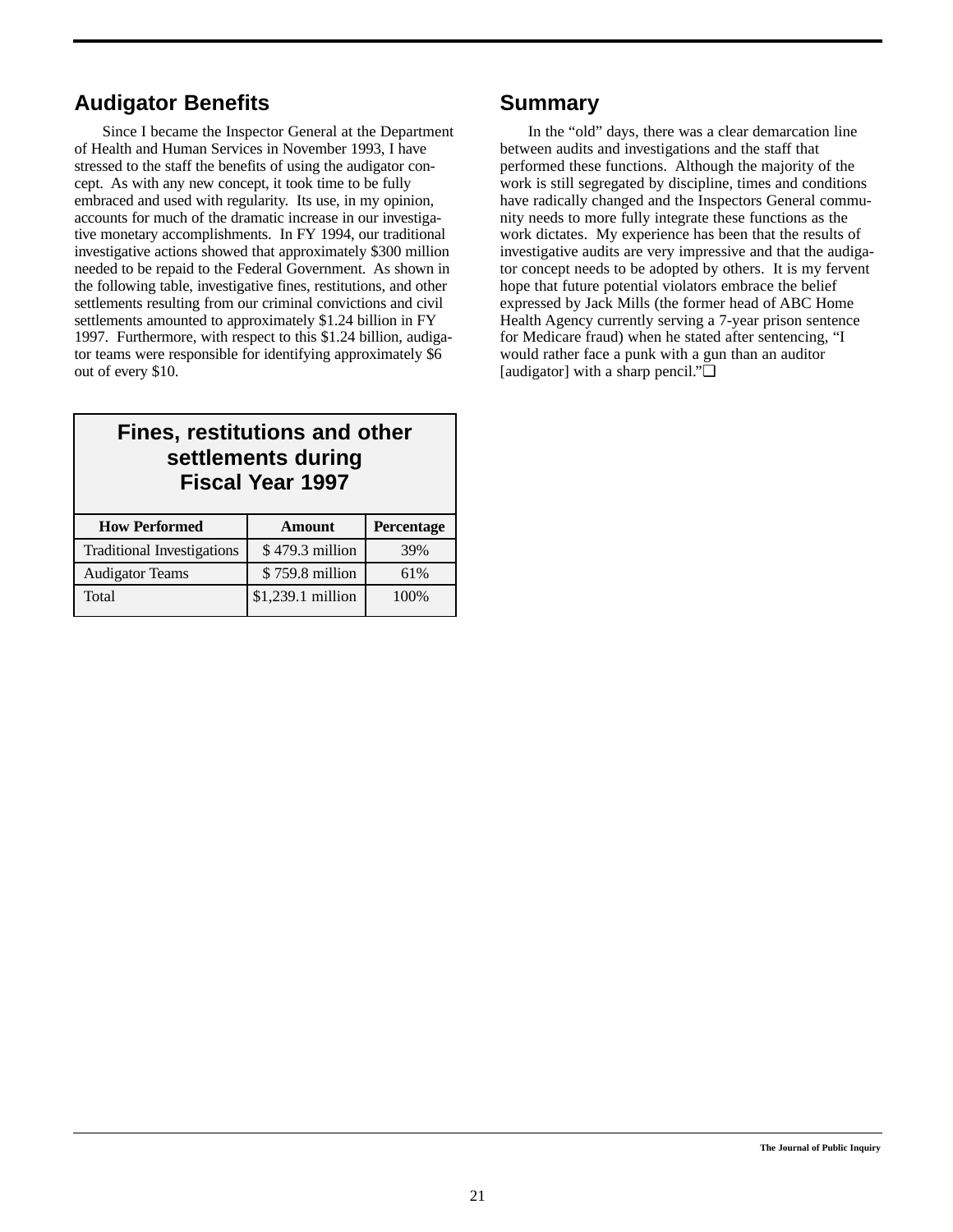## **Present At Creation**

## **Managing People**

*by James B. Thomas, Jr., and Gretchen C. Schwarz* 

*James B. Thomas, Jr. was the Inspector General, U.S. Department of Education, from 1980 until 1995. He is currently the Director of Auditing, Office of Chief Inspector General, Executive Office of the Governor of Florida.*

*Gretchen C. Schwarz was the Associate Inspector General, U.S. Department of Education, from 1980 until 1995.*

Resource management in an Inspector General office is synonymous with personnel management. People are by far the most expensive and essential of IG resources and this is THE tremendous challenge for the IG manager. The challenge to get and keep the best and brightest individuals with the right mix of skills, the challenge to identify and provide quality training to enhance their skills; the challenge to provide an atmosphere of continuous learning and continuous improvement; and the challenge to provide sufficient compensation to keep good staff from being distracted by outside offers are among the challenges for an IG manager. These provide many opportunities for managers to excel.

#### **Recruiting and Retaining**

Historically, IGs often used the tried and true way of obtaining the best and brightest - they raided other IG offices. This has the advantages of providing experienced staff quickly and provides some cross-fertilization among the IG offices. However, it has a significant down side. It does not add to the wealth and the strength of the community as a whole. It does not feed the pipeline. In an ideal world, an IG manager would recruit at those colleges and universities which could provide the type of talent required to round out the skill set needed to carry out the responsibilities of the particular IG office.

Determining the type of talent needed is an issue that IGs now face that was not much of a problem years ago. This reflects the changing nature and focus of IG work particularly audit work - over the last 2 decades. The IGs increasingly are taking a value-added approach to their

work, an approach which will provide significant tangible program improvements and will be of greater service to agency program managers and to the public. This focus is set out specifically in the Vision Statement of the President's Council on Integrity and Efficiency in 1994. Because IGs have broadened their efforts from dealing primarily with accounting and internal control issues to looking increasingly at program outputs, outcomes, and results/performance measures, skill needs have changed. While IGs used to rely almost exclusively on accountants, now we also need information systems specialists, engineers, medical doctors, statisticians, economists, educators, and social scientists, to name a few. These needs vary significantly among the IGs because each IG's work focuses on the mission of the agency with which it deals. Previously, we may have hired investigators from the traditional law enforcement agencies like the FBI and the Secret Service. Now, with our primary interest in financial crimes, it's more important than ever to have investigators trained in financial transactions. This results in the need to have full integration of auditors with investigators. I believe some of our best investigators were originally hired and trained as auditors.

To identify good candidates, each IG needs to develop continuing relationships with the colleges and universities which can serve the IG's requirements. Through contacts with the schools and its professors, the IGs will be aware of excellent prospects and may have an opportunity to influence the schools to include subjects in the curriculum which might interest the students in seeking work with the Government specifically the IG, and which will help prepare the students for such work.

When IGs participate in the recruitment processes at the universities and colleges, we are of course looking for hard technical skills, but I believe there are two areas we have not paid enough attention to in this process. One area is writing skills. No matter what important facts our work reveals, unless we can effectively communicate, we fail. This is not an issue of putting in the comma to make a

*(continued on page 24)*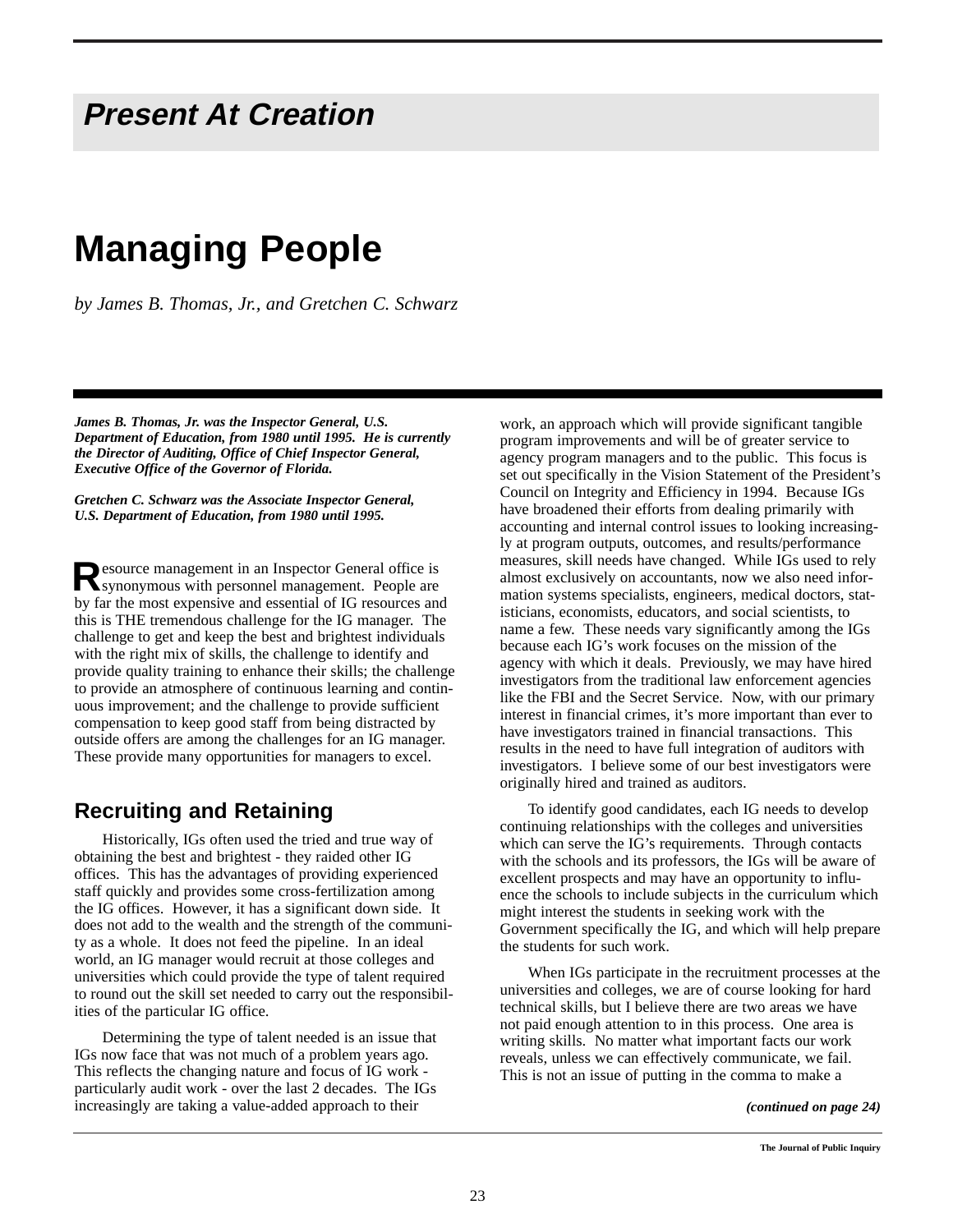#### *Managing People (continued)*

sentence look nice, but is an issue of putting in the comma to make the meaning clear. In the last 20 years, there has been a decline in the ability of those coming out of school to put together clear sentences into meaningful paragraphs which convey a clear, crisp and concise message. This needs to be an important recruitment criteria.

Another area of concern I feel we have not paid enough attention to in recruitment is the willingness and ability of the prospective employee to work in a team. Little we do in an IG office is done by one individual alone. Almost all is done in a team of some kind. While not an easy issue to focus on, I think it is important in selecting future staff. It can have tremendous impact on the success of the office.

In that perfect world I mentioned, once recruitment has taken place, the issue of retaining staff becomes key. This involves the training, learning and continuous improvement, which I will discuss below, but the best way I have found to retain staff is to provide an environment where individuals feel they are a significant part of the team, where they are consulted, where they feel they are part of the process and where they feel their opinions matter. This requires the "supervisor" to become a "mentor" and an "advisor" and not a "director." The process becomes one of collaboration, cooperation, and mediation so that all members know that they

have an opportunity for significant input and impact not only in their work but also in their own personal training and development. Ultimately, staff work together in truly self-directed work teams where they plan, organize, conduct and report on their efforts, and where they assure training and development for one another, with the "supervisor" outside the team being the "advisor and mentor." This team process best taps into staff creativity and encourages innovation in a way that is often discouraged by traditional hierarchical systems.

## **Training**

When we recruit someone from outside the IG community, we believe that they have all the basic skills that they need to do the job that they were hired to do. Nevertheless, the first thing a new staff member will need is to be initiated into the unique IG world, for an auditor that means an orientation such as provided by the Inspector General Auditor Training Institute (IGATI), and for an investigator a program at the Federal Law Enforcement Training Center (FLETC).

Regardless of the skills brought to the IG, those skills will need to be honed over time and new skills will need to be added. Skills required of auditors and investigators

today, in some cases, were not even in existence as little as 3 years ago and they will continue to change. In addition, the conditions under which those skills are applied are also constantly changing. In Government, many organizations are moving from being regulators to being resources. Many typical government operations (if there are typical operations anymore) are now being contracted out to private business. This "privatization" process, like a "reinvented" internal process, may well not have the kinds of internal controls for accountability that we have come to know in government service. Consequently, the auditor and investigator must know and understand new processes and new ways of assuring accountability so that auditors and investigators won't be accused of interfering with operations and stymieing innovation and creativity by measuring against old standards.

Training provided auditors and investigators thus must be focused not only on important traditional skills, but also on those areas which help them work with program results and assess whether the outcomes called for in legislation are obtained in the most effective and efficient manner. This requires identifying the needs of each individual in light of the demands of the organization, and considering the desires of the staff member. Significant time and resources are required to develop or procure timely and high quality internal training programs or to send individuals to good external programs. It would be hard to overemphasize in our ideal world the importance of providing ade-

quate training, not only to meet the needs of the job, but to retain that valuable resource - the individual staff member.

## **Environment for Continuous Learning and Improvement**

An environment in which individuals feel appreciated, where they have an opportunity to contribute, and where they believe their ideas are thoughtfully considered will produce an office in which continuous learning and improvement can take place. When IG management provides the best available equipment, technology, and training and where sufficient resources are made available for staff to participate in professional activities, individual members will usually respond by being more committed and involved in work and in the activities for self improvement.

Providing sufficient compensation opportunities for good IG staff members abound - in other IG offices, in program accounting and investigative offices, and in outside accounting and investigative offices. How do we keep the good people? In addition to opportunities to influence their work, have adequate equipment and other resources, and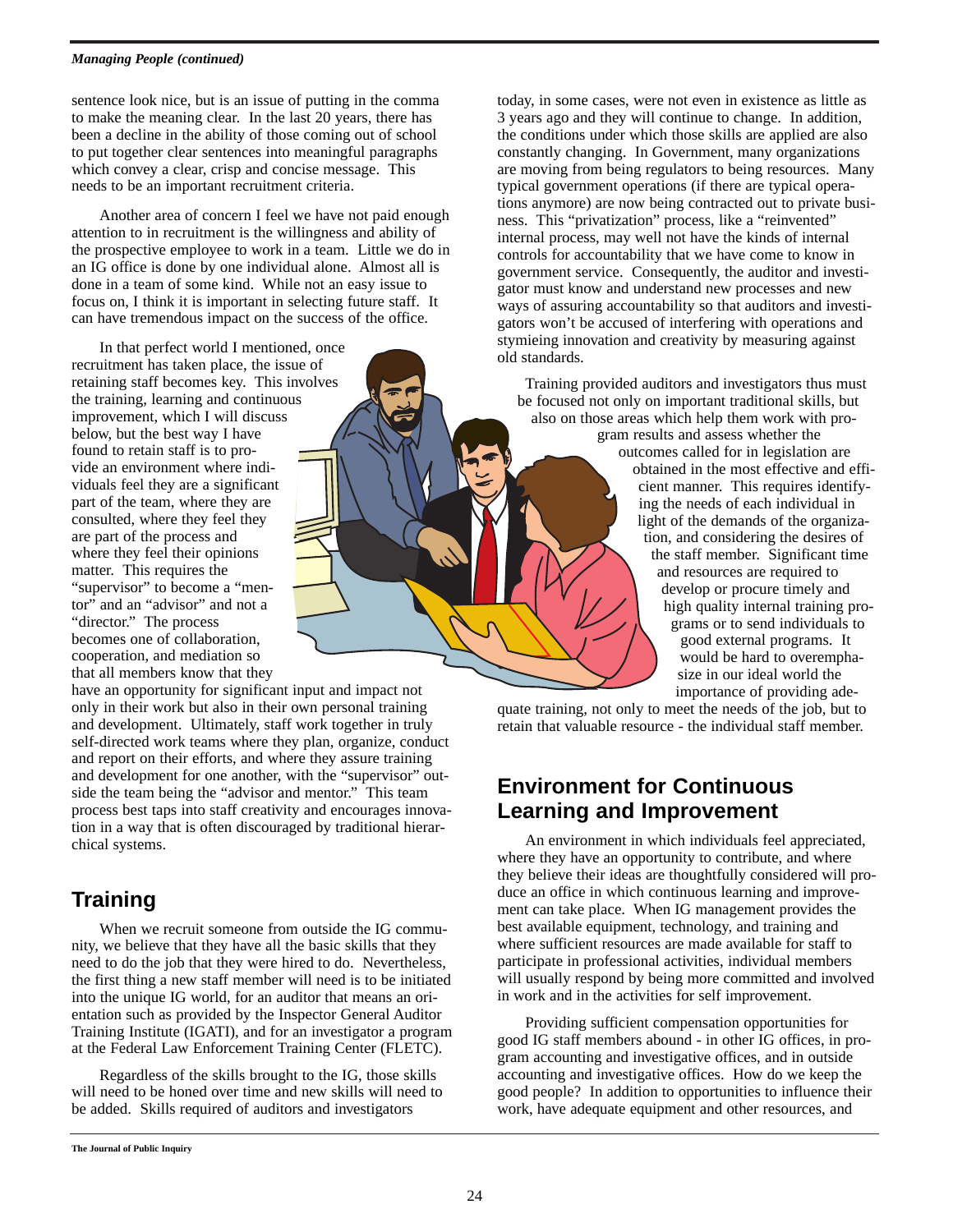develop their skills, even in the ideal world the bottom line is probably cash. However, if IG managers assure development of their staff and provide them with more responsibility, they will be able to justify compensation at a level to hold them.

## **One Last Challenge**

Over the years, IGs have tried to get auditors and investigators to work more closely together because their joint efforts can produce more than the sum of their separate efforts. We have not succeeded in this to the degree that we should have. Auditors and investigators must be trained together and learn to appreciate each others' skills. Only then can we overcome the "we/them" atmosphere. The office environment always suffers when this atmosphere is present. Teamwork - including having both auditors and investigators on the same teams where all share equally depending upon their skill and experience is imperative. In this supportive environment, knowledge and skills are

shared and we learn to appreciate one another and accomplish more.

## **Conclusion**

The IG community has come a long way in the last 20 years in updating its approach in ways which contribute more significantly toward improving Government operations. But we have a long way to go. It will take our best leadership skills to assure a staff that is sufficient, trained and ready for the changes here and still to come. We can best do this by bringing in good new talent, by involving the staff in decision making, by providing them training and other resources needed, and by inculcating an environment of continuous learning - an environment that values the individual and stimulates teamwork and synergy between auditors and investigators. Hopefully our 30-year report on resource management will say that we have made great progress toward this goal.❏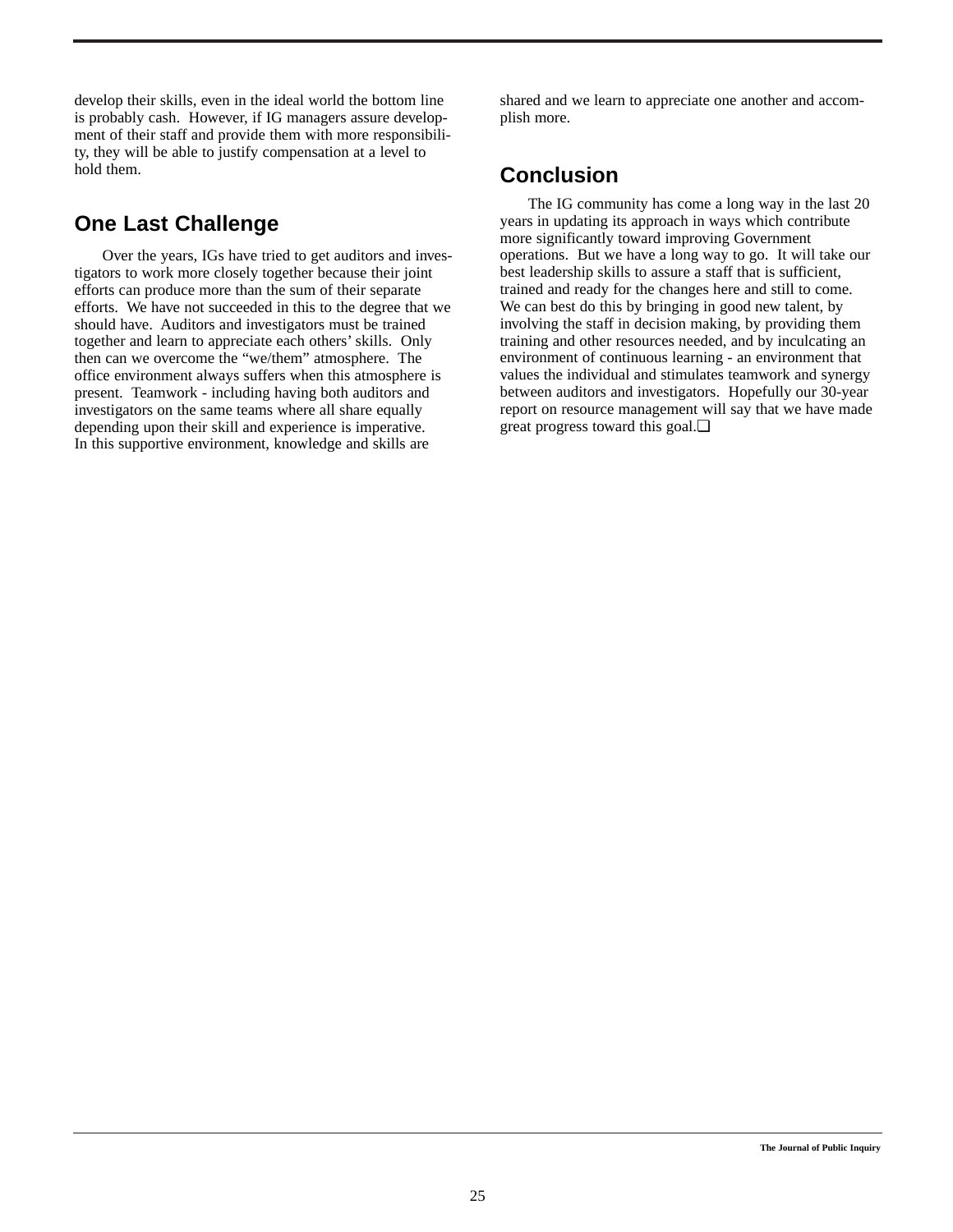## **Present At Creation**

## **Managing the Inspector General and Agency Head**

*by Sherman M. Funk*



*Sherman M. Funk, Former Inspector General, Department of State and Arms Control and Disarmament Agency*

A bout a week before I was<br> **A**sworn in as Inspector General of the Commerce Department, one of the non-profit watchdog groups in Washington issued a press release

attacking Mac Baldrige, the Secretary of Commerce, for waste and abuse. The group charged that Baldrige had chartered a private jet to fly around the country, although he could have traveled by regularly scheduled airline flights and saved taxpayers a bundle. I opened my first investigation as IG a couple of days after my swearing in; the subject was Mr. Baldrige's chartered plane.

Rather to my surprise, the OIG staff thought that this demonstrated considerable guts on my part, although they believed it likely that my tenure as IG would set a record for brevity. I was not at all trying to be brave, nor did I consider my action as foolhardy. I simply thought I was doing what the IG Act enjoined me to do, and I assumed that the Secretary would regard it the same way.

Much later, I learned that Mr. Baldrige had been furious with me for opening the investigation, and even angrier when I issued the report of our findings. These concluded that he had not violated any law or regulation, but had acted "unwisely," spending money as though he still were CEO of a major corporation rather than a presidentially appointed public servant. (We found that his trip had not been a boondoggle. He had flown to a number of cities on a tight schedule, interviewing candidates for a key Undersecretary slot that he wanted – with good reason – to fill ASAP. If he had taken commercial flights, his itinerary would have required several more days of travel.) Fortunately, Mr. Baldrige was as fair-minded and sensible as he was impatient. After the dust settled, we had a good working relationship, and his support smoothed the way for some important innovations in

our work. But I found, somewhat to my amusement, that – at least in the early days – my job as IG was considerably easier because of that initial investigation. After all, the feeling went, if I had taken on the boss as my first investigative target, better not mess around with me.

The nature of agency head/IG working relationships is critical. Virtually all senior executive jobs require the incumbent to maintain a host of important relationships. This is particularly true in the Federal Government where the bureaucracy – no matter how reinvented and downsized – provides a confusing mix of vertical and horizontal lines of command, control, and communication. And, within our bureaucracy, nowhere is this mix broader and more confusing than with Inspectors General, whose very effectiveness depends upon the success of these relationships.

Consider for a moment the bewildering range of IG relationships. They generally include, for all IGs: the OIG staff; other IGs; OMB (both Budget and Management sides); the agency head; the agency's General Counsel; the agency's chief management officers, e.g., head of administration, budget chief, CFO, personnel director; procurement chief; the agency's line assistant secretaries and other program managers; constituent lobbying groups; the Department of Justice, FBI, and other law enforcement agencies at the national, state, and local levels; the media; the Office of Special Counsel; the GAO; private sector accounting firms; and perhaps various offices within the White House. Of course, many IGs have additional special relationships, but we need not be more expansive. Those cited above will suffice.

Quick test: Which of these relationships is the MOST IMPORTANT to an IG, and the MOST DIFFICULT to maintain?

The answer is simple: clearly, that with the agency head.

And the reason? That is not quite as simple. The answer begins with the essential, rock-bottom function of an IG: to

*(continued on page 28)*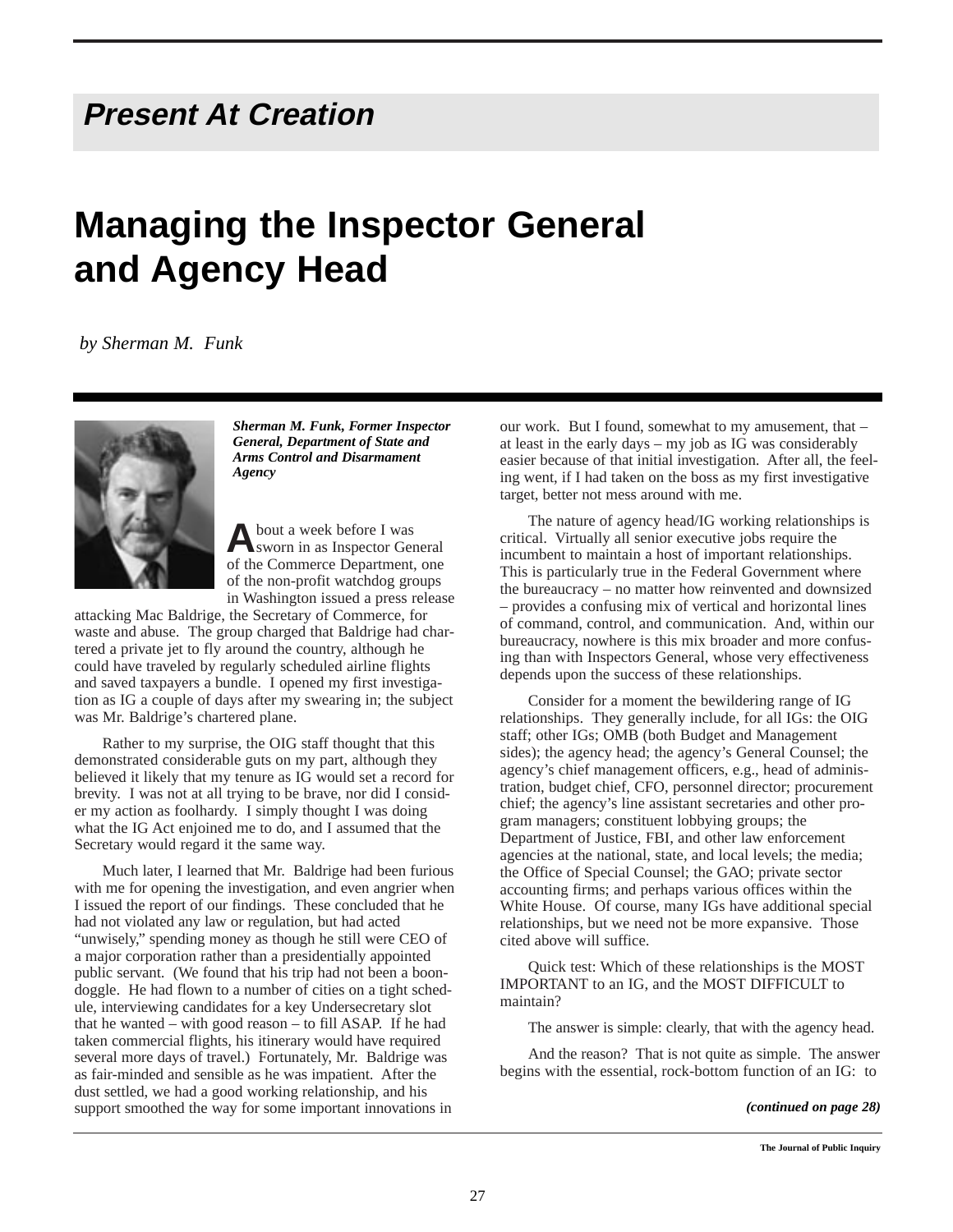#### *Managing the Inspector General (continued)*

effect positive change in the IG's agency. Let's trace the path of such a change. Through findings in IG audit, inspection, and investigative reports, the agency becomes aware of deficiencies in its programs and/or operations. When it agrees to adopt the recommendations in these reports, or at least the basic thrust of these recommendations, the agency corrects the cited deficiencies, thereby in effect changing things for the better.

But there is a kicker here. Theoretically, the IGs' work stands on its own. Theoretically too, the validity of each finding and recommendation speaks for itself. In practice, however, changing a bureaucratic status quo is remarkably difficult…and the longer it has been in place, the more difficult it is to change. It is rather like bringing a supertanker to a dead stop in the middle of the ocean, and then changing direction.

The managers of the programs concerned must consent to the changes, which in effect can be taken to mean they were not on top of the program earlier. Obviously, if they had been doing everything right, there would be no reason to change. And if these changes are significant enough to attract public attention (and thus congressional attention), the chances are that senior officials of the agency – tacitly or explicitly – will have to agree with them. Which means, in turn, that the deputy to the agency head must be on board…as well as, perhaps, the Secretary or Administrator.

Let's suppose that the picture the agency head has of the IG is a good one. The IG, in the eyes of the top boss, is a tower of integrity and common sense, a person of stature within the agency, an admirable individual who remains calm in the face of hysteric attack, who never runs off halfcocked or jumps to conclusions before thinking them through. He is well-regarded in the Office of Presidential Personnel and on the Hill. The chances are excellent that the agency head will clearly indicate, without putting anything in writing, that, in general, it is a good idea to support the IGs recommendations.

But now let's suppose, to the contrary, that the agency head hasn't heard a word from anyone at the White House about the incumbent IG since the latter's nomination, or from anyone on Capitol Hill. But the agency head has heard from various senior people in the department generally derogatory information about the IG. He is, allegedly, a glory hound, prone to rash decisions which attract media attention, and that he cares much about his image but little for the agency. In disputes between the OIG staff and a program staff, he invariably supports his people, regardless of the facts. The chances are good that the agency head, without putting anything on paper, will quietly accept a negative attitude towards IG recommendations. It will not take the IG long, in this environment, to realize that each major recommendation from the OIG will trigger a serious fight up and down the line.

In most agencies, it is only the agency head who can make such a profound difference in the way in which the senior staff reacts to the IG.

Again, a personal example very much in point:

When I arrived at State in mid-'87, as its first independent and non-foreign service IG, the senior staff there regarded me with fear and loathing. I was, after all, coming there with the strong personal endorsement of the (then) ranking minority member (now Chair) of the Senate Foreign Relations Committee, who was personally responsible for the new law creating my job – and displacing my predecessor, a popular, tough and very savvy senior foreign service officer (who had been a college classmate of mine). I was viewed as a hanging judge, brought in deliberately to shake up the place. Everyone there knew, and it did not help me at all, that the Secretary, George Shultz, had repeatedly and vehemently argued against having an independent IG at State.

I was asked, when I attended my first Secretary's staff meeting, to address the group, outlining my plans for the new office and describing my proposed modus operandi. The meeting, held in the department's Operations Center, was crowded and, when I approached the lectern, the attendees were palpably hostile. I talked about 10 or 12 minutes and, when I finished, asked if there were any questions. There was a long silence, and then came a single question: "Would I routinely send my reports to the Hill?" In reply, I quoted the language in the Act which requires the IGs to keep the Congress "fully and currently informed," and cited the requirements for the Semiannual Report and the Seven-Day Letter. Finally, I noted that, at Commerce, I had frequently testified at oversight hearings, and anticipated doing the same at State. I took my seat at the big oblong table amid a thunderous silence.

Then Mr. Shultz, returning to the lectern, paused where I sat and put his hand on my shoulder. (I did not know this then, but Mr. Shultz is not a very demonstrative person. This made his physical contact with me all the more startling and impressive.) He said that, as everyone there knew, he had opposed the creation of my office, and had lost. In a democracy, he said, you have to expect losses as well as wins, and go on from there. Looking around, with his hand still on my shoulder, he said that he had complete confidence in my ability to do the job and do it fairly. He said flatly that he expected everyone in that room, and in the Department, to give me their full and unstinting support, and requested each attendee to pass this firm expectation on to their staffs.

Soon after, leaving the Ops Center when the meeting ended, I encountered a mass of handshakes and invitations for coffee. Never have I seen a more graphic and immediate impact of an agency head opening a relationship. This did not turn the IG job into a bed of roses; it did, however, make the job do-able.

Another aspect of the agency head-IG relationship arises when the agency head does not understand, or misunderstands, the IG role. A funny example of this occurred when Jim Baker succeeded George Shultz as Secretary. During the Christmas holiday in 1988, while Mr. Baker was still Secretary of State-designate, he asked me to meet with him to discuss the IG role. We met in one of the small rooms he was using as a transition office.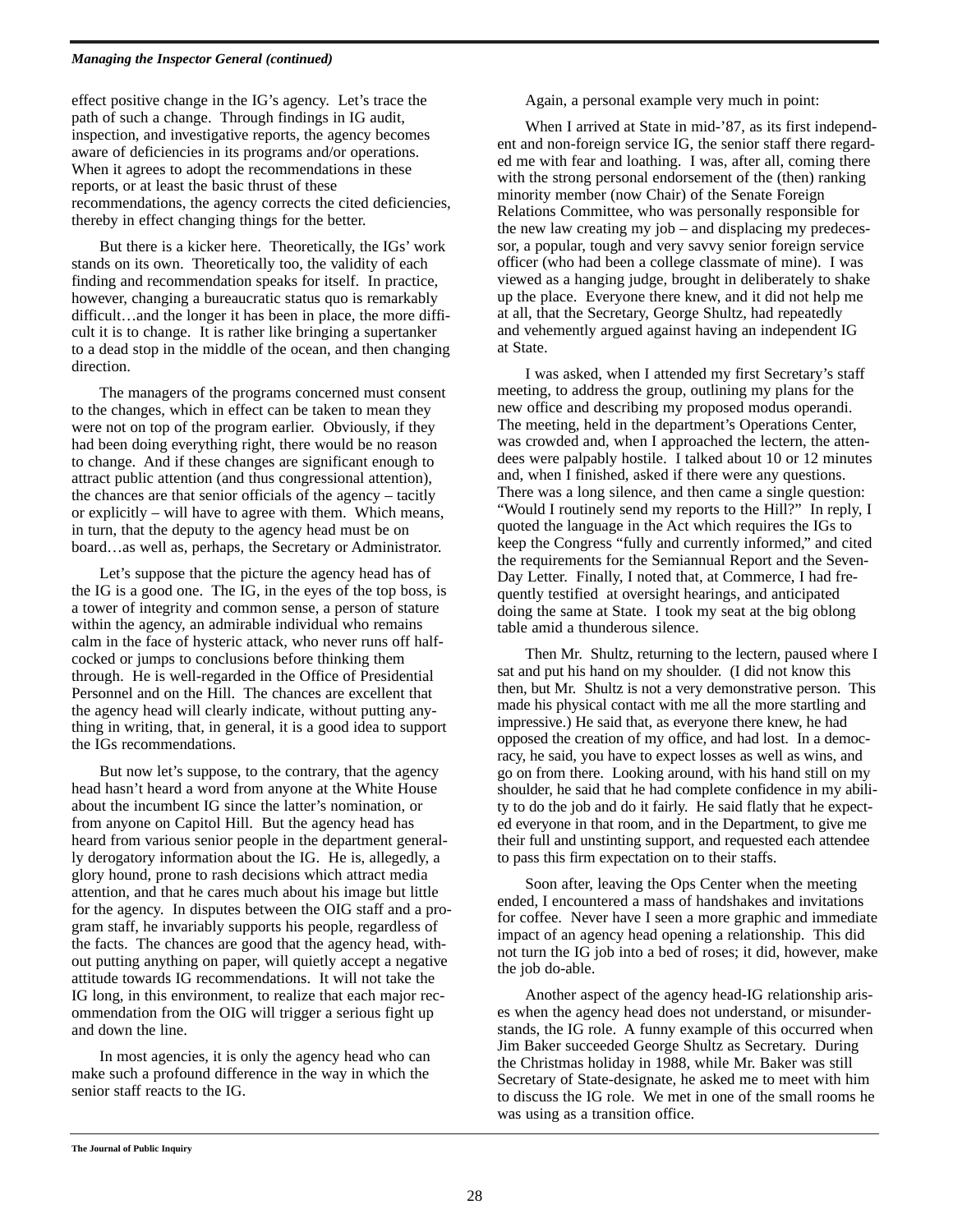He came right to the point. "I don't really understand your situation," he said. "What kind of tenure do you have?"

"None," I said. "None at all. I serve at the pleasure of the President. Obviously, I don't report to him. I report to the Secretary – to you. But the IG Act says that you can't fire me. Only the president can do that."

Baker frowned, and pursed his lips. "Of course," I continued. "That's not a big deal. All it takes is a telephone call from you."

Baker grinned. I grinned back, aware that we had just tacitly laid the groundwork for a good working relationship. We then proceeded to explore the IG mission at State.

I have been exceedingly fortunate in the agency heads with whom I've had to deal: Baldrige, Shultz, Baker, Eagleburger, and ,for a brief time, Christopher. All of

them understood, and can readily define the meaning of "efficiency" and "economy." But there is no such certainty when it comes to "effectiveness." GPRA in large part was developed to plug this gap; its success as yet is uncertain. However, OIG audits are delivering performance results regularly. I can think of few partnerships that would be more productive than a full-bore effort by the agency head and the IG to jointly exploit the unique ability of performance audits to determine the true effectiveness of programs. To be sure, the results in many cases may well be disheartening. But that too tells an important story.

Arguably, the IG Act precludes joint operations taken in concert by the agency head and the IG. But it does not in any manner preclude jointly exploiting work performed by one or the other. Both sides should jump on this, inasmuch as both sides – the agency head and the  $IG$  — share a common goal: improving the quality, and reducing the cost, of the products coming out of the agency.❏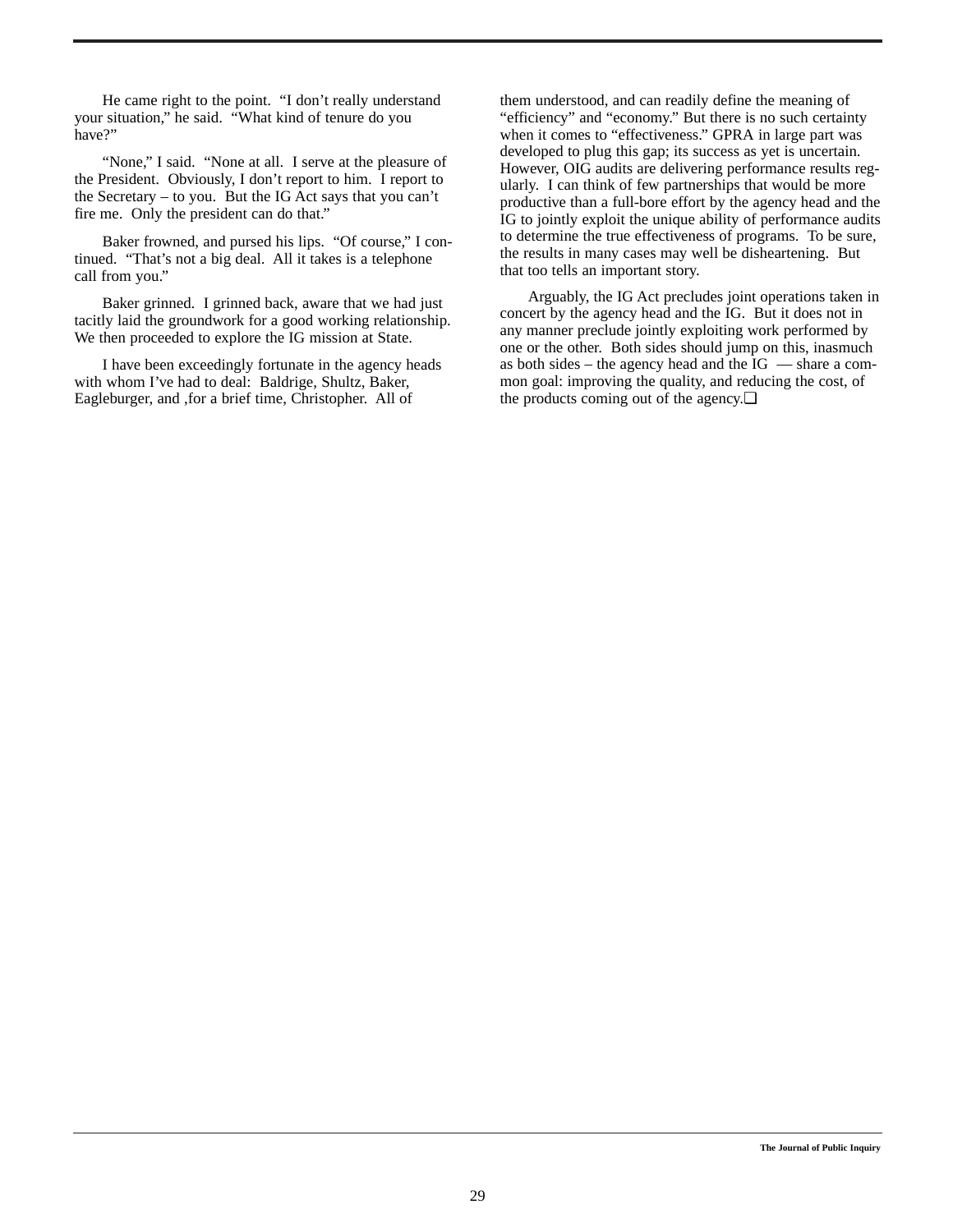## **Present At Creation**

## **Managing the Vision**

*By James R. Naughton*

*Mr. Naughton is an Attorney and Certified Public Accountant with extensive experience relating to the Federal legislation, programs and operations, including work as a consultant for numerous Federal departments and agencies. Mr. Naughton was Counsel, Intergovernmental Relations and Human Resources Subcommittee, U.S. House of Representatives from 1955 to 1983. In this capacity, he personally drafted much of the legislation (Inspector General Act) that established statutory Offices of the Inspector General (OIG) in Federal departments and agencies. In addition to his role in the establishment of IG offices, Mr. Naughton directed several investigative and reviews of government-related programs and activities.* 



*James R. Naughton*

## **Genesis of the Inspector General Act**

The Inspector General Act of 1978, which provides for Presidentially appointed Inspectors General (IGs) in Federal departments and agencies, will soon reach its twentieth anniversary.

The United States has had military Inspectors General since the 18th century. However, although their name is similar, the statutory positions created by the 1978 Act were not patterned after the military Inspectors General.

The chief sponsor of the 1978 Act was then Congressman L. H. Fountain of North Carolina, the Chairman of the House Government Operations Subcommittee which initiated the IG legislation.

Congressman Fountain and members of his Subcommittee were motivated to a considerable extent by three events related to Subcommittee investigations.

The first event was an extensive investigation by the Subcommittee, beginning in 1962, of the operations of Texas swindler Billie Sol Estes. Estes' activities, the Subcommittee discovered, had been the subject of an "almost unbelievable number" of inquiries and

investigations by agencies of the Federal government over a period of nearly 10 years. However, because of a lack of effective coordination or communication between or within the departments, agencies and subunits involved, Estes was able to continue and expand his illegal activities until they were eventually exposed in a newspaper story.

The Subcommittee investigation further disclosed that audit and investigative activities of the Department of Agriculture were being conducted by a number of separate and uncoordinated units which reported to officials directly responsible for the programs being reviewed. Disclosure of these organizational and procedural deficiencies led then Secretary of Agriculture Orville Freeman to consolidate USDA auditing and investigative responsibilities under a non-statutory Inspector General reporting directly to the Secretary.

The second event was the 1974 decision by then Secretary of Agriculture Earl Butz to dismantle the Department's non-statutory Office of Inspector General, which clearly demonstrated that a statutory basis was needed to assure the continued existence of IG offices.

The third event, which began shortly after the untimely demise of the Agriculture Department Office of Inspector General (OIG), was another Fountain Subcommittee investigation which disclosed serious problems at the Department of Health, Education and Welfare (HEW).

HEW then had more than 129,000 employees and was responsible for about 300 separate programs involving total

#### *(continued on page 32)*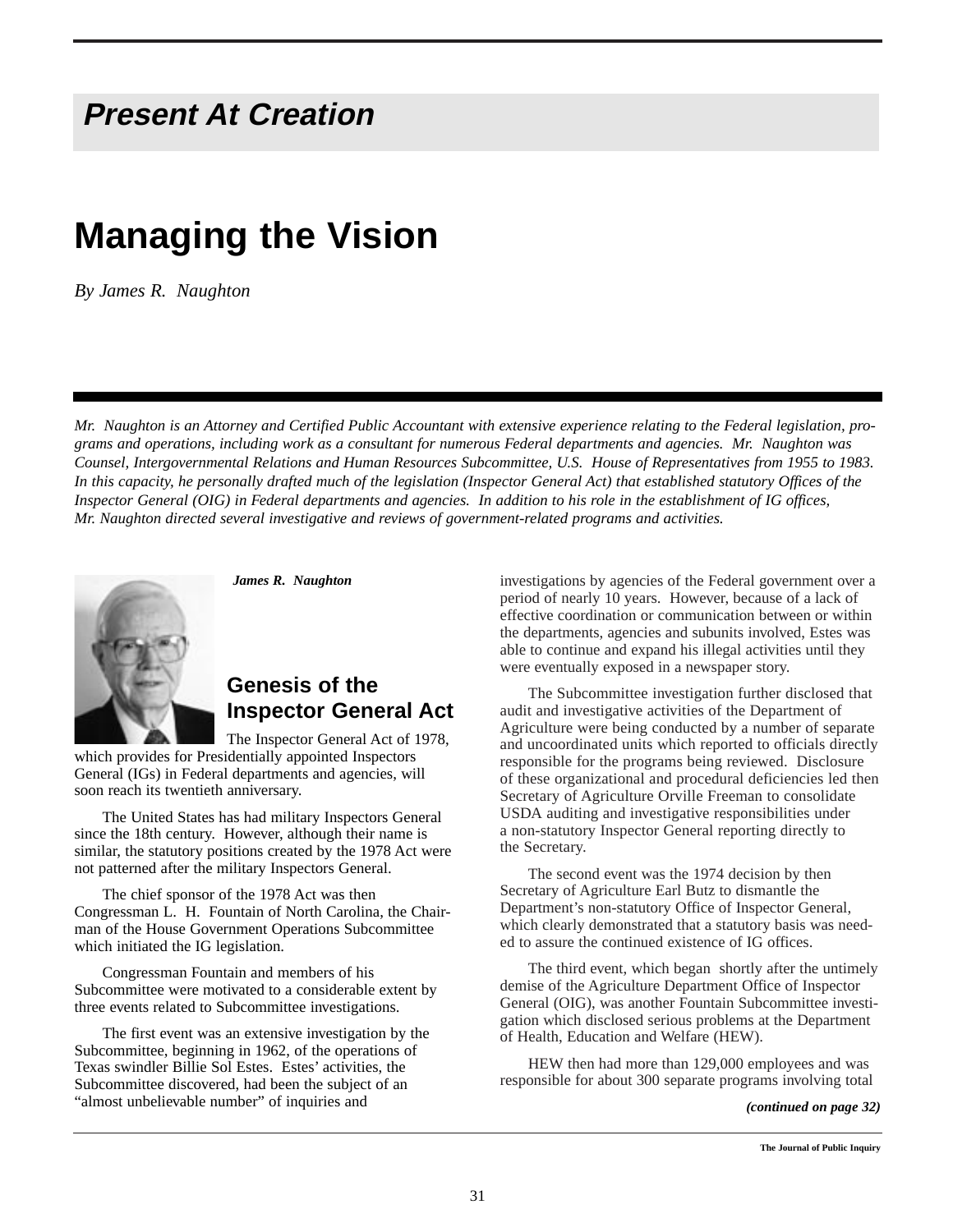#### *Managing the Vision (continued)*

expenditures of more than \$118 billion annually — a third of the entire Federal budget at that time. In spite of these massive expenditures, HEW's central investigative unit had only 10 investigators with a 10-year backlog of uninvestigated cases; moreover, the unit could not initiate any investigation without specific approval of the Secretary or Undersecretary.

Other units responsible for promoting economy and efficiency and combating fraud and abuse in HEW programs were haphazardly scattered throughout the department; no single unit had the overall responsibility and authority necessary for effective leadership and coordination. For example, two separate HEW units were investigating fraud and abuse in the medicare and medicaid programs. Although some medical providers were undoubtedly defrauding both programs, HEW regulations prohibited either investigative unit from telling the other which providers they were investigating or what problems they were finding.

## **Inspector General Act of 1976**

Because of the deplorable situation at HEW, the Fountain Subcommittee developed and secured the enactment of 1976 legislation establishing a statutory Office of Inspector General at HEW. With minor exceptions, powers and duties of the newly created HEW Inspector General (IG) were the same as those subsequently provided for IG offices established under the 1978 Act.

## **Problems Leading to 1978 Act**

In 1977, the Fountain Subcommittee held a series of hearings to determine whether statutory Offices of Inspector General should be established at additional departments and agencies. The Subcommittee found serious problems and deficiencies almost everywhere it looked.

In many instances, audit and investigative units lacked independence because they reported to and were subject to control by officials directly responsible for the programs being examined.

With few exceptions, there were no central offices with overall responsibility for audits and investigations; instead, multiple units reporting to different officials were scattered throughout departments and agencies in haphazard fashion. One department reported having 116 separate audit and investigative units.

In most cases, officials to whom audit and investigative units reported either had conflicting program responsibilities or were otherwise unable or unlikely to provide objective and effective leadership. Moreover, there was usually no single individual who had both the information and the authority necessary to ensure successful coordination of audit and investigative activities both within and among Federal departments and agencies.

Basic information needed to promote economy and efficiency and combat fraud, waste and abuse was often not available. When unfavorable information did surface, there was no assurance it would reach the agency head and Congress or that appropriate corrective action would be taken.

At some agencies, investigators were not permitted to explore allegations of criminal conduct without specific clearance from program officials. In other instances, investigators were not allowed to provide evidence of criminal conduct to the Justice Department without permission of their agency's Office of General Counsel. As a result, potential criminal cases were being held up for months or even years before information was furnished to the Justice Department; in other cases, information was never provided.

There were severe shortages of audit and investigative personnel. Audit cycles were as long as 20 years, while some activities had never been audited. One department had only six trained criminal investigators to look into irregularities in the expenditure of \$25 billion annually. The lack of resources was particularly indefensible in light of estimates that additional investigators would save or recover as much as 20 times their cost.

## **Provisions of 1978 Act**

The 1978 Act contained a number of provisions specifically designed to correct major problems and deficiencies disclosed by the Subcommittee's investigations.

To provide independence, the Act stipulated that IGs are to be appointed and can be removed only by the President. It also authorized IGs to select and employ their own staffs and to make such investigations and reports as they decided were necessary or desirable; moreover, the Act specifically prohibited interference with audits or investigations by agency personnel.

To promote objectivity, the Act required that IGs be appointed without regard to political affiliation and prohibited the transfer of program operating responsibilities to IGs.

To correct organizational problems, the Act transferred existing audit and investigative units to newly created Offices of Inspector General (OIGs). Responsibility for providing leadership and coordination in matters involving the promotion of economy and efficiency and the prevention and detection of fraud and abuse in agency programs and operations was specifically assigned to the Inspectors General.

To help assure the availability of needed information, the Act directed Inspectors General to keep agency heads and the Congress fully and completely informed, through periodic reports and otherwise, about serious problems, abuses and deficiencies and the progress of corrective action. Moreover, the Act provided IGs with strong independent authority to obtain information through subpoenas and other means.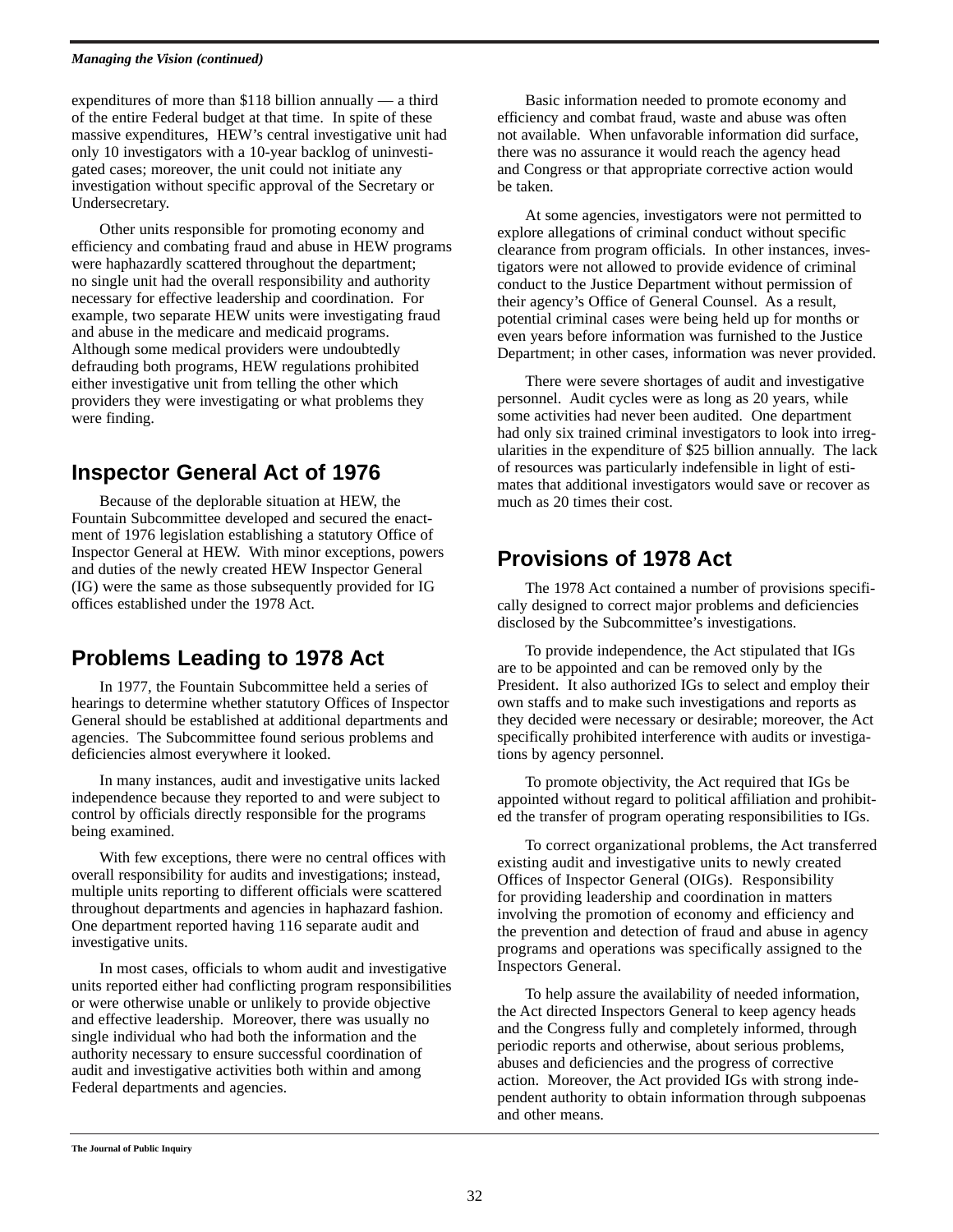The Act further required IGs to inform the Attorney General of suspected violations of Federal criminal law, thereby eliminating the ability of agency officials to prevent or delay furnishing of such information. (The Act did not require IGs to suspend their own investigations.)

Agency heads were directed by the 1978 Act to provide IGs with adequate office space and necessary equipment, office supplies and maintenance services. Sponsors of the 1978 Act believed that the required reports to Congress on problems and deficiencies would help Inspectors General obtain increased resources for audits and investigations.

## **Passage of the 1978 Act**

The 1978 IG Act was initially opposed by the Office of Management and Budget (OMB) and all 12 of the affected departments and agencies. It was also opposed by the Justice Department's Office of Legal Counsel (OLC), which contended that some of the Act's provisions were unconstitutional.

Nevertheless, the proposed legislation - which had strong bipartisan support - passed the House by a vote of 388 to 6 and was approved by the Senate without opposition. It was signed into law on October 12, 1978 by then President Carter.

Under the 1978 Act and other statutes, a total of 27 presidentially appointed Inspectors General are now authorized. In 1988, an additional 30 IG positions were authorized at mostly smaller agencies, boards and commissions.

Inspectors General at "designated entities" have the same basic powers and duties as those appointed by the President, but have less independence since they are usually appointed and can be removed by the head of the entity.

## **Impact of the Inspector General Act**

The Inspector General Act has had a major positive impact. Audit, investigative and related activities have been reorganized. Inspectors General have clear statutory responsibilities and the independence and authority to carry them out.

As a group, the IGs have achieved impressive results. For example, according to a May 1988 statement by then OMB Deputy Director Joseph Wright, IG activities during Fiscal Years 1981 through 1988 resulted in total savings and cost avoidance of \$110 billion and nearly 23,000 successful civil and criminal prosecutions.

Moreover, while it cannot be accurately measured, the work of Inspectors General undoubtedly has had a strong deterrent effect on firms or individuals who might otherwise attempt to defraud the taxpayers. It is worth noting that, according to the Department of Defense (DOD) OIG, 20 of the 100 largest defense contractors were convicted of procurement fraud during the 7 years following establishment of the DOD OIG; by contrast, not one major defense contractor was convicted of such fraud during the preceding 4 decades.

## **Problem Areas**

While the Inspectors General have generally performed well; there have been - and still are - significant problem areas:

- Through the years, most individuals appointed to IG positions have been well-qualified; some have been outstanding. However, there have been too many instances in which IG positions have remained vacant for extended periods or been filled by appointees without strong qualifications.
- Some programs are so complicated and/or susceptible to fraud and abuse that they are almost impossible to administer or monitor effectively. This is particularly true when the tax code is used to provide benefits for unrelated programs.
- A good IG can and should be an agency head's most valuable source of assistance in avoiding pitfalls and promoting the effective operation of the agency. Unfortunately, some agency heads and program managers do not fully understand or respect the responsibilities and independent status of their Inspector General; as a result, they have sometimes been unwilling to work cooperatively with the IG in addressing problems and deficiencies in agency activities. (It should be noted that there have been instances in which IGs have been accused of limiting their role to criticism after disaster strikes rather than warning about potential problems before bad things happen.)
- Reports by Inspectors General, even when well written, are often not used effectively by agency heads or Congress and are ignored by the media. In the absence of congressional or public interest, there is less assurance that IG findings and recommendations will receive priority attention from agency heads.
- IGs consistently have difficulty in obtaining fully adequate resources. This is true even in situations where it is clear that additional employees would be almost certain to save or recover many times the cost of hiring them.

## **The Inspectors General Today and Tomorrow**

The fundamental role of the Inspectors General in 1998 is no different than it was in 1978. Their basic mission was - and still is - to promote economy, efficiency and effectiveness and to prevent and detect fraud, waste and abuse in Federal programs and activities. The primary means of accomplishing this mission was - and still is - by providing

*(continued on page 34)*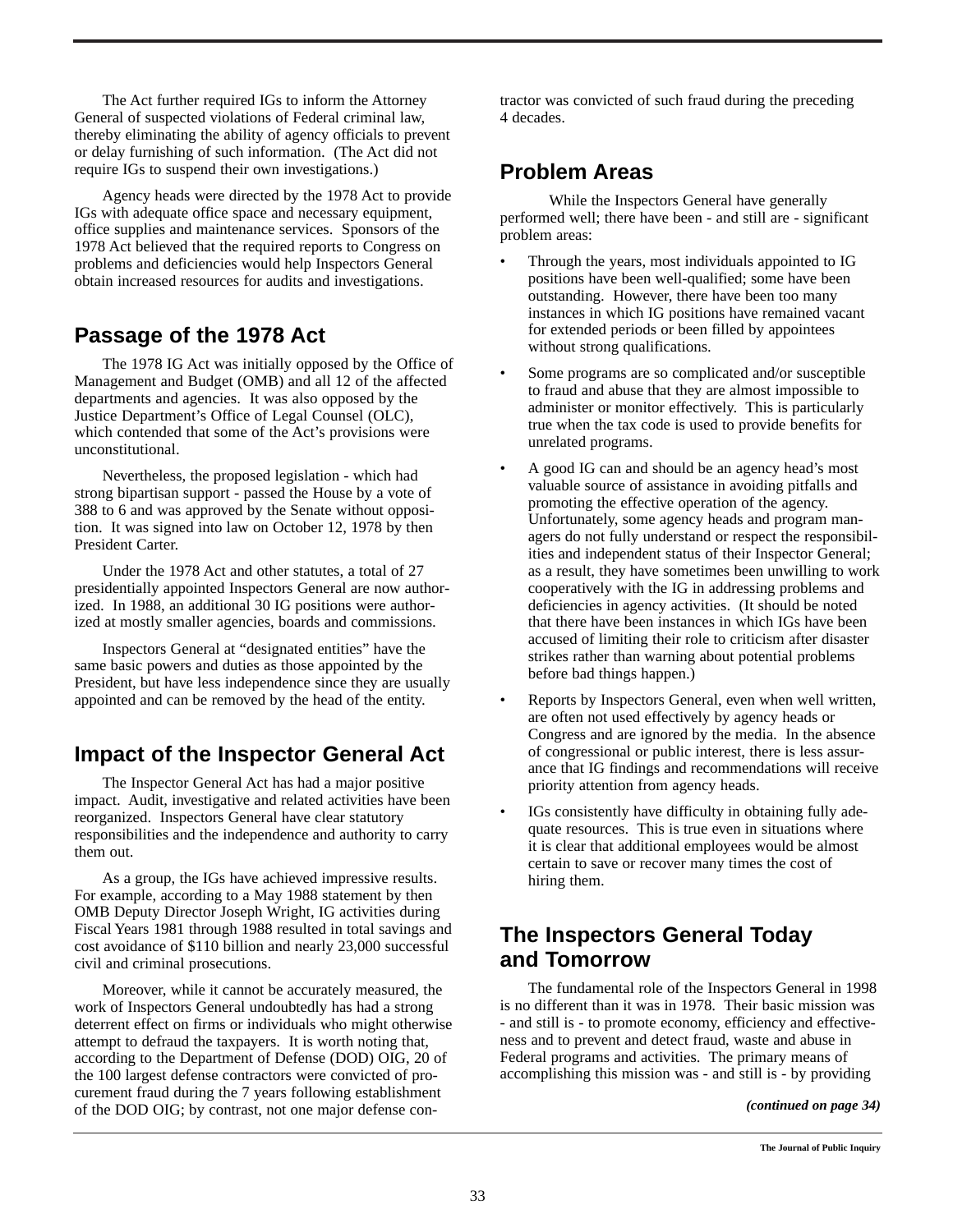#### *Managing the Vision (continued)*

necessary information and appropriate recommendations to Executive agencies and the Congress.

Although the fundamental role of the Inspectors General has remained constant, they obviously have been significantly affected by technological and other changes which are occurring in both government and private sectors. Moreover, enactment of additional financial management legislation has increased workloads and influenced priorities.

The Inspectors General have done a good job during their first 2 decades, but they can and must do even better work in the future.

Some adjustments to the 1978 Act might be helpful. For example, it might be useful to review the detailed reporting requirements imposed by the 1988 amendments to ensure that the usefulness of information required is commensurate with the workload involved in providing it. Other areas which could be examined are whether limited testimonial subpena authority should be provided and whether necessary law enforcement authority should be available in a more timely and less complicated manner than is presently the case. Any proposed changes should be examined carefully to guard against modifications that might do more harm than good.

However, while useful, any such adjustments would be unlikely to have a significant effect on major problem areas. If the Inspector General Act is to realize its full potential, it is essential that

- Vacancies in IG positions be promptly filled with highly qualified appointees.
- Inspectors General have a cooperative working relationship with agency heads and program managers. This will not happen unless officials with program responsibilities have a clear understanding of the authority, responsibilities and independent status of IGs.
- Potential susceptibility to fraud, waste and abuse be seriously considered when Federal programs and activities are designed and implemented.
- Significant attention be given to IG reports.
- Adequate resources be provided to Inspectors General.

These goals can be achieved without changes in the Inspector General Act, but they will not be realized without significant and sustained efforts by all concerned.**□**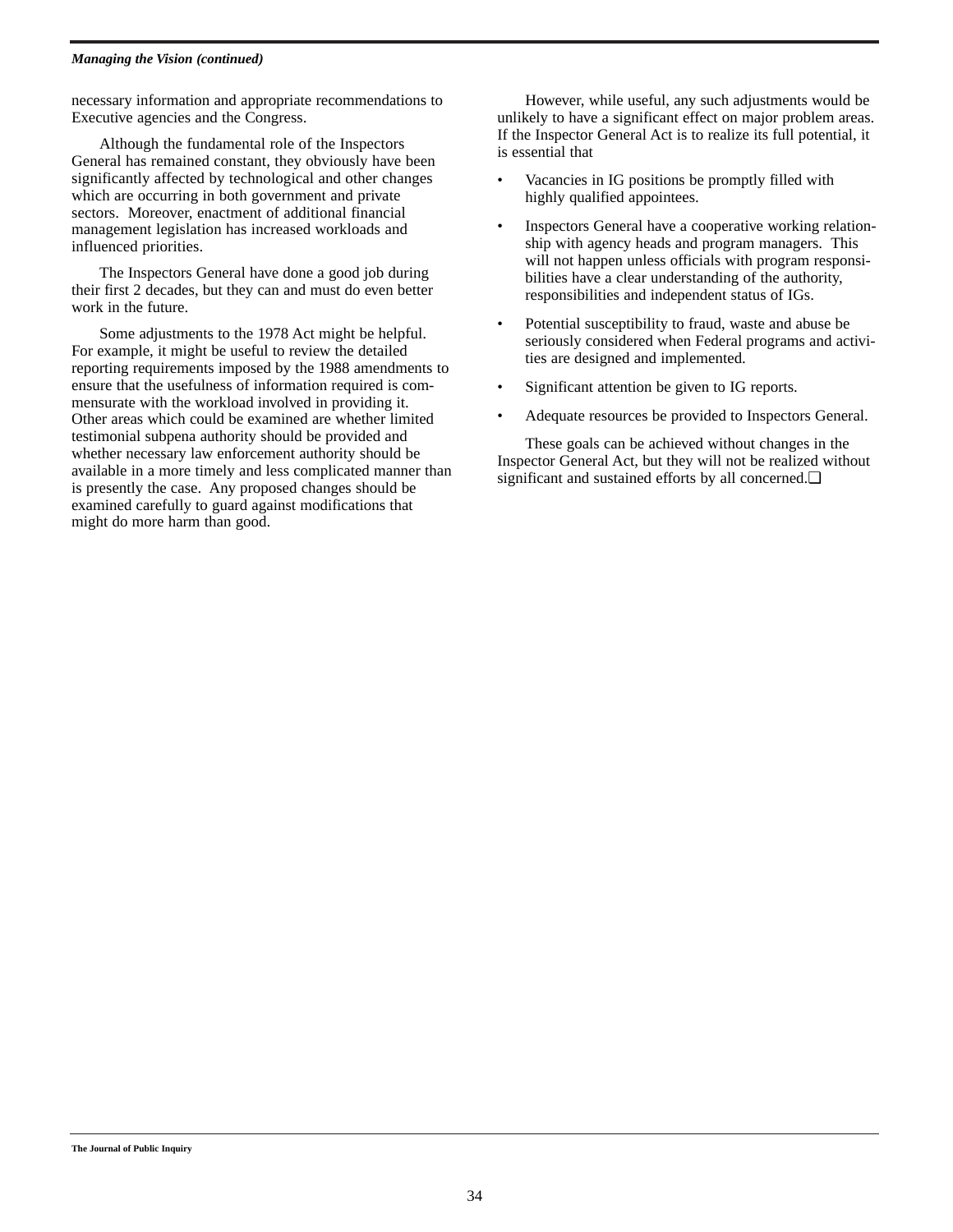## **Inspectors General and the Year 2000 Problem**

*by John Koskinen*



*John Koskinen, Assistant to the President and Chair, President's Council on Year 2000 Conversion*

In 1995, Federal agencies were<br>
preparing to launch a new era in n 1995, Federal agencies were service delivery. With the introduction of Electronic Benefits Transfer, or EBT cards, agencies would not

only be able to make more payments electronically to benefit recipients for programs such as Food Stamps, they would also help to cut overhead costs by replacing multiple Federal and State paper-based benefit delivery systems with a single card system. But before the new system could be put into place, some individuals within the Government raised a red flag. Had the agencies fully examined the security issues so that the cards, if in the hands of someone with bad intentions, could not be used to fleece the taxpayer?

The warning came from what some managers considered an unlikely source — agency Inspectors General. Unlikely because these managers saw IGs as only being involved in auditing and investigating problems long after they had surfaced. Now, they were recognizing the important role IGs have often played on the "front end" of a process, in this instance, delivering valuable recommendations about security that, once fully implemented, would lead to better management of the card system.

In my prior incarnation as Deputy Director for Management at the Office of Management and Budget and Chair of the President's Council on Integrity and Efficiency, I was delighted to use the EBT story to illustrate the important role IGs can play in averting problems. Now, I've returned to the Federal Government as Chair of the President's Council on Year 2000 Conversion, which the President established by Executive Order on February 4, 1998.

The Council's primary mission is to coordinate Federal efforts to address the Year 2000 computer problem. The concern is that on January 1, 2000, many computers will recognize the two-digit date code of "00" not as 2000 but as 1900, causing them to stop running or to start generating erroneous data. In a global economy dependent upon the electronic processing and exchange of financial and other

data, the Year 2000 problem poses a serious threat to public and private organizations worldwide.

As Chair, my job has two key components. One is to encourage Federal agencies to expand their outreach efforts to domestic and international organizations, to increase awareness of the problem and to offer support. The other is to focus on the agencies' progress in preparing their mission-critical systems and external interfaces for the next millennium. It is in this second area that I believe IGs can once again play a significant and meaningful role on the front end of a process — by serving as one of the important resources for auditing, validating, and testing agency system fixes in the months leading up to January 1, 2000.

Why agency IGs? I think there are two reasons: independence and timeliness. OMB has required agencies to subject their systems to independent validation and testing to ensure they will work when we make the transition to the Year 2000. Thus, agency management needs independent, unbiased experts, such as IGs, to assess whether their systems are indeed fixed.

There are those who would say that this is an instance in which management will be looking to compromise the IGs' long tradition of independence to improve the public perception of their agency's progress on making its systems Year 2000 compliant. I disagree. If anything, the Year 2000 problem is a challenge for which management will need the IGs' independence, which is part of the strength of their recommendations. Our overall goal is to do everything we can to solve problems and ensure that agency operations are running as smoothly as they need to be come January 1, 2000. To achieve that, we will need to have all the facts — the good news and the bad news about agency progress as we move through the process. Sugarcoating the truth in the short-term is not going to help anyone, especially the agencies, in the long-run.

Agencies also need to get information on the status of their system fixes as soon as possible. As I've often said, this is one problem for which neither the President nor the Congress can push back the deadline. If systems are not fixed, or if a change to one system has created problems in another, management needs to get that feedback in real time so they can shift resources and adjust benchmarks

*(continued on page 36 )*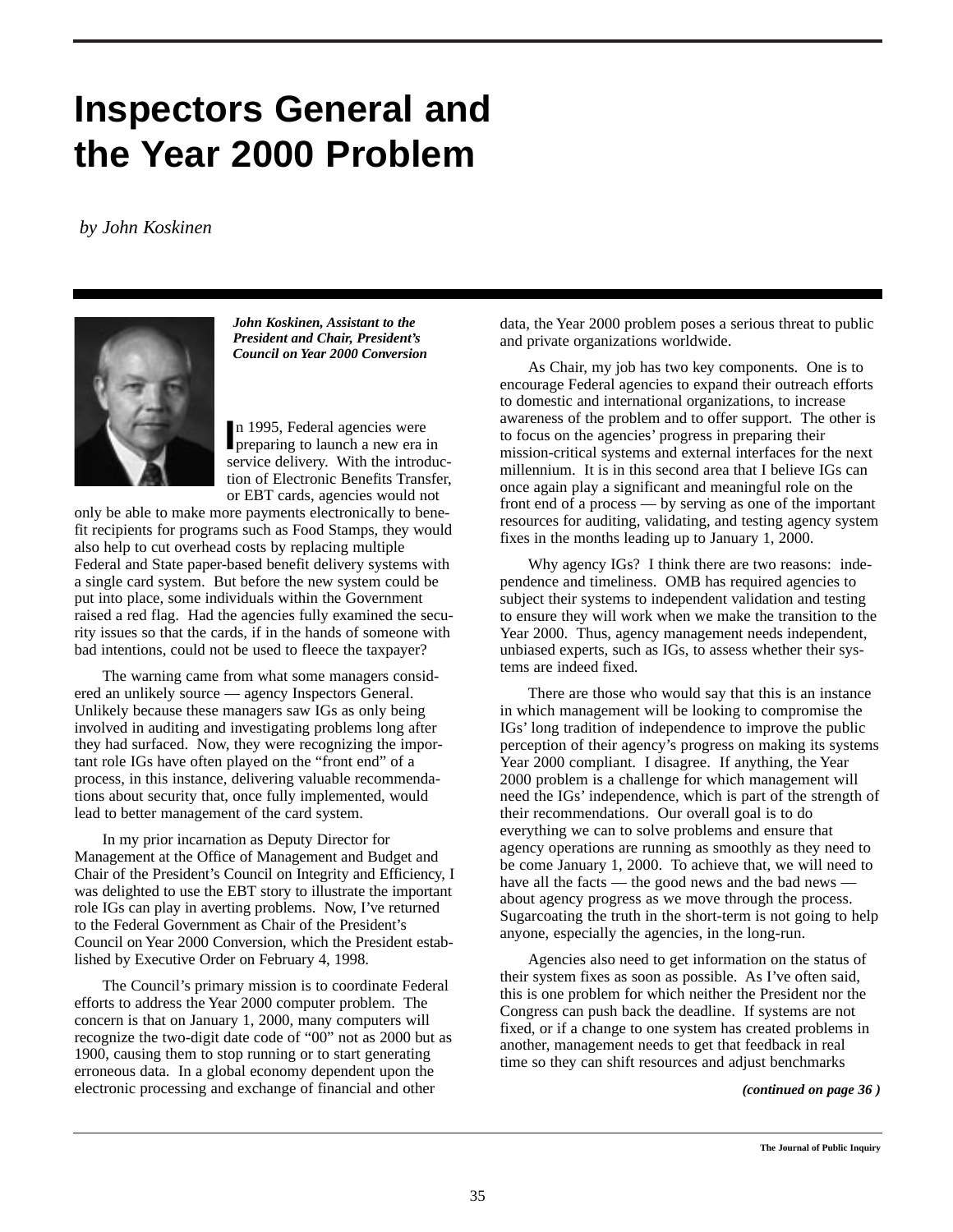#### *Year 2000 Problem (continued)*

accordingly. I believe the IGs' proximity to management and their long-standing relationships with those inside the agencies can only help to accelerate this process.

Again, IGs should not be the only resource on which management relies to verify that agency systems are fixed. Indeed, agency managers are working, and should continue to work, with independent validators and testers outside the Government as well, especially in situations where agency IGs do not have the internal resources to do validation and testing. But that doesn't mean IGs cannot play an important role in working with the outside contractors who are doing this work. In these instances, IGs can make a valuable contribution by assisting management in monitoring the contractors' work to ensure that there are not any untested assumptions or unasked questions that might lead to system failures and, subsequently, loss of services. Of course, in none of these situations should the IGs' contributions relieve management of its ultimate responsibility for ensuring that system fixes are working.

Some agencies are already working closely with their IGs on the Year 2000 problem. Shortly after I began my job as Chair in March 1998, I met with approximately 40 agency heads to discuss their individual agency's progress in preparing its systems for the new millennium. Several of them told me that their IGs were serving as independent validators as they fixed their systems, to tell them where things were working and where they still had problems. More importantly, all of these agency heads reported that these IG efforts were of great value to them as they worked to manage their process for responding to the problem. This is a welcome change from some managers' reluctance to work with their IGs on important issues.

IGs across the Government have already provided their agencies with valuable insights and suggestions that have helped move the agencies toward success. In my meetings, for example, the senior leadership teams at the Departments of Agriculture, Justice, and Transportation as well as the Small Business Administration and the Agency for International Development went out of their way to

volunteer descriptions of the positive work their IGs are doing.

The PCIE also has an ongoing role to play in this area by allowing individual IGs to share their experiences, questions, and suggestions about how to deal with various aspects of the Year 2000 problem. While every agency has its own missions and programs, we need to ensure that we don't waste precious resources, the most critical of which is time, by separately solving the same problems. The PCIE has used its "forum" program to help share perspectives, and I hope it will continue to reinforce the work of its individual members.

The immediate goal is for agencies to complete the implementation phase of their Year 2000 preparations by March 1999. But the IGs' role as independent validators and testers of systems should not end there. If anything, that's when the real challenges begin. The primary reason that OMB accelerated the implementation goal from November 1999 to March was so that agencies would have extra time to run their systems and continue to test them for problems. We all know too well that, when you are dealing with information technology resources, you will inevitably find things that still do not work when you start up the full system, even after you have done substantial testing on segments. The smallest change in one program can have untold repercussions for another, creating new problems. Consequently, ensuring that agencies are ready for the Year 2000 is going to require the continual testing of completed work and the ability of systems to deliver services to the American people. IGs need to be part of that effort.

I firmly believe that IGs and agency management have the same ultimate objective — the efficient and effective operation of programs and delivery of services. The Year 2000 problem presents us with an unparalleled challenge to completing that objective. But if agency managers and IGs work together in the months ahead, we will greatly improve the Federal Government's chances of being able to deliver essential services to the American people without major disruptions come January 1, 2000.❏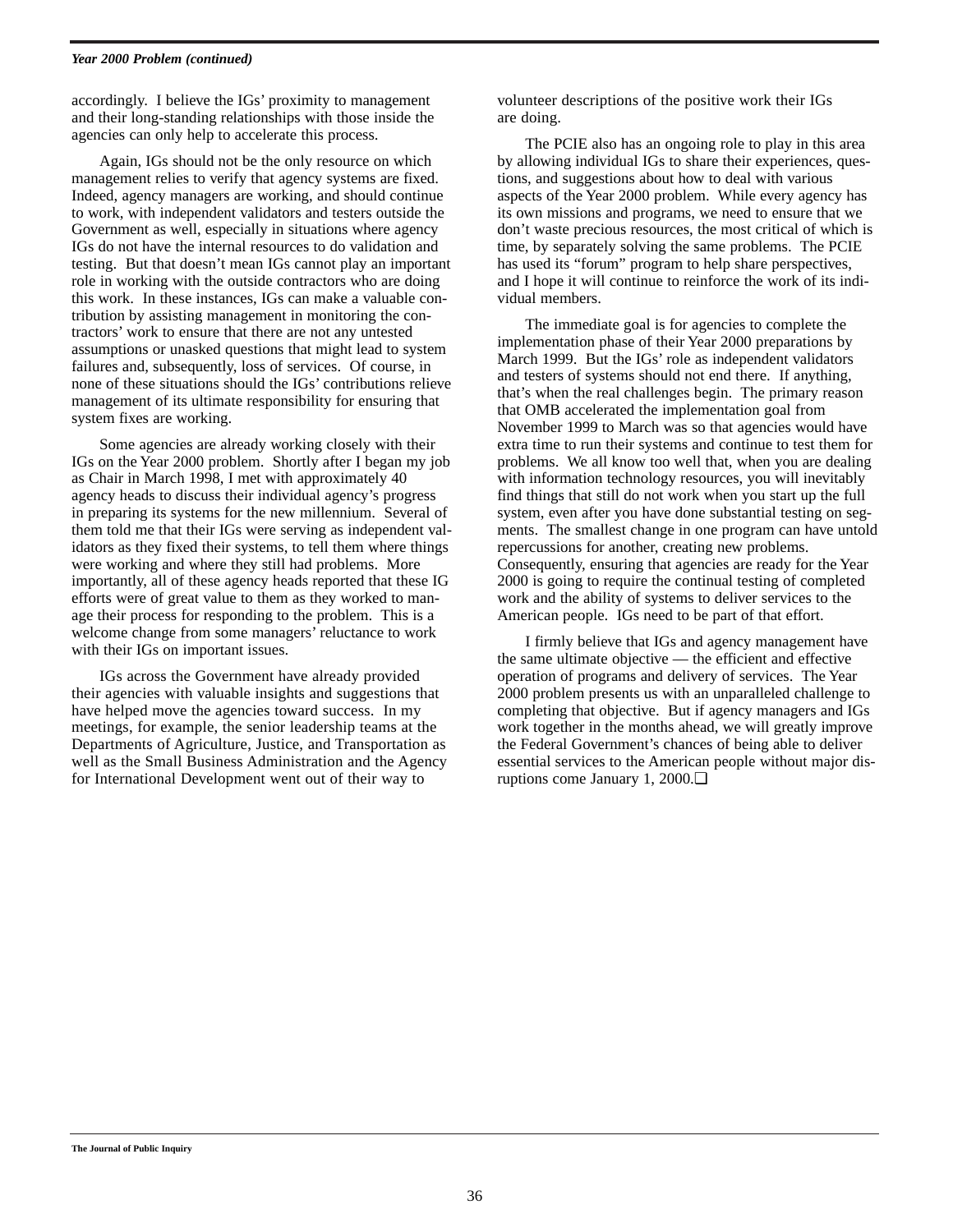# **If I Were King of the Forest: Allocating Staff in a Multi-Front War**

*by Paul C. Light\**

#### *Paul C. Light\**

Inspectors General have never been more popular on Cap Hill, at least as measured by the new responsibilities the nspectors General have never been more popular on Capitol Congress continues to layer onto already over-tasked units. The IGs are not only responsible for audits and investigations, they have a host of secondary duties, including everything from Qui Tam reviews to checking energy efficiency plans. When in doubt about who might assure compliance with its assorted efforts to make Government work, the Congress has unfailingly called on IGs.

(This enthusiasm does not extend to all features of the IG agenda, incidentally. Congress may feel comfortable asking the IGs to monitor this statute and that, but the House and the Senate alike appear to be less and less interested in IG opinions on authorizations and appropriations. At their current pace, the IGs will testify fewer times in the 105th Congress than they have in any other Congress since the 1978 Inspector General Act became law.)

## **The Current Allocations**

More importantly, the enthusiasm does not extend to OIG staffing. Congress did not exempt the OIGs from the Workforce Restructuring Act, and has been almost as demanding regarding cuts in overall staffing as the White House. As a whole, the presidentially-appointed OIGs took a roughly 10 percent cut, while several OIGs, most notably at Agriculture and the General Services Administration, absorbed particularly sharp reductions.

As individual units, however, some OIGs actually gained staff, in part because their appropriating committees protected them, and in part perhaps because their own departments saw the value in continued strength. The recent PCIE staffing survey suggests that the Defense, Environmental Protection Agency, Heath and Human Services, and NASA OIGs did much better than their peers. Interestingly, the Defense and NASA OIGs both gained strength, even as their parents lost employment.

Looking back to a 1983 staffing survey for comparison, the 1998 data also suggest that many OIGs bulked up their investigation capacity over the past few years, mostly as a product of hiring more investigators. The shift was particularly pronounced at Defense, HUD, Interior, SBA, State, and Transportation. Many things can change in a 15-year period, of course, including new signals from the White House and Congress on the need for more aggressive investigations, and new hiring opportunities. As the attached comparison of the 1983 and 1998 data suggest, the audit function lost staff in only 5 out of the 17 OIGs studied, and even then only did so dramatically in Interior. Rather, audit simply could not keep up with the hiring frenzy for investigators.

## **Fighting a Multi-Front War**

Allocating staff is clearly one of the most important jobs an IG must do. He or she must satisfy the authorizing and appropriating committees on Capitol Hill, the Office of Management and Budget, the department and agency, and his or her own staff all at the same time. As the data presented above clearly suggest, past IGs have made very different staffing decisions, resulting in investigation-heavy OIGS such as Agriculture, Labor, and SBA, and audit-heavy OIGs such as Commerce, EPA, and Interior.

Much as some of these differences reflect the type of vulnerabilities each OIG faces, much may also reflect the simple inertia created when the OIGs merged the assortment of audit and investigation shops that existed in each department before the 1978 Act. It is not clear that a single IG could radically alter the staffing structure of an OIG even if he or she wanted to. Reductions in force are no easier in an OIG than they are anywhere else in Government. Although an IG can certainly remake an OIG if he or she has hiring opportunities, steady staffing or attrition-based downsizing hardly provides the sharp edge required to reallocate staff aggressively.

So what is an IG to do in staffing a multi-front war? Given the multitude of obligations to meet, how should an IG divvy up the staffing resources? What is the appropriate blend of in-house versus contract work? What are the core competencies that must be covered? Let me suggest three answers.

<sup>\*</sup>Paul C. Light's next book is The Shadow of Government: The Changing Shape of the Public Service. It will be published early next year. He is currently director of the Public Policy Program at The Pew Charitable Trusts in Philadelphia.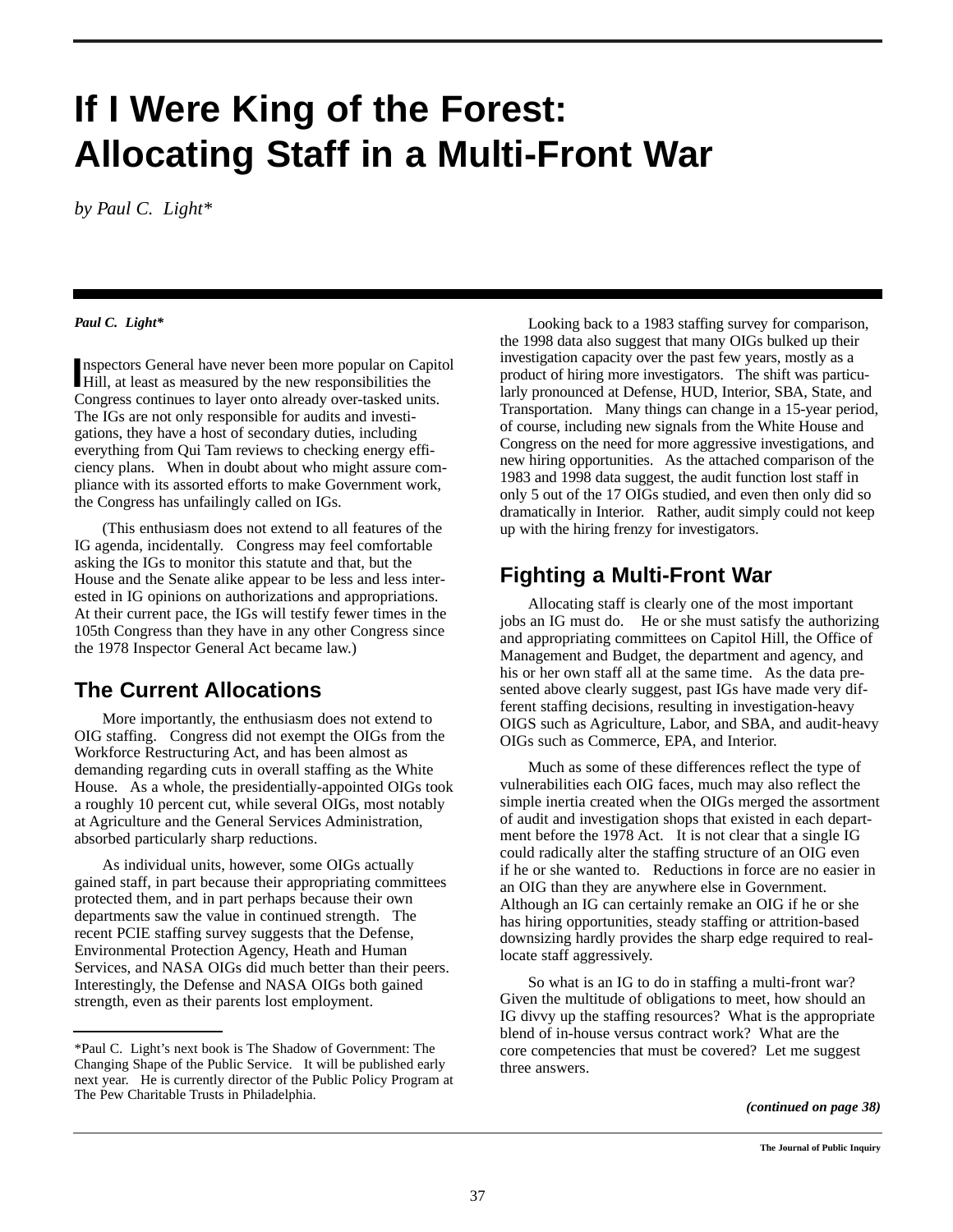#### *King of the Forest (continued)*

|                | <b>AUDIT</b> |           | <b>INVESTIGATION</b> |           |      | <b>Percent Investigation</b><br>of Total |
|----------------|--------------|-----------|----------------------|-----------|------|------------------------------------------|
|                | 1983         | 1998      | 1983                 | 1998      | 1983 | 1998                                     |
| Agriculture    | 387          | 391       | 256                  | 299       | 40%  | 43%                                      |
| AID            | 92           | <b>NA</b> | 26                   | <b>NA</b> | 22   | <b>NA</b>                                |
| Commerce       | 115          | 121       | 39                   | 33        | 25   | 21                                       |
| Defense        | 451          | 724       | 146                  | 469       | 24   | 39                                       |
| Education      | 74           | 160       | 59                   | 88        | 44   | 35                                       |
| Energy         | 81           | 176       | 23                   | 66        | 22   | 27                                       |
| <b>EPA</b>     | 123          | 288       | 34                   | 68        | 22   | 19                                       |
| <b>GSA</b>     | 210          | 199       | 102                  | 72        | 33   | 27                                       |
| <b>HHS</b>     | 540          | 541       | 134                  | 235       | 20   | 30                                       |
| <b>HUD</b>     | 304          | 325       | 83                   | 146       | 21   | 31                                       |
| Interior       | 297          | 188       | 36                   | 49        | 11   | 21                                       |
| Labor          | 194          | 212       | 173                  | 210       | 47   | 50                                       |
| <b>NASA</b>    | 33           | 107       | 13                   | 64        | 29   | 37                                       |
| <b>SBA</b>     | 55           | 35        | 49                   | 53        | 47   | 60                                       |
| State          | 26           | 98        | $\overline{4}$       | 44        | 13   | 31                                       |
| Transportation | 316          | 290       | 61                   | 92        | 16   | 24                                       |
| VA             | 205          | 192       | 60                   | 75        | 23   | 28                                       |
| Totals         | 3503         | 4047      | 1298                 | 2063      | 27%  | 34%                                      |

Source: President's Council on Integrity and Efficiency, surveys, 1983 and 1998. The 1998 survey had not been validated at the time this article was written; the 1983 survey is summarized in Paul C. Light, Monitoring Government: Inspectors General and the Search for Accountability (Washington, D.C.: Brookings Institution, 1993).

First, there is no question that every OIG must cover its statutory base. That means an adequate complement of audit and investigation staff. The precise share devoted to each must be clearly linked to an IG's assessment of department or agency vulnerabilities, which leads to the general conclusion that if you have seen one OIG, you have seen one OIG. My general sense, however, is that the OIGs are too heavy on investigation these days, perhaps reflecting the more general concern with individual scandal in today's press. Although an IG cannot ignore individual fraud, neither can he or she be distracted from the long-term systemic causes of that fraud by the flurry of congressional delight with proving once again that Government is vulnerable.

Second, as I have argued elsewhere, every OIG should invest in a modest evaluation and inspections capacity. Admittedly, such investments will draw down the audit and investigation capacity, with all that means for congressional resistance. Nevertheless, I remain convinced that an OIGbased evaluation is an essential management tool for departments and agency. Inspections can also generate the kind of short-term products that increase the OIG's visibility and perceived value among senior officials, which in turn, can create political capital during more difficult days.

Does inspections have to be a separate unit? I believe it does, and continue to recommend that Congress create a separate Assistant Inspector General for Inspections. Having watched the inspection function rise and fall at

several agencies over the years, I am convinced that it will always be the first cut during tight times.

Third, as if to complicate staffing further, I believe every OIG should have a handful of management analysts to combat the continuing weakening of management oversight across Government and on Capitol Hill. Although one can admire the efforts by OMB Acting Deputy Director for Management, Ed DeSeve and his remarkably thin staff, there is simply not enough attention being paid to how departments and agencies are currently structured to do their work.

That is why, for example, I continue to argue that the OIGs should take the most aggressive stance possible in overseeing and validating implementation of the Government Performance and Results Act, and why I believe they should be involved in actually designing the performance indicators. If not the OIGs, then who? Political appointees who will be in office for another few

months before moving on? Program analysis units that have been decimated over the past 15 years? Budget units? Personnel shops? There is far less management capacity in Government than either Congress or the reinventing community is willing to admit these days, making the OIGs a safe harbor once again for speaking truth to power.

## **Speaking Truth to Power**

The IGs remain in a precarious position these days, as is anyone still standing after 5 years of cuts. They and their staffs are increasingly the only ones capable of conducting the honest assessment in an era where even the smallest scandal means big news. The IGs must get the most from their staffs, even as they spread them out over an increasingly wide agenda.

Much as I sympathize with the difficulty of the choices, investments in inspections and management analysis are just as important to the long-term success of Government as continued strength in audit and investigation. It may well be that some audit and investigation staff have to be sacrificed to build the inspections and management analysis capacity, but that may be the better part of valor as the OIGs struggle to fill in the gaps across a Government that most certainly looks smaller today but is under pressure to deliver more and more.❏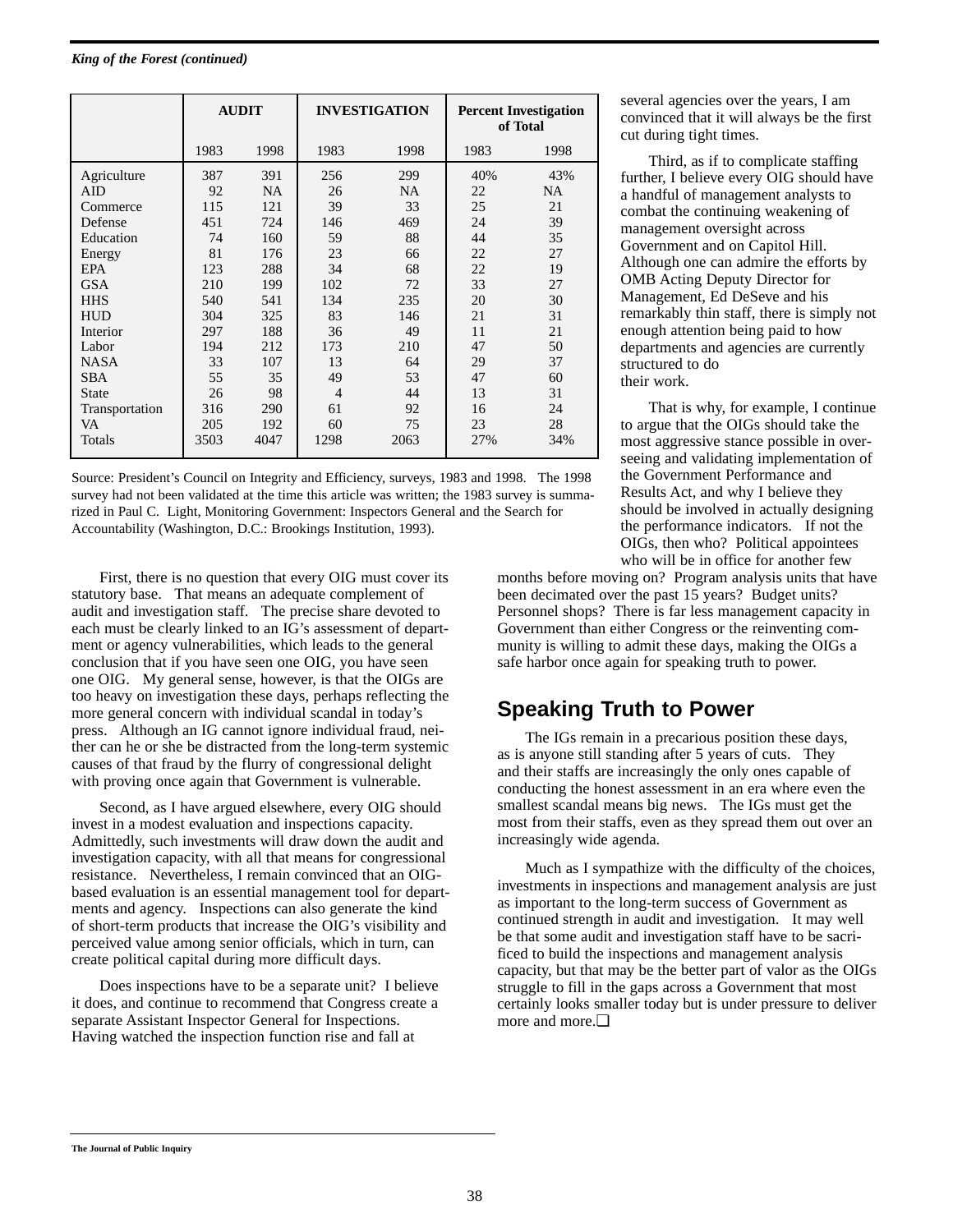# **"Upon Being Eaten Alive"1 – What Agents Can Learn from a Defense Perspective**

*By Ira H. Raphaelson2*



*Ira H. Raphaelson*

#### **Introduction**

In asking me to cover this topic, I was reminded by one of the assistants to the editor that there is a

genuine interest in the Inspector General community in understanding how the defense bar attacks its cases. For those of you hoping to find the secrets to the universe, or at least how to neutralize the defense bar in here, look no further. Ours is a system of justice that is borne of the premise that the power of the Government must be balanced by the presumption of innocence and by the glibness of lawyers to the not so innocent. There are some tricks not worth sharing and others not hard to know.

The best way to understand how I "attack" the Government's case is to understand that I look at how the case will be presented to and understood by a jury – the same analysis the Justice Department employs in deciding

whether to bring the case. In looking at how the jury will view the case, I focus on how it can be "cross-examined." In analyzing how to cross-examine, I remain ever mindful of the late Professor Irving Younger. Professor Younger taught, and I believe, that despite an infinite number of styles, there are finite ways in which we cross-examine (attack) evidence. This paper will humbly attempt to build on Professor Younger's analysis of cross-examination.

As a prosecutor, my greatest frustration was an agent who presented a poorly prepared case. As a defense lawyer, my greatest frustration is an agent who presents a poorly prepared case.

That's right – this defense lawyer does not like poorly prepared cases. This is not because I want my clients prosecuted – a surprising number of them are actually innocent (as opposed to not guilty) and many others are not guilty of what they are suspected of having done. Rather, it is because the vast majority of my clients cannot afford to go to court – either as a matter of finances or because the threat of exclusion/suspension from Government programs is a daunting one. This is not a trade secret but a well-known fact that prosecutors and agents unfortunately exploit in negotiations all the time. I dislike poorly prepared cases because it is easier to negotiate based on the truth than based on a perception. Of course, perception is a key area for cross-examination according to Professor Younger, whose world we now enter.

#### **Imagine a courtroom**

The power of the agent, the prosecutor, and the defense dwindles before an elevated bench where someone in a robe sits in FULL control. Next to the judge on one side sits the court reporter taking down every word said by everyone – forever. On the other side is a witness chair. From that chair, the evidence is presented – either to a jury or to the judge as fact-finder. When the witness takes the stand, an oath is administered – "Do you swear to tell the truth, the whole truth and nothing but the truth, so help you G-d?" In twenty years, I have never seen a liar helped by G-d. I have, however, seen many a liar tied to the chair as though it was Prometheus' rock.

<sup>1</sup> The Journal of Public Inquiry assigned the title to this piece and I honor their choice. It is no doubt drawn from the Greek mythological character Prometheus, who, having offended Zeus, was tied to a rock by day where an eagle picked at his liver — putting him through unspeakable agony. At night, he would heal, only to find himself tied to the rock as bird food with the coming of each new morning.

 $2$ The author is a partner in the Washington D.C. offices of O'Melveny & Myers LLP where he concentrates his practice on representing individuals and businesses in coping with various regulatory regimes. During 16 years of government service, Mr. Raphaelson was a state and federal prosecutor in Chicago before his appointment by then President Bush as the Justice Department's Special Counsel for Financial Institutions in Washington. Mr. Raphaelson also wishes to thank Sharon Levin, an associate at his firm for reminding him of Prometheus' name and otherwise improving this article.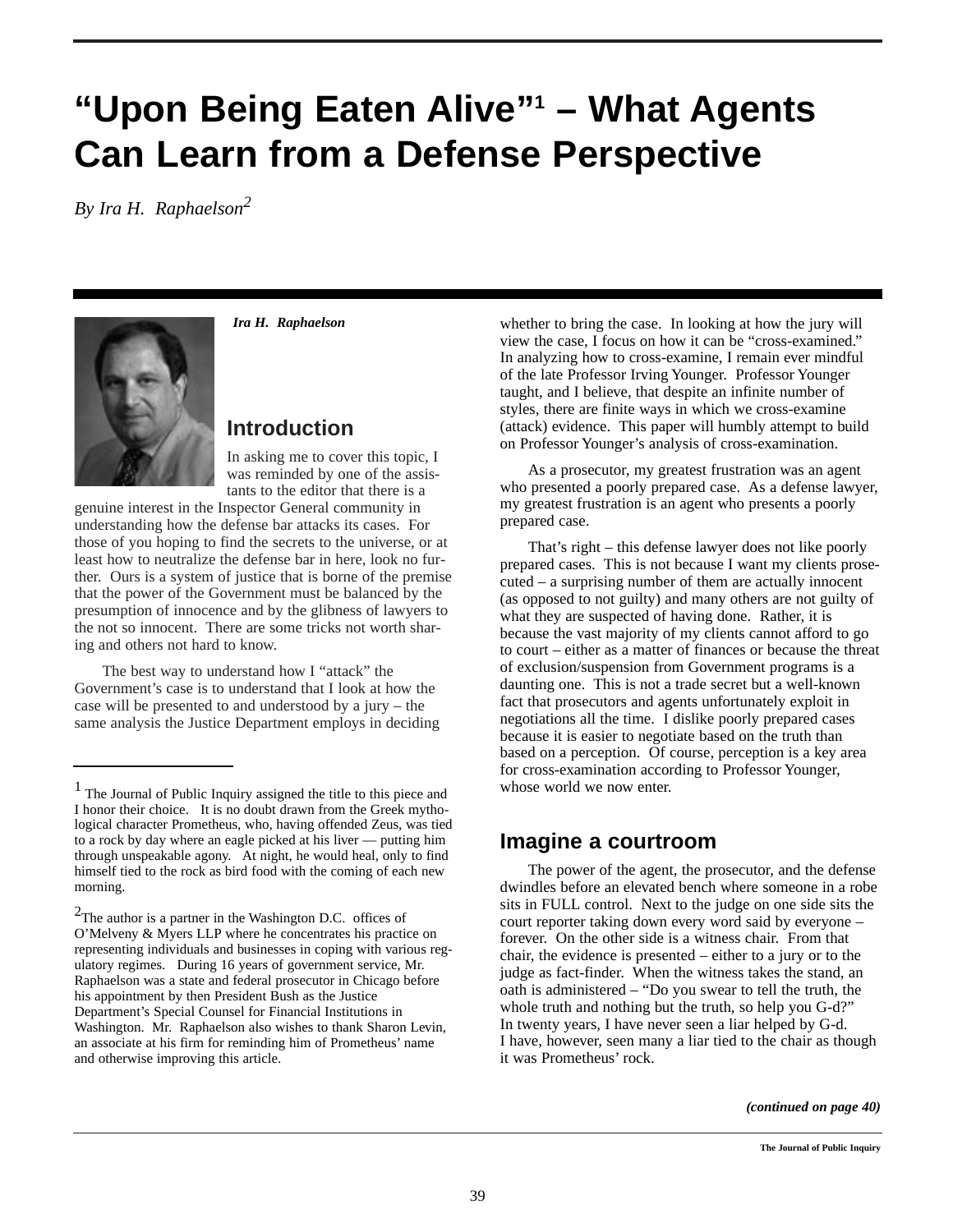#### *Defense Perspective (continued)*

Professor Younger focused on several key methods of attacking the credibility of evidence and portraying witnesses as liars:

## **The Oath**

Professor Younger notes that the first avenue of attack is the oath – the capacity to understand it and the ability to adhere to it. This seems simple at first blush but it is not. Whether the witness has the capacity to appreciate the oath – truth from fiction — is the basis for a rather complex, and not altogether uniform, set of rules affecting the age at which children may offer testimony in criminal cases. It is also a wonderful way to understand why using informants can be dangerous to the Government's credibility – liars are liars so why believe them under oath? I remember a public corruption trial where a Government informant testified that he had cheated on his ex-wife in marriage, previously lied under oath in his divorce about beating his wife and lied in a Federal trial about how many people he had paid off for a particular contract. The defense lawyer argued to the jury that they should not consider his prior perjury in evaluating his credibility because he lied in trial to save a friend and lied in divorce from shame. Rather, the prosecution argued the witness was unworthy of belief because he violated his oath of fidelity in marriage – something the jury understood from Sunday school. The jury did not believe the witness for the reasons outlined in the defense closing.

## **Perception**

Professor Younger spoke of perception as a matter of the five senses rather than perception as a matter of perspective or bias which he treated separately. The ability to know is crucial to a witness' credibility. Two incidents are instructive. The victim of an armed postal truck robbery was unable to identify the defendant on direct examination during the trial. The defendant had been caught a half mile away fleeing in a car that the victim had accurately described, with mail from the victim's mail route. On cross-examination, the defense lawyer asked the victim about the addresses on some of the recovered letters. The victim was unable to read the addresses and finally the defense lawyer (mistakenly) asked if the victim needed glasses. The victim reached into her purse, put on her glasses and said that she had been embarrassed to wear them in front of the jury, could now read the address and that the defendant was indeed the man who robbed her. While the cross-examination was inept in that case, it confirmed that the ability to see is important for an eyewitness. One other vantage point story. An agent is cross-examined on the witness stand for hours about video tape recordings made with a fixed lens camera, on a theory that the agency had doctored the tapes to put the defendant's arm in one ten second sequence. On redirect, the agent was asked where he was standing when the tapes were made. His reply – "At a peephole next to the camera so I could watch the defendant." On the other hand, if you didn't see or hear it, do not

pretend that you did. With deference to the cross-examiner of the mail truck robbery victim, most defense lawyers can effectively undermine exaggerations of perception.

## **Recollection**

I once tried a case as a prosecutor where the agent had been undercover for many years as a trader at a commodities exchange. There were 10,000 corrupt transactions he had been involved in and he needed to testify to 80 of them. While the agent probably could have memorized 19 days of testimony on direct or at least the next day's testimony if he had to, we concluded that such a recollection would appear to be contrived. Instead, we developed a foundational set of questions that would allow him to refer to the trading records and his reports for each of the transactions to "refresh his recollection" each time. The testimony went so well that the ten defense lawyers each followed the same foundational approach and allowed him to consult his notes on cross. Recollection that is too good or too bad can be impeached. It is that simple.

## **Communication**

A witness who has been coached either by a prosecutor or agent will be made to look a liar. I once tried a vote fraud case. One of the star witnesses was a heroin addict who disappeared the month before trial. On the last day of trial, the agents found him. We had ten minutes in the hall to remind him of his grand jury appearance before he was before the jury. His direct examination went flawlessly. On cross-examination, the witness was asked how many hours he had spent preparing to testify. The answer of ten minutes brought an incredulous look from the trial judge who asked me before the jury if that were true. I said yes. The jury was out less time than the witness preparation. Another witness in another case was cross-examined at length about having been prepared to testify, during which the lawyers pretended to be defense lawyers, took him to the courtroom, and taught him where to look and how to dress. Normal witness preparation was made to seem subornation of perjury. The jury did not convict.

#### **Bias**

Professor Younger saw two types of bias in cross-examination. The first involves predisposition to favor or dislike. This is the type of perception that means perspective. Do all defense attorneys lie? Are all doctors committing Medicare fraud? Is an investigation an adversarial proceeding? If the answer to any of these (or a hundred other test questions) is yes, your predisposition in a case will cause a jury to question your objectivity and ultimately your judgment and honesty. I have heard IG investigators called zealots and headhunters in their pursuit of internal fraud, waste and abuse. Like all generalizations, these appellations are unfair but a small sample of what those who pursue anything other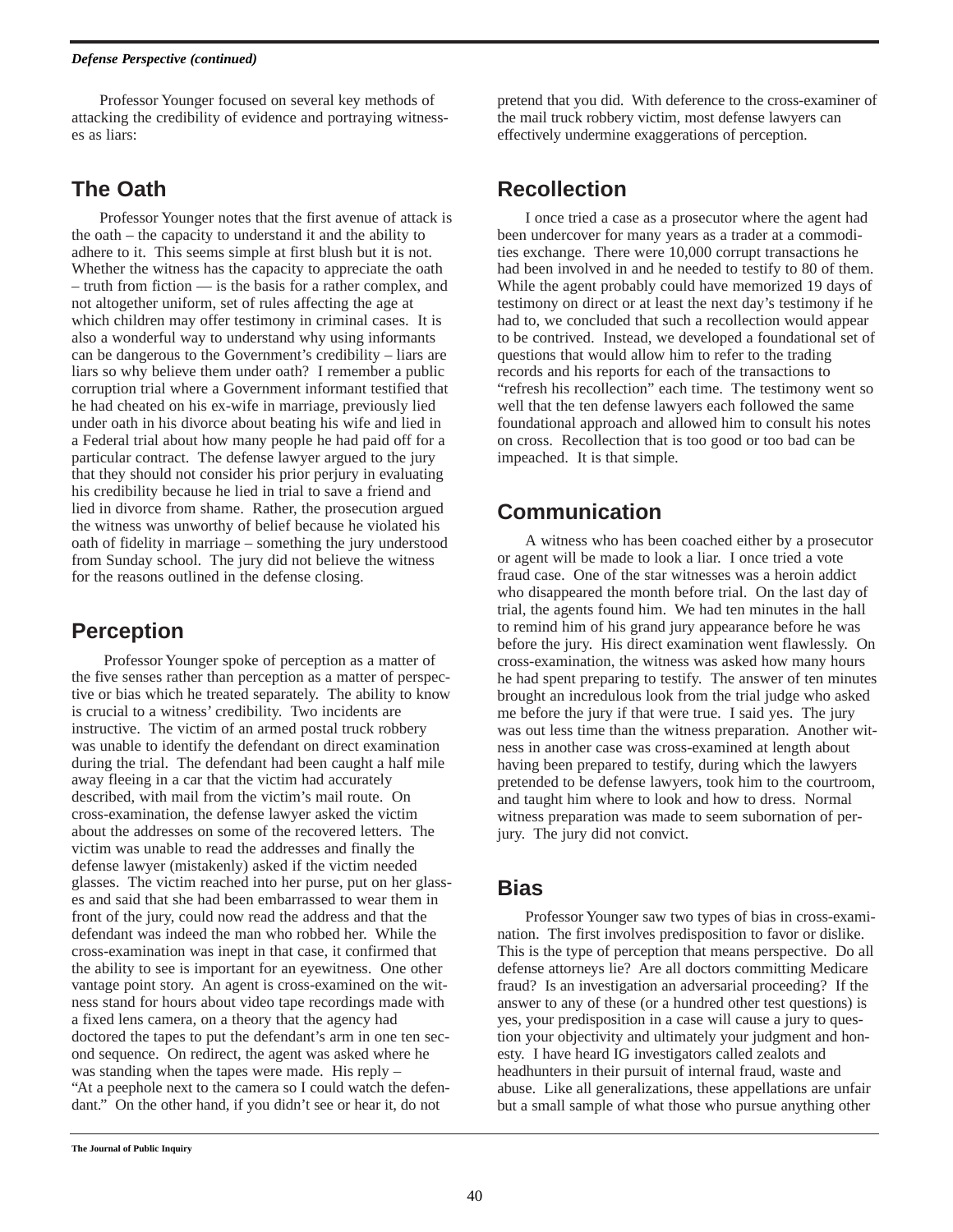than the truth in Government investigations will be called at trial. Another thing to be wary of is the mirror image predisposition to favor. If disparate treatment is afforded those close to the bosses or the bosses themselves – in travel reviews for instance — that tendency to favor will substantially undermine efforts to set a different standard elsewhere. These concepts apply with equal force to lateral fairness (selective prosecution) and retroactivity.

The second type of bias involves prejudice, interest, and corruption. Let me pose a far-fetched hypothetical. A double murder is committed involving the ex-wife of a minority celebrity. A trail of blood evidence and a shoe print make him the likely suspect. A police detective prone to racist language is a key witness. The likely verdict is obvious when an effective cross-examiner gets the officer to first deny the prejudice (perjury) and then admit that he is a liar. The forensics of the case no longer matter because the proponent of the proof and the state that bears the burden of that proof has been stripped of the cloak of objectivity (white hat) upon which its success so often depends. Put simply, if you have problems in the categories covered by Title VII or the witnesses you must use have such problems, your case is subject to effective attack.

#### **Interest**

I once had an IG tell me that her office found corruption by following the financial incentives in private business to see whether interest in cheating had been generated. In turning this concept inward, agents should be wary of personal rewards from cases and even more concerned about deals with witnesses that are conditioned on the outcome of the case. In another context, agents should be concerned about investing themselves emotionally in the outcome of a case. Caring about one's work is different than making it a mission to hurt a person or business. Maintaining objectivity – not caring that anything other than justice occurs – is essential.

Prior Conviction or Bad Acts: Few agents have felony convictions. Many of their witnesses do. The law allows a negative inference from such conviction and most good defense lawyers know how to make the most of it. Bad acts is a much broader category than many agents understand it to be. Several high-profile cases have been dismissed or reversed for "prosecutorial misconduct" where cooperating witnesses did bad things known to the agents but not disclosed in a timely fashion to defense lawyers. The obligation under Giglio v. United States, 405 U.S. 150 (1972) to turn over exculpatory impeachment material has been the focus of substantial litigation, little of which has favored the Government. In fact, the Ninth Circuit has gone so far as to require prosecutors to review the personnel files of its agents for such material where requested by the defense to do so. See United States v. Henthorn, 931 F.2d 30 (9th Cir. 1991). Indeed, if the files contain evidence of dishonesty or perjurious conduct, the file is subject to mandatory disclosure to the defense for impeachment purposes. Exaggerations — if characterized as lies in those files —

will be used to undermine an agent's credibility. Of course, an agent who lies on the stand, anywhere, anytime about anything, will always be easy prey for the experienced defense lawyer.

Prior Inconsistent Statements: You said "x" today and "not-x" yesterday. Is your memory improving or are you a liar? So simple and elegant is this form of impeachment that it is the first taught in most law schools yet the last mastered by most lawyers. I believe that this concept is best-understood in full context – too much of anything is not good.

## **Consistency**

An agent or witness who tells the same story consistently is widely understood to be a truthteller. Yet, Professor Younger told the story of a horrible sweatshop fire in New York, which claimed many lives. In a wrongful death action against the sweatshop's owners, the jury was brought to tears by the riveting testimony of a 15-year old survivor who told them in graphic detail of the inhuman conditions of employment, overcrowding, inadequate ventilation, absence of escape routes, etc. To the shock of the judge and spectators, the defense lawyer began his cross-examination by asking the young girl to tell the story of what happened again. She did as he requested in the same detail. He asked her to do it again. As several jurors sobbed openly, she repeated the story again. He asked her to do it a fourth time and the plaintiff's lawyer objected. The witness changed but a single word and when the lawyer asked her about that word, she said she had made a mistake. In closing, he argued that in each retelling, the witness used the exact same words and that this consistency proved she had been coached and had lied. He won. (See Communication above.)

## **Inconsistency**

I would be remiss in not covering the subject of agents' notes and reports. As a rule, agents' notes and reports are discoverable by the defense in most districts. In the last 21 years, I have never heard a good explanation for why an agent's report is different than an agent's notes. The one I had to accept as a prosecutor was that sometimes witnesses call to correct themselves later and that the agent's report is a narrative rather than a court-reported statement. This is the logic that caused some courts to decide that certain reports of interview are not subject to disclosure under 18 U.S.C. Section 3500. I did not agree with those cases then and I certainly do not agree now. Fortunately, the majority view is that agent reports are Jencks material. Even where they are not, inconsistent statements are Giglio material and the defense bar gets it eventually. I believe that an agent's report should reflect the truth as he or she receives it chronologically. Witness inconsistencies should not be excused, adopted or concealed by creative report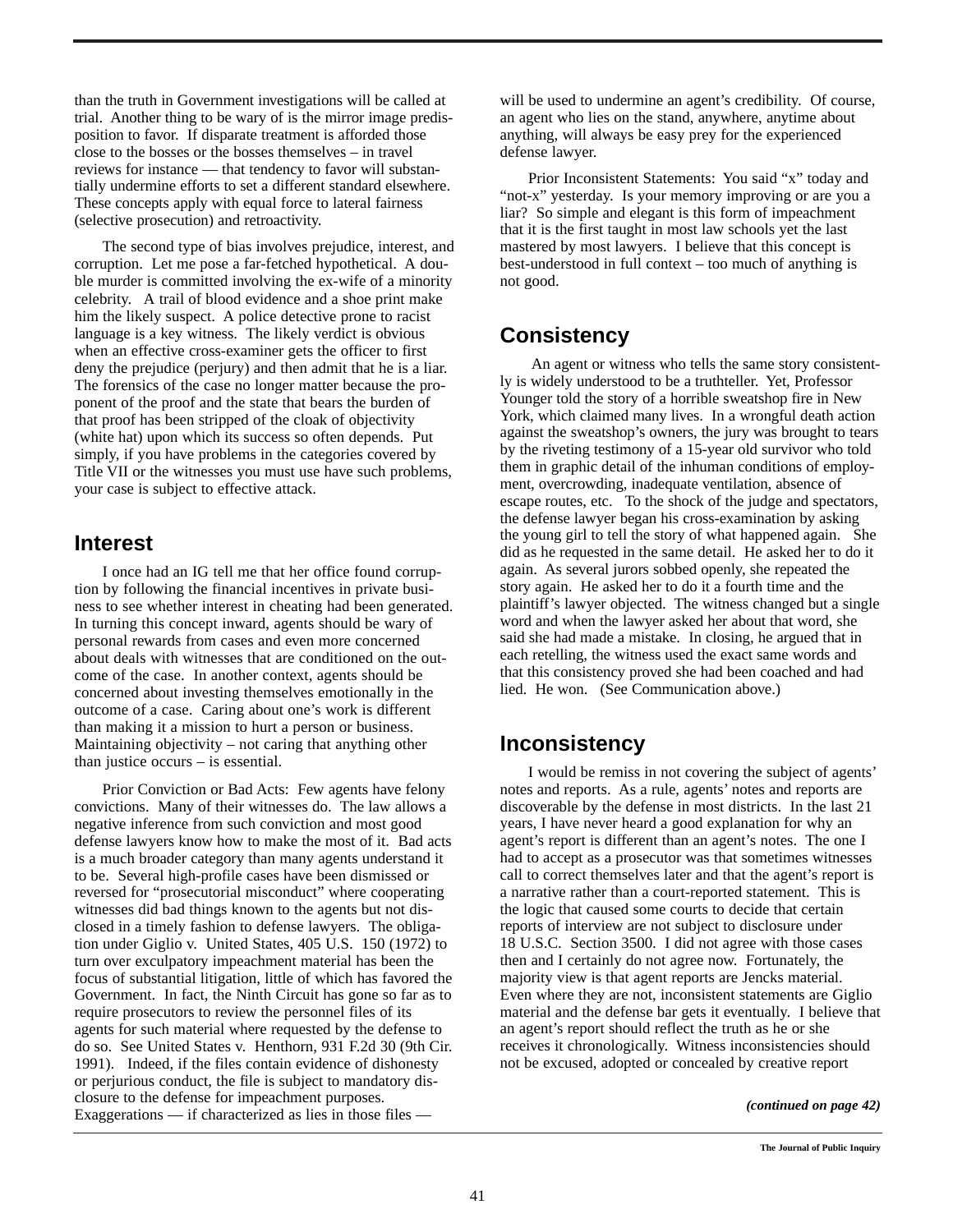#### *Defense Perspective (continued)*

writing. Where this occurs, a good defense lawyer will undermine the credibility of the witness, the agent and the prosecution.

Reputation: The law says that reputation can undermine credibility and it can raise reasonable doubt. In official corruption cases, we were taught to keep this in mind because public officials generally have good reputations and those who cooperate against them do not. In my experience, cross-examination on the basis of reputation is a two-edged sword for both sides. The one place where reputation is a consistent winner for the defense is where the court allows the reputation of the Government's agents to be put in issue. Attacking the Government's case by attacking its agents is a common and all-too-often successful tactic. I say all-too-often because it is a tactic that I think is overused because everyone saw it on OJ. Overuse may

ultimately undermine the ability of defense lawyers to use it when it should be an issue. A rookie who mishandles evidence is a rookie. That rookie becomes forever tainted if he or she tries to evade the consequences of the mishandling. A reputation for bias will forever undermine an agent's credibility. A reputation for violence will forever undermine an agent's ability to introduce a confession.

## **Conclusion**

The techniques of cross-examination taught by Professor Younger are an effective means of winning trials. They also provide fertile ground for defense lawyers in talking to prosecutors and their supervisors about the risks of trial for the Government and the fairness of bringing a prosecution in the first instance.❏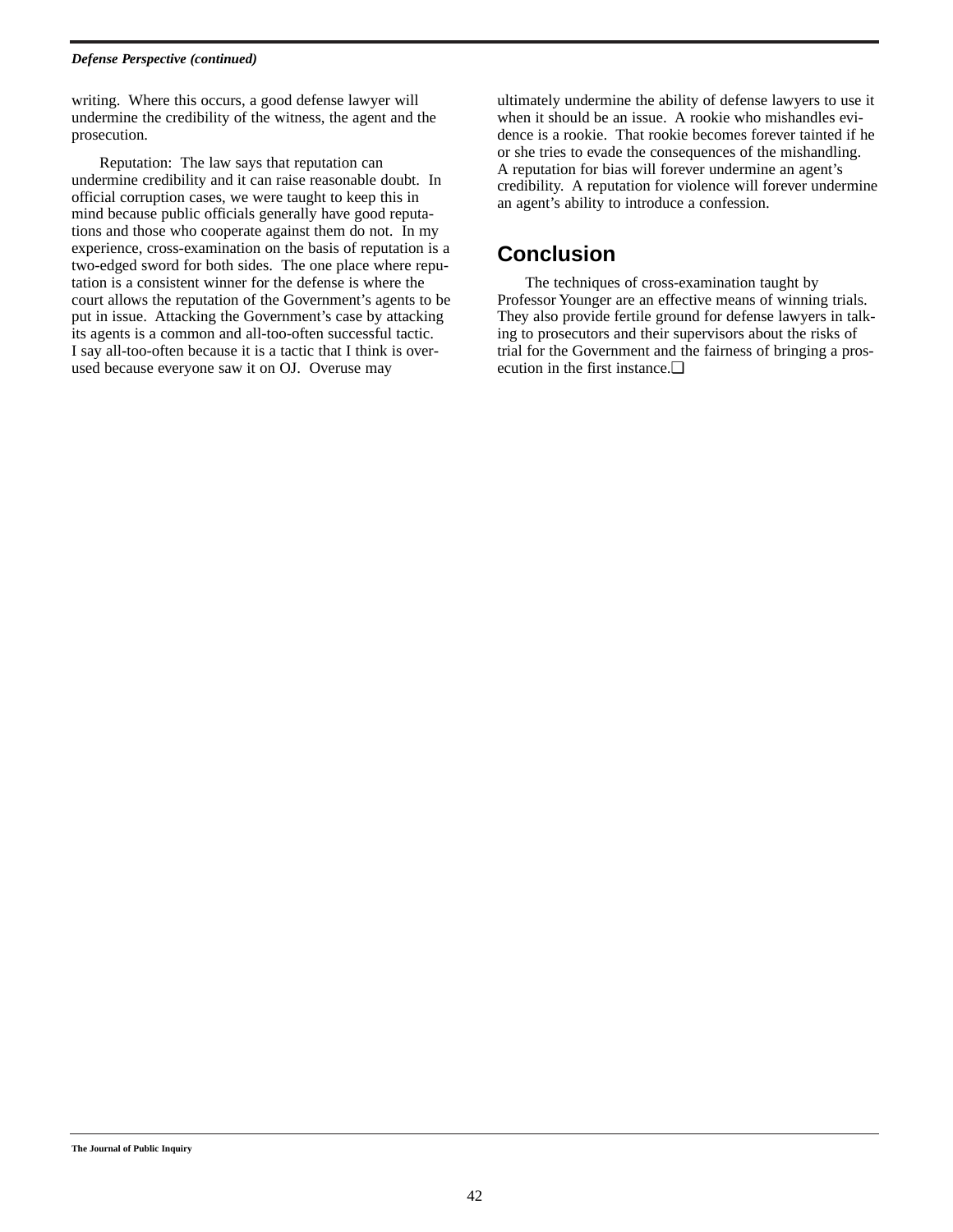# **"Tool Time"**

*by Lawrence H. Weintrob and Todd J. Zinser*



*Lawrence H. Weintrob, Assistant Inspector General for Audit, Office of the Inspector General, Department of Transportation*



*Todd J. Zinser, Assistant Inspector General for Investigations, Office of the Inspector General, Department of Transportation*

In 20 years of audits and investigations, the basic goals of Inspectors General—preventing and detecting fraud, waster n 20 years of audits and investigations, the basic goals of and abuse—have not changed. As with many crafts and disciplines, however, the tools and skills needed to accomplish them have changed over time. As a result, the Office of Inspector General (OIG) at the Department of Transportation (DOT) has had to find new approaches to do the job. This includes hiring and deploying personnel with varying expertise and equipping our existing staff with new knowledge.

## **Hiring Outside the Box**

Over the years, the OIG's chief task has been conducting audits and investigations. As a result, most personnel in OIGs have degrees or experience in those two areas. And that is perfectly logical. "The auditing tasks of today, however, often require the expertise and professional judgment of a team with a more diverse background," says Lawrence H. Weintrob, Assistant Inspector General for Auditing at DOT's OIG.

For example, within DOT, an engineer may be needed to certify that an infrastructure project has been built well or badly. On others, an expert in bond financing may be

helpful in producing a report that helps decisionmakers determine whether a private entity should receive, or be denied, public subsidy.

"When our auditors lack such skills, they are forced to rely on information generated outside our shop — sometimes, from the auditee. That does not do much for independence and objectivity," Weintrob says.

To improve the situation, OIG at DOT—as well as other Offices of Inspector General—has successfully recruited people who hail from a variety of useful disciplines. DOT's OIG now has an economist, a former investment banker, people with government and public policy experience and people who specialize in transportation analysis. These special talents add depth the OIG's analyses and provide a fresh way of looking at things. When new personnel are teamed with DOT OIG's excellent, experienced staff, they produce more three-dimensional end products.

## **Details that Make the Difference**

Another successful approach used by OIGs has been to "borrow" expertise from other agencies on an ad-hoc basis, to help with jobs in which that knowledge is especially pertinent but for which no long-term requirement is seen. DOT's OIG recently conducted an audit in which someone with solid loan-analysis experience was needed for a quickturnaround look at a Maritime Administration loan guarantee application. The Office of Small and Disadvantaged Business Utilization had a staff member who had worked in investment banking, so DOT's OIG asked that she be detailed to DOT for a few weeks. The request was granted, and she was a powerful addition to the team. It was a rewarding experience for the OIG and the staff member.

Another case involved a job dealing with aircraft avionics. "There was a senior technical expert at the National Transportation Safety Board who knew the issue — in fact, who had some of the best technical expertise in the country. The OIG asked if it could "borrow" the expert, and it has worked out well.

*(continued on page 44)*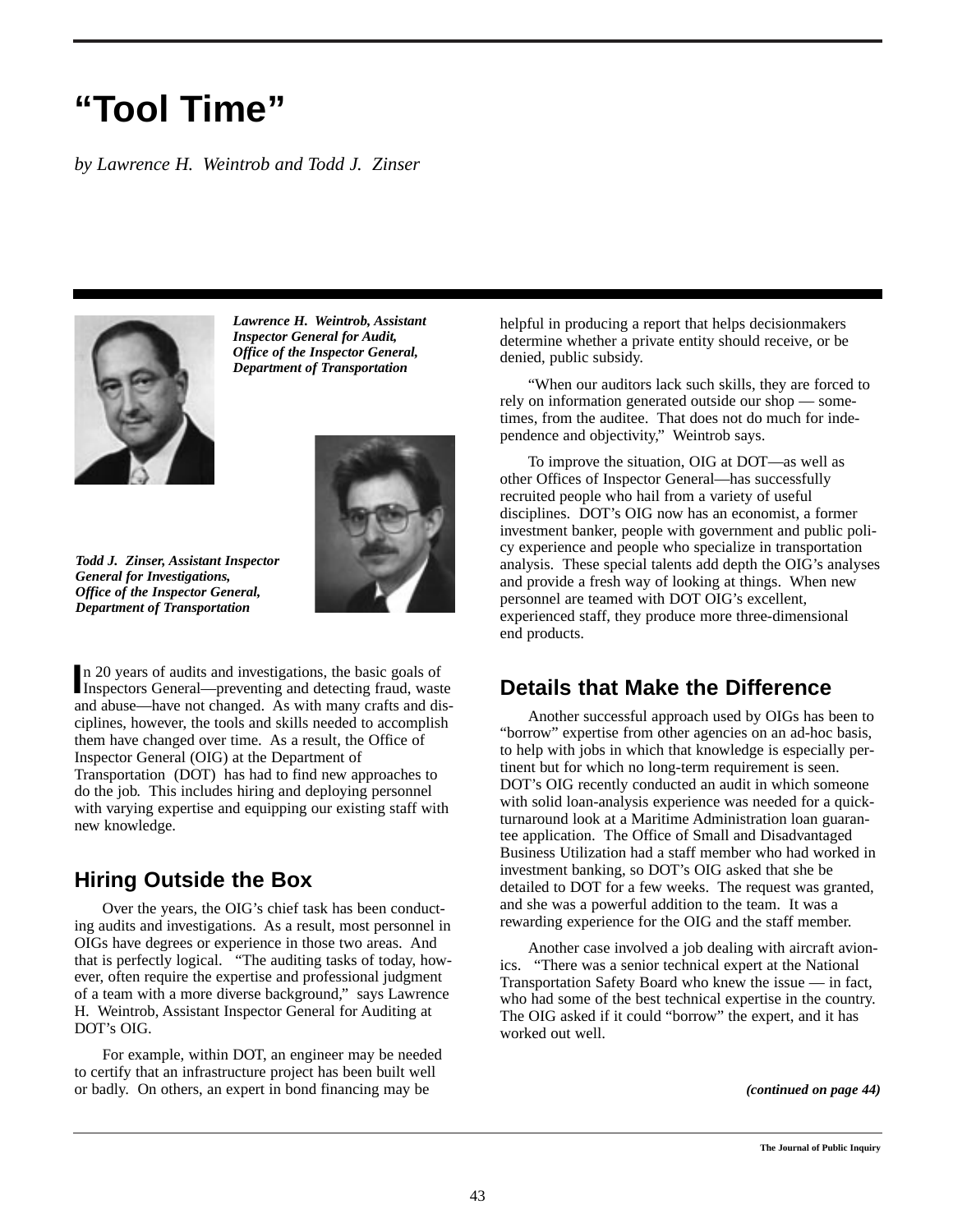## **Scaling the Big Pyramid**

Combined with this new available talent pool is a new willingness to deploy the players in a flexible way. "Most audit organizations are hierarchical— GS-15s supervise GS-14s who supervise GS-13s. We are working to break this mold," says Weintrob. They are doing this by giving the OIG's most talented people more responsibility. By doing this they have been able to get quick, thorough results and provided timely advice to Department managers and Congress.

Having ready access to a diverse pool of talent can help IGs more often live up to Yellow Book expectations. One concept is particularly pertinent. That is the idea that auditing is most worthwhile when management gets timely, relevant and persuasive information before making decisions—instead of just telling managers, after the fact, they made the wrong ones.

It translates, ultimately, to measuring outcome which is at the heart of the Government Performance and Results Act.

## **A New World of Investigations**

On the investigative side, where one would think the skills possessed by a strong investigator would position that person to investigate almost anything, there is still a need for new expertise in one major area — computers. The investigators the OIG hires must know how to use computers to help fight crime, and they must know how computers are used to commit crimes.

For Federal employees of all sorts—especially the seasoned ones with several years of service—even learning the ins and outs of a new software upgrade can spell frustration. But the OIG stresses that in investigations, it is not just a question of being computer-literate for the usual office purposes. We are dealing with people who know how to write and decipher code and are keeping up with the changes in that field. Investigators must know how to search computer records and seize and maintain records to use as evidence.

One other area of investigations that is affected by computers is security and the ability of hackers to overcome security barriers in computer systems.

At the National Aeronautics and Space Administration, a staff of investigative computer specialists reports to a special Assistant IG for such issues. Tom Talleur, advanced technical programs executive with NASA, confirms the agency has more than 100 incidents under investigation

involving either deliberate service interruption or "hacking" against the agency.

Most malefactors in the misuse of Government computers either "are trying to put us out of business, communications-wise, or take something of value," Talleur says. To deal with such issues, NASA has authorized a staff complement of 18.

Even when an agency's staff delves into the computer world to get ahead of cyber-bad-guys, there is a silver lining. One of the results of developing the capability to investigate high-technology crime is that, in so doing, you are actually moving the work skill sets of your OIG workforce into the 21st Century as fast as you can. Why is that important? Because in 5 years, all records that auditors and investigators will deal with will be electronic and will probably be encrypted. The community will need people who can deal with that.

In addition, a few highly computer-literate employees can help teach their fellow employees.

With computer-intelligent talent much in demand these days, setting up a strong team can be costly.

Zinser notes that each IG organization may have other areas where special expertise makes sense. At DOT, one such area is the environment.

"Much of the crime we pursue involves violations of laws that govern transportation of hazardous materials or oversight of such environmental insults as oil spills. In light of this, hiring an environmental engineer makes great sense," he says.

As with the ad-hoc auditing teams formed at OIG-DOT, "Such expertise can help us probe such issues as whether the managers of an infrastructure project filed a proper Environmental Impact Statement before work proceeded and public funds were spent."

The IG community, of course, is a varying landscape that is home to the long-established talents and a wide range of new potential ones. Still, each Office of Inspector General must deal with responsibilities and missions undreamed of when its associated Federal agency was formed and in the 20 years since the IG Act first passed.

OIGs can meet these challenges by hiring a new array of staffers—who, if they are not all renaissance men and women, may collectively form some fine renaissance teams. OIGs can re-empower the highly experienced and loyal staff already on board. And they can focus closely on the computer capabilities of their staffs, to boost their power and productivity.❏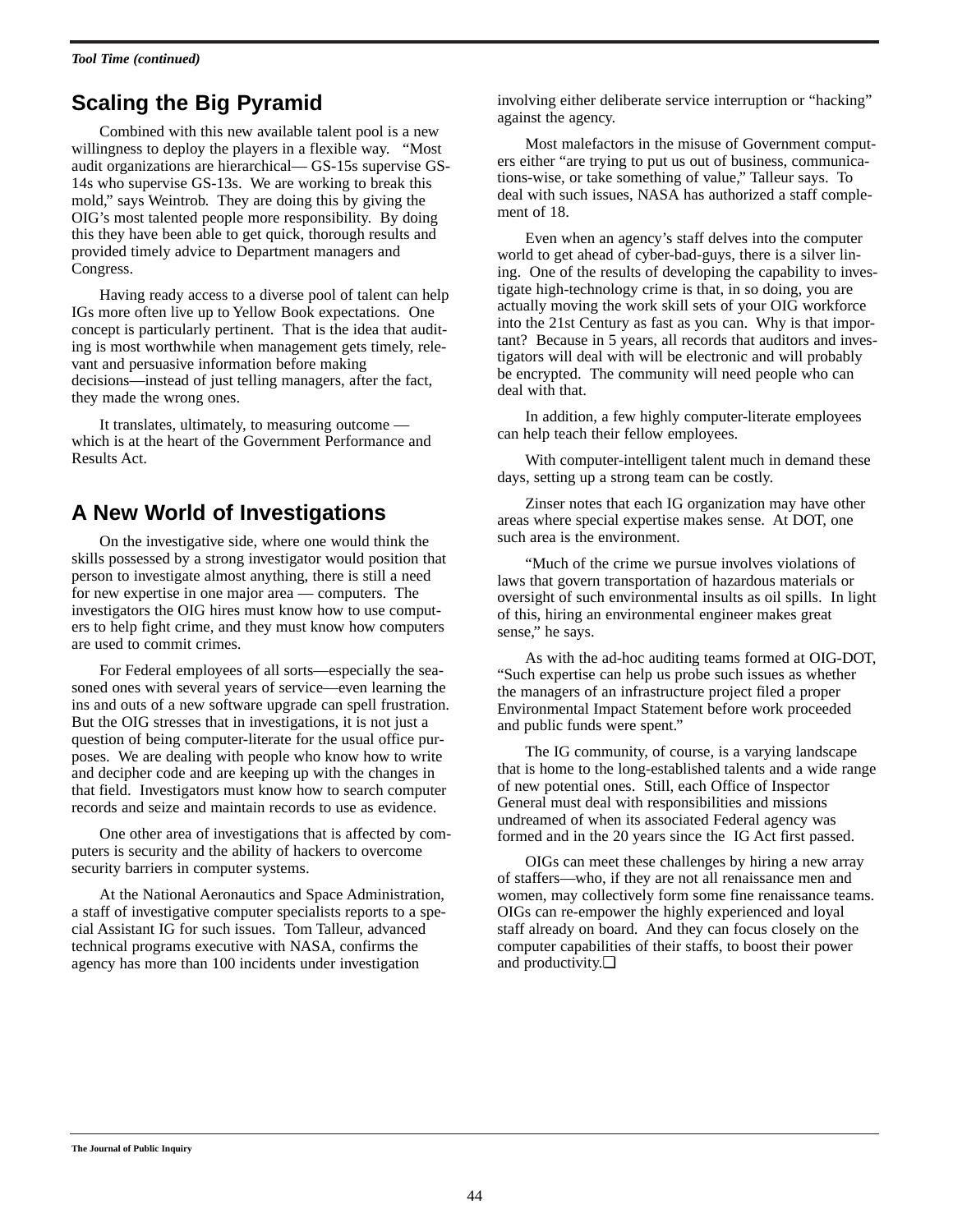# **A Self-Defense Guide for Auditors**

*by Carol Lessans and Mariann Thomson*



*Carol Lessans, Audit Manager, Public Health Service Audits Division, Office of Audit Services, Office of Inspector General, Department of Health and Human Services*



*Mariann Thomson, Program Analyst, Office of Audit Services, Office of Inspector General, Department of Health and Human Services*

**Y**ou have completed an intensive, full-scope audit, pulled several all-nighters to develop a hard-hitting report, and survived the pain of the report review process. After all that, you think, surely the findings and recommendations are solid enough to elicit a positive response and quick action on the part of the auditee. But how many audit reports have been greeted with a yawn or, worse yet, an attack on the audit methodology itself? Even if the answer is just one, you probably think that number is too high, as we do at the Department of Health and Human Services (HHS) Office of Inspector General (OIG).

To thwart these "slay the messenger" type of responses, we have developed several approaches which have proved invaluable in our efforts to improve the efficiency and effectiveness of HHS programs and to fight health care fraud, waste, and abuse. While not bullet-proof, the approaches described below offer a measure of self-defense to the Government auditor, along with greatly enhanced prospects for responsive action by the audited organization. They are based on the essential elements of:

- collaboration with program officials and with other Federal and State organizations,
- teamwork within the OIG, including thorough preparation and agreement on audit objectives, methodology, and report highlights, and
- timeliness and therefore relevancy.

## **Work Planning Process**

We put these elements into action at the start of the audit life cycle—the work planning process. Each year our subject experts consult with managers of their respective operating divisions, both formally and informally, as part of their efforts to develop new audit ideas. Many significant focus areas have been developed or refined through this process. Once we have consolidated a Departmentwide audit plan, we formally submit it to the operating divisions for their review and comment. In this way, there are no surprises in the slate of work anticipated for the upcoming year. (And if unanticipated work does arise, because of congressional requests, we rely on our close relationships with agency liaisons to initiate the audits with minimal, if any, problems.) Additionally, the work planning process recognizes that pro-active audits—those that anticipate problems and provide solutions—will more likely be accepted by management than the "gotcha" reactive audits. We are able to focus on pro-active audits through this auditorauditee collaboration.

## **The Audit Process**

As an audit gets underway, we use The Audit Process (TAP) to keep management apprised of audit activities and findings. This process, which has been detailed in an Office of Audit Services manual since 1993, is the key to effective communication both with agency management and within the audit team. It is a systematic approach to auditing based on team participation, clear objectives for each assignment, and an emphasis on developing the attributes of an audit finding (criteria, condition, cause, effect, and recommendation). To apply TAP during each phase of the audit, we use a standard worksheet as a tool for organizing thoughts and staying focused on the audit objectives, an outline for findings, a focal point for discussion among team members on the progress of the work, and an aid for the independent report review function.

As explained in the TAP manual, meetings with program officials are highly recommended in the pre-survey phase of each audit. These meetings can provide meaningful insights into how a program really works (which may be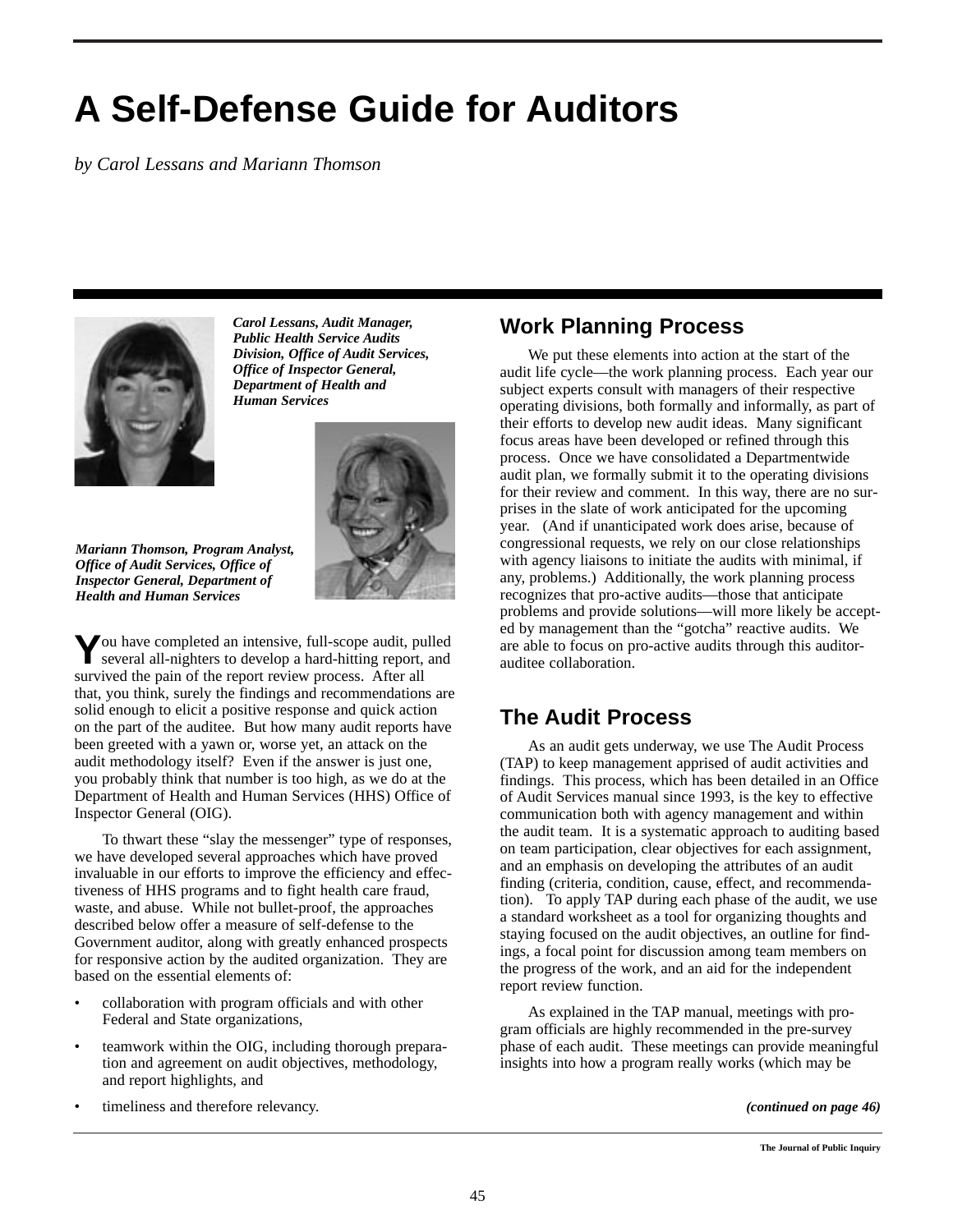#### *Self-Defense (continued)*

quite unlike the way the Congress intended), what other audits or reviews have revealed, how many and how long auditees have been funded and at what level, and what risk factors could affect the audit approach. Discussions with program officials can also assist the audit team in making preliminary decisions on audit materiality. In addition to funding levels, information may be provided on significant or sensitive issues that could affect materiality thresholds.

Armed with all of this information, the audit team is in

a much better position to zero in on the audit objectives and to select the most appropriate sample. Also, by sharing early drafts with program managers and with all units in the OIG report process chain, the team is much more likely to push the audit report through the final review process on a fast track. In fact, since instituting TAP, we have seen a significant reduction in report processing time, and we now applaud TAP for moving the organization beyond the criticism that auditors cannot deliver timely, relevant products. Even more importantly, by following these TAP procedures, the team has opened the lines of communication with program management so that an effective give-and-take continues throughout the audit.

## **Review of Plasma Fractionators**

To explain how TAP works in "real life," we were recently challenged to report on a complicated, sensitive issue for a congressional Committee. Specifically, the Chairman of a major House Subcommittee asked us to examine an HHS agency's effectiveness in conducting inspections of plasma fractionators—the firms responsible for separating the various active components of plasma. Shortly after the review was initiated, the Subcommittee announced a hearing, thus requiring the audit team to step up their pace to ensure not only a report by the time of the hearing but also testimony by our Deputy Inspector General for Audit Services.

With auditors located in various areas of the east coast and bursting with specific questions from the Subcommittee, we would certainly need the close cooperation of the agency to complete the audit on time. Applying TAP, with its emphasis on early identification of specific audit objectives, the team split the individual responsibilities and immediately asked for agency participation on the job. Throughout the fieldwork, auditors maintained almost daily contact with the agency and disclosed their findings to appropriate officials as they completed the various analyses. Additionally, at the completion of fieldwork, the team provided the agency with a discussion draft of the report for informal comments. This became important because with the hearing date fast approaching, it would have been

impossible to obtain written comments and finalize the report before the hearing.

Sharing the discussion draft provided two immediate benefits: (1) we were able to ensure the accuracy and completeness of our findings by incorporating agency comments and suggested changes and (2) at the hearing, the agency was thoroughly prepared for our testimony and was able to skillfully include in its statement details on how it planned to correct the problems identified. In this case, TAP worked to make both the auditor and the auditee look good before the Congress and produced a win/win situation for the Department.

## **Operation Restore Trust**

Building on already-established partnerships with States and other Federal agencies, Operation Restore Trust took this cooperative tack a step further while targeting fraud, waste, and abuse in the health care industry. This initiative began as a 5-State demonstration project in the high-growth areas of nursing homes, home health agencies, and medical equipment suppliers. It was carried out by teams comprised of HHS/OIG investigators, auditors, and evaluators; the Health Care Financing Administration staff; the Administration on Aging staff; State Medicaid fraud control units; quality assurance specialists from the State surveyors and durable medical equipment regional carriers; State long-term care ombudsmen; and prosecutors from the Department of Justice and the State Attorneys General. The support and participation of the public and the industries audited were also enlisted by establishing a confidential hotline to receive allegations of fraud and abuse.

This 2-year project not only identified overpayments of \$23 for every \$1 spent but also prompted strong corrective measures on the part of the Administration and the Congress. In light of these accomplishments, the project's interagency, multidisciplinary approach has, in effect, been institutionalized for use in all health care audits nationwide.

## **Medicaid Partnership Program**

Through another partnership with State auditors, reviews of the Medicaid program have had a financial impact of \$140 million in both Federal and State funds. This initiative, which involves extensive sharing of audit ideas, approaches, and objectives, has proved very successful in ensuring more effective use of scarce audit resources and in providing broader coverage of the Medicaid program. Since the project's inception in 1994, active partnerships have been developed with 20 State auditors, 11 State Medicaid agencies, and 2 State internal audit groups on such diverse issues as prescription drugs, clinical laboratory services, and durable medical equipment. The OIG is continuing to develop additional partnerships through direct contacts and professional organizations.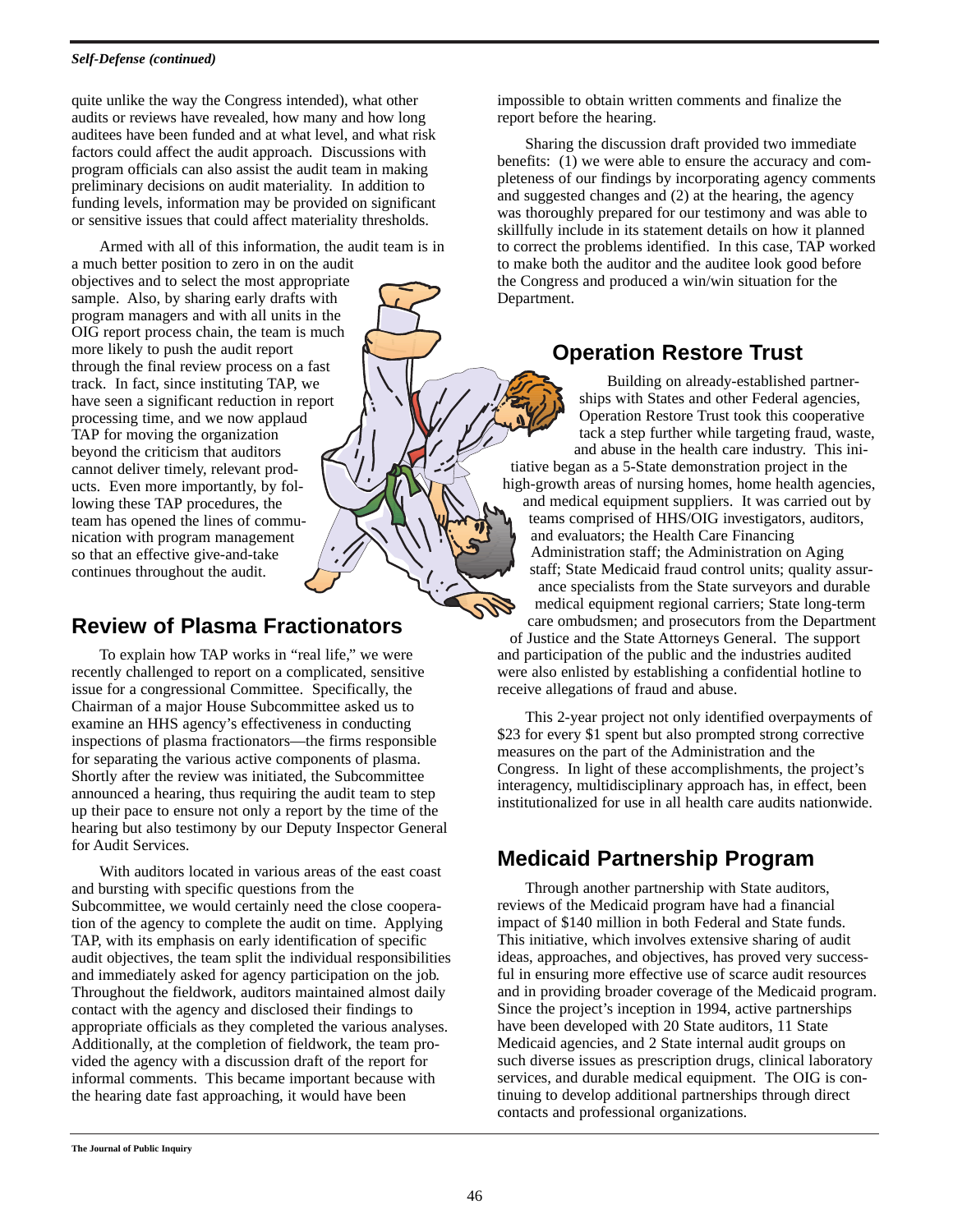## **Other Self-Defense Measures**

Beyond working on specific audits or initiatives, we have used many forums—some quite creative—to forge solid relationships with management and to ensure positive action on our findings. Over the last few years, we have been successful in the following efforts:

- Early Alerts. By nipping problems in the bud, early alerts have proved a highly effective means of conveying our audit message at the most opportune time, often before the audit is even completed. Such alerts, generally issued as short memorandums, have been used to flag significant deficiencies requiring immediate agency action. For instance, early in an audit, we identified material internal control weaknesses in a major data processing system. Thanks to our early alert, the agency's corrective action was well underway by the end of our fieldwork.
- Focus groups. We have gathered valuable information on how HHS/OIG staff are perceived and how we can do our jobs better by inviting senior agency officials to address various issues and perceptions in focus groups.
- Program conferences. Conferences offer an excellent venue for establishing cooperative relationships with management on issues ranging from cost principles at colleges and universities to tribal self-determination. When management sees auditors investing travel and training funds, they know the audit organization is serious about its work and will be more likely to accept audit findings.

Presentations to senior agency managers. Auditors should be on the lookout for occasions where they can address groups of managers during nonadversarial meetings. At HHS/OIG, for example, audit officials routinely give presentations on their roles to senior Indian Health Service officials. These presentations, and the question and answer periods that follow, allow both auditors and managers to understand their unique perspectives in a nonthreatening environment.

## **Conclusions**

Just as we expect our auditees to continually anticipate and prevent problems in their operations and programs, so too should we—the auditors—think in preventive terms visa-vis the way we conduct our work. Our experience suggests that the best way to develop this mind set is through an organizational climate of corroboration and clear direction; that is, by embracing partnerships with program officials and among the audit team throughout the audit cycle, by emphasizing well-defined audit objectives and timely sharing of findings with program officials, and by continually fostering positive relationships with auditees. The clear reality is that through this audit approach, we can avert those unfortunate and messy instances when the messenger is slain and, instead, build on our arsenal of trust to really make an impact on program operations.❏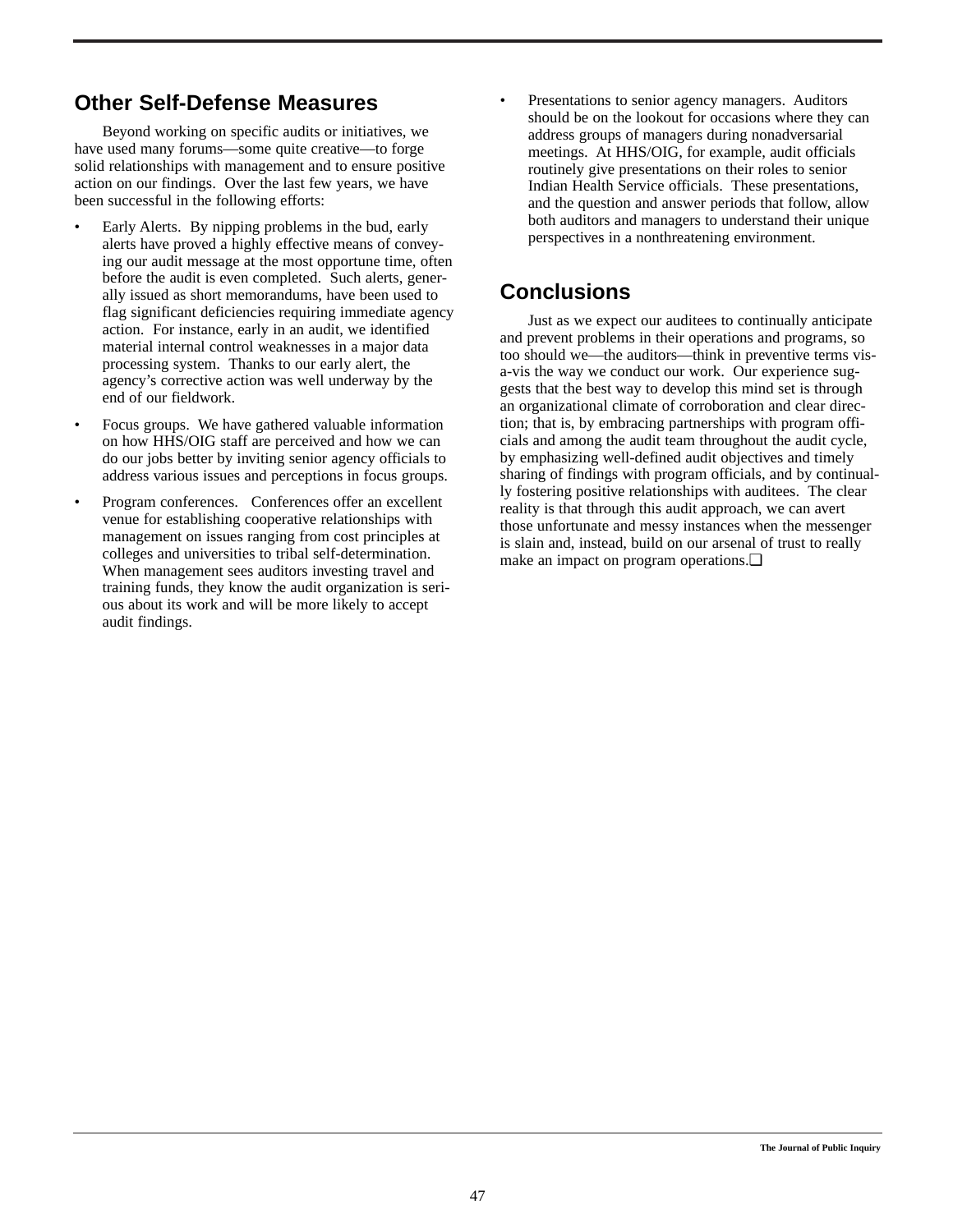# **Contracting: Outsourcing Law Enforcement Services**

*by Philip M. Renzulli and Allan Kalkstein*

*Contracting-out Office of the Inspector General (OIG) services can make sense and save cents if you know and understand the system. The first article in this 2-part series appeared in the Spring/Summer 1998 edition and provided the "how to's" of contracting-out Government services. This second article, which is more narrow in scope, focuses on contracting-out investigative services.* 

*Philip M. Renzulli, Account Executive, Federal Legal Services Division, Aspen Systems Corporation, Retired Federal Law Enforcement*

*Allan Kalkstein, Vice President, Federal Legal Services Division, Aspen System Corporation*

In reflecting back on my 24-year career in Federal law<br>
enforcement, it becomes immediately clear to me that the n reflecting back on my 24-year career in Federal law success of our mission depended not only on the contributions of our professional staff, but on the invaluable contributions and support from administrative personnel as well. Federal law enforcement agencies are responding positively to White House and congressional mandates to cut operating costs while increasing enforcement actions. Historically, "doing more with less" has led to operational headaches and less than optimum results. Today, when faced with the reality of budget cutbacks and personnel reductions, progressive law enforcement managers are increasingly turning to contract support services. This partnership with the private sector is a prime example of how Government agencies can ease budget constraints, boost efficiency, and retain flexibility as future requirements lessen or increase.

Senior law enforcement officials are utilizing proven outside resources to perform personnel-intensive functions that were formerly handled by full-time agency employees. As a result, they are able to direct more of their time, energies, and resources towards mission-critical accomplishments. Reputable administrative support firms offer a comprehensive range of services and information technology options to Government managers to assist them in their effort to meet urgent and/or changing needs.

Frequently requested services include: administrative and investigative support (e.g., clerks, data entry technicians, receptionists, paraprofessionals); document acquisition and screening; document/exhibit labeling; image capturing (microfilming, scanning, slide and graphic arts); document indexing or coding; developing and maintaining

searchable data bases; and exhibit management and tracking systems. Other services include but are not limited to, transcript processing and trial preparation. Investigative and litigation support tasks typically include: wiretap transcription, professional language services, witness preparation, link analysis, spreadsheet documentation and trial exhibits (electronic and hard copy). Often, investigative needs dictate that law enforcement agents work in concert with contract employees custom-design data base programs to meet case and prosecution related objectives.

Nowhere is cooperative success with Federal law enforcement more evident than in the support being provided in the asset forfeiture field. Many law enforcement officials believe that this program has done more to thwart organized and white collar criminal enterprises than any other in the past 30 years. This success story could not have been accomplished without contractor support to supplement the Government personnel DOJ component agencies. For the past 10 years, the private sector has provided administrative support to asset forfeiture professionals in a multitude of labor categories from clerks and data analysts to paralegals. The agencies participating in the program include: U.S. Department of Justice (DOJ), U.S. Attorney's Offices, Federal Bureau of Investigation (FBI), U.S. Marshals Service, Drug Enforcement Administration (DEA), U.S. Postal Inspection Service, Food and Drug Administration, Office of Criminal Investigations, U.S. Park Police, and the Immigration and Naturalization Service.

The Secret Service and U.S. Customs also utilize contractors to support similar programs on a smaller scale. This tested and true joint government/private support initiative is not only legal, but it is encouraged for the sake of efficiency and cost effectiveness under OMB Circular A-76, Vice President Albert Gore's National Performance Review (NPR), and other congressional and Federal initiatives. Historically, senior management reviewers evaluate law

*(continued on page 50)*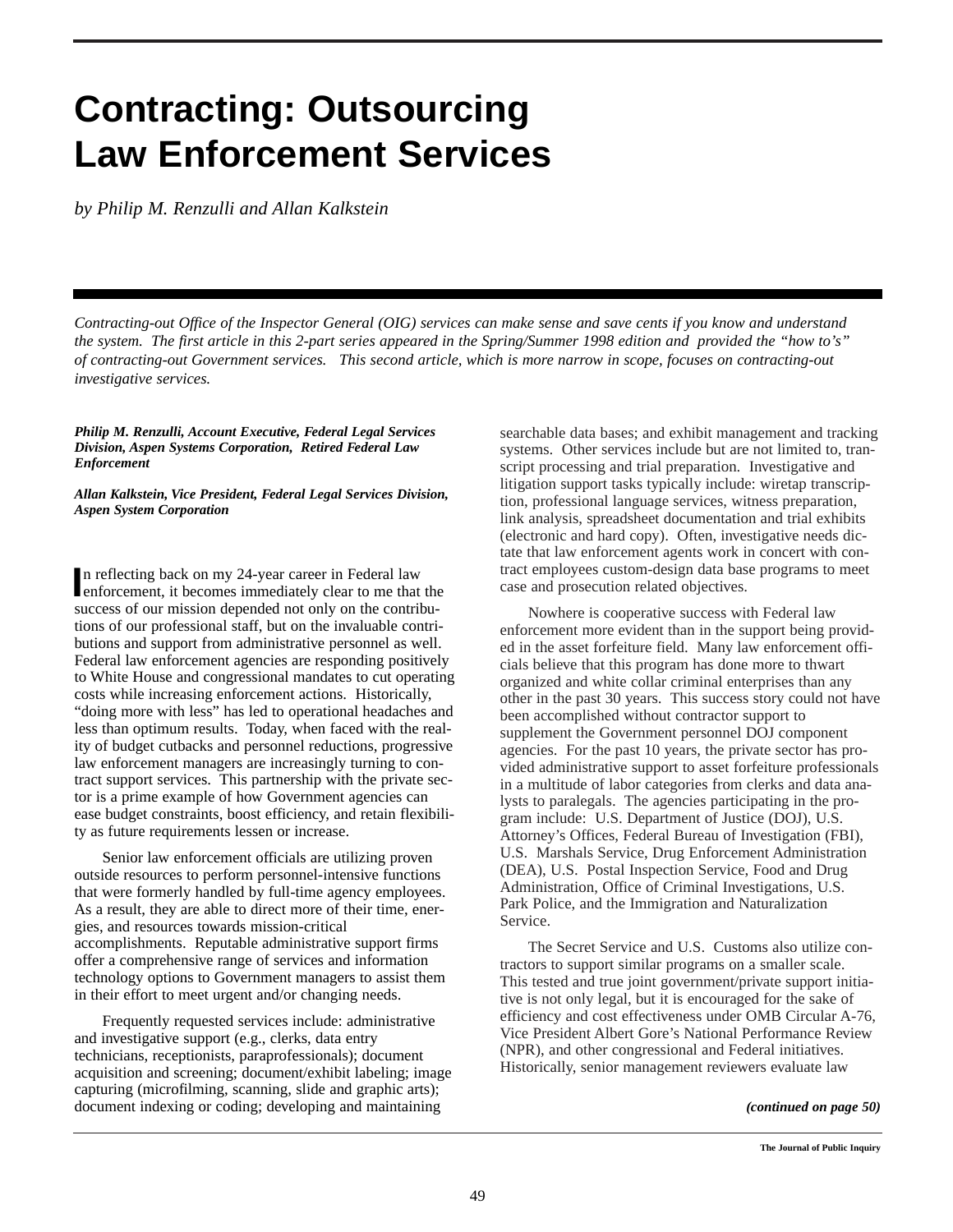#### *Contracting (continued)*

enforcement operations on the basis of successful prosecution of the identified targets, as well as the recovery of assets gained through criminal endeavors. The Justice Department, along with positive results from court actions, has continually validated successful forfeiture operations, indictments and prosecutions.

## **Continuity and Cost Control**

Agency managers and their chief counsel are taking a closer look at their projected personnel and budgetary plans and requirements. Since the ultimate responsibility is to maintain and increase enforcement operations within the spirit of their agency's mission statement, they are reevaluating their approach to performing administrative functions and staffing (including management). By turning to outside contractors for specifically identified needs, office managers can eliminate competing contention for resources and thereby gain the advantage of ad hoc support without interruption of normal operating requirements. Through well orchestrated out sourcing and reliable delivery of administrative services, which can be a time-consuming nuisance, agents can be freed-up to perform their primary duties.

Contracting-out can also provide an opportunity to establish an operating environment that stresses continuity, consistency and control. Every law enforcement challenge is unique from a budget and scope standpoint and must be dealt with on its own merits. Most investigations and task force operations are resource intensive and take an inordinate amount of time in today's litigious society. By assimilating contract personnel into the investigative process, "institutional knowledge" is developed that provides operational continuity, while at the same time affording more time to focus on investigative issues and duties. One of the wonderful advantages of contracting-out is that it can work as simply as turning on and off a faucet. The support is there when you need it, and when the surge requirement goes away, you can turn off the spigot and walk away with no obligation.

## **Keys to Sucess**

Comparing qualified vendors through an open procurement process can help government managers assure that their agencies secure an organization capable of delivering the services needed without unwanted surprises. Fundamental to this search is a well-constructed statement of work, one that contains a clear work plan and plainly differentiates between services that are mandatory and those that are desirable. As long as the work plan is strong and well defined, contractor proposals will address the most important services and support activities needed. Less frequently discussed, but of equal importance, are the following factors:

#### **Comprehensive Knowledge**

Make sure the support firm has a comprehensive understanding of your situation and needs or, your "mission". Expertise in one or two areas of your project is not enough. The firm should exhibit an obvious knowledge of all facets through the questions posed, depth and expertise of their staff, offering cogent and supportable approaches to the solution and by demonstrating they understand the context of your needs, as well as the needs themselves.

#### **Management and Personnel**

The proposal for establishing a management plan, on a contract and project basis, must be cohesive and cogently presented. Further, the core group of managers and other key personnel proposed must exhibit the requisite experience and skills.

#### **Experience**

Make sure the contractor is experienced in implementing support systems in your area of interest. An experienced designer knows the questions to ask and how to organize data to assure maximum service and efficiency.

#### **References**

Request a list of Government, as well as, commercial references for work that is substantially similar in nature to the statement of work at hand. In that way, you will be comparing apples to apples.

#### **Reputation**

Remember that contractors usually live up (or down) to their reputation. So, be certain to ask your colleagues if they, or anyone they know and trust, are familiar with the contractor.

Contract Vehicle. Two legal options exist for work placement: 1) riding existing and appropriate government contracts or 2) developing a new procurement (i.e., request for procurement, or RFP). Today, a variety of broad-based authorized contract options exist including GSA supply/service schedules, GWACs (Government-wide Agency contracts), easy-to-use small purchase orders (\$100K limit), issued by your agency. On the other hand, new procurements can be custom-designed to meet an enduser's specific needs; however, even under revised Federal acquisition regulations, the process can be time consuming, cumbersome and, occasionally, frustrating for the requiring agency and bidders.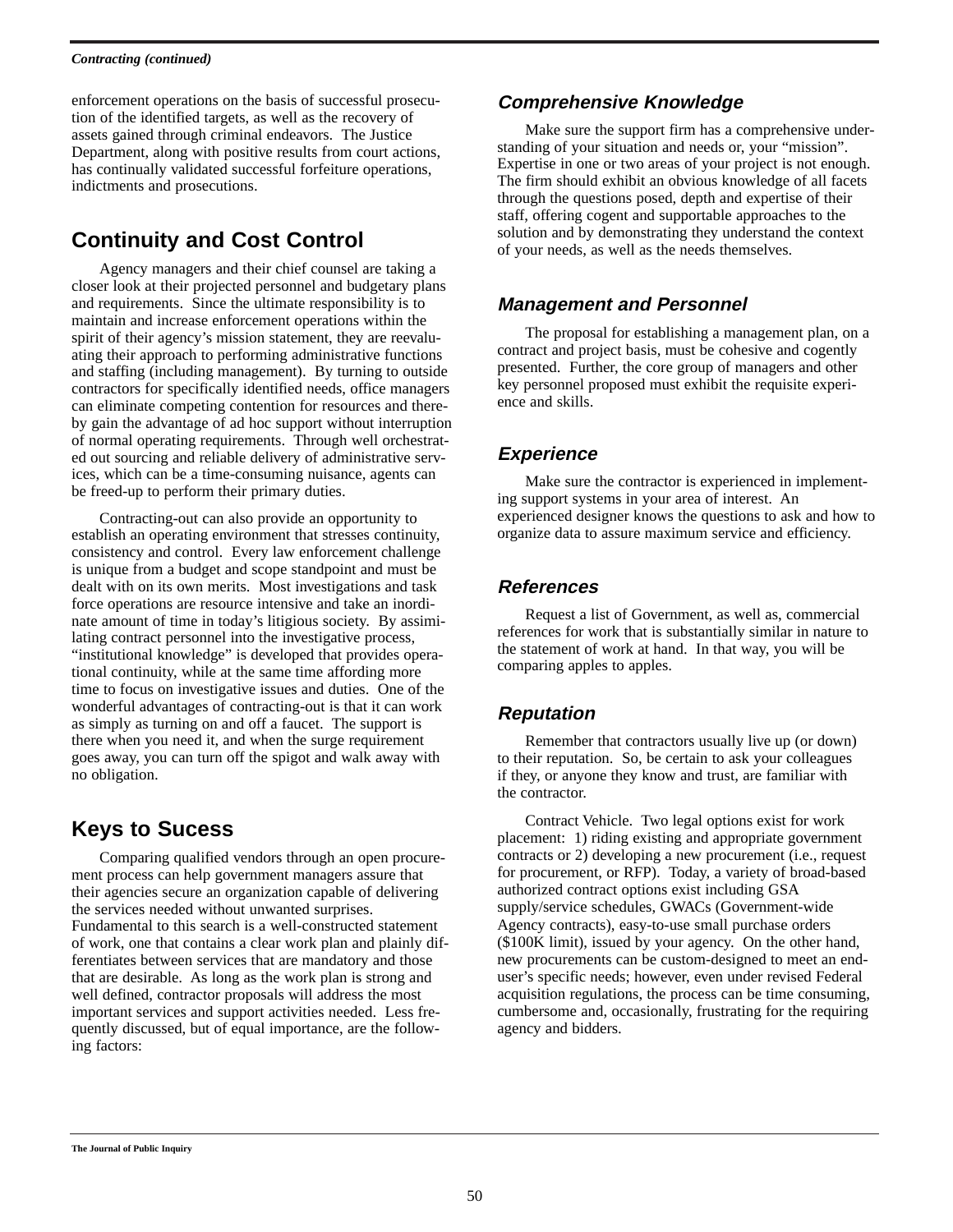#### **Stability**

How long has the company been in business? How experienced are its people? What kind of staff turnover or attrition do they have? You want to contract with a solid company that is firmly grounded in the field and committed to its growth and development. Further, you want a company that is client-oriented and will be available for you when, and for as long as you need them.

## **Don't Hesitate to Ask Questions**

Refer to an expert if you have questions about the pros and cons of contract support. Most professionals are happy to provide information to educate you. It's an excellent way to get to know some of the firms and people within the industry and to start a dialogue with contractors.

Contracting out for support services can be a "life saver" enabling government law enforcement agencies to meet mission-critical and time-sensitive needs. Due to bureaucratic restrictions, legal and procurement-related requirements, which often constitute operational impediments, as well as increased administrative burdens, our nation's law enforcement efforts are often stymied. Thus, it's imperative that alternate forms of support be used that transcend beyond typical methods and current resource allocations. The ultimate goal is on providing focused law enforcement free of administrative burdens — the public should expect and demand no less.❏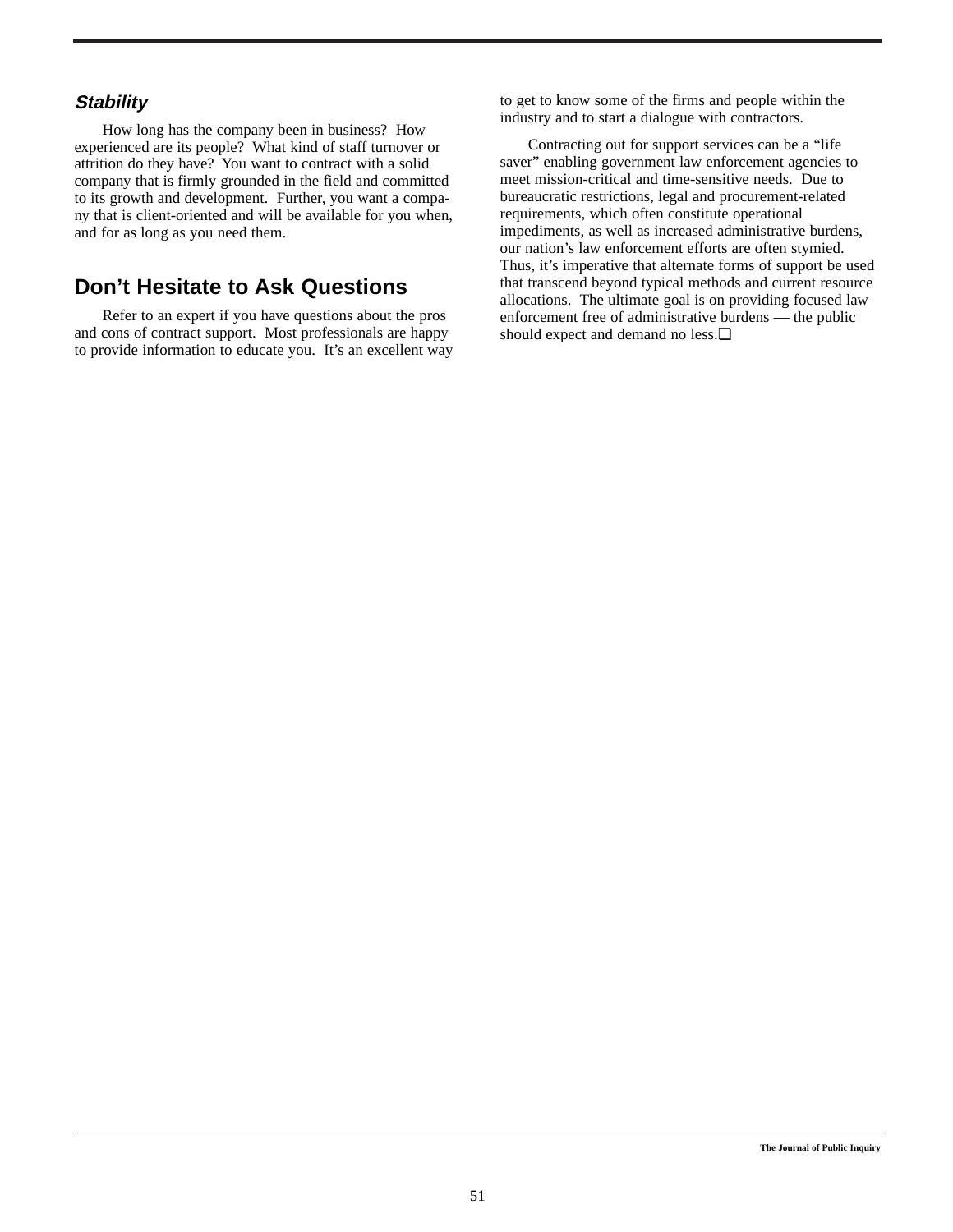# **Firing Up the Audit Engine at the General Services Administration Office of Inspector General**

*Foreword by William E. Whyte Article by Rhudy J. Tennant*

*Forward: The employees of the Office of Inspector General (OIG), Office of Audits were honored to receive Vice President Gore's Hammer Award for reinventing the audit process at the General Services Administration (GSA). Several years ago, in response to pressures to do more with less, we recognized that doing the same things better was simply not enough. With the Inspector General's endorsement and guidance, we sought to put our clients' interest first and pioneer new methods for providing professional audit products and services. To accomplish the task, we redefined our role in light of the agency's needs, empowered our employees so they could employ innovative methods, eliminated red tape to expedite our processes, and shifted to a team evaluation approach. We believe the end result of our efforts is the delivery of better services to the Federal sector that, in turn, improves the quality of services provided to the American taxpayer. While the transformation was a challenging journey for the organization, the following article highlights the key roadblocks we encountered.* 



*William E. Whyte, Jr. Assistant Inspector General for Auditing, GSA*



*Rhudy J. Tennant, Special Assistant to the Assistant Inspector General for Auditing, GSA*

Have you ever felt like your organization was responding like an oversized, underpowered automobile on today's high-speed superhighways? You turn the steering wheel, but the organization continues in the same direction! You step on the gas and your people hesitate! You turn on the emergency flashers, yet nobody seems to notice! Several years ago, the OIG Office of Audits felt that it was operating in such a manner. While our people were working hard, a changing environment demanded products and services that our traditional audit approach could not deliver. As auditors, we could identify the issues, but the real questions revolved around what kind of organization we wanted to become and how we were going to get there. Not having

the option of buying a new vehicle, we knew our "Model T" had to be transformed into a high performance vehicle.

In retrospect, the first and most important step was getting the office leaders - especially the first line managers to agree that what they had been doing for years was no longer meeting GSA's needs. To gain initial agreement, we started by analyzing those things that auditors are typically the most comfortable: cost, resource use, and timeliness. Analysis revealed our cost/hour was higher than expected. Our resource investment was more than envisioned. And, our audits took too long to complete. An equally important second step was gaining the involvement of every staff member in redefining our organization. It seems like an obvious step now, but at that time our leadership cadre had to overcome some inherent human anxieties before asking for help. The staff's initial reaction to the self-imposed performance analysis was denial, followed by reluctant acceptance and - just as one would expect from auditors - genuine enthusiasm for transforming the organization.

At this stage, we began to formulate what type of audit group we wanted to become. First, we wanted to provide meaningful information to officials for improving agency effectiveness, but this meant defining our efforts relative to the agency's needs - not our own. In addition, we wanted our products to be useful for making critical program decisions, but this meant meeting management's information requirements and deadlines - not our own. Further, we wanted to be seen as a ready source for impartial professional expertise, but this meant expanding the breath

*(continued on page 54)*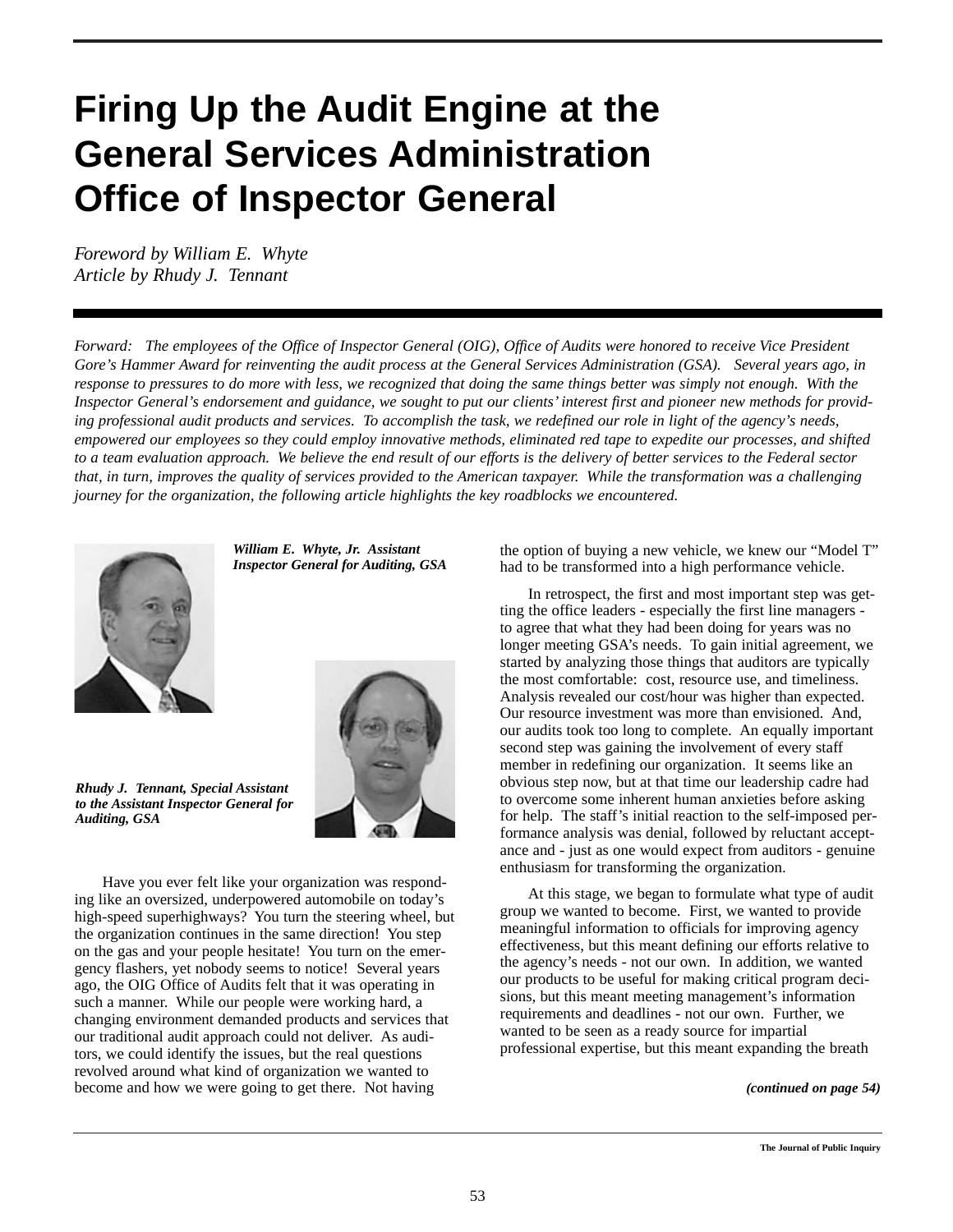#### *Audit Engine (continued)*

of analytical services - not just performing audits. Finally, we wanted our services to be cost competitive with the private sector and continue to meet Government auditing standards.

We needed more than a tune up. Our vehicle needed a high performance engine to compete, needed to go in a different direction to be useful, and needed to become user friendly to operate at peak efficiency. In traditional audit language, we needed to:

- Set demanding goals for timeliness, resource cost, and customer satisfaction,
- Provide services that are valued by management, and
- Transform the culture into an empowered team environment.

I would like to tell you we scheduled out a detailed implementation plan, but it didn't happen that way. While we went down a few dead-end streets, we would like to share some important lessons learned along the way.

## **Setting Performance Goals**

On a national level, real changes were needed to improve audit timeliness and control resource use. Therefore, audit management unilaterally established extremely aggressive 3-year goals for timeliness (days from start to finish) and resource use (cost/audit). In the area of customer satisfaction, we had little reliable information, so steps were initiated to find out what our customers thought of our audit services.

The "sacred cows" had to be challenged if new goals were to be achieved. Corrective action teams,

comprised of both auditors and managers, were challenged to come up with methods to achieve our goals. The challenges were significant. Cost or pricing audits that had taken 90 days to complete and required an investment of 311 staff hours were to be done within 60 days and 200 hours. To our surprise, the teams proposed changing processes over which we had complete control. Due to the impact of ever increasing procedural "requirements," we had burdened our auditors with a trunk load (some would say a trailer load) of excess baggage. For instance, work papers could be drastically reduced, if every item examined was not documented; fieldwork could be completed faster, if audit scope was focused toward obtaining the information needed by the contracting officer; and report issuance could be expedited, if redundant verifications were eliminated.

In the area of responsiveness, little data existed telling us whether our audits were satisfying management's needs. An action team was formed to identify a methodology for obtaining input from GSA officials. The only instruction given was that the input needed to be quantifiable so that, as an office, we could establish goals and track improvements. GSA's managers were contacted to determine the level of satisfaction with historical performance and to request advice for improving products and services. The most important thing we learned is that agency managers wanted more communication with the auditors during the review process as well as more timely reporting of results. Using what management told us, we established customer satisfaction goals and finalized questionnaires that would accompany each final audit product.

## **Providing Valued Products and Services**

Traditional, compliance-oriented audits can no longer be the lifeblood of an audit organization in today's fast paced, information seeking, decision-driven environment. This is especially true if your organization intends to make a valued contribution to your agency. Accepting this, we fundamentally shifted the emphasis of our audit program to: (1) performance reviews that seek to determine whether an activity is meeting Congressional, agency, and customer expectations, operating cost-effectively, and receiving reliable information for decision-making; and

> (2) management assistance services that respond to specific program or operational concerns.

> > To shift gears quickly and to help overcome the apprehension associated with changing the focus of our audits, we developed a comprehensive methodology for conducting performance reviews.

We call it the Roadmap. The Roadmap served as the guide for performing reviews and, at the same time, licensed everyone to conduct audits differently. Most importantly, it gave a "green light" to the team processes we wanted to use to accomplish reviews. Key concepts include:

- Outlining tasks and expected outcomes before starting each audit phase: Survey, Objectives Setting, Fieldwork, and Report Writing,
- Obtaining audit and agency management's expectations when starting assignments and revalidating them throughout the review process,
- Focusing efforts through team meetings that set priorities, assess alternatives, establish milestones, and review results, and
- Using facilitators to improve team communication and create an environment where auditors can maximize their contribution.

The Roadmap recognized that every team member can energize the team and the entire audit process. For high priority reviews, a headquarters representative facilitates the story conferences. Injecting an external participant into the audit process ensures that the teams continuously emphasize open communication, consensus building, and empowerment concepts. Nationwide training helped ensure

**The Journal of Public Inquiry**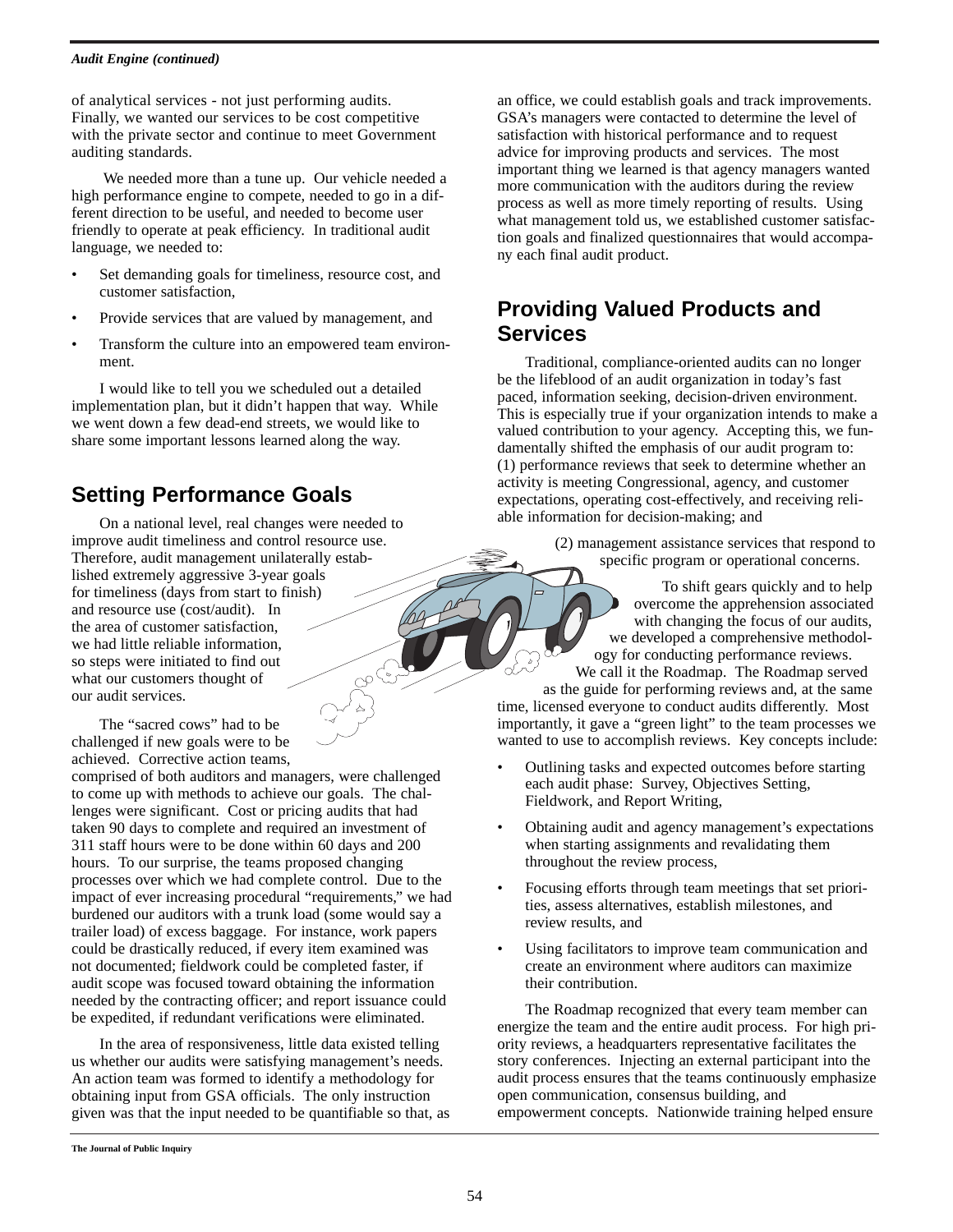no misunderstandings existed regarding new methods, processes, and responsibilities. The training was developed jointly with the USDA, Inspector General Audit Training Institute and presented by a professional instructor. Unlike training in the past, line auditors and their managers attended training together, heard the same message, and were expected to apply the concepts immediately.

We knew that many of the same skills used for performance auditing could be used to provide management assistance services, but first we had to define the nature of services to be provided. We began by offering consulting services designed to be quick responses to specific concerns - usually completed in less than 60 days. Because consulting services are initiated by request, we gave management the ability to both define and limit the scope of the effort. The results (frequently provided by briefings in lieu of written reports) are distributed only to the requesting official. We also began offering proactive assistance to support ongoing program and operational initiatives. For example, our auditors are available to help ensure that appropriate management controls are provided when reinventing systems or to offer potential solutions to complex financial issues. For the most part, proactive assistance is provided in a "real time" environment where managers get immediate responses based upon the professional judgment of the auditor - not formal opinions that follow detailed assessments.

## **Transforming Audit Culture**

By far, the most challenging issue faced was how to transform our traditional audit culture into an empowered team environment. In the past, like many audit organizations, we maintained the status quo, expected managers to make all decisions, and closely monitored staff activities. Our challenge was to create an environment where auditors no longer looked into the rear view mirror to see who was checking on them, but focused upon maximizing their contribution to the audit team.

An organization's culture is the means through which an office keeps up with today's rapidly changing conditions. Like the integrated systems of an automobile, all areas must be working together if you want to get the best "mileage" out of the your staff. Here are some of the actions we took to energize the audit environment:

- Creating a Team Environment Our auditors received training with their team members and managers on communicating with others, working in teams, and reaching consensus on issues. Each employee completed a personal "Strength Deployment Inventory" so they would better understand team interactions. Also, managers received additional training geared toward shifting from their traditional role as project controllers to their new role as team leaders.
- Maintaining Open Communication Continuous communication is needed not only to keep everyone informed of initiatives, but also to minimize rumors. Top management held semiannual manager meetings,

increased teleconferences, and briefed field employees directly. We constantly reinforced the importance of two-way communication among peers, within teams, and between operating levels. We also stressed that good communication requires accepting feedback as input, not as criticism.

- Empowering Employees Greater participation was essential for increasing employee buy-in, improving individual performance, and energizing the teams. Open communication coupled with team decision-making created an environment ripe for empowerment. Delegating signature authority for audits to the team leaders persuaded everyone that the audit teams were really responsible for product delivery.
- Eliminating Roadblocks Many of our roadblocks emanated from the existence of prescriptive regulations, processes, or procedures. We identified over 500 pages of restrictive, conflicting, or outdated requirements. Stressing team empowerment and placing greater emphasis on individual professional judgment, we condensed our audit manual to 30 pages of simply stated operating guidance.
- Increasing Recognition Managers were schooled regarding types of recognition (especially informal, non-cash, and peer-to-peer) and given guidelines for giving recognition successfully. We greatly increased individual and team recognition (letters, notes, and Email), desktop symbols (coffee cups & paperweights), as well as formal awards by the Inspector General. Extensive efforts were directed toward realizing that asking for input and listening for understanding were important forms of employee recognition.

## **What Do You Call Success?**

Organizations need to clearly define how to measure success. Our organization sees success in continuing our efforts to achieve our mission statement: "To provide our clients timely, cost-effective, useful, and professional audit products and services." Here are a few of the things that have changed since we fired up the audit engine at the GSA OIG just a little over 3 years ago:

Cost or pricing audits, the mainstay of our contract program, are being issued twice as fast and at half the cost. Now, we are striving to issue these audits within 30 days.

Since expanding services, we have received more than 70 requests to perform consulting or assistance projects. Management and our auditors have embraced these new services as a beneficial means for assessing options and adopting process improvements.

Customer satisfaction has increased more than 30 percent and currently averages about 4.6 on a 5.0 scale. And, we are regularly receiving positive feedback, such as "I am a satisfied customer" and " Keep up the good work."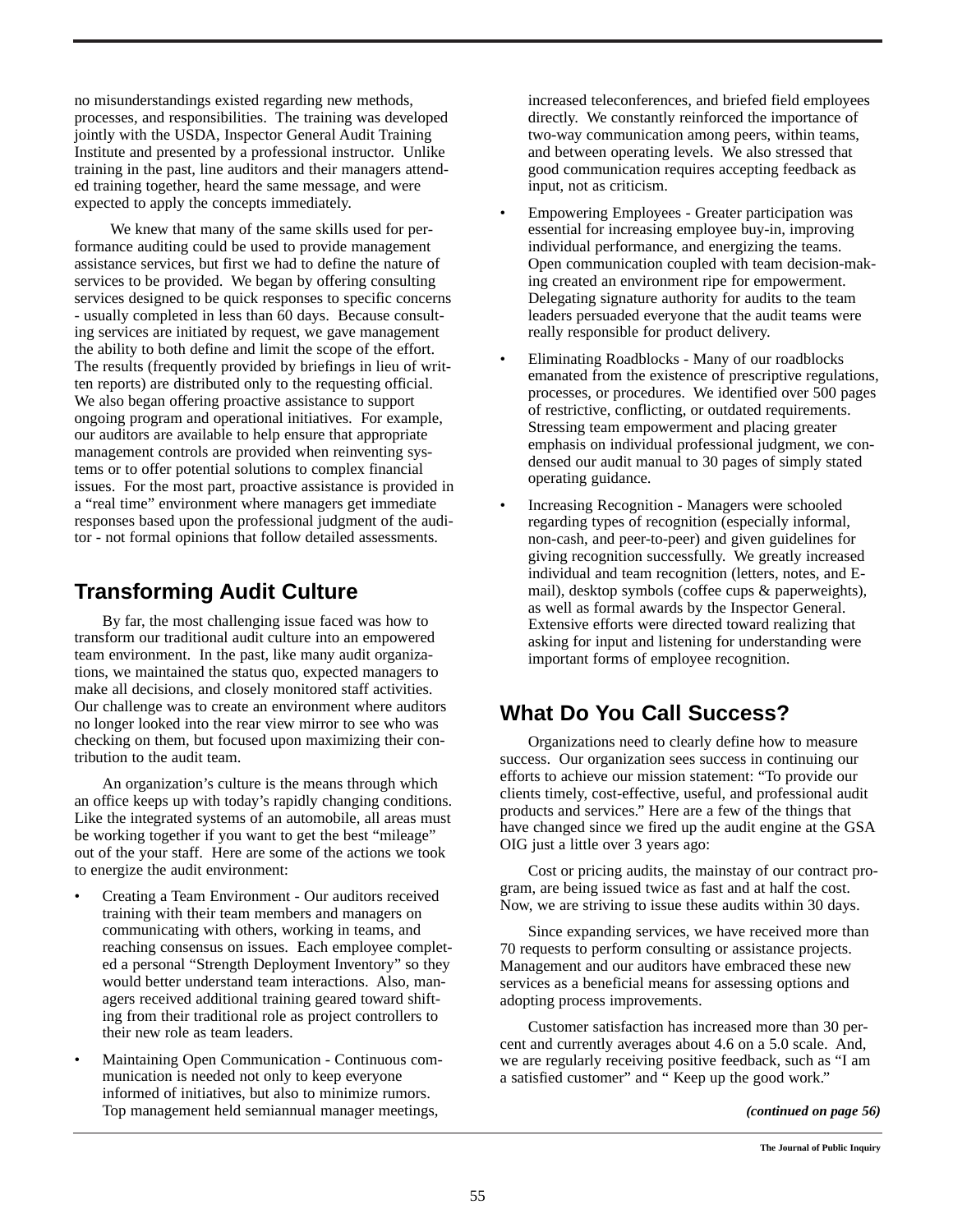#### *Audit Engine (continued)*

We are pleased that Congress recognized our organization's efforts. Our FY 1996 Congressional budget report noted that the OIG "transformed itself from an organization that reacted only after activities are implemented to a pro-active organization ... a model for additional ways in which Inspector Generals can assist in developing a Federal Government that operates more effectively." We also are very appreciative of the recognition bestowed on our organization by Vice President Gore in June 1998. The employees of the OIG Office of Audits were given the Hammer Award for expanding the range of evaluation options, eliminating red tape so audits are completed at

lower taxpayer cost, and empowering teams so innovative methods are more easily adopted.

It would be inappropriate to conclude this article without recognizing the people who made it happen. Every manager, auditor, and staff member served as a first line mechanic and deserves credit for transforming us into a high performance organization. While the race continues, our people know that the checkered flag of success has been waved and they are ready to move on to the challenges of the future. By the way, "What kind of vehicle is your organization driving and where are you headed?"❏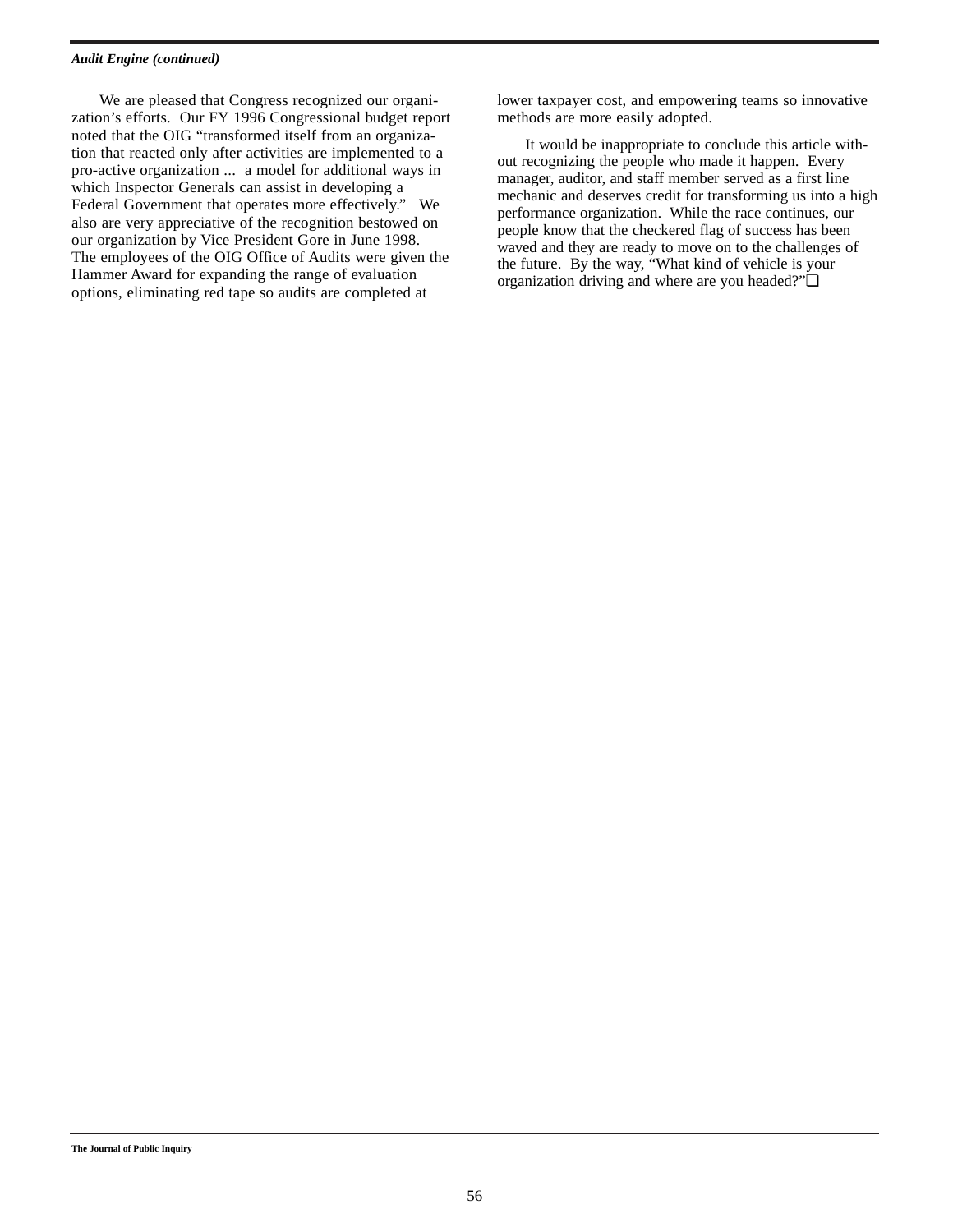# **VA's Office of Healthcare Inspections — A Summary Story**

*by John H. Mather, M.D., Alanson Schweitzer, M.S.H.A., and George Wesley, M.D.*

*The views and opinions expressed in this paper are those of the authors. They are not official opinions or statements of the U.S. Department of Veterans Affairs or the VA's Office of Inspector General.*



*John H. Mather, M.D., Assistant Inspector General, Office of Healthcare Inspections, U.S. Department of Veterans Affairs*



*Alanson Schweitzer, M.S.H.A., Deputy Assistant Inspector General, Office of Healthcare Inspections, U.S. Department of Veterans Affairs*



*George Wesley, M.D., Director, Medical Assessment and Consultation Section, Office of Healthcare Inspections, U.S. Department of Veterans Affairs*

## **Introduction**

This paper reviews the objectives and accomplishments of the U. S. Department of Veterans' Affairs (VA) Inspector General's Office of Healthcare Inspections (OHI). The establishment of a U.S. Government office mandated to oversee the clinical quality assurance (QA) programs of a large healthcare organization has been a unique endeavor. We discuss here some of the themes that have emerged from the OHI's daily functioning and public operations.

## **Background**

In 1988 Congress passed a law specifically mandating that the VA's OIG oversee, monitor and evaluate the Department's QA programs. This law followed a decade of exploration, problems, and often public "soul-searching" as to the quality and nature of VA's clinical activities, and associated QA programs. A public perception had developed that VA was lagging, at least in the area of proficiency in QA processes. The June 1985 General Accounting Office (GAO) report, "VA Has Not Fully Implemented Its Health Care Quality Assurance Systems," was followed on its heels by a U.S. House of Representatives report entitled "Patients At Risk: A Study Of Deficiencies In The Veterans Administration Medical Quality Assurance Program." Both reports took to task VA's formal QA programs and processes.

In addition, GAO's report, "VA's Patient Injury Control Program Not Effective" stated that VA's Medical Inspector office, initially established in response to a perceived lack of effective central oversight and medical investigator capacity, was felt to require substantial revision.

## **OIG Formalizes Oversight of Quality Of Healthcare**

A specific attempt at effecting medical QA oversight through OIG was integral to Public Law 99-166, "The Veterans' Administration Health-Care Amendments of 1985," which required that "The Inspector General of the Veterans' Administration shall allocate sufficient resources including sufficient personnel with the necessary skills and qualifications to enable the Inspector General to monitor the [healthcare] quality assurance program." It was soon apparent that this legislation was insufficient, and the "Veterans' Benefits and Services Act of 1978 (Public Law 100-322), more fully elaborated that VA should engage itself in:

Upgrading and expanding the activities of the Veterans' Administration's Office of Inspector General in overseeing,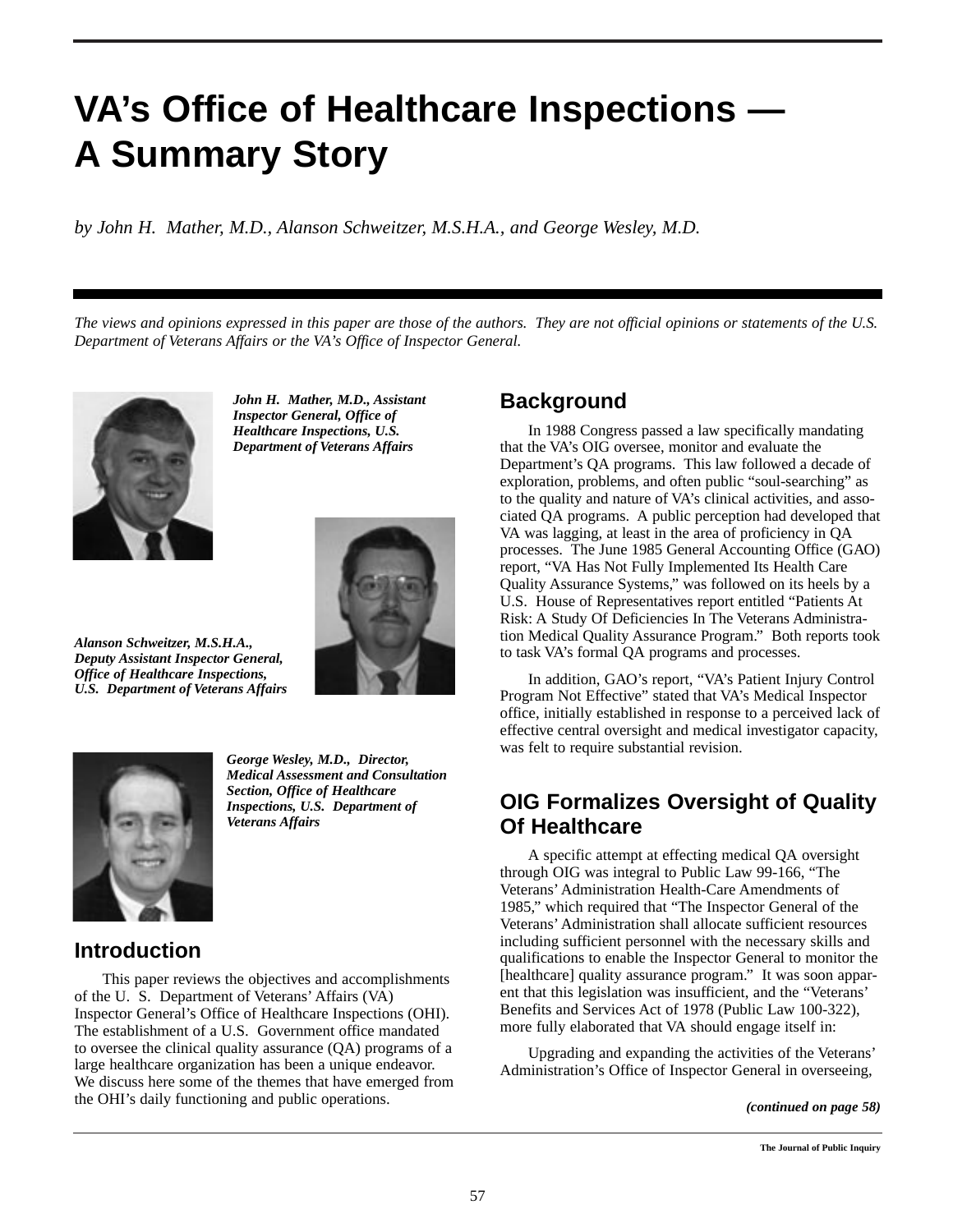#### *Healthcare Inspections (continued)*

monitoring, and evaluating the operations of the Department of Medicine and Surgery's [VHA's] quality-assurance programs and activities and its Medical Inspector office so as to provide the Chief Medical Director [Under Secretary for Health], the Administrator [Secretary], and the Congress with clear and objective assessments of the effectiveness of those programs and operations, including ensuring such numbers of, and such skills and training on the part of, employees assigned to the Office of Inspector General as are necessary to carry out such oversight, monitoring, and evaluation effectively.

VA's OIG met this mandate by establishing a support Division within its Policy, Planning, and Resources Office known as the Quality Assurance Review Division (QARD). This Division was staffed in 1989. In 1991, coincident with the increasing prominence of QA and oversight of managed healthcare systems, the QARD was upgraded to a full VA OIG directorate, co-equal organizationally with its Office of Audit and Office of Investigations. This Office was and is named the Office of Healthcare Inspections (OHI).

## **Approach to Healthcare Oversight**

From the outset, it became clear that OHI work would be abundant. Congress' legislation requiring OIG oversight of QA issues and activities in the Nation's largest single healthcare system created a major oversight task.

Oversight tasks, coupled with the need to comply with legislative mandates, have shaped OHI products into six distinctly recognizable categories.

Oversight of the Office of Medical Inspector (OMI): The OMI serves as an internal medical oversight office of the Veterans Health Administration (VHA), and in some sense might be considered a predecessor to OHI. However, one major way in which it is distinguished from the OIG and OHI, is that it is internal to VHA with regards to reporting responsibility and is also subject to the control of top VHA managers. Public Law 100-322, on the other hand, provides the OIG with a specific directive to independently oversee the OMI.

Oversight of VA's QA Programs: Congress specifically required the OIG to oversee VA's QA programs at every level, and particularly its Headquarters Quality Assurance Office. OHI attempted to meet this mandate in two ways. First, during individual Hotline case inspections, a facility's QA programs are routinely assessed. Second, OHI, in its oversight capacity has systematically evaluated the strengths and weaknesses of VHA's nationwide healthcare programs.

Technical Support to other OIG Offices: OHI has provided technical assistance to the OIG's audit, special

inquiry, legal, and criminal investigative branches. With so much of VA's personnel and budget allocated for healthcare, it is not surprising that healthcare activities will engender numerous issues for review. OHI has provided project technical assistance in clinical fields such as medicine, nursing, social work, respiratory therapy, nutrition, and clinical pharmacy to OIG auditors, attorneys, and investigators.

> Hotline Inspections: To fulfill the OIG organizational charge of identifying waste, fraud, and abuse in the agency, VA's OIG maintains a "hotline." OHI inspects healthcare–related Hotline allegations to independently address issues such as allegations of substandard care in a VA medical center.

Program Evaluations: Evaluations of VHA's nationwide clinical programs comprised an early and continuing effort by OHI. At the forefront of such program evaluations are assessments of current critical issues in veterans healthcare.

Quality Program Assistance (QPA) Reviews: As work in OHI evolved, it became apparent that OHI should indeed "inspect" the system's hospital facilities and inspect QA programs on-site, without the adversarial nature that may accompany a hotline review. To meet this need, OHI pioneered a consulta-

tive review system to assist managers in identifying areas that may need to be strengthened. These proactive inspections are called Quality Program Assistance Reviews.

#### **Impact**

The Office of Healthcare Inspections has had a most significant impact on the oversight of Veterans Health Administration programs and operations, particularly those relating to medical quality assurance and patient safety. Additionally, there has been an equally important impact internal to VA's OIG.

#### **External**

The advent of a healthcare inspections unit of healthcare professionals within VA's OIG significantly enhances the credibility of VA OIG products as a whole. There is added credibility in discussing healthcare issues. Department clinical and administrative staff have more comfort in discussing medical issues with clinical peers. This helps lower the wall of insularity that sometimes surrounds the healthcare professions. The credibility added is incalculable. We believe that this new OIG expertise creates an environment of mutual respect between OIG and the Department because OHI personnel understand the rigors of working in the health professions. From an oversight perspective, less medical anomaly is now likely to slip by VA's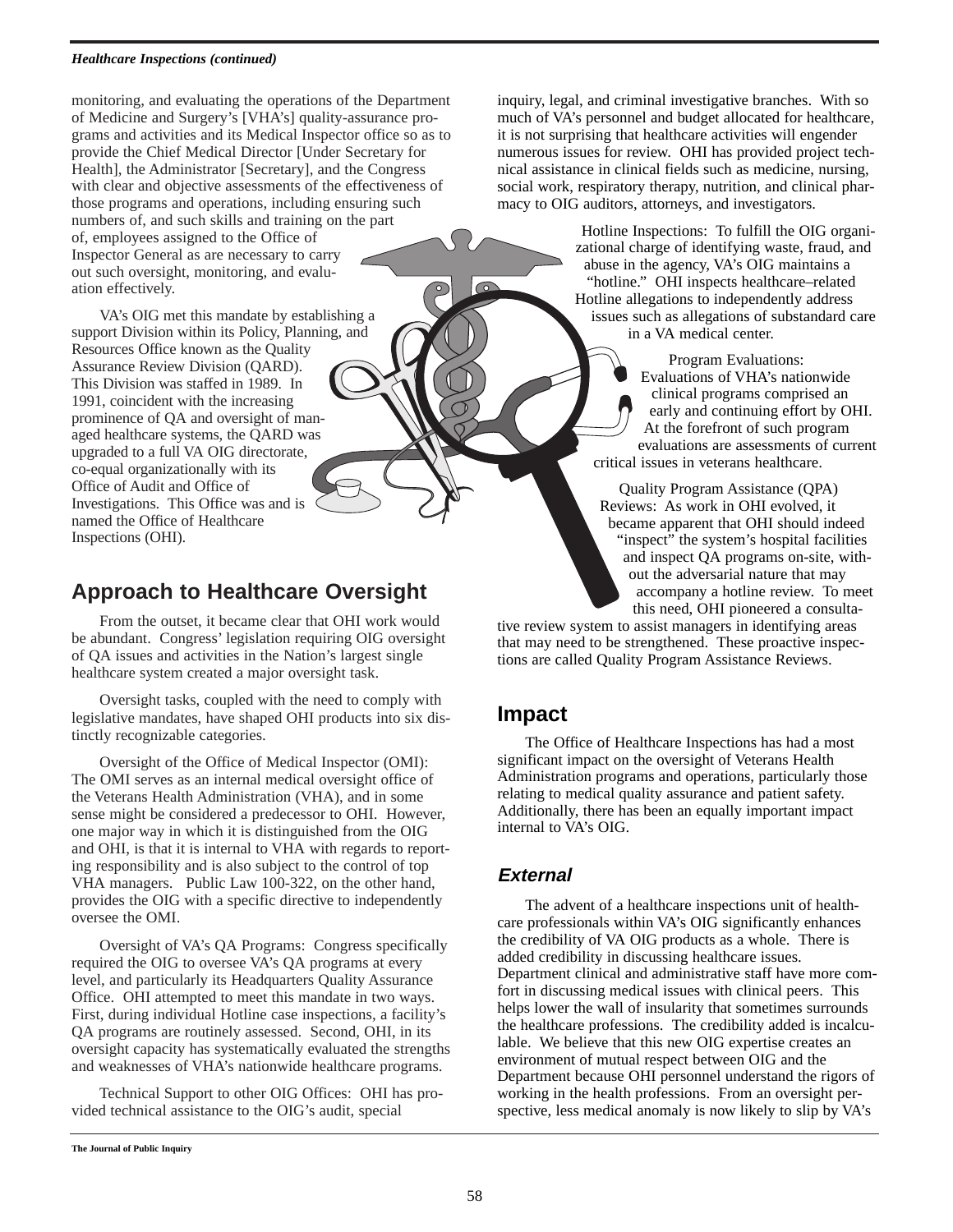OIG, whether in an inspection, audit, or investigation. Finally, we have found that in reporting to Congress, generally on constituent generated hotline complaints, the very fact that the constituent complaint is being reviewed by an OIG healthcare professional strengthens credibility and helps to improve constituent service. This aspect has been viewed favorably by the Congress and the Secretary of Veterans Affairs.

#### **Internal**

With the advent of a healthcare inspections group comprised mainly of healthcare professionals, we are able to provide an element of critical technical support to other OIG oversight functions. For example, potential criminal issues which have healthcare components often are presented to VA's OIG. Such issues include allegations of drug diversion, patient abuse, or suspicious deaths. OHI inspectors have frequently been called upon to provide technical assis-

tance in such criminal investigations. Likewise, VA OIG audits frequently raise issues relative to VA's healthcare efficiency. Again, OHI expertise in these areas has been beneficial to auditors assessing expenditures and cost-effectiveness. OHI staff has assisted auditors in reviewing medical records and other clinical documents.

### **Conclusions**

The development of an inspections unit, particularly an inspections unit of content experts in healthcare, has been a major development in VA's OIG in the 1990s. We believe that OHI's activities have had a salutary effect for the Department and on OIG's credibility in reporting to Congress. OHI is an oversight office, unlike any other in Government, in that it focuses directly on clinical and QA oversight issues through the auspices of VA's OIG. Its necessity has been established historically, and findings to date have validated its significance.❏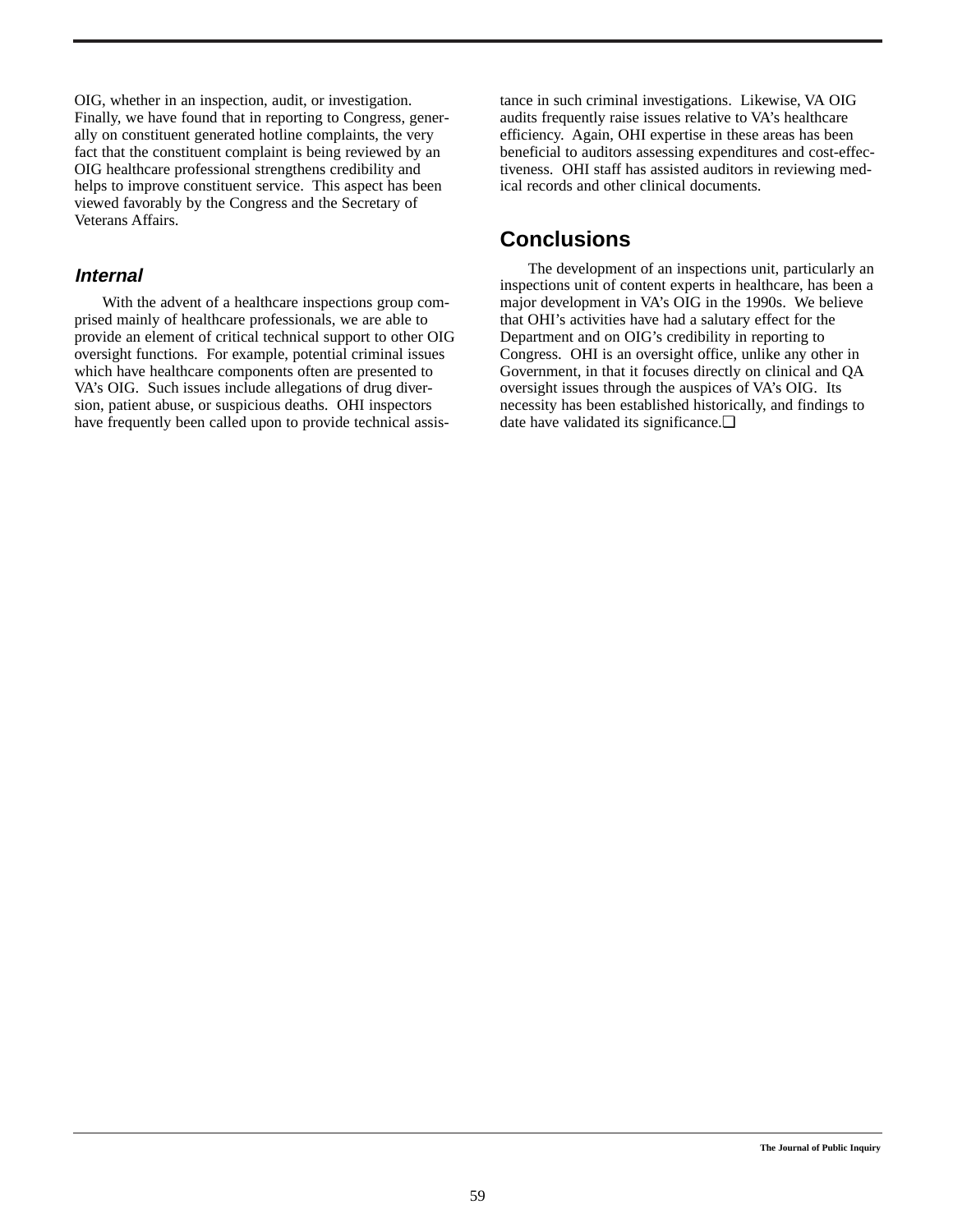# **School Days: Inspectors General Auditor Training Institute and The Inspector General's Criminal Investigator Academy**

*by Andrew J. Pasden, Jr., and Kenneth R. Loudermilk*



*Andrew J. Pasden, Jr., Director, Inspectors General Auditor Training Institute*



*Kenneth R. Loudermilk, Director, The Inspector General's Criminal Investigator Academy*

**C**hange is probably life's only constant. It is everywhere. It affects us in countless ways. No one can refute that the pace of change is quicker today than ever before in human history, and neither can they refute that it will continue to escalate. Some times the volume and speed of change are overwhelming, while at other times they serve as magnificent stimulants offering us opportunities we could not imagine.

But, to seize on these opportunities we must be ready, willing and able to recognize, understand and adapt to change and, more importantly, to its effects. Twenty years ago, the combined inventory of knowledge, skills and abilities OIG auditors and investigators needed to be effective are very different from those they need now. Continued professional education is far more than a noble goal or an extravagant luxury. It is a must.

The PCIE members are keenly aware that quality training is an absolute necessity to their long term success. Proving its commitment to manage change, the PCIE operates two organizations solely dedicated to providing quality training for its auditors and investigators. This article discusses how these organizations evolved to help prepare the OIGs to successfully master the advances in technology while also addressing the complex issues of the day.

## **The Inspectors General Auditor Training Institute**

The Inspectors General Auditor Training Institute was established by the President's Council on Integrity and Efficiency (PCIE) in 1991 to be the focal point of professional development for Federal auditors. No other organization has this mission. The PCIE members are keenly aware their effectiveness hinges on their staffs' ability to correctly evaluate and address the myriad of complex issues they face. They understand the importance of quality training, especially in today's rapidly changing environment. By establishing the institute they underscored their commitment to excellence.

Fort Belvoir, Virginia, located in the Washington, D.C. suburbs, has served as the Institute's home since its inception. This location has proven to be an invaluable asset. It is nearby a large number of the Institute's students. Also, its proximity to the headquarters' offices of most of the Inspectors General, as well as to the General Accounting Office and Office of Management and Budget, allows for a ready pool of highly qualified and experienced instructors.

The Institutes main focus is on the audit process, and the skills, knowledge and abilities auditors need to successfully carry out their responsibilities within it. Initially, the Institute concentrated on newly hired auditors. The 3-week basic introductory program, first conducted in July 1991, is still the foundation of the curriculum. As of June 1998, nearly 1,000 people have successful completed it. Additional programs have been added to teach the skills auditors need as they progress to journeyman and supervisory positions.

Other programs have also been developed to help auditors stay abreast of the many changes they are experiencing. For instance, the Institute has responded to the National Performance Review's call and addresses adjustments the Inspectors General need to make to be more proactive and to add more value to the activities they audit. Likewise, courses had been added to give auditors the ability both to take advantage of advances in technology, as well as, be in a better position to audit them and their impact. Also, new courses are helping auditors respond to the demands

*(continued on page 62)*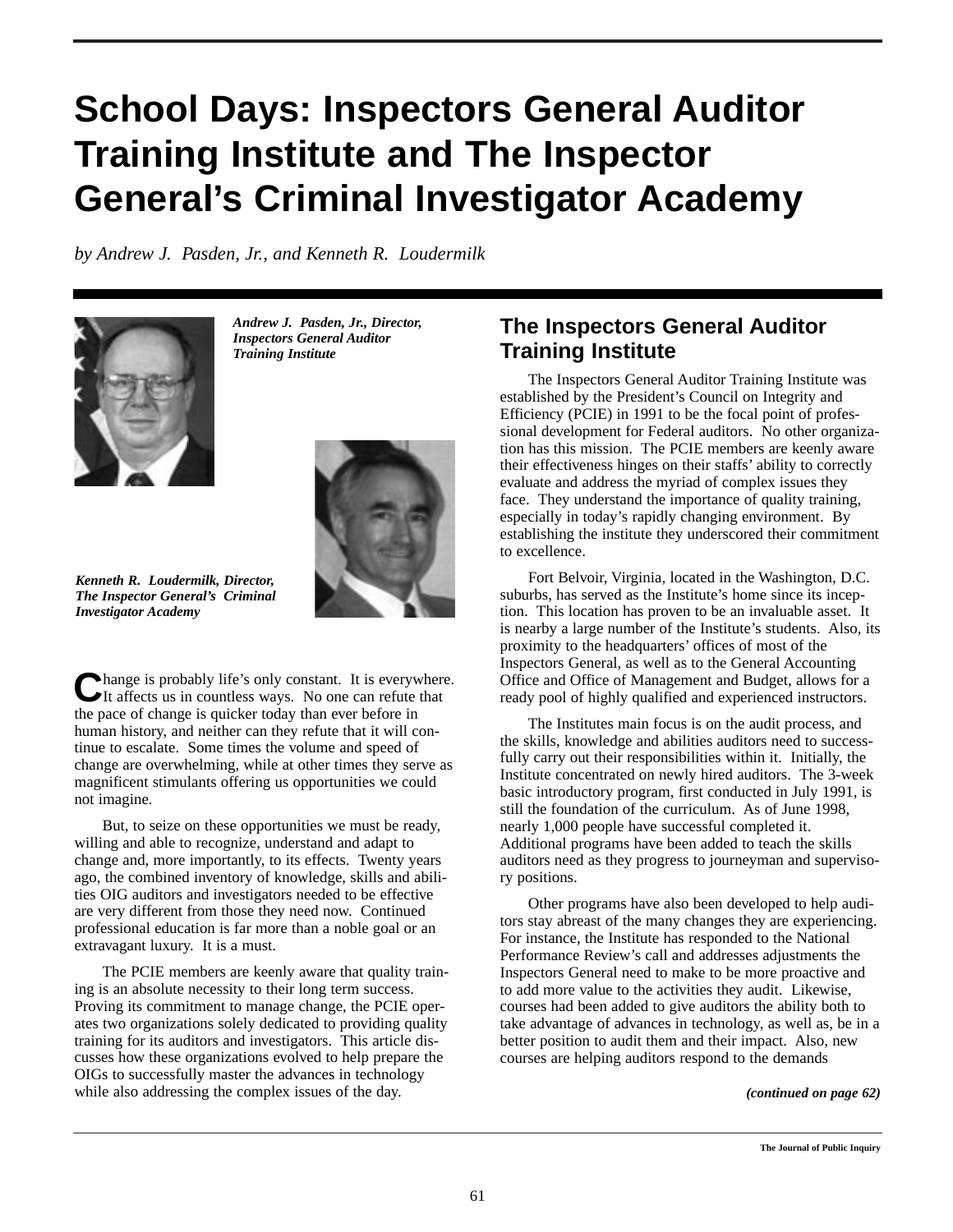#### *School Days (continued)*

imposed by legislation, such as the Chief Financial Officers Act and the Government Performance and Results Act.

Besides developing new training programs, the Institute is serving its customers in other ways. Classes are no longer being taught only at Fort Belvoir. Responding to the need to keep down the cost of training-related travel, the Institute now takes many of its programs "on-the-road" to places auditors are stationed. Also, to better direct training experiences to identified needs, the Institute works closely with individual audit organizations to design and deliver specifically tailored programs.

The Institute and its programs benefit greatly from close ties to the PCIE and its member organizations. Direct oversight is provided by the PCIE's Audit Committee, which functions as the Institute's Board of Directors. This Committee approves and reviews all curriculum and budgetary decisions. Ideas for new courses and suggestions for revision to existing ones come principally from Curriculum Advisory Groups, made up of representatives from customer audit organizations. Another group that has been very influential in publicizing and supporting the Institute's programs is the Federal Audit Executive Council.

Students' responses to Institute programs have been extraordinary. Over the past several years, they consistently have evaluated the quality of instructors and course content at a level of 4.4 on a scale of 1(low) to 5(high). Written and verbal comments have supported these high evaluation scores.

It was always intended that the Institute be economically self-sufficient. Congress provided money to get it through the start-up phase. But, it was clear to everyone that the Institute would either prove its value and sustain a satisfied paying customer base, or it simply would go out of business. But, due to the dedication and hard work of a totally committed staff and the encouragement and support of the PCIE members, the Institute has succeeded.

The Institute recently entered a new era. In an effort to better serve its customers, it became a business activity within the Department of the Treasury's Franchise Fund. This move will enhance the Institute's ability to "act more like a business." It will no longer be subjected to certain administrative and procedural burdens, and it will be able to respond in providing quicker service. This move in no way lessens the Institute's commitment to, or involvement with the PCIE and the Federal audit community. The staff members assigned to the Institute will continue to be employees of the Treasury's Office of Inspector General and the PCIE Audit Committee will still be its Board of Directors.

Twenty years ago, when the Inspector General Act was passed, the combined inventory of knowledge, skills and abilities Inspector General auditors needed to be effective are very different that those they need now. Continued professional training is far more than a noble goal or extravagant luxury. It is a must. The Institute has proven it will play a pivotal role in providing that training.

## **The Inspector General Criminal Investigator Academy**

The Inspector General Criminal Investigator Academy (Academy) was first established to provide basic training to the criminal investigators hired by the various Offices of Inspector General (OIG). Our customers also requested advanced training to enhance investigator skill levels and develop new skills to meet new challenges. The Academy has also taken an active role in meeting the training requirements required for investigators who have been sworn as special deputy U.S. Marshals.

The mission of the Academy is to provide investigative training to the Inspector General community and to represent the community's interests at the Federal Law Enforcement Training Center (FLETC). The Academy has set forth the following goals:

- 1) To deliver quality, timely and cost-effective investigative training to meet the established needs of the IG community
- 2) To provide training building blocks to meet -

the accepted professional quality standards for the IG investigative community "Quality Standards for Investigations,"

training requirements as outlined in the Memorandum of Understanding (MOU) with the Department of Justice (DOJ) for the deputation of Inspector General investigators as Special Deputy U.S. Marshals, and

the expectations of congressional oversight committees for law enforcement professionals.

The Academy is located on the facilities of the FLETC located at the coastal Georgian town of Brunswick, approximately equidistant from Savannah, Georgia and Jacksonville, Florida. The Academy was established in August 1993, and the PCIE Investigations Committee acts as its Board of Directors.

Being located at the FLETC has several advantages. This includes subject matter expert instructors, state-ofthe-art classrooms, meeting rooms, firearms ranges, driving ranges, and a physical training complex. The FLETC can also provide at minimal cost such things as meals, lodging, printing, role players, and ammunition.

Another advantage of being located at the FLETC is the proximity of 20 other law enforcement agency representatives and academies. This allows for the sharing of ideas and resources that could be found nowhere else on earth.

In the 1980s, the PCIE met with the FLETC and designed a 3-week basic training program as a follow-up to the criminal investigator school. Based upon customer input, the Inspector General Basic Training Program (IGBTP) underwent significant changes when the Academy was created in 1993 and again during a curriculum review conference held in April 1997. Each time additional courses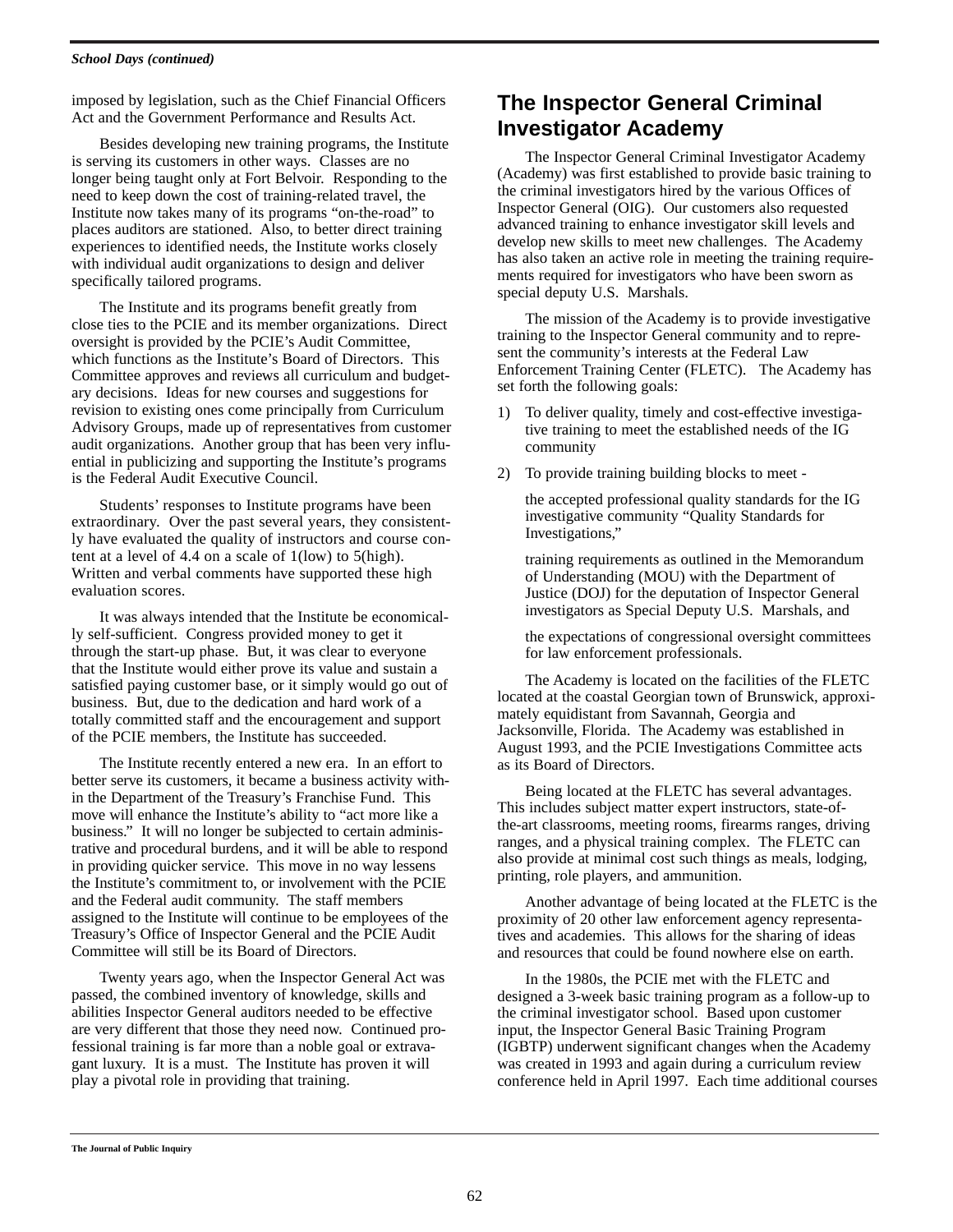in communication skills and law enforcement skills were added. This reflects the emphasis the OIGs are placing on the entire communications process from interviewing to report writing and the necessity of further developing law enforcement skills to reflect the type of investigations the OIGs are conducting today.

The Academy first developed advanced training programs to enhance the overall skills of the OIG investigators. This included training programs in Contract Fraud, Employee Conduct Investigations, and an Accounting Overview. Later, advanced programs were developed to meet specific needs such as Undercover Agent training.

The Law Enforcement Skills Refresher training program was developed to meet the immediate training needs of investigators being sworn in as special deputy U.S. Marshals. This program provides training in all the skill areas identified in the MOU with DOJ. To maintain these proficiencies and do so cost effectively, the Academy has scheduled a series of "trainthe-trainer" programs in firearms, intermediate weapons, defensive tactics, and arrest techniques. The purpose is to provide in-house instructors through-out the Nation to teach and refresh OIG investigators in these skills.

The Academy continues to develop new programs at the request of the community as needs are identified. The Academy is currently developing programs in Communication Skills and Public Integrity Investigations.

Since conducting its first training class in 1994, the Academy has seen an ever increasing demand for its training programs. In Fiscal Year (FY) 94, the Academy conducted

four classes, training 106 students. As the program inventory increased, so did the participation. In FY 95, 11 classes were conducted for 350 students and in FY 96, this increased to 17 classes and 479 students. (FY 97 is not over and we have already trained over 400 students and FY 98 looks to be our biggest year yet.) Current projections indicate we will conduct 13 Inspector General Basic Training Programs as

well as requests for over 25 additional classes for a total of over 900 students!

The Academy is constantly looking for ways to provide quality training at the least cost possible. Whenever possible, the Academy exports its programs. Working with the FLETC, the Academy has exported several FLETC programs to various cities. This method of delivery enhances the investigative skills of the OIG investigator in the most cost effective manner possible. The "train-thetrainer" programs also provide the opportunity for cost effective training.

The OIG community, particularly its law enforcement segment, is constantly under scrutiny. It is constantly challenged to maintain the highest levels of integrity and professionalism. This challenge is brought about by new laws and regulations, Congress, the courts, and

public perception and opinion. By providing the best and most current training available, the Academy can help to avoid costly mistakes.

As the IG community learns to do "more with less," the Academy is doing its part to equip the investigator with new and enhanced skills. These skills will allow the investigator to meet the demands of a workload increasing in both complexity and sheer number.❏

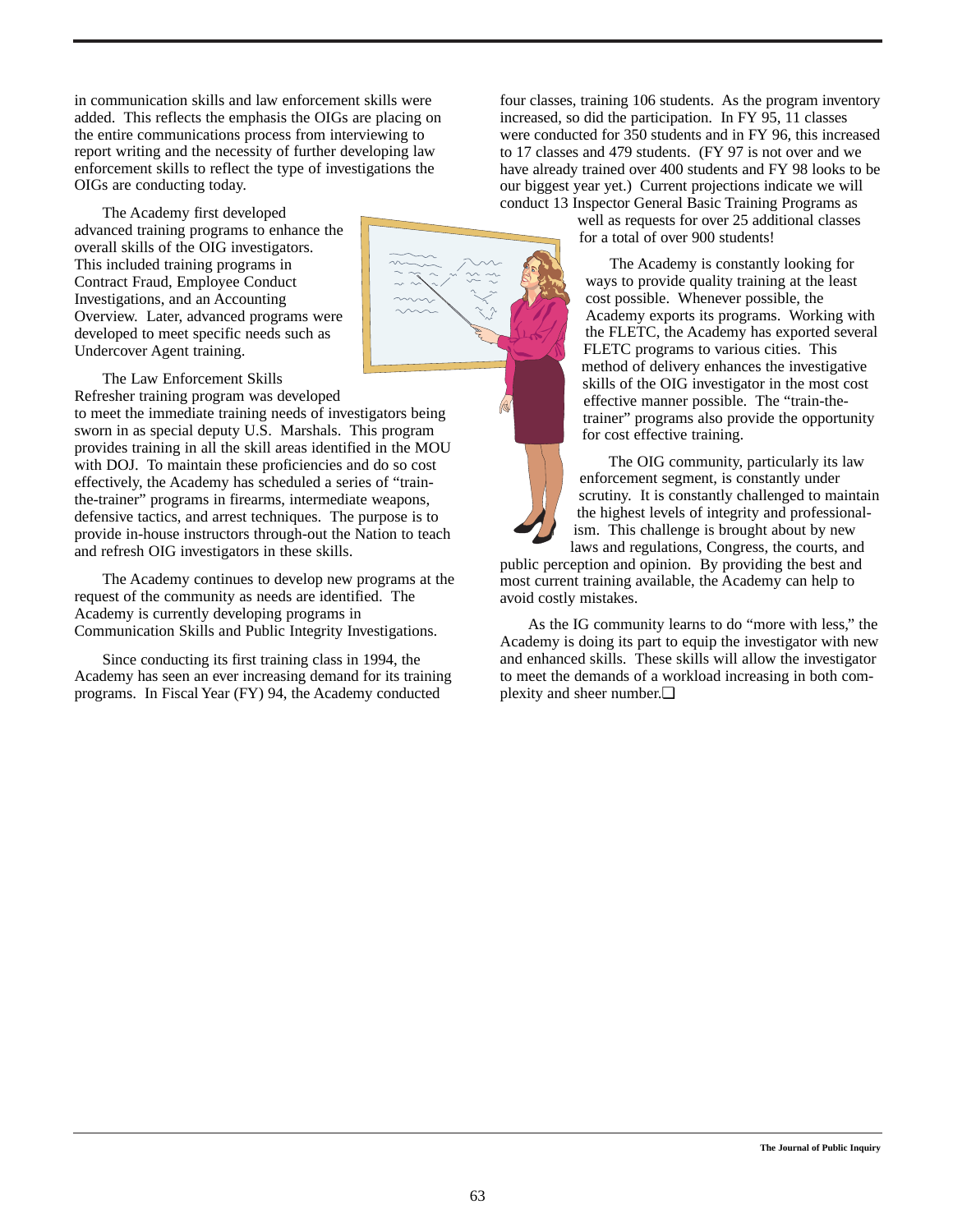# **The President's Council on Integrity and Efficiency (PCIE) and The Executive Council on Integrity and Efficiency (ECIE) 1998 Awards Program**

*by Aletha L. Brown, Inspector General, US Equal Employment Opportunity Commission and ECIE Awards Program Chair*

*On Tuesday, September 22, 1998 the PCIE and ECIE honored staff members for their outstanding performance and commitment to work of the Inspectors General community. The Awards for Excellence recognized audit, investigation, inspection and evaluation, legal counsel and management excellence. Jeffrey Rush, Inspector General, U.S. Agency of International Development served as PCIE Awards Program Chair. As co-chairs, Mr. Rush and I succeeded in coordinating the first joint awards program. The ceremony, held at the General Services Administration's Auditorium, was well attended by headquarters and field office staff. During the presentations G. Edward DeSeve, Acting Deputy Director for Management at the Office of Management and Budget, who chairs both the Councils, remarked "All of the current and former Inspectors General have much to be proud of this year, which marks the 20th anniversary of the Inspectors General Act of 1978. Auditors, investigators, and evaluators return billions of dollars to the Federal treasury and enable management to make important improvements to agency programs".* 

*Plaques were presented to the ECIE awardees by vice chair and Smithsonian Institutions' Inspector General Tom Blair and to the PCIE awardees by vice chair and Department of Defense Inspector General Eleanor Hill. The following staff members were recognized.*

## **AWARDS FOR EXCELLENCE**

## **Executive Council on Integrity and Efficiency**

#### **National Science Foundation**

#### Paul J. Coleman

#### Special Agent-in-Charge

For outstanding leadership of multi-agency investigations of research companies that fraudulently received Small Business Innovation Research awards from several federal agencies. These investigations have resulted in criminal convictions, civil settlements, administrative actions and recoveries exceeding \$7 million.



*Thomas Blair, Inspector General at the Smithsonian Institution presents the Award for Excellence to Paul J. Coleman, Special Agent-in-Charge at the National Science Foundation*

*(continued on page 66)*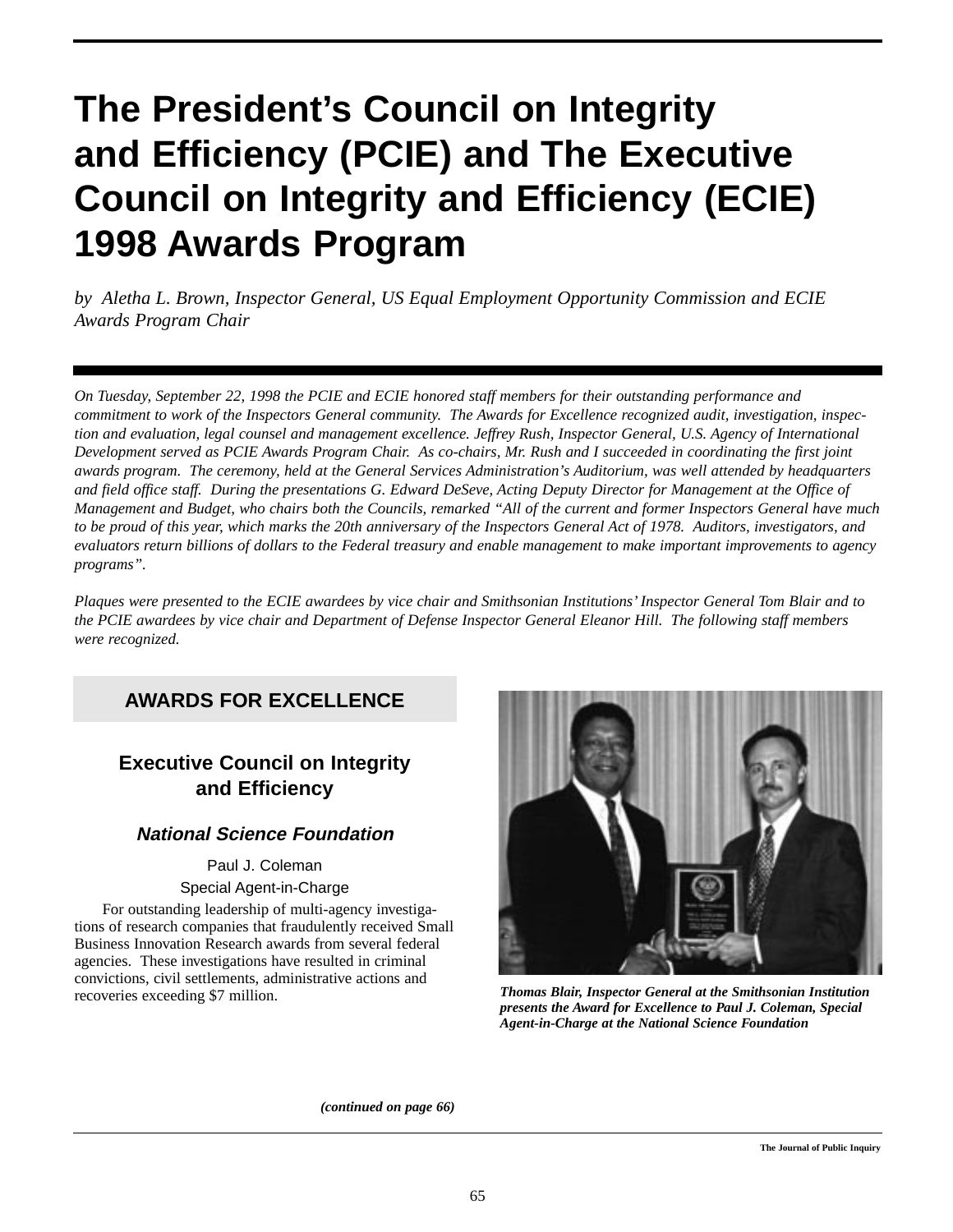#### **Securities and Exchange Commission**

#### **Payroll Audit Team**

For outstanding payroll audit work which resulted in a legislative proposal allowing certain senior government officials to be paid in the same manner as federal employees resulting in potential savings of thousands of dollars in administrative expenses.

> Lolita Robinson, Auditor Nelson Egbert, Audit Manager Jon Jensvold, Counsel

#### **U.S. Postal Service**

#### **Transition Team**

For outstanding service in building the infrastructure to establish the first independent Postal Service Office of Inspector General.

Tom Coogan Karla Corcoran Guentzel Cliff Jennings Brenda Johnson Karen King Al Lamden Tammy Laurent Connie Lilley Nan McKenzie Hubert Sparks Jerry Olexson Janet Qualters **Randy Rupp** Kim Stroud Dewey Sparks Tom Talleur **Jeff Dupilka** 

Jim Crumpacker B. Wayne Goleski Debbie Sylvia Owens Maurice (Bud) Moody



*The Honorable Eleanor Hill, Inspector General at the Department of Defense presents the Career Achievement Award to Kenneth A. Konz, Assistant Inspector General for Audit, U.S. Environmental Protection Agency.*

### **U.S. Equal Employment Opportunity Commission**

Gregory A. Frazier

Management Analyst

For leadership, ingenuity and tenacity in tackling a wide range of assignments and projects, particularly for the design and construction of OIG's website.

## **President's Council on Integrity and Efficiency**

### **AUDIT**

#### **U.S. Department of Agriculture**

James R. Ebbit

Assistant Inspector General for Audit

For leadership in developing audit strategies to address the Electronic Benefits Transfer (EBT) system during development and implementation which will help maintain the integrity of EBT at Federal and State levels.

#### **Federal Deposit Insurance Corporation**

Marilyn Rother Kraus Deputy Assistant Inspector General

For leadership in audit management, development of effective working relationships with agency management, and commitment to the highest professional standards.

## **U.S. Department of Agriculture**

Richard D. Long Deputy Assistant Inspector

General for Audit

For leadership in the audit of minority access to USDA farm loan programs and success in working with management to address program problems.

#### **U.S. Department of Health and Human Services**

Joseph E. Vengrin Assistant Inspector General for Audit Operations

For leadership of the HHS/OIG audit program, which is distinguished by innovations in performance and financial auditing.

**The Journal of Public Inquiry**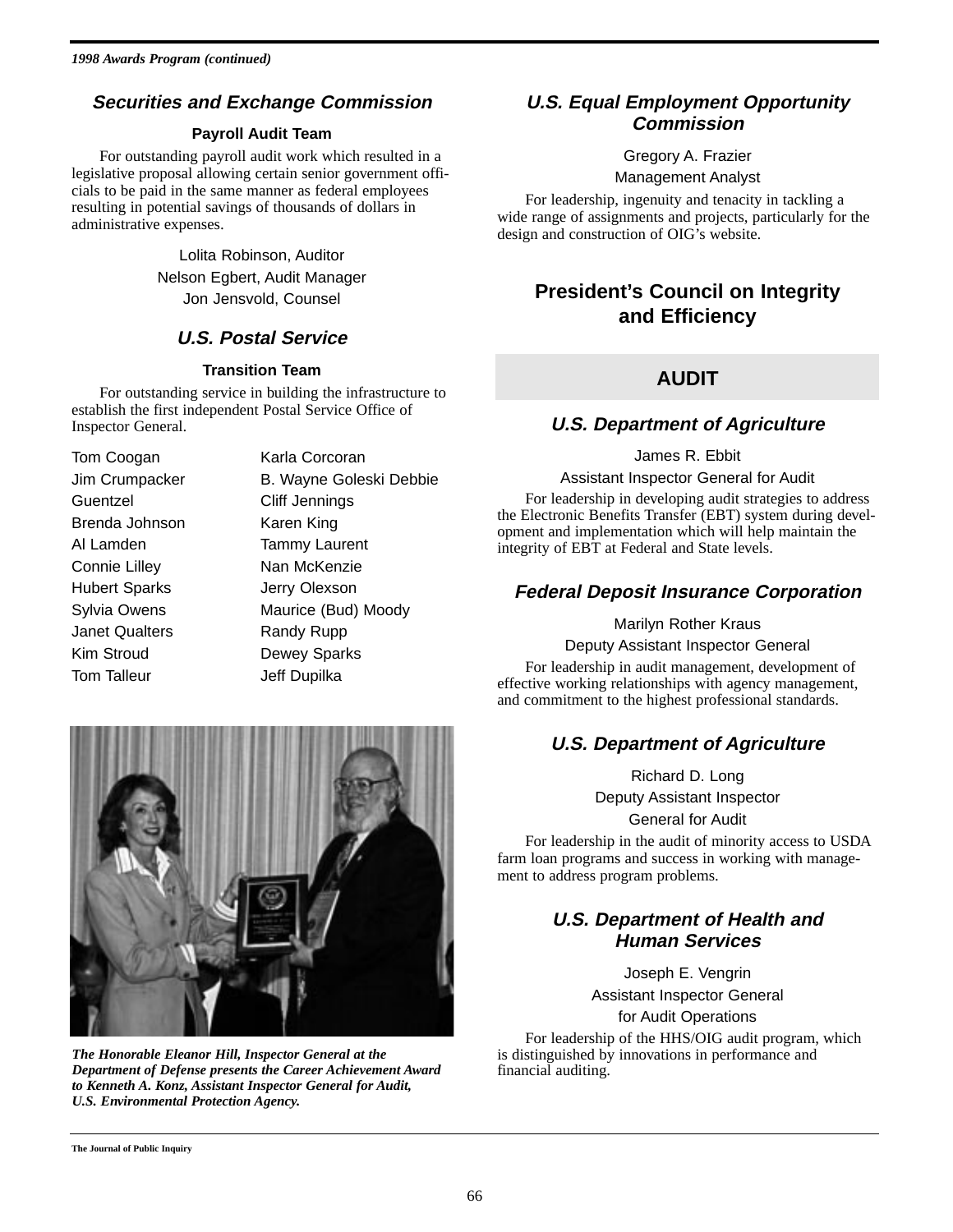#### **U.S. Agency for International Development**

#### **Unliquidated Obligations Audit Team**

For the worldwide audit of USAID's unliquidated obligations for project and non-project assistance. Based on audit work at 19 sites, the OIG projected that \$495 million of USAID's unliquidated obligations were excess to current requirements and no longer needed.

> David Conner, Director, Performance Audit Division

## Dianne L. Rawl, Assistant Director

H. Aida Angeles, Auditor-in-Charge Christine Byrne, Auditor Abel Ortunio, Auditor James Rorie, Auditor David Young, Auditor Elena Prince, Secretary

#### **Regional Inspector General (Bangkok)**

Bruce Watts, Regional Inspector General Nathan Lokos, Auditor

#### **Regional Inspector General (Budapest)**

James Bonnell, RIG Richard Cain, Auditor William Murphy, Auditor Robert Norman, Auditor

#### **Regional Inspector General (Cairo)**

Lou Mundy, RIG Bruce Boyer, Audit Manager Mary Eileen Devitt, AIC

#### **Regional Inspector General (Dakar)**

Thomas Anklewich, RIG Henry Barrett, RIG Gerry Custor, Auditor Gardenia Franklin, Auditor Lee Jewell, Auditor Mark Norman, Auditor John Phee, Auditor

#### **Regional Inspector General (Pretoria)**

Joseph Farinella, RIG Randall Ase, Auditor Mable Pangle, Auditor Dev Sen, Auditor Ruth Woodcock, Auditor

#### **Regional Inspector General (San Salvador)**

Wayne Watson, RIG Phil Horschler, Auditor George Jiron, Auditor Lloyd Miller, Auditor Craig Nordby, Auditor Cindy Pruett, Auditor Matthew Rathgeber, Auditor Catherine Rodriguez, Auditor

## **INVESTIGATIONS**

#### **National Aeronautics and Space Administration**

#### **Advanced Technology Programs Office Computer Crimes Division**

For their efforts during the development of the computer/network cyber fraud response infrastructure.

| Lisa Banks     | <b>Steve Kapellas</b> |
|----------------|-----------------------|
| Charles Coe    | <b>Steve Nesbitt</b>  |
| David Carson   | Dan Ridge             |
| James Haughton | Mike Sonntag          |
| James Jackson  | <b>Tom Talleur</b>    |

#### **U.S. Department of Education**

#### **Federal Family Loan Program Due Diligence Fraud Investigation**

For their work in a complex and expansive fraud investigation that involved over 15,000 loans in the Federal Student Loan Program which led to a \$30,000,000 civil and criminal settlement.

> W. Grant Purdy, Special Agent-in-Charge Susan Eager, Special Agent Glenn Stewart, Special Agent Moraima Ryskind, Special Agent Susan Vanore, Special Agent Frank Pinner, Auditor William Gray, Auditor Robert Marlett, Postal Inspector

> > *(continued on page 68)*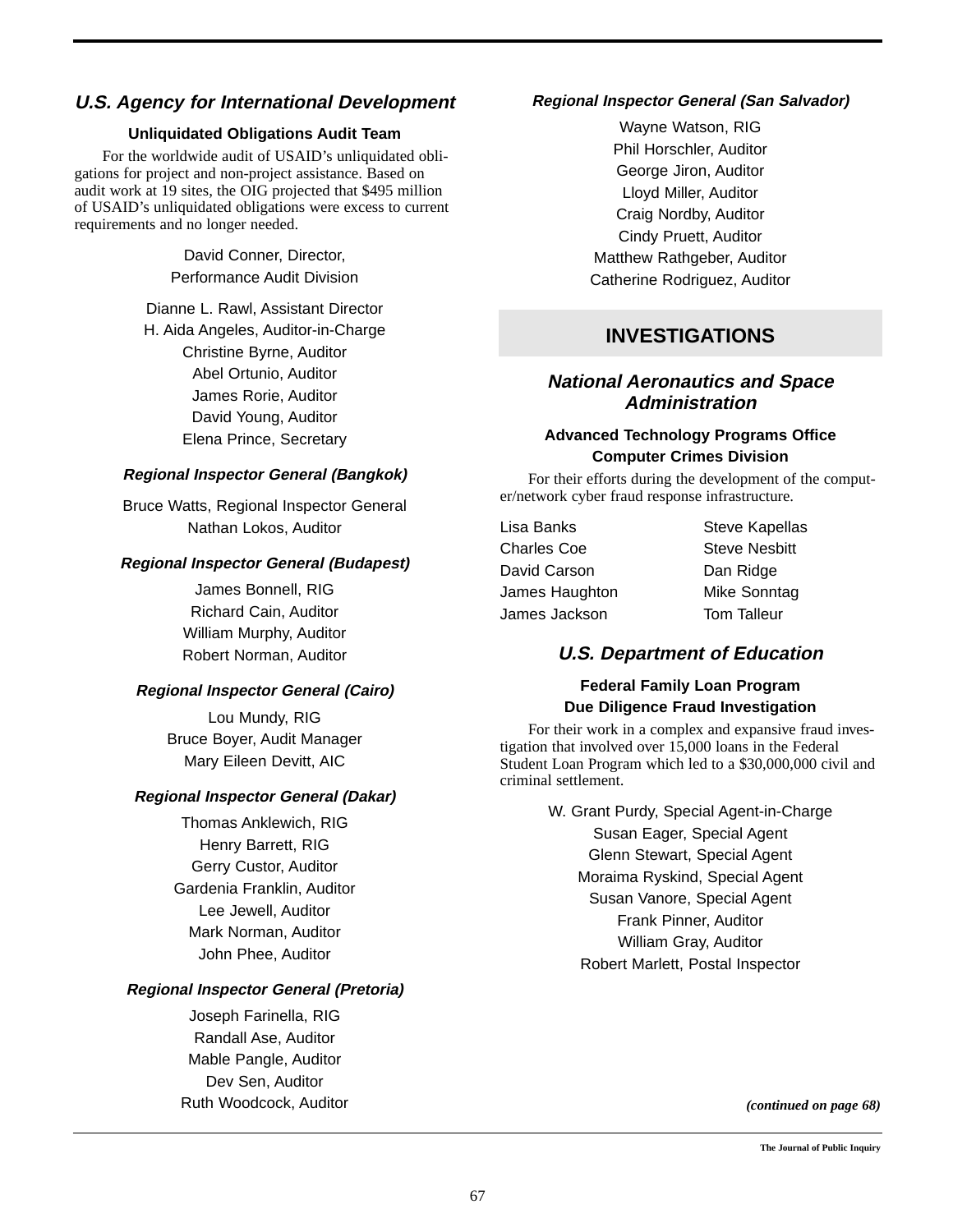#### **U.S. Department of Health and Human Services**

#### **Health Care Program Exclusions Team**

For an initiative to increase the efficiency of health care exclusions by removing inadequate, fraudulent, or unprincipled providers from the nations's health care systems. The complex and expansive investigation resulted in 2,719 individuals and entities being excluded from the Medicare, Medicaid, and State health care systems.

#### **Office of Investigations/Headquarters**

Calvin Anderson, Program Analyst Maureen Byer, Program Analyst Jacqueline M. Freeman, Investigations Assistant Mary Joanne Lanahan, Director, Health Care

#### **Administrative Sanctions Staff**

Katherine B. Petrowski, Program Analyst Kathleen A. Pettit, Program Analyst Jeannette A. Satterfield, Program Analyst Janice Staten, Secretary

#### **Office of Counsel to the Inspector General**

William Libercci, Programs Analysis Officer

#### **Boston Field Office**

Barry McCoy, Program Analyst

#### **New York Field Office**

Cindy Chalet, Investigations Assistant Marilyn Garcia, Investigations Assistant

#### **Atlanta Field Office**

Phyllis Champion, Program Analyst Dorothy Swift, Investigations Analyst Diane Bookman, Investigations Assistant Linda G. Cassady, Investigations Assistant

#### **Dallas Field Office**

William Hughes, Investigations Analyst

#### **Los Angeles Field Office**

Pamela Kossack, Investigations Analyst

#### **Philadelphia Field Office**

Joseph Patti, Program Analyst Veronica Hall, Investigations Assistant

#### **Chicago Field Office**

Donald Monica, Program Analyst GenevieveMermal, Investigations Analyst Tamara Parks, Investigations Assistant Annette Reed-Davis, Investigations Assistant

#### **General Services Administration and Department of Defense**

#### Federal Property Management System Review

For achievements as part of "Operation Camouflage" which was part of the Federal Task Force targeting criminal activity in the Federal Property Management System.

> GSA Office of Inspector General, Regional Office, San Francisco

Defense Criminal Investigative Service, Regional Field Office, Mission Viejo

## **LEGAL COUNSEL**

#### **General Services Administration**

Kathleen S. Tighe Counsel to the Inspector General

The award recognizes her extraordinary service to the Inspector General community in connection with government-wide procurement reform initiatives. Her efforts were instrumental in ensuring that the interests of the Inspector General community were effectively represented.

#### **INSPECTIONS AND EVALUATION**

### **U.S. Department of Health and Human Services**

Office of Evaluation and Inspections for work nominated from Headquarters, Region Three, Region Five and Region Six

The award recognizes Region Three for work in connection with developing recommendations and strategies to improve the effectiveness of Medicare policies and operations. The award recognizes Headquarters and Region Six for work identifying significant weaknesses in payments and services for nursing home residents. The award recognizes Headquarters and Region Five for the significant study of the Rural Health Clinic Program.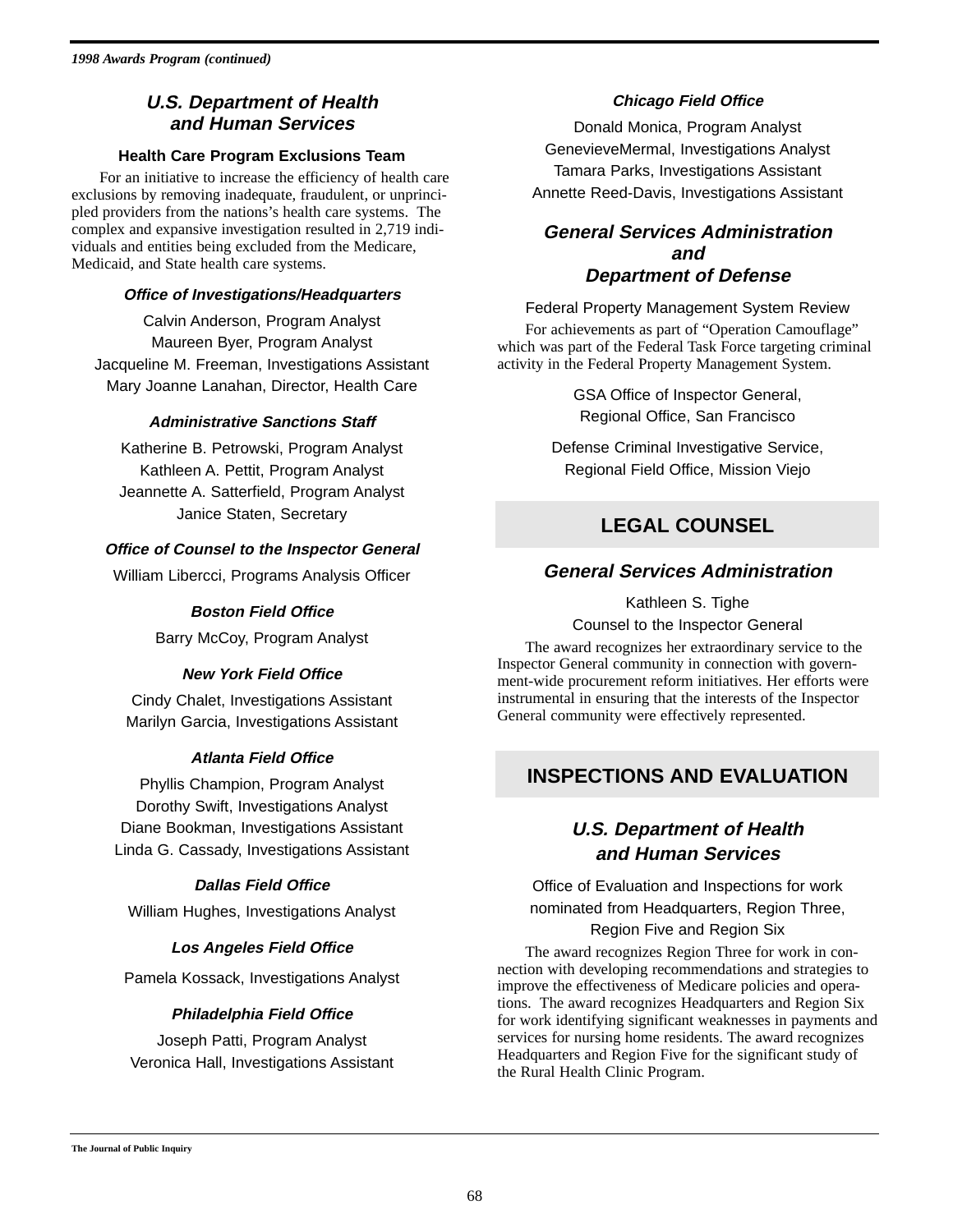#### **Region Three**

Robert Vito Lauren McNulty Graf **Contract Contract Contract Contract Contract Contract Contract Contract Contract Contract Contract Contract Contract Contract Contract Contract Contract Contract Contract Contract Contract Contract Contract Contract** Nancy Gross Tara Schmerling Cynthia Hansford Amy Sernyak Robert Katz David Tawes

Chester Slaughter Clark Thomas

William C. Moran Natalie Coen Barbara Butz Joseph Penkrot

Brian Ritchie

Isabelle Buonocore Nancy Molyneaux David

#### **Region Six**

Leah K. Bostick Kevin K. Golladay

#### **Region Five**

#### **Headquarters**

Alan Levine **Wynethea Walter** 

#### Tim Elkins, U.S. Agency for International Development

Barry Grzechowiak, U.S. Postal Service

Susan Hall, General Services Administration

Leonard Mead, Department of Transportation

> Marilyn Richardson, Department of Energy

Sharon Tushin, Federal Deposit Insurance Corporation

> Gregory Simmons, Department of Labor

Stephen Whitlock, Department of Defense

#### **U.S. Department of Housing and Urban Development**

#### HUD Homeless Initiative

For the multi-agency task force investigating criminal activity in connection with the HUD Homeless Initiative Program. The award recognizes the auditors, investigators, State Police officials, Federal Bureau of Investigation agent, and the Assistant U.S. Attorney, Baton Rouge, who, working as a team, audited and investigated the HUD Homeless Initiative Program.

#### **HUD Office of Inspector General, Fort Worth, Texas**

D. Michael Beard, District Inspector General for Audit

Larry D. Chapman, Special Agent-in-Charge

James M. Malloy, Assistant Special Agent-in-Charge

Francis E. Baca, Assistant District Inspector General/Audit

Windell L. Durant, Senior Auditor

Robert F. Tighe, Special Agent

**U.S. Attorney, Baton Rouge, Louisiana** Michael Reese Davis, Assistant U.S. Attorney

*(continued on page 70 )*

# **MANAGEMENT**

#### **U.S. Department of State**

Linda Topping Director of Congressional and Media Relations State, ACDA, and USIA, including the Broadcasting Board of Governors

For outstanding leadership within the PCIE and collaboration with Congressional staff in the revision of legislation of significance to the Inspector General community.

## **MULTI-CATEGORY**

#### **DOD and other Departments and Agencies**

#### Internal Revenue Service Inspection Service

Review Team

For a comprehensive assessment of the internal oversight organization of the IRS of vital importance which also serves as a model of PCIE interagency projects.

> Patricia Brady, Environmental Protection Agency

Alvin Brown, U.S. Agency for International Development

> Ron Brown, Department of Transportation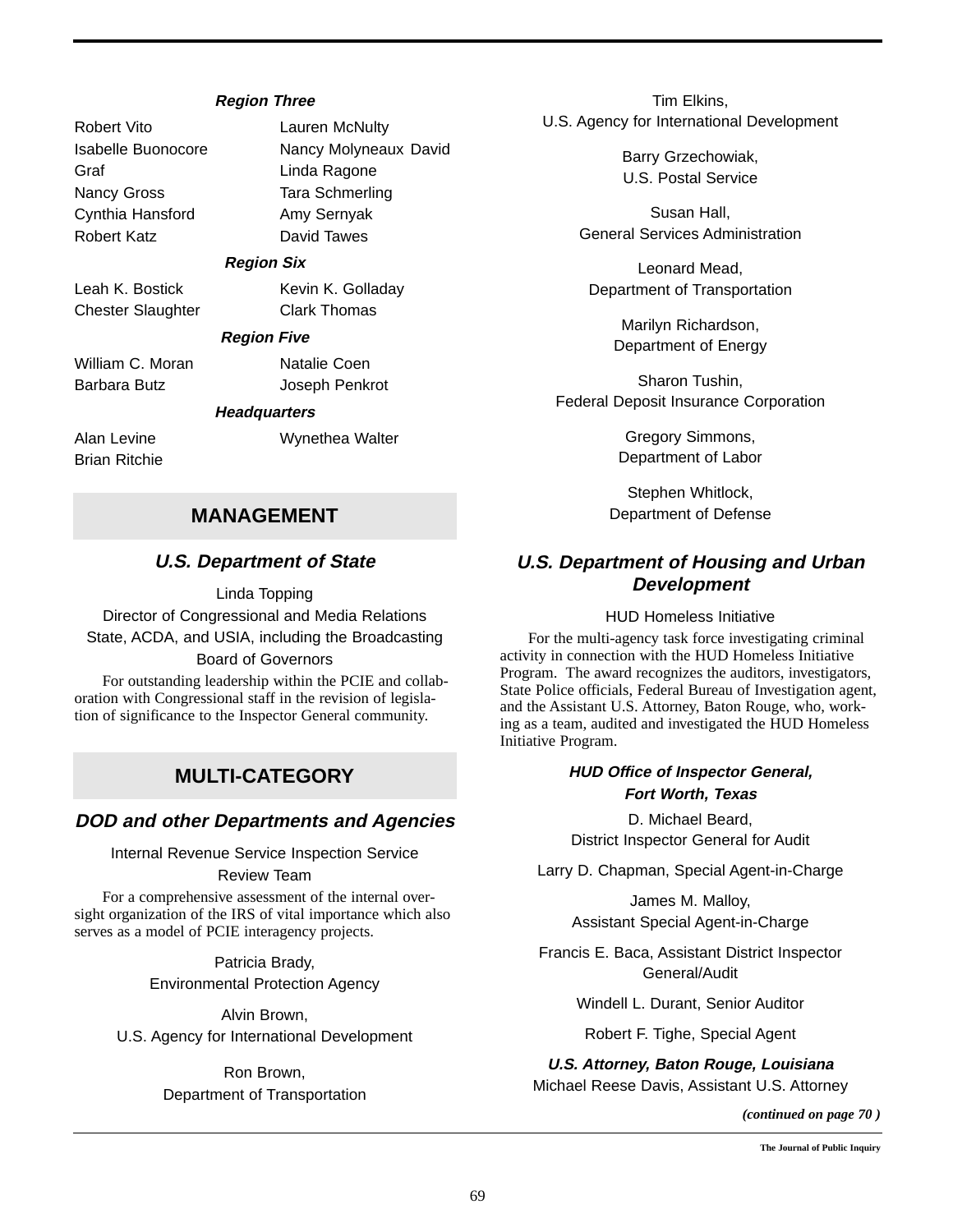#### **Federal Bureau of Investigation,**

**Baton Rouge, Louisiana**

Karen Gardner, Agent

#### **Louisiana State Police, Baton Rouge, Louisiana**

Kermit Smith, Lieutenant Janet Seamon, Auditor

## **HONORABLE MENTION**

## **Executive Council on Integrity and Efficiency**

#### **Farm Credit Administration**

Staff of the Office of Inspector General

For developing innovative approaches to improving agency programs and management operations at the Farm Credit Administration.

### **U.S. Postal Service**

#### OIG Hotline Team

For in-depth planning and coordination with the Postal Inspection Service's Postal Crimes Hotline, establishing procedures for a focused and flexible operation, and training 25 OIG personnel in complaint handling procedures.

| Jim Crumpacker          | Beate Cox       |
|-------------------------|-----------------|
| Margaret D'Orazio       | Robert Hedge    |
| Robin Henry             | Allison Whitten |
| Mary Clair Mielechowski |                 |

#### Subpoena Team

For partnering with the Inspection Service to establish a system to provide subpoena service to Postal Inspectors nationwide as well as OIG special agents.

#### OIG

| Brenda Wade         | Ronnie WainwrightRona |
|---------------------|-----------------------|
| Shorr               | Sharee Anderson       |
| Sylvia Owens        | Katherine Johnson     |
| <b>Robert Duffy</b> | <b>Kelly Oliver</b>   |
| Steve Allard        | Tom Coogan            |

#### Inspection Service

Henry J. Bauman Terry Findley Tom Sottile

#### Investigative Database Team

For building the database and accompanying systems to establish OIG's investigative programs.

Mike Shiohama Bruce Alsop

Jim Nugent Terry Bickle

Audit Partnership

For the first audit partnering effort with the Postal Inspection Service.

> Remy Blake Hector Rivera

## **President's Council on Integrity and Efficiency**

#### **General Services Administration**

John C. Lebo, Jr

Donna R. Thomas

For their outstanding efforts and commitment to provide administrative support for the PCIE Inspector General Criminal Investigator Academy.

#### **Department of Veterans Affairs**

#### Special Agent W. Lee Steed

For complex investigations leading to findings of theft, conspiracy, money laundering, false claims and embezzlement.

#### **Federal Deposit Insurance Corporation**

#### Stephen M. Beard

Director, Office of Congressional

#### Relations and Evaluations

For outstanding leadership in the areas of policy development, strategic and business plans, evaluation and Congressional relations.

#### **Social Security Administration**

#### **Social Security Administration (SSA) Fraud, Waste and Abuse Hotline Staff**

For outstanding work by the SSA Hotline Team, which manages one of the largest hotlines in the U.S. Government. The team manages a heavy workload and the staff assumes extra duty resulting from the vast quantities of data.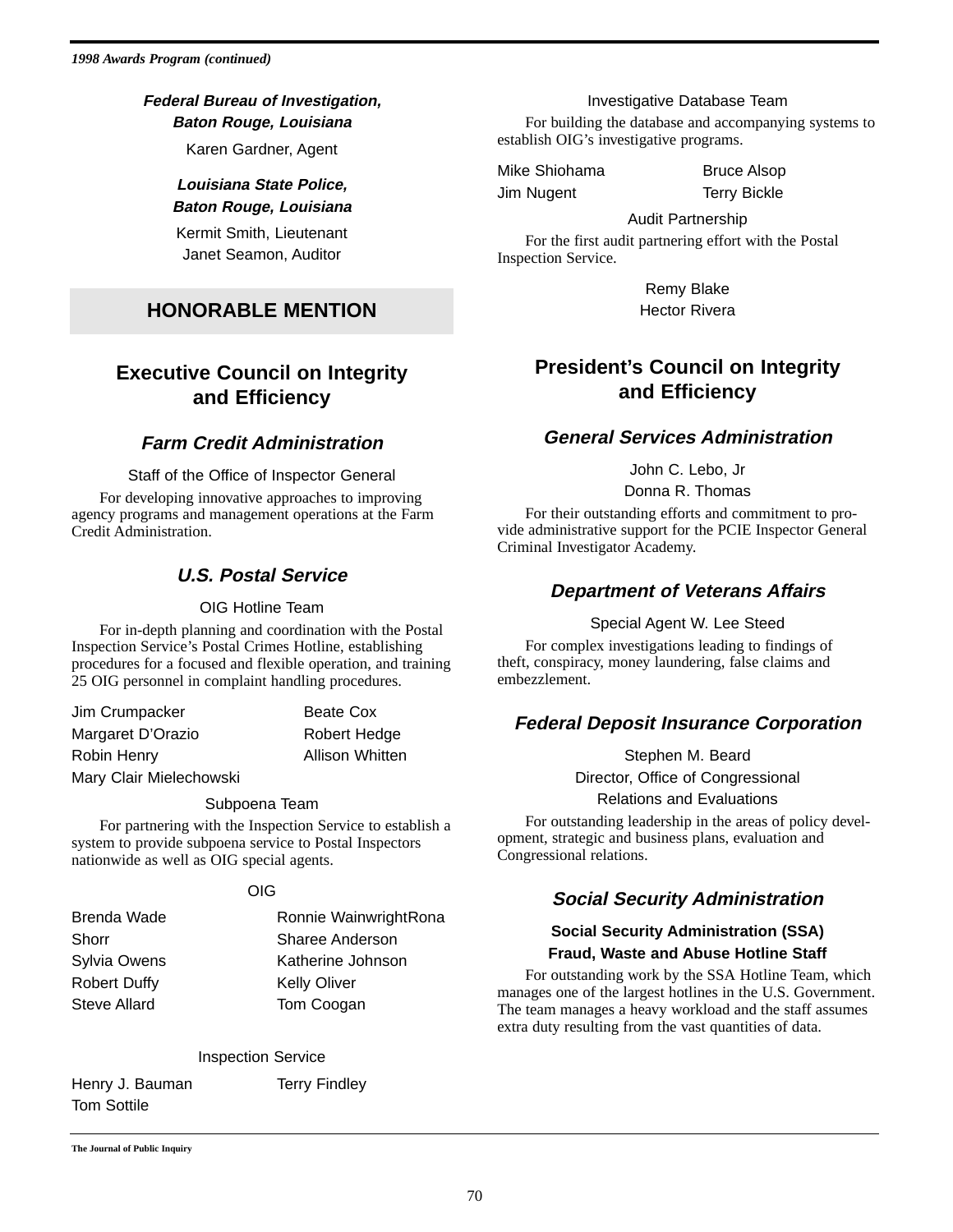#### **U.S. Department of Health and Human Services**

Office of Investigations and the Federal Office of Child

Support Enforcement

For achievements as a result of the Child Support Enforcement Partnership, which has obtained 44 convictions, 70 arrests, and restitution. The multi-agency, cross jurisdictional coordination and cooperation is a model for the entire PCIE community.

#### **HHS/Office of Investigations**

John E. Hartwig, Deputy Inspector General for Investigations, **Headquarters** 

Matthew P. Kochanski, Inspector, Criminal Investigations Division, **Headquarters** 

Linda Hillier, Assistant Regional Inspector General for Investigations, New York Field Office

#### **Office of Child Support Enforcement**

The Honorable David Gray Ross, Commissioner

Nicholas Soppa, Confidential Assistant to the Commissioner Terry Justin, Program Specialist Dail Moore, Team Leader Donald Deering, Law Enforcement Liaison Officer

#### **U.S. Department of Energy**

Gregory Cappetta, Special Agent, FBI John R. Hartman, Special Agent, DOE/OIG Marilyn E. Richardson, Inspector, DOE/OIG

Christopher R. Sharpley, Special Agent, DOE/OIG For outstanding professionalism in conducting an administrative inquiry requested by the PCIE Integrity

Committee.

#### **Social Security Administration and Department of Defense**

Donald G. Franklin Office of Inspector General Social Security Administration

Kathryn M. Truex

Office of Inspector General Department of Defense

For extraordinary efforts in organizing the activities of the PCIE Information Technology Roundtable, which have been of great benefit to the PCIE community.

#### **U.S. Department of Health and Human Services**

#### HHS Home Health Payment Systems Review

For leadership in forming interagency and multi-discipline teams to review home health payments in an innovative manner. Their work led to a better understanding of problems and yielded hard evidence to support meaningful corrective actions.

#### **Office of Audit Services**

Region Four Charles Curtis Albert Bustill Gerald Dunham

**Headquarters** Linda Ritter John Hapchuk

#### **Office of Evaluations and Inspections**

#### **Region Four**

Jessie Flowers **Paula Bowker** Ron Kalil **Tammy Bonney** Christopher Koehler Peggy Daniel Josiah Townsel

#### **Region Nine**

Paul A. Gottlober Kaye D. Kidwell Don Loeb Kathy Dezotte

#### **Headquarters**

Jenifer Anitco Brian Ritchie Linda Moscoe Barbara Tedesco

*(continued on page 72 )*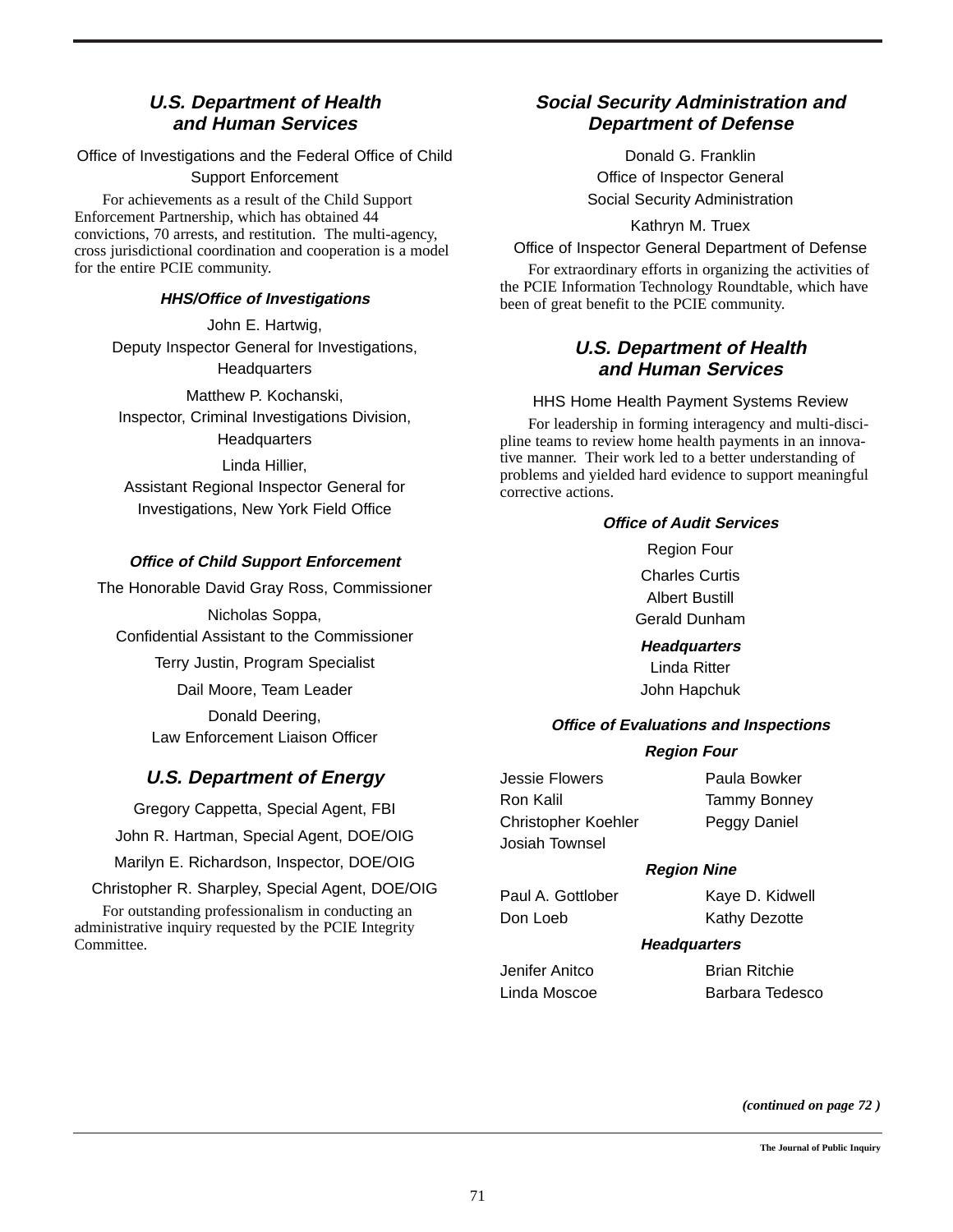#### **General Services Administration**

#### **Office of Audits**

For reinvention and customer focused initiatives and developing a collaborative relationship with management leading to improved decision-making and enhanced program delivery.

> William E. Whyte, Jr., Assistant Inspector General for Auditing Members of the Office of Audits

#### **U.S. Department of Education**

#### **Systems Audit Group**

For outstanding accomplishments as a result of the review of Department of Education systems development and implementation. The review was a catalyst for improvements in information technology management.

> John P. Higgins, Jr., Deputy Inspector General

Steven A. McNamara, Assistant Inspector General for Audit

James Cornell, Manager, Systems Audit Group Brett Baker, Auditor Steven Lachenmyer, Auditor Jack Rouch, Auditor Mark Santucci, Auditor Michele Weaver-Dugan, Auditor

#### **Department of Veterans Affairs**

Atlanta Audit Operations Division of the Office of Audit

For outstanding audits of the Pathology and Laboratory Medicine Service, which made an outstanding contribution to the operations of the Veterans Healthcare Administration.

> James R. Hudson, Division Director Yolonda Johnson, Project Manager Terry Manning, Lead Auditor Barbara Armitage, Staff Auditor Ann Baston, Staff Auditor Paul Chang, Staff Auditor Myra Jones, Staff Auditor Leon Roberts, Staff Auditor

#### **Contract Review and Evaluation Division**

For outstanding success in instituting new approaches and achieving results. The new approach to contract management demonstrated that collaborative relationships with Department officials contributed to improved decision-making and enhanced program delivery.

#### **Central Office Audits Operations Division**

For a comprehensive review of VA claims processing leading to a significant improvement of the Department's delivery of service to veterans, which also resolved longstanding Congressional and Department management concerns.

> Stephen Gaskell, Division Director Gregory Gibson, Project Manager Henry Hoffman, Auditor Sandra Miller, Auditor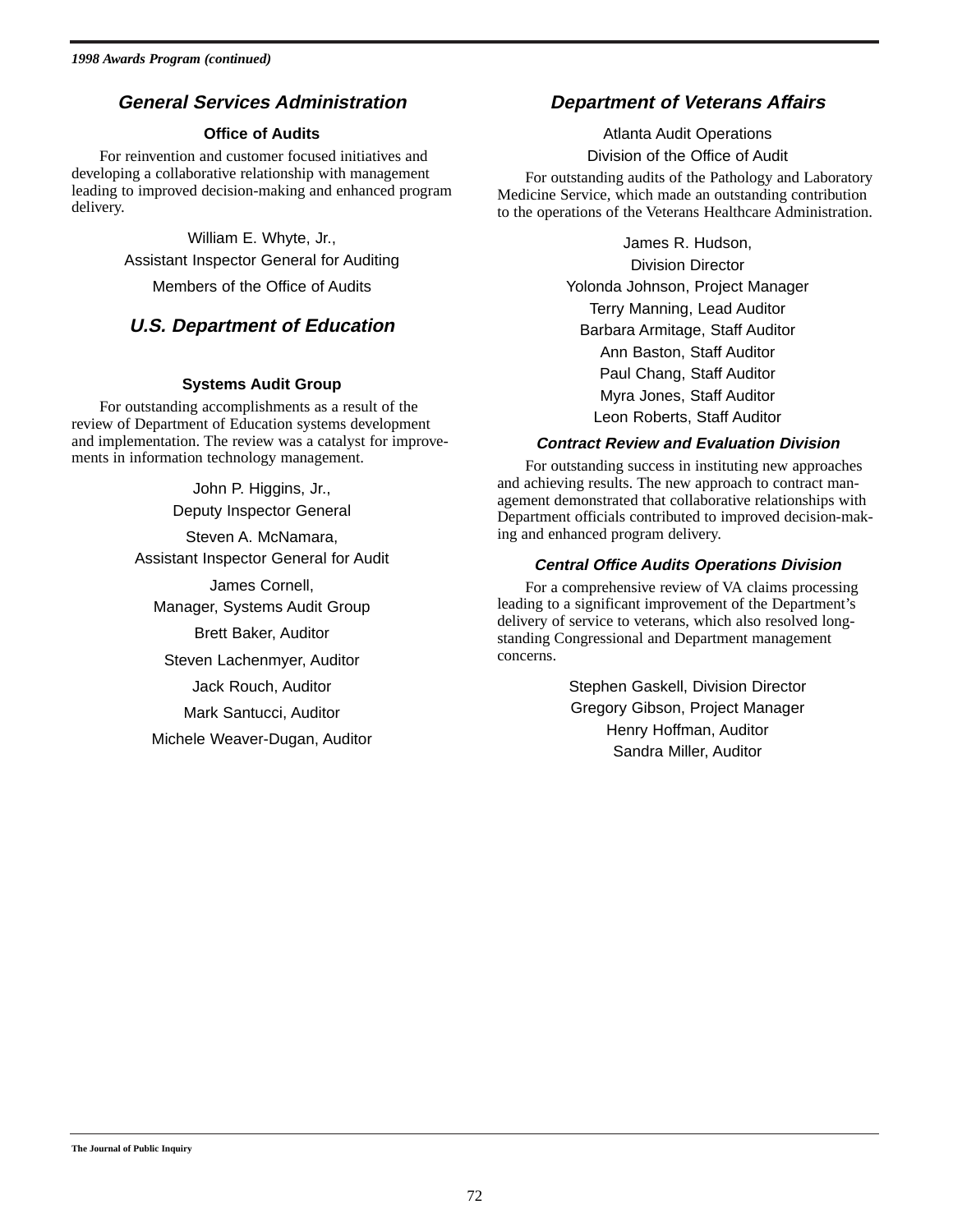# **Journal of Public Inquiry**

*All journals are available on IGnet: http://www.ignet.gov/ignet/internal/pcie/pcie.html#gri. If you would like a hard copy of the following* **Journals of Public Inquiry,** *please contact the Assistant to the Editor on (410) 966-9135:*

## **Index of Articles**

## **Spring 1995**

| Profiles of the New Inspectors General                                                                                                    |                        |
|-------------------------------------------------------------------------------------------------------------------------------------------|------------------------|
|                                                                                                                                           |                        |
| Adventures in Cyberspace: An Inspector General's Guide to the Internet                                                                    |                        |
|                                                                                                                                           |                        |
| Fully and Currently Informed: How Assistant Inspectors General Keep Their Bosses Aware<br>Without Drowning Them in the Age of Information |                        |
|                                                                                                                                           |                        |
|                                                                                                                                           |                        |
| Dogs That Hunt: The Auditors and Investigators                                                                                            |                        |
|                                                                                                                                           |                        |
| Fear of Flying: Acceptable Levels of Risk are Necessary to a Successful OIG Investigative Program                                         |                        |
| Partners Against Crime: Using a Culture of Collaboration to Win in the Fight Against<br><b>Health Care Fraud</b>                          |                        |
|                                                                                                                                           |                        |
| Case Notes: Recent Court Decisions on OIG Powers and Authority                                                                            |                        |
|                                                                                                                                           |                        |
| Things Your Mother Never Taught You: The OIG's Auditor Training Institute<br>and Criminal Investigator Academy                            |                        |
|                                                                                                                                           |                        |
|                                                                                                                                           | (continued on page 74) |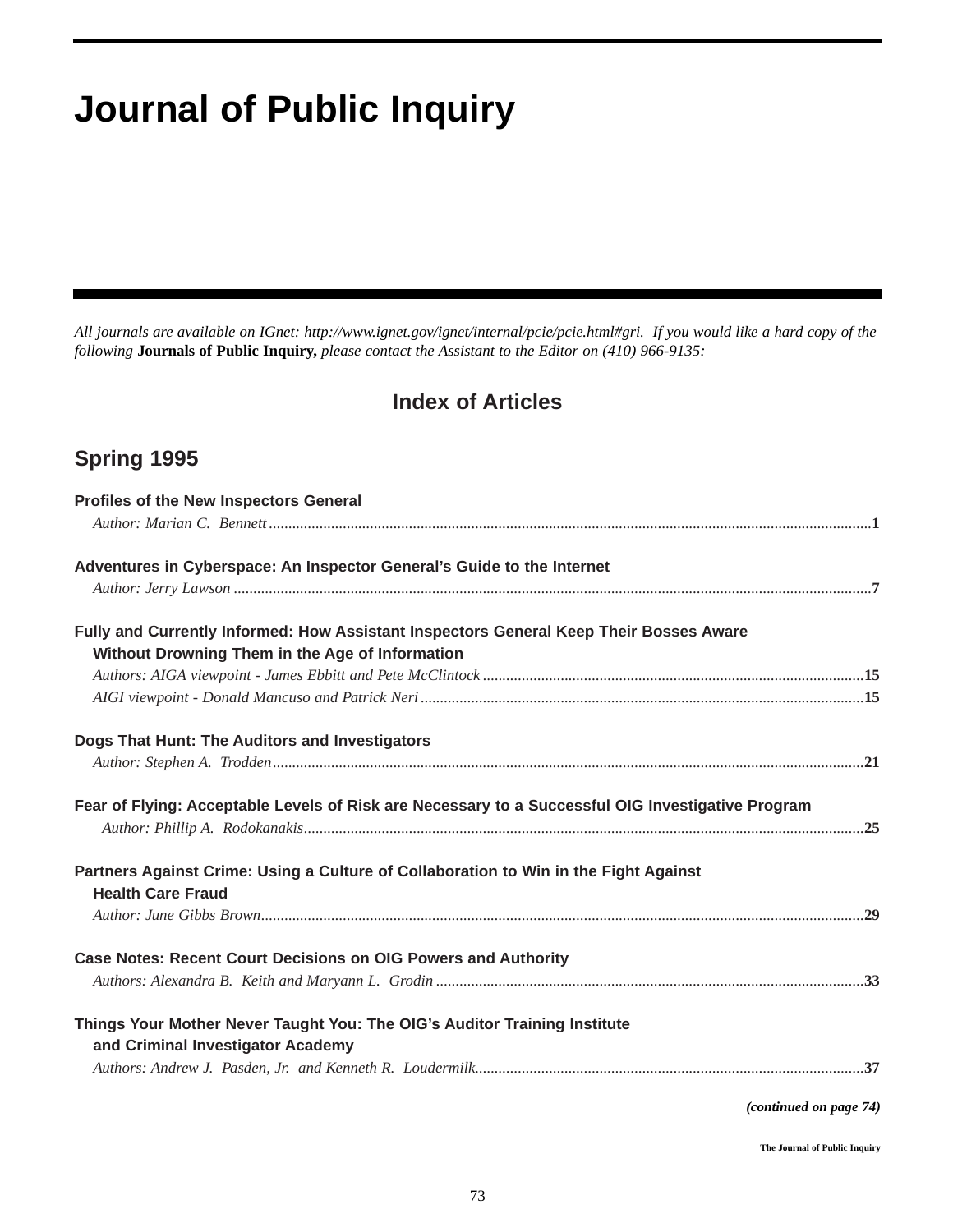|  |  | <b>Index of Articles (continued)</b> |
|--|--|--------------------------------------|
|--|--|--------------------------------------|

| Practical Evaluation for Public Managers: Getting the Information You Need |  |
|----------------------------------------------------------------------------|--|
| <b>Spring 1996</b>                                                         |  |
|                                                                            |  |
| <b>Business Process Reengineering: Choosing The OIG's Role</b>             |  |
| Are Auditors Ready for the Electronic Parade?                              |  |
|                                                                            |  |
| Casting the Net: Reinventing The Hotline - Using The Power of the Internet |  |
| <b>Paperless Processing At SSA</b>                                         |  |
|                                                                            |  |
|                                                                            |  |
| Let Me Task Your Wares: Acquisition Reform                                 |  |
|                                                                            |  |
| <b>Operation Safe Home</b>                                                 |  |
|                                                                            |  |
| <b>Addressing Allegations Against Senior Officials</b>                     |  |
|                                                                            |  |
|                                                                            |  |
| <b>Legal Eagles: Ethics</b>                                                |  |
|                                                                            |  |
| Aspects Of The IG Act: Independence - The Bedrock Of Inspectors General    |  |
| The Power of One: IGnet                                                    |  |
|                                                                            |  |
|                                                                            |  |
| Partners Against Crime Part II: State/Federal Partnerships                 |  |
|                                                                            |  |
| Rounding Up the Good Old Boys: Sexual Harassment                           |  |
|                                                                            |  |
| <b>WIFLE Presents Awards to Donald Mancuso and Diane Hill</b>              |  |
|                                                                            |  |
|                                                                            |  |
| <b>This Gun For Hire</b>                                                   |  |
|                                                                            |  |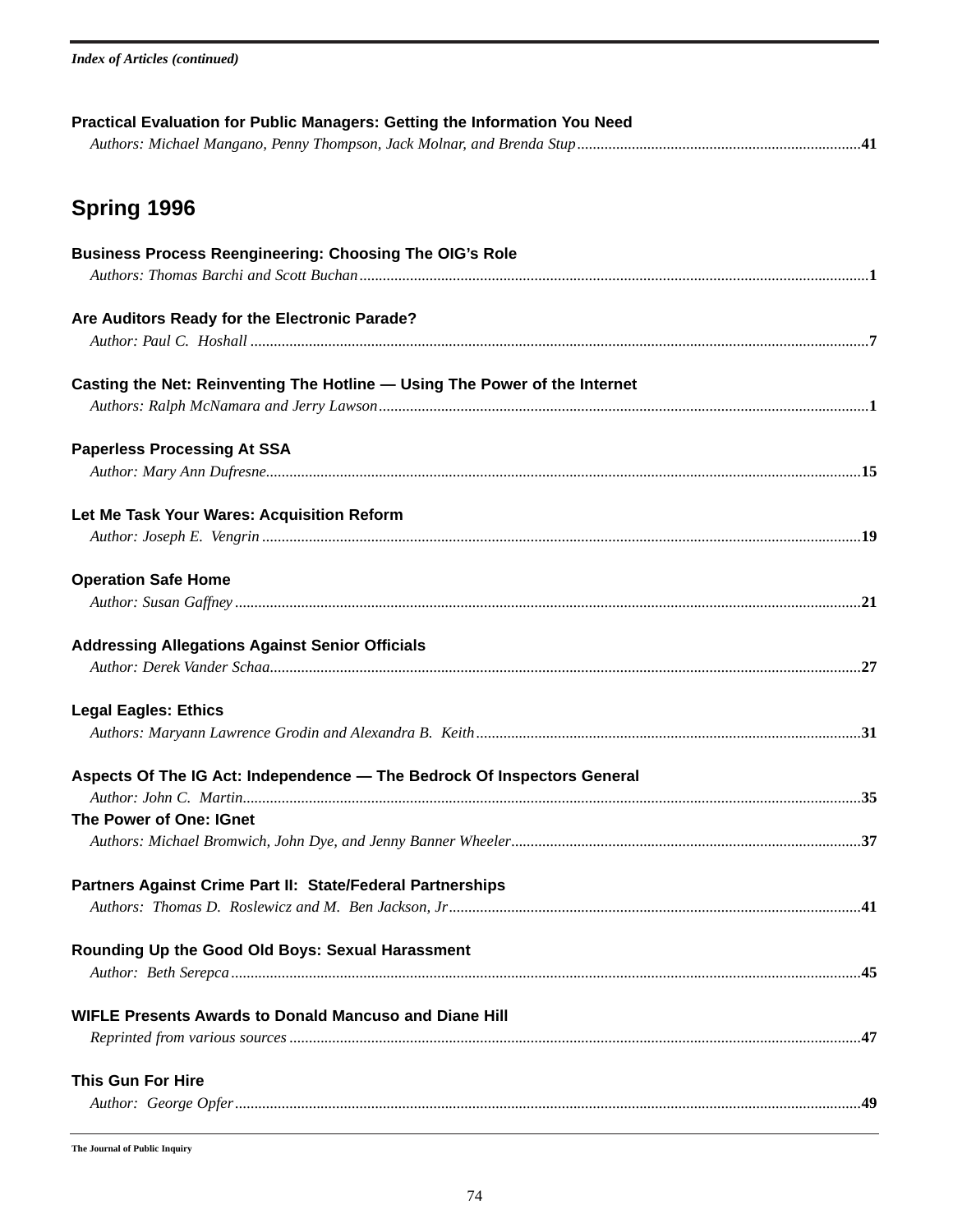## **Fall 1996**

| <b>Tribute to Derek Vander Schaaf</b>                                                             |  |
|---------------------------------------------------------------------------------------------------|--|
| Preamble Author: David C. Williams                                                                |  |
|                                                                                                   |  |
| Profile of Executive Council on Integrity and Efficiency (ECIE) Inspectors General                |  |
|                                                                                                   |  |
| Dual Reporting: Straddling the Barbed Wire Fence                                                  |  |
|                                                                                                   |  |
| Not Just Another Day at the Office: The Unique Business of the CIA Inspector General              |  |
|                                                                                                   |  |
| Operation Mongoose Matches 'Em and Catches 'Em: How Computer Matches Improve                      |  |
| <b>DOD's Internal Controls</b>                                                                    |  |
|                                                                                                   |  |
| Two Aspirins Are No Cure for Medical Fraud Headaches                                              |  |
|                                                                                                   |  |
| Lockheed-Egypt: An Investigation of Foreign Corrupt Practices Act Violations                      |  |
|                                                                                                   |  |
| Tailhook: Investigative Challenges and Lessons                                                    |  |
|                                                                                                   |  |
| <b>Nuclear Safety and Whistleblowers</b>                                                          |  |
|                                                                                                   |  |
| Book Review: The Age of Inspectors General                                                        |  |
| Reprinted from source                                                                             |  |
|                                                                                                   |  |
| An American Yankee Visits the Pharoah's Court: An International Experience in Fighting Corruption |  |
|                                                                                                   |  |
|                                                                                                   |  |

## **Summer 1997**

| IG Gate - Investigating Major Scandals: Climate That Leads to IG Handling |  |
|---------------------------------------------------------------------------|--|
|                                                                           |  |
| <b>Customer Dissatisfaction</b>                                           |  |
|                                                                           |  |
| (continued on page 76)                                                    |  |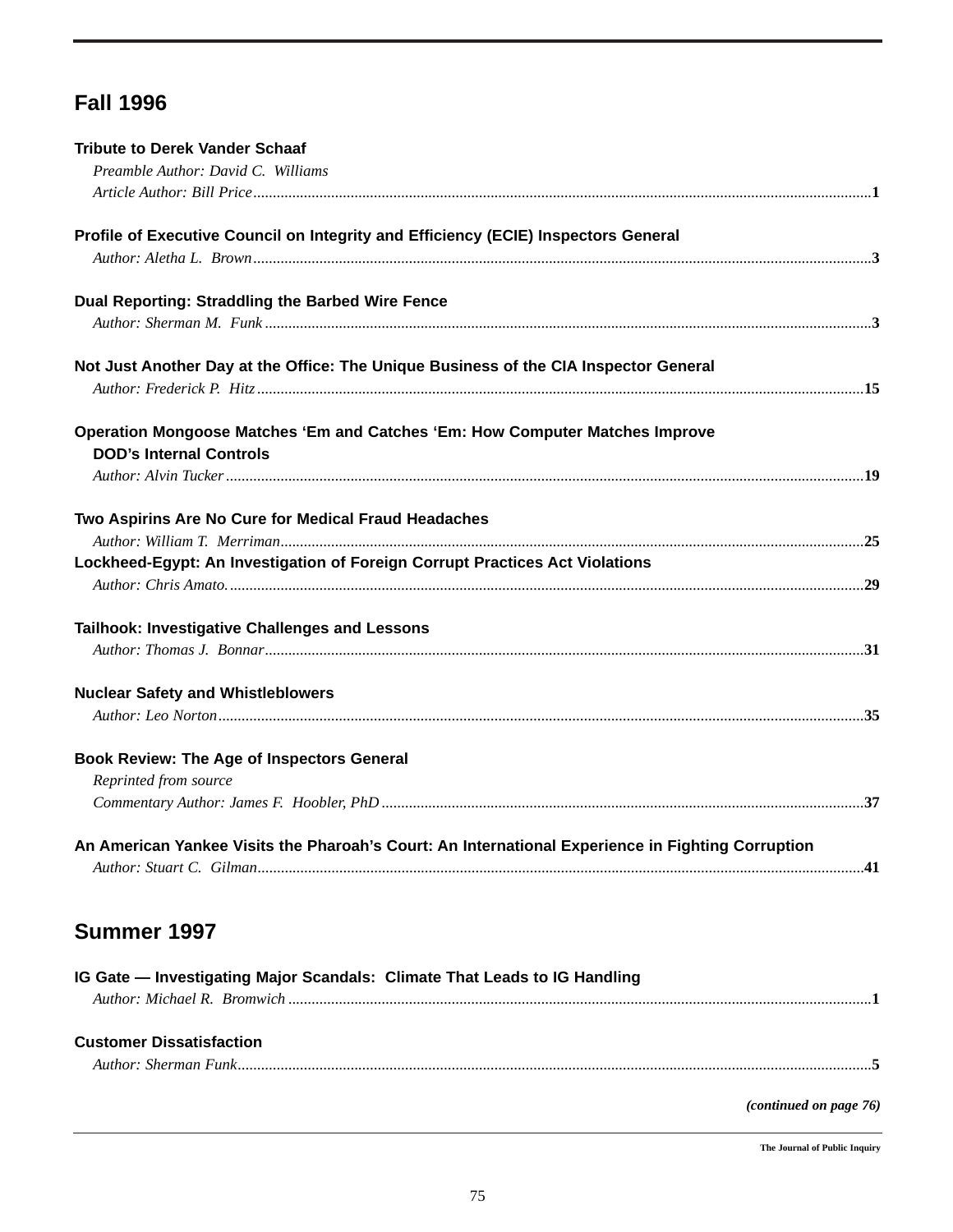| <b>Index of Articles (continued)</b>                                                                                     |  |
|--------------------------------------------------------------------------------------------------------------------------|--|
| Statement of John A. Koskinen Before the House Committee on Government Reform and Oversight,<br><b>February 12, 1997</b> |  |
|                                                                                                                          |  |
| <b>GPRA: A Catalyst for Enhanced Federal Management Processes</b>                                                        |  |
|                                                                                                                          |  |
|                                                                                                                          |  |
| Congressional Oversight: The Ten Do's for Inspectors General                                                             |  |
|                                                                                                                          |  |
| The Truth About Cats and Dogs: The Auditors and the Investigators                                                        |  |
|                                                                                                                          |  |
| <b>Professional Note: Constructing Compliance Agreements</b>                                                             |  |
|                                                                                                                          |  |
| The Urge to Merge: OIG Semiannual Report/Agency Accountability Report                                                    |  |
|                                                                                                                          |  |
| The Art of the Referral: Presenting Cases to the United States Attorneys                                                 |  |
|                                                                                                                          |  |
|                                                                                                                          |  |
| The Near Horizon: Evaluation of Emerging Issues                                                                          |  |
|                                                                                                                          |  |
| <b>Multidisciplinary Approach to Teamwork</b>                                                                            |  |
|                                                                                                                          |  |
| <b>Cyber-Crackers: Computer Fraud and Vulnerabilities</b>                                                                |  |
|                                                                                                                          |  |
|                                                                                                                          |  |
| Fall/Winter 1997                                                                                                         |  |
| IG Gate - Investigating Major Scandals                                                                                   |  |
| Part II: The Nuts and Bolts                                                                                              |  |
|                                                                                                                          |  |
|                                                                                                                          |  |
| Postcards From the Edge: IG's Predictions of the Future of the Offices of Inspector General                              |  |
|                                                                                                                          |  |
|                                                                                                                          |  |
| Are We Ready ofr the Electronic Parade: Electronic Benefits Transfer                                                     |  |

## *Authors: Roger C. Viadero and James R. Ebbitt .......................................................................................................................***15**

#### **Following the Money in Cyberspace: A Challenge for Investigations in the 21st Century** *Author: Stanley E. Morris*...........................................................................................................................................................**19**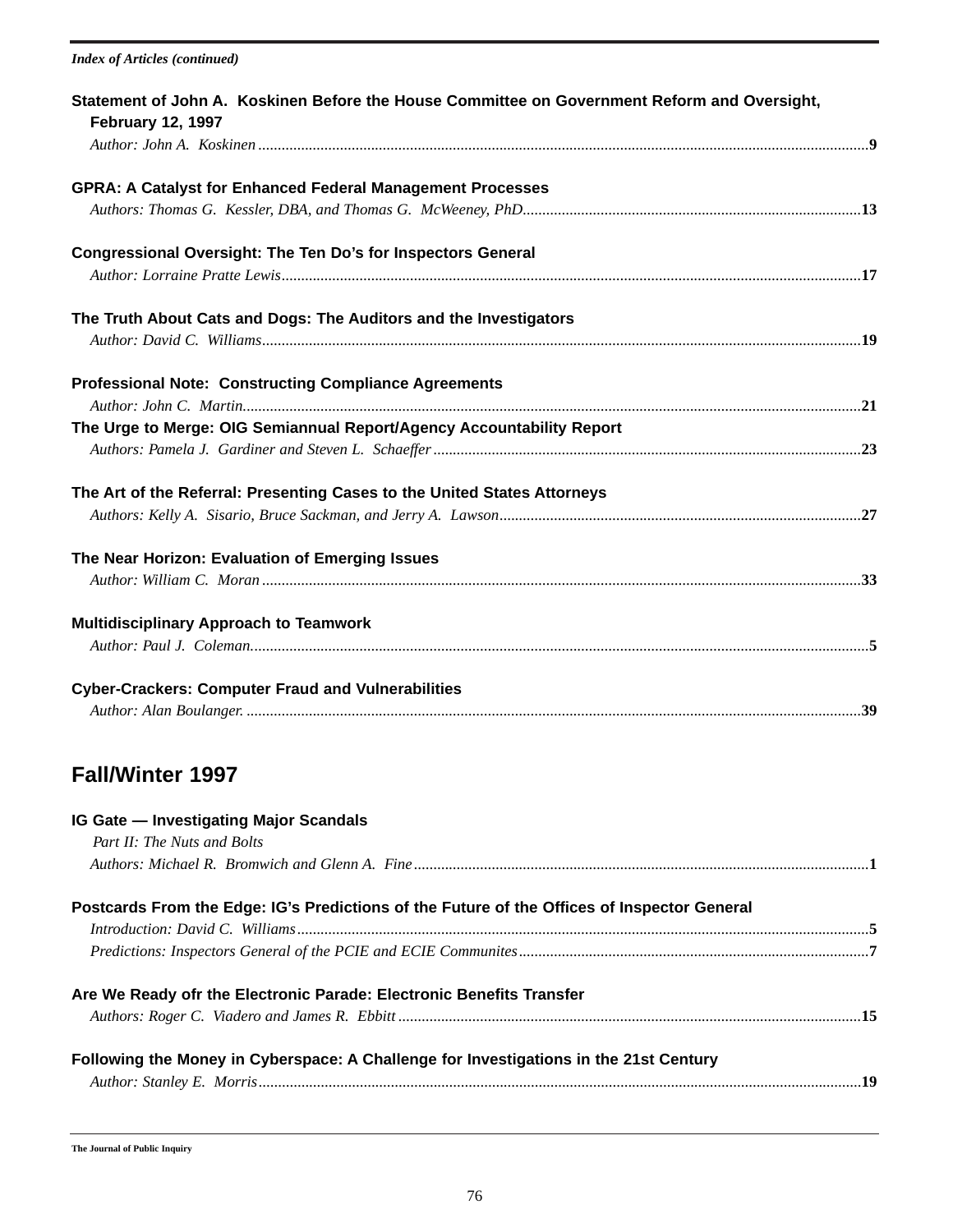| Don't Start the Revoluiton without Me: Auditing Computer Investments                                                                                                                                               |
|--------------------------------------------------------------------------------------------------------------------------------------------------------------------------------------------------------------------|
| Policing the Global Village: Report on the Anti-Corruption Conference                                                                                                                                              |
| 2001: An Investment Odyssey - Operation Restore Trust                                                                                                                                                              |
| <b>Buckless Rogers in the 21st Century</b>                                                                                                                                                                         |
| <b>Byting Crime: Cybertapping the Predators</b>                                                                                                                                                                    |
| <b>Spring/Summer 1998</b>                                                                                                                                                                                          |
| <b>HOTLINES:</b>                                                                                                                                                                                                   |
|                                                                                                                                                                                                                    |
| FBI Hotlines: Vital Link to the Public                                                                                                                                                                             |
| Hotline: Voices of the Unknown-Anonymous Complaints                                                                                                                                                                |
| Inspector General Hotlines: Have They Been Good, at What Cost, What is Lost?                                                                                                                                       |
| Wired: IG Hotline Going On Line                                                                                                                                                                                    |
| 13                                                                                                                                                                                                                 |
| Procurement Primer: Contracting Out Office of the Inspector General Services                                                                                                                                       |
| <b>CAUGHT IN THE ACT</b><br>The Inspector General Act: The Meaning of "General Supervision"<br>"Does the IG Act Authorize an Agency Head to Control an Inspector General's<br><b>Response to Media Inquiries?"</b> |
| Looming Budget Difficulties: Time for a Change in Direction?                                                                                                                                                       |

*(continued on page 78)*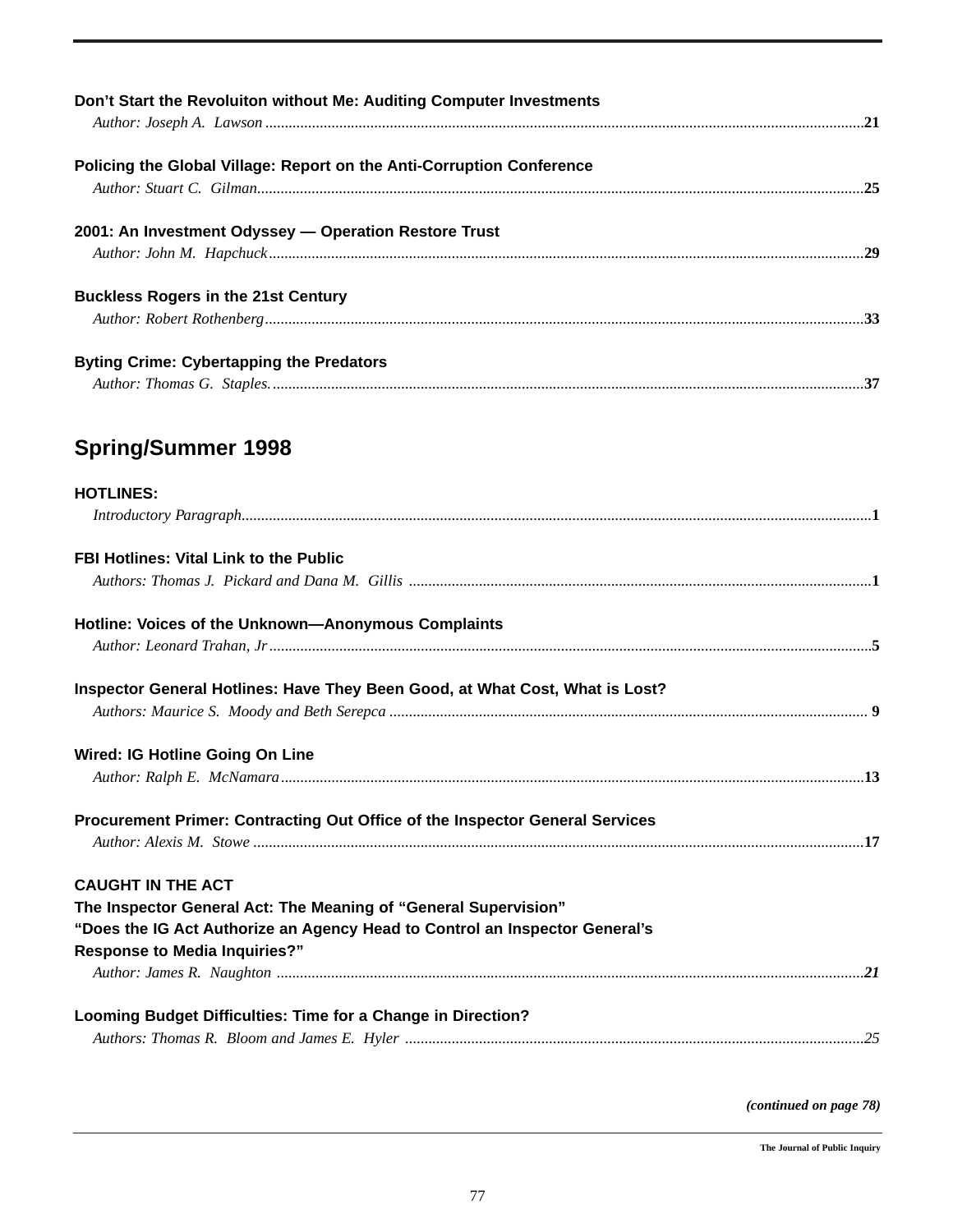#### *Index of Articles (continued)*

| <b>Union Representation at OIG Interviews</b>                                                                                          |  |
|----------------------------------------------------------------------------------------------------------------------------------------|--|
| <b>Labor Relations Issues and OIG Investigations</b>                                                                                   |  |
| Why Isn't Law Enforcement Authority in The IG Act?                                                                                     |  |
| What Was Intended by "Communications" with Congress: More Than the Semiannual and<br><b>Seven Day Letter</b>                           |  |
| "Reinvention and Ethics: Public Service at the Crossroads?"                                                                            |  |
| Book Review: "Representing the Agency Before the Merit Systems Protection Board: A Handbook on<br><b>MSPB Practice and Procedures"</b> |  |
|                                                                                                                                        |  |